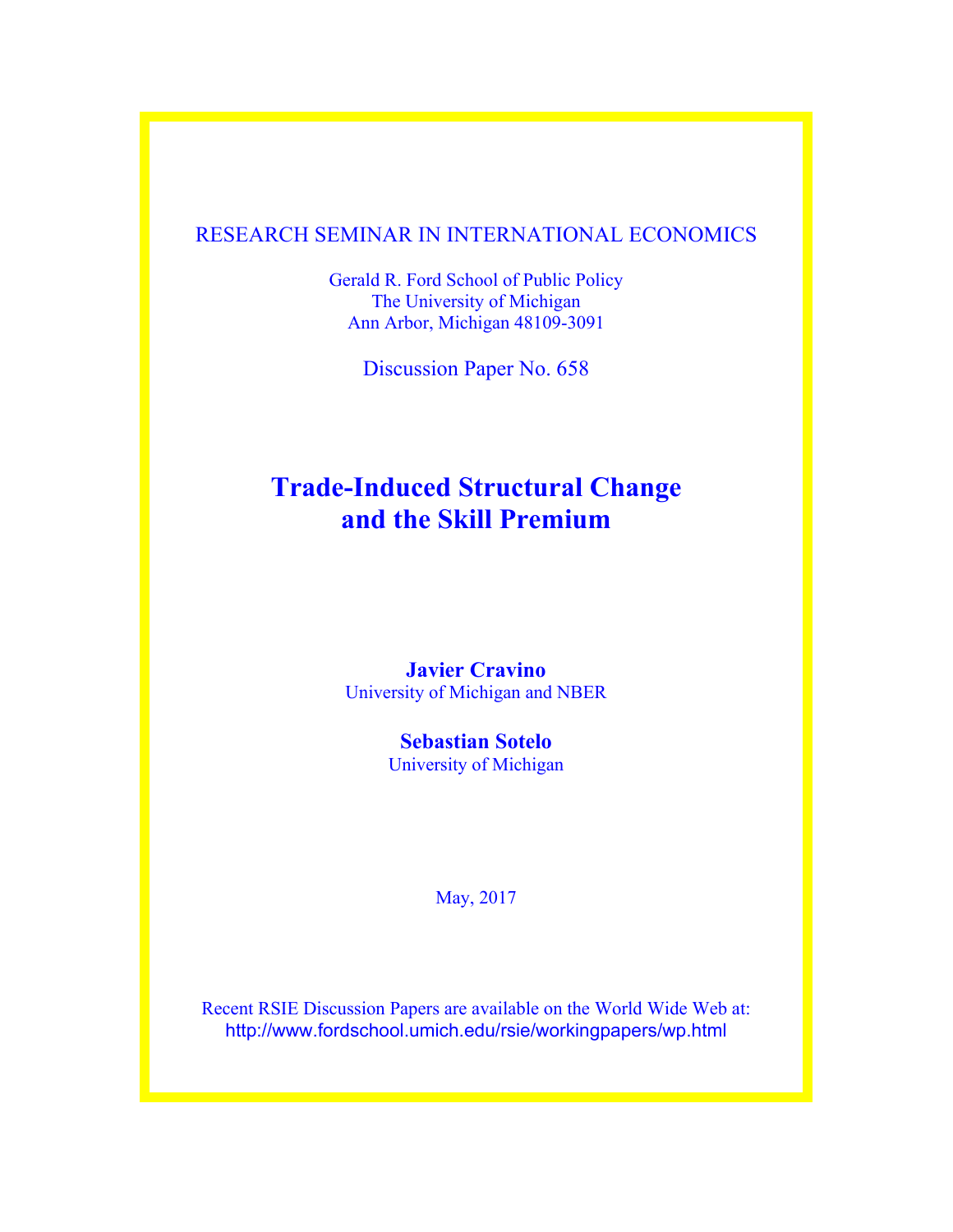## **Trade-induced structural change and the skill premium**<sup>∗</sup>

Javier Cravino University of Michigan and NBER

Sebastian Sotelo University of Michigan

May 2017

#### **Abstract**

We study how international trade affects manufacturing employment and the relative wage of unskilled workers when goods and services are traded with different intensities. Manufacturing trade reduces manufacturing prices worldwide, which reduces manufacturing employment if manufactures and services are complements. We document that manufacturing production is unskilled-labor intensive, so that these changes increase the skill-premium. We incorporate this mechanism in a quantitative trade model and show that trade has had a negative impact on manufacturing employment and the relative wage of unskilled workers. The impact on the skill premium was larger in developing countries where manufacturing is particularly unskilled-labor intensive.

*Keywords: Trade, Skill Premium, Manufacturing Employment, Structural Change, Gains From Trade.*

*JEL Codes: F16, F62, F63*

<sup>∗</sup>We thank Rodrigo Adao, Ariel Burstein, Alan Deardorff, Pablo Fajgelbaum, Laurien Gilbert, Sam Kortum, Andrei Levchenko and our discussants Vanessa Alviarez and Marti Mestieri, along with seminar and workshop participants at several institutions for very helpful comments and suggestions. We also thank Sam Haltenhof for superb research assistance. Email: jcravino@umich.edu, ssotelo@umich.edu.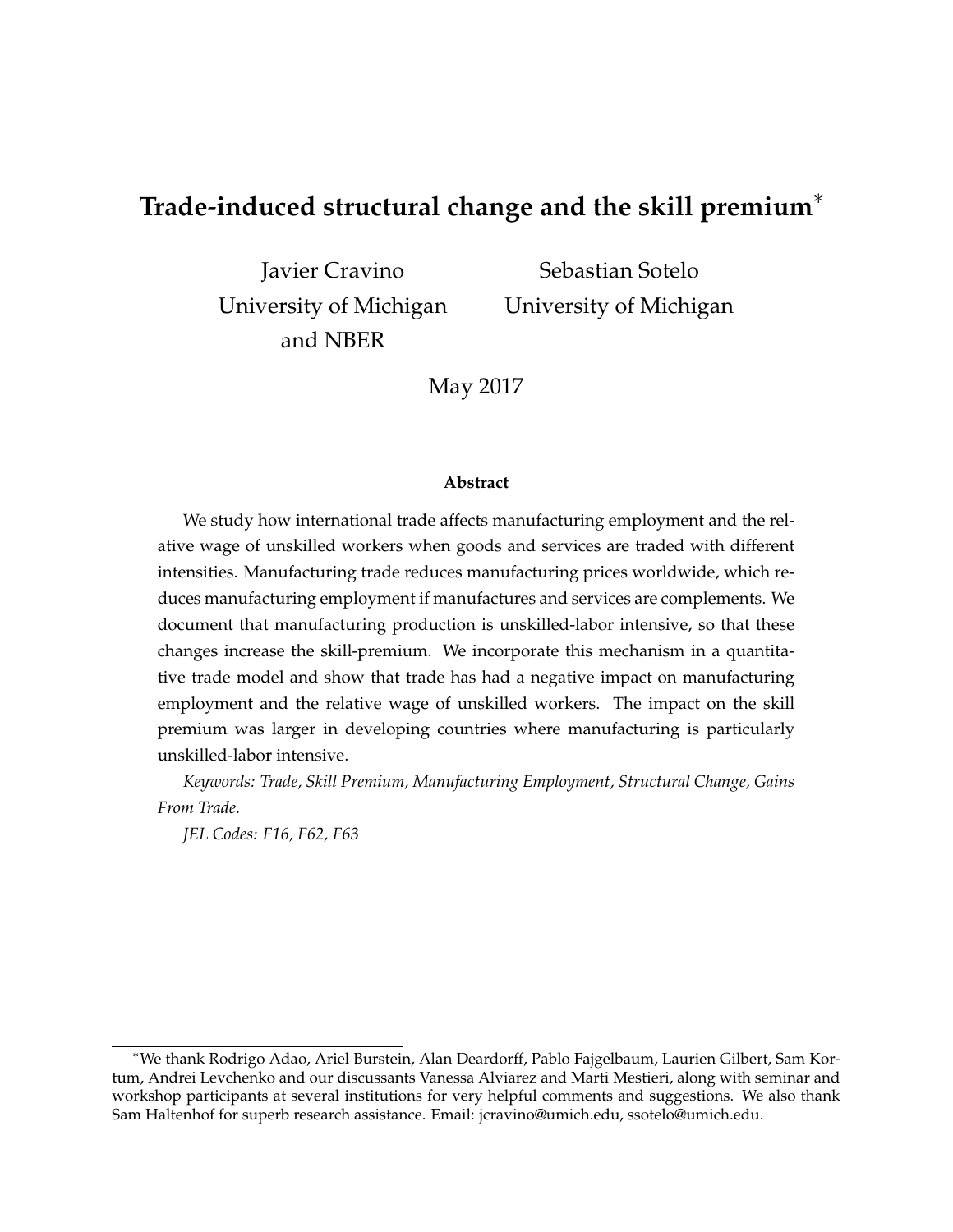# **1 Introduction**

What is the impact of international trade on manufacturing employment and wage inequality? Policy makers in developed countries are increasingly concerned that competition from poor countries may be shifting manufacturing jobs overseas and hurting unskilled workers. These concerns are in line with the predictions of the standard Heckscher-Ohlin model, which indicates that, as countries open up to trade, sectors where a country has a comparative advantage will expand at the expense of other sectors, while the skill premium will rise in skilled-labor abundant countries and fall in other countries.<sup>[1](#page-2-0)</sup> Manufacturing employment, however, has been falling both in countries that are net-importers and net-exporters of manufactured goods. Moreover, as noted by [Goldberg and Pavcnik](#page-44-0) [\(2007\)](#page-44-0), the model's predictions for the skill premium appear to be at odds with the trade liberalization experiences of developing, unskilled-labor abundant countries.

This paper evaluates an alternative mechanism through which international trade can reduce the relative size of the manufacturing sector and the relative wage of unskilled workers simultaneously in all countries. Rapid growth in manufacturing trade lowers the relative price of manufactured goods worldwide, and, if manufacturing and services are complements, it also reduces the share of manufactured goods in total value added and in total employment. $^2$  $^2$  If the production of manufacturing goods is unskilled-labor intensive, increasing manufacturing trade can then raise the skill premium in all countries. We incorporate this mechanism in a quantitative trade model and measure how changes in trade patterns affected manufacturing employment and the skill premium across countries between 1995 and 2007.

We first document three features of the data that are key for determining the direction and strength of this mechanism. First, we show that for a broad set of countries, the pace of trade integration between 1995 and 2007 has been quite uneven across goodsproducing (manufacturing, agriculture and mining) and service sectors. While growth in services trade has outpaced growth in goods trade, the share of domestically produced services in total absorption of services has remained roughly constant, whereas the share of domestically produced goods in total absorption of goods has declined dramatically. Second, we document large differences in skill intensities across broad sectors: goods-producing sectors are unskilled-labor intensive, as are some service sectors

<span id="page-2-0"></span><sup>&</sup>lt;sup>1</sup>See [Leamer and Levinsohn](#page-45-0) [\(1995\)](#page-45-0) for a survey of the early Heckscher-Ohlin literature, and [Goldberg](#page-44-0) [and Pavcnik](#page-44-0) [\(2007\)](#page-44-0) for a review of the more recent literature.

<span id="page-2-1"></span><sup>&</sup>lt;sup>2</sup>The effect of relative price changes on the sectoral composition of the economy was first studied by [Baumol](#page-43-0) [\(1967\)](#page-43-0). Growth in manufacturing trade is akin to growth in manufacturing productivity, as it allows countries to specialize in the production of manufactured goods in which they have a comparative advantage.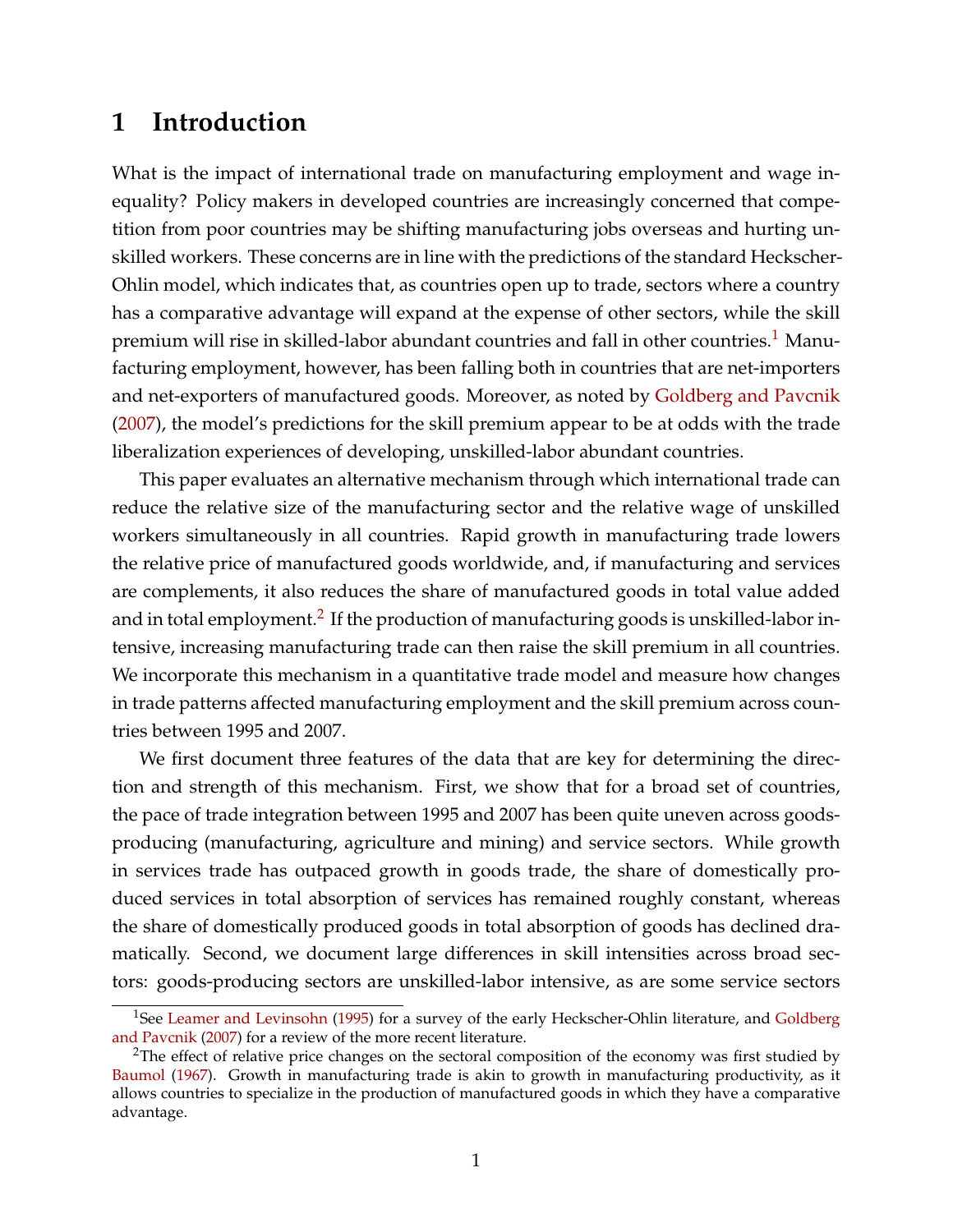(such as construction and retail), while other service sectors (such as FIRE and health) are skilled-labor intensive. Third, we show that relative to skilled-labor intensive sectors, unskilled-labor intensive sectors (both goods and services) use more intermediate inputs from goods-producing sectors. The first two observations imply that, if goods and services are complements, the changes in trade patterns between 1995 and 2007 were skill-biased, as they induced reallocation of employment out of unskilled-labor intensive goods and into skilled-labor intensive services (i.e. they induced structural change). The third observation implies that the effect of a decline in the relative price of goods is magnified by the intensive use of goods as intermediate inputs in unskilled-labor intensive sectors.

We quantify the importance of these mechanisms using a multi-country, multi-sector model of trade. In the model, trade patterns shape the allocation of workers across sectors that are traded with different intensities and that employ skilled and unskilled workers in different proportions. Our model extends that of [Eaton and Kortum](#page-44-1) [\(2002\)](#page-44-1) by allowing for a non-unitary elasticity of substitution across sectors and for aggregate imbalances, in a context of heterogeneity in workers' skills. When the elasticity of substitution across sectors is less than one, the goods sector shrinks following a decline in the share of domestically produced goods in absorption, as this lowers the relative price of goods. In the model as in the data, goods-producing sectors are unskilled-labor intensive, so that a decline in employment in these sectors increases the skill premium. In addition, as the relative price of goods declines, so does the relative price of unskilled-labor intensive sectors that use intermediate goods inputs intensively, magnifying the effects of trade on the skill premium. Finally, as in the standard Heckscher-Ohlin model, an increase in net imports in unskilled-labor intensive sectors also increases the skill premium. We highlight that, while the Heckscher-Ohlin mechanism affects the skill premium through sectoral differences in comparative advantage, trade also affects the skill premium in our model through differences in the extent to which goods and services are traded.

We show that, as in [Eaton and Kortum](#page-44-1) [\(2002\)](#page-44-1), sectoral domestic expenditure shares are sufficient statistics for how changes in trade costs, foreign technologies, and foreign factor supplies affect relative prices in our model. The other key statistics needed for determining the impact of trade in the skill premium are sectoral net exports in skilled- and unskilled-labor intensive sectors. We build on these results to write changes in sectoral value added shares, employment shares, and the skill premium as functions of changes in sectoral domestic expenditure shares, the ratio of net exports in each sector to economywide revenues, domestic productivities, and domestic labor endowments. We show that the key elasticities that determine the strength of our mechanisms are: (i) the elasticity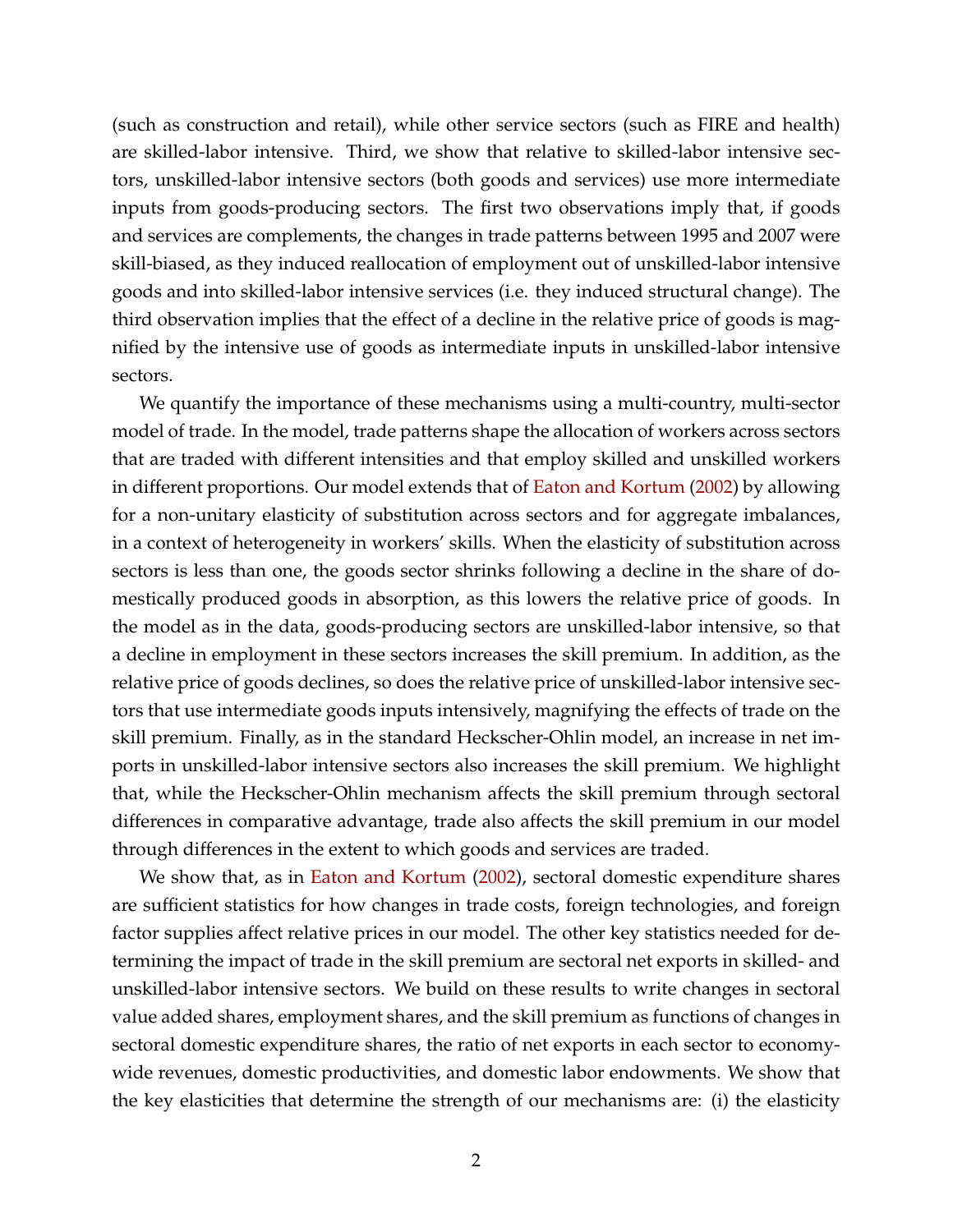of substitution across sectors, (ii) the elasticity of substitution across workers, and (iii) the trade elasticity in each sector. We follow [Herrendorf, Rogerson and Valentinyi](#page-44-2) [\(2013\)](#page-44-2) and estimate the elasticity of substitution across sectors from changes in relative prices and relative expenditures using time series data for the US. We take the remaining key elasticities (ii) and (iii) from the labor and the trade literature respectively.

We use the calibrated model to conduct two counterfactuals to evaluate the quantitative importance of the mechanisms described above. In the first counterfactual we estimate changes in trade costs between 1995 and 2007 and evaluate how these changes affect employment in the goods sector and the skill premium across countries in our model.<sup>[3](#page-4-0)</sup> We show that, as in the data, the goods sector shrinks in most countries in this counterfactual. The employment share of the goods sector declines by about 8 percent in the average country and by 12 percent in the US, relative to 21 and 25 percent in the data. More importantly, we cannot reject the null hypothesis that the slope of a regression between changes in sectoral employment shares in the data and those in the counterfactual is equal to one, and the same is true when we consider changes in value-added shares. Thus, while the counterfactual misses part of the global decline in the size of the goods sector, the reduction in trade costs substantially contributes to understanding how this decline has differed across countries. The skill premium in this counterfactual increases in almost every country in our sample, by an average of 2.3 percent. Notably, the counterfactual change in the skill premium is larger in developing countries where the goods sector is particularly unskilled labor intensive, such as Turkey, Romania, Portugal or Poland. Finally, we provide evidence for the mechanisms in the model by decomposing changes in the share of skilled workers in employment into within-sector skill upgrading and between-sector labor reallocation, and show that the reduction in trade costs is important for understanding how the contribution of each component varies across countries.

The counterfactual described above isolates the effect of changes in trade costs on wages and sectoral employment, and purposely abstracts from other international forces that may affect these variables, such as productivity growth in foreign countries. A limitation of the exercise is that it requires bilateral trade data to be available simultaneously for every country, and this is only available starting in  $1995<sup>4</sup>$  $1995<sup>4</sup>$  $1995<sup>4</sup>$  This is unfortunate, as much of the changes in the skill premium in some developed countries, such as the US, took place during the 1980's. In our second quantitative exercise, we take a sufficient statistic approach to conduct counterfactuals country by country (so that we only need

<span id="page-4-0"></span> ${}^{3}$ In particular, we estimate changes in trade costs over this period following [Head and Ries](#page-44-3) [\(2001\)](#page-44-3) and use the "hat-algebra" approach developed in [Dekle, Eaton and Kortum](#page-44-4) [\(2008\)](#page-44-4) to evaluate how these changes in trade costs affect the equilibrium of our model.

<span id="page-4-1"></span><sup>&</sup>lt;sup>4</sup>The main constraint is that service trade data for some of our countries is only available starting in 1995.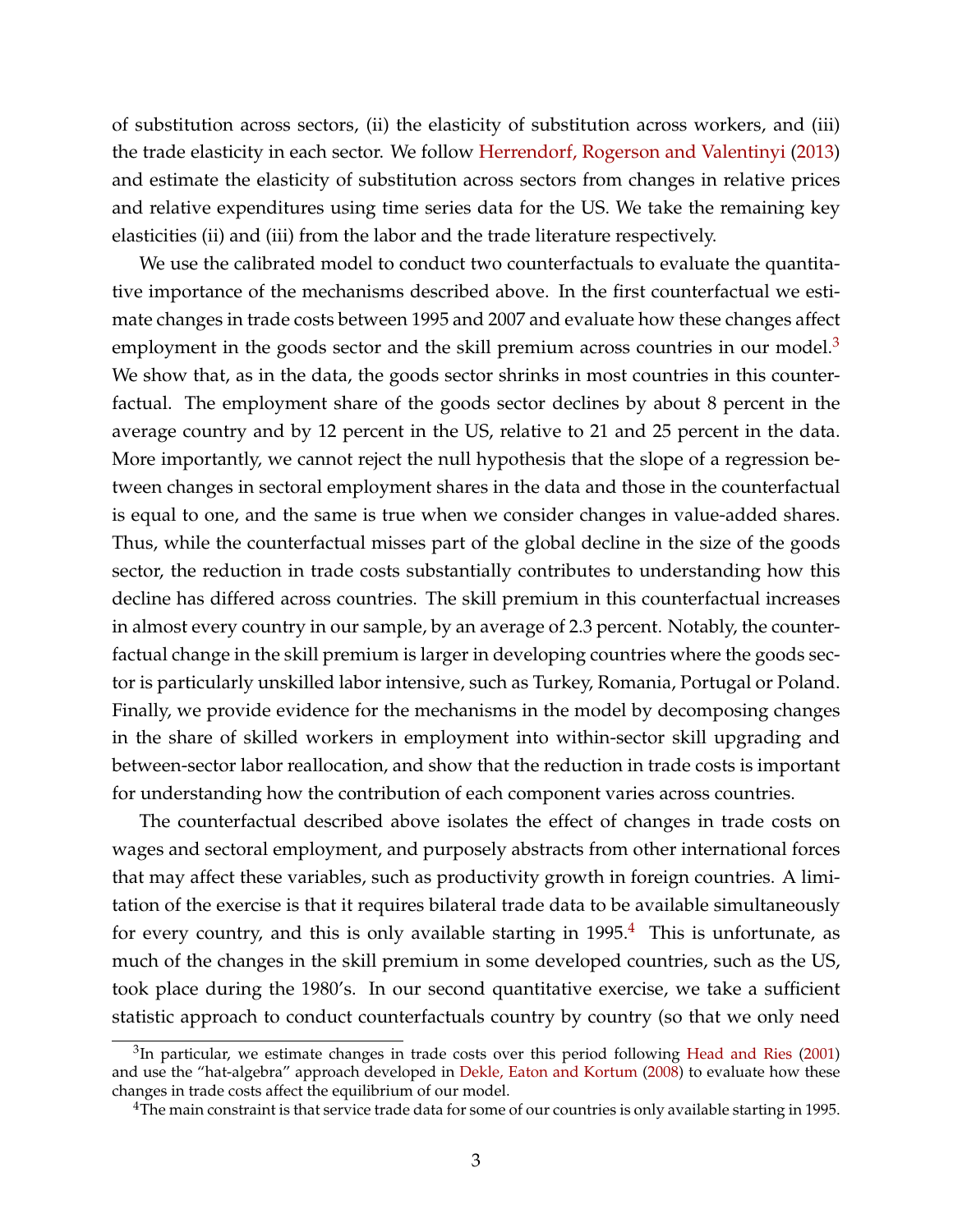data for one country at a time), without having to take a stand on the underlying changes in primitives driving the observed changes in trade patterns. In particular, we change a country's domestic expenditure shares and sectorial net exports from their observed levels in 1995, or an earlier year for countries where data are available, to those observed in 2007, while keeping domestic technologies and factor endowments fixed. This counterfactual measures, to a first-order approximation, how a country's sectoral employment shares and skill premium respond to all changes in technologies, endowments, and trade costs over this period, relative to the response to these same changes, had that country been in autarky.<sup>[5](#page-5-0)</sup> We show that in the US, in response to the observed changes in trade patterns over the 1977-2007 period, the counterfactual generates a 20 percent decline in the employment share of the goods sectors, relative to the 45 percent decline observed in the data. These changes in turn affect the skill premium, which increases by 3.2 percent in the US between 1977 and 2007 and by 3.8 percent in the average country of our sample between 1995 and 2007.

We repeat this last exercise under three alternative calibrations to assess the importance of the features of the data highlighted above for our results. First, we re-calibrate the model under the assumption that there are no intermediate inputs in production. We show that while the qualitative results remain, the changes in sectoral employment shares and the skill premium are only half as large as in our baseline calibration. Second, we calibrate a two-sector model that does not take into account the substantial heterogeneity in skill and input intensities that we observe across service sectors. We show that, while the counterfactual decline in the share of the goods producing sector is roughly the same as in the baseline three-sector model, the counterfactual increase of the skill premium is about 27 percent smaller on average. Our last alternative calibration extends our baseline model to allow for non-homothetic preferences using the generalized CES aggregator proposed by [Comin, Lashkari and Mestieri](#page-44-5) [\(2015\)](#page-44-5), and shows that the counterfactual changes in the skill premium are almost identical in the homothetic and the non-homothetic models.<sup>[6](#page-5-1)</sup>

Finally, we use our model to re-evaluate measures of the effects of trade on the skill premium that are based on the factor content of trade (FCT). The FCT measures the quantity of a factor of production that is embodied in a country's net exports. Intuitively, an increase in the trade-adjusted supply of a factor should decrease the factor's price. We use data generated by our model to show that FCT based measures of the skill premium

<span id="page-5-0"></span><sup>5</sup>A similar interpretation to this type of counterfactual was first given by [Burstein, Cravino and Vogel](#page-43-1) [\(2013\)](#page-43-1) and [Burstein, Morales and Vogel](#page-43-2) [\(2015\)](#page-43-2).

<span id="page-5-1"></span> $6$ Intuitively, this follows from the fact that the real income gains from trade in our model are relatively small (as is typically the case in the gravity models covered by [Arkolakis, Costinot and Rodriguez-Clare](#page-43-3) [\(2012\)](#page-43-3)).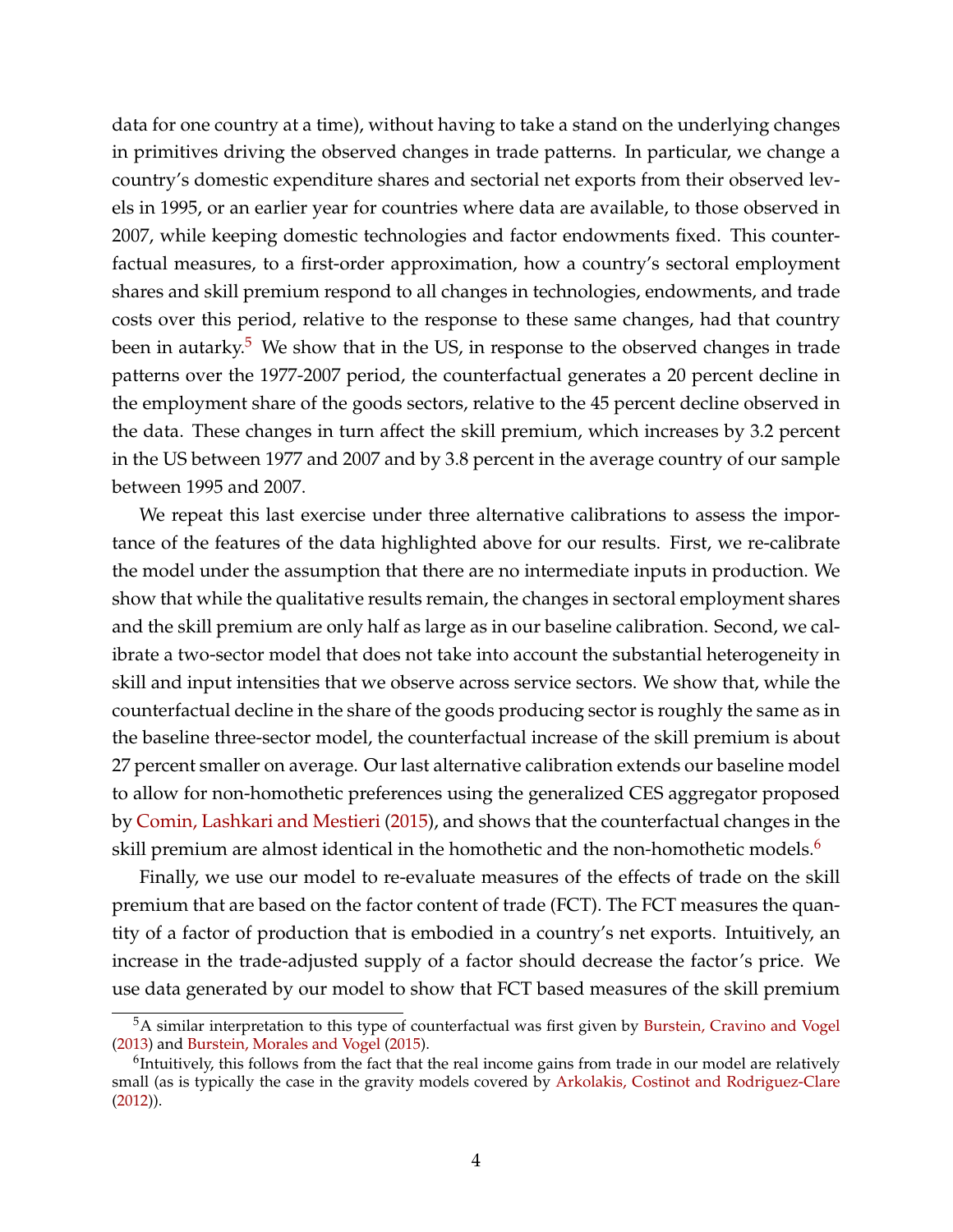can greatly underestimate the effects of trade on the skill premium. $^7$  $^7$  In our context, trade in goods increases the skill premium even if the factors embodied in a country's exports are the same as those embodied in a country's imports.

Our paper is related to two strands of the literature. The first is the literature that uses multi-country quantitative general equilibrium models to assess the importance of different channels through which trade affects the skill premium globally. Recent examples of this literature are [Parro](#page-45-1) [\(2013\)](#page-45-1) and [Burstein, Cravino and Vogel](#page-43-1) [\(2013\)](#page-43-1), who measure the effects of capital imports when the production function exhibits capital-skill complementarity, and [Burstein and Vogel](#page-43-4) [\(2016\)](#page-43-4), who study within-sector factor reallocation across firms with different skill intensities. $8$  Our contribution to this literature is to propose and quantify a novel mechanism through which trade can affect the skill premium: by inducing reallocation of labor across sectors that are traded with different intensities. To provide a transparent quantification of this new channel, we abstract from other forces already discussed in the literature.

Our work is also related to the recent literature that studies structural change in open economies. [Matsuyama](#page-45-2) [\(2009\)](#page-45-2) shows that the growth of manufacturing productivity and the relative size of the manufacturing sector can be decoupled in open economies. [Uy,](#page-45-3) [Yi and Zhang](#page-45-3) [\(2013\)](#page-45-3) use a two-country growth model featuring a Baumol effect and nonhomothetic preferences to study structural change in South Korea, while abstracting from aggregate trade imbalances. [Fajgelbaum and Redding](#page-44-6) [\(2014\)](#page-44-6) study how changes in trade costs affected structural change and spatial patterns of specialization in Argentina at the end of the 19<sup>th</sup> century. [Kehoe, Ruhl and Steinberg](#page-45-4) [\(2013\)](#page-45-4) build a model of the US and the rest of the world to assess the quantitative impact of U.S. borrowing on goods-sector employment, in a context in which trade costs are fixed. Our contribution to this literature is to study how trade affects the skill premium through structural change, using a parsimonious model that allows us to incorporate both trade imbalances and trade costs reductions simultaneously in a setting with arbitrarily many countries.

Finally, [Buera, Kaboski and Rogerson](#page-43-5) [\(2015\)](#page-43-5) document that increases in GDP per capita are associated with a shift in the composition of value added towards service sec-

<span id="page-6-0"></span> ${}^{7}$ [Katz and Murphy](#page-44-7) [\(1992\)](#page-44-7) argue that the effects of international trade on the US skill premium are small according to FCT measures. [Burstein and Vogel](#page-43-4) [\(2016\)](#page-43-4) point out that, if exporters and domestic producers use different technologies, measures based on sector-level data underestimate the FCT. We show that in our context the FCT severely understates the effect of trade on the skill premium even when perfectly measured.

<span id="page-6-1"></span> ${}^{8}$ In other related work, [Matsuyama](#page-45-5) [\(2007\)](#page-45-5) argues that trade can increase the skill premium if the factor intensities for supplying a good depend on where the good is sold. [Basco and Mestieri](#page-43-6) [\(2013\)](#page-43-6) study how asymmetric globalization patterns across sectors affect wage inequality in a North-South economy. [Caron,](#page-43-7) [Fally and Markusen](#page-43-7) [\(2014\)](#page-43-7) note that differences in skill intensities across goods with different income elasticities coupled with differences in skill endowments across countries can account for the excessive trade among rich countries.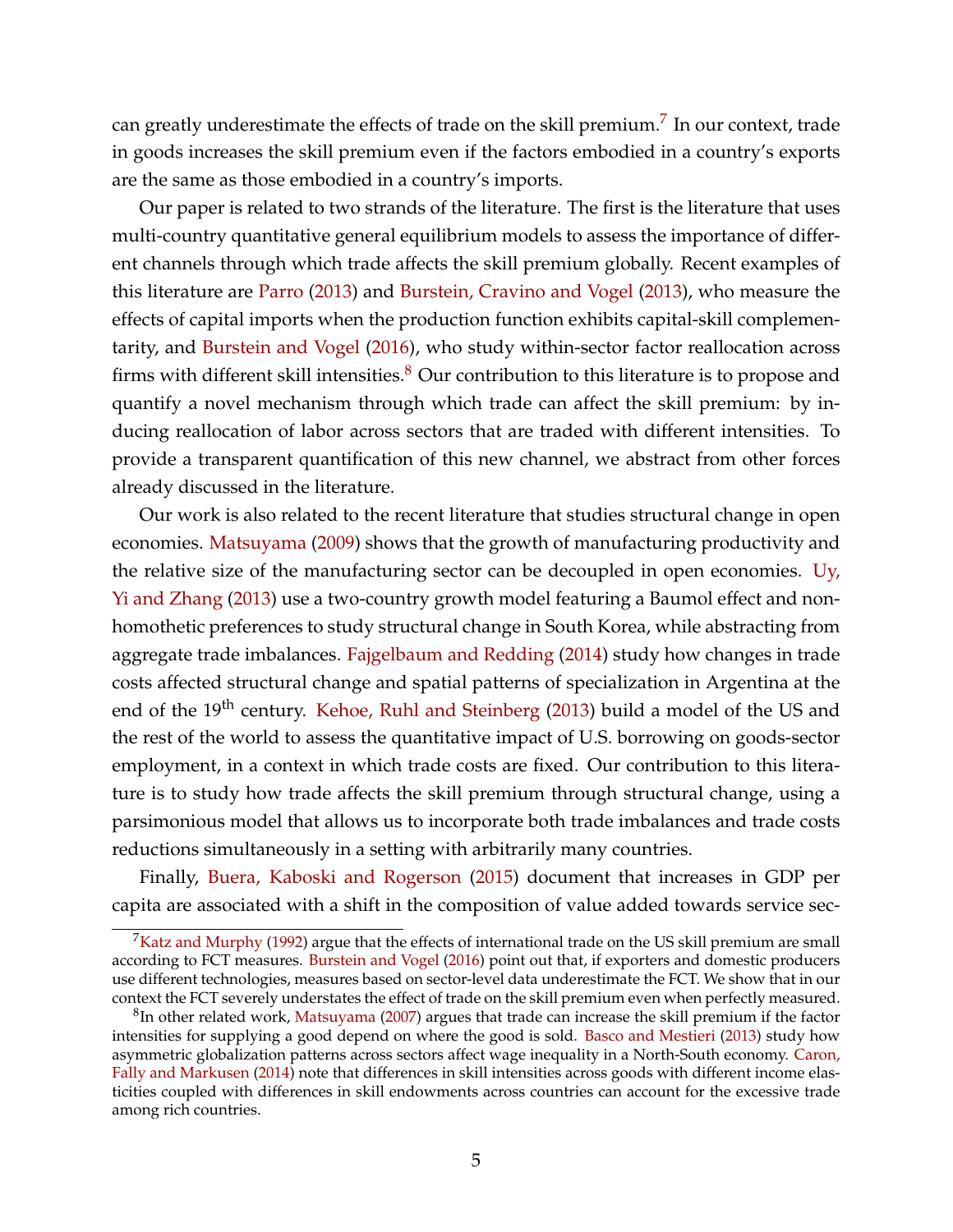tors that are intensive in skilled labor. They find that these compositional changes account for roughly a quarter of the increase in the skill premium due to technical change. Relative to [Buera, Kaboski and Rogerson](#page-43-5) [\(2015\)](#page-43-5), we document that, compared to serviceproducing sectors, goods-producing sectors experienced faster trade opening in the past decades. In our multi-country setup, this makes international trade an additional driver of the observed reallocation of labor out of unskilled labor intensive sectors and the increase in the skill premium. We also highlight the role of differences in input intensities across sectors in magnifying the effects of changes in the price of goods on the skill premium.

The rest of the paper is organized as follows. Section [2](#page-7-0) reports differences in trade patterns and in skill and input intensities across sectors for a panel of countries. Section [3](#page-11-0) introduces our quantitative model and characterizes how trade and net exports shape sectoral revenue shares and the skill premium in our framework. Section [4](#page-21-0) shows how we parameterize the model. Section [5](#page-25-0) presents our quantitative results, and the last section concludes.

## <span id="page-7-0"></span>**2 Sectoral trade patterns and factor and input intensities**

This section documents, for a wide set of countries, three differences across broad sectors that determine the effect of recent changes in trade patterns on real wages and the skill premium. First, we show that the share of expenditures on domestically produced goods relative to total absorption of goods declined dramatically between 1995 and 2007, while the share of expenditures on domestically produced services relative to total absorption of services remained roughly constant. Second, we show that goods sectors are unskilled-labor intensive. Finally, we show that unskilled-labor intensive sectors use more intermediate inputs from goods-producing sectors.

### **2.1 Sectoral changes in trade patterns**

We start by documenting differences in trade patterns across goods sectors and service sectors. Figure [1](#page-8-0) uses data from the World Input Output Database (WIOD) to plot im-ports of goods and services between 1[9](#page-7-1)95 and 2007.<sup>9</sup> Both panels in the figure show the dramatic increase in trade relative to GDP over this period. They also show that imports

<span id="page-7-1"></span> $9$ We classify Agriculture, Mining, and Manufacturing industries as goods-producing sectors, and the remaining industries as services. We provide a detailed account of how we group industries in WIOD into goods and services in Section [4](#page-21-0) and in the data Appendix.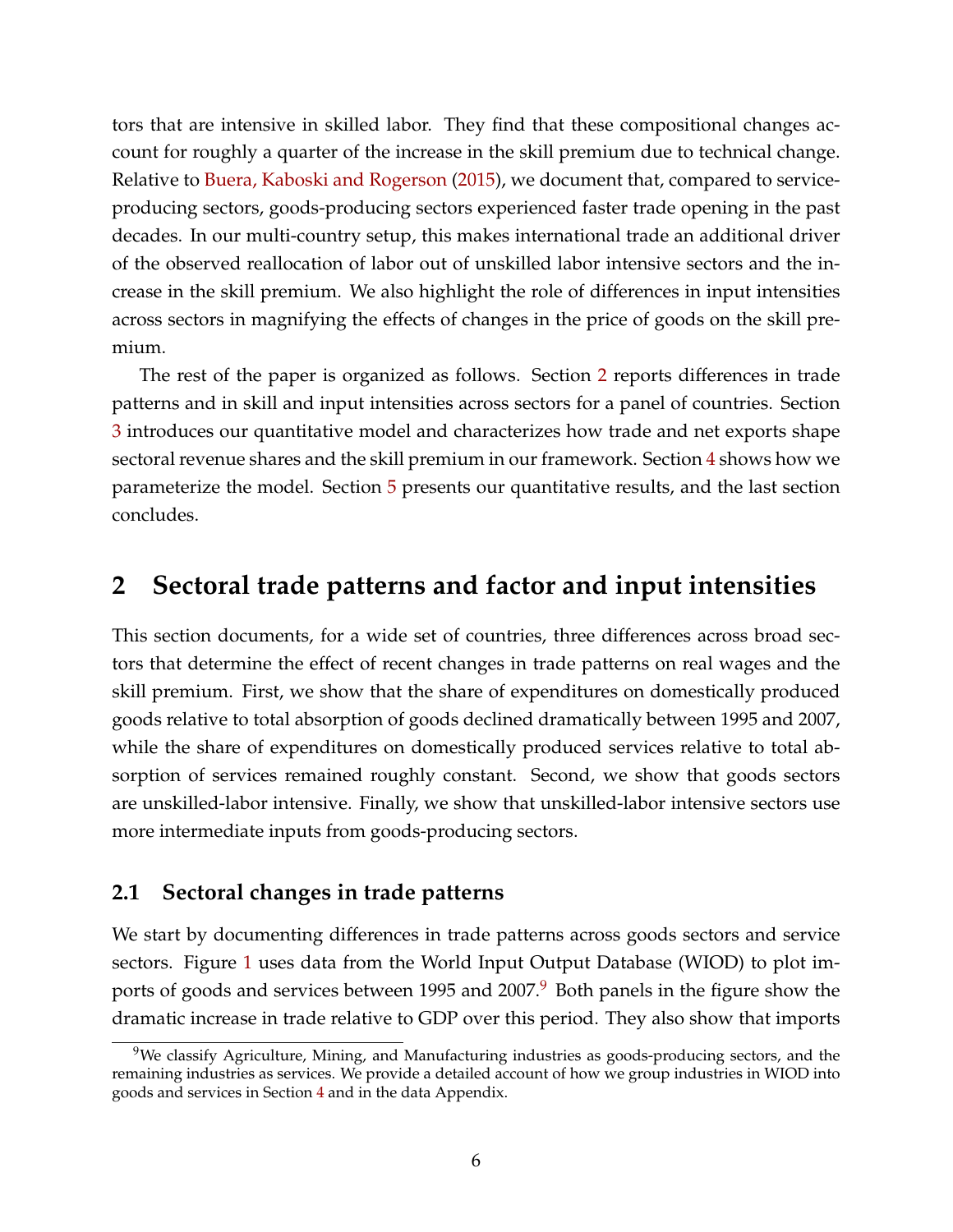Figure 1: Imports relative to total GDP (1995=1)

<span id="page-8-0"></span>

Notes: We classify Agriculture, Manufacturing and Mining as goods, and all other sectors as services. Source: WIOD.

of services have grown slightly faster than imports of goods. For the US, the ratio of service imports to GDP grew about 49 percent, while the ratio of goods imports to GDP only by about 35 percent. Appendix Table [A2](#page-65-0) shows that this pattern is pervasive for the sample of countries we construct based on the WIOD.

We are interested in understanding how changes in trade patterns affected relative prices across sectors. We define the 'domestic expenditure share' of each sector *j* in country *i*, denoted by  $\pi_i^j$  $\sum_{i,j,t'}$  as the ratio of expenditures on domestically produced goods or services relative to total expenditures in that sector.<sup>[10](#page-8-1)</sup> Figure [2](#page-9-0) reports domestic expenditure shares in 2007 relative to 1995 for the countries in our sample (see Appendix Table [A3](#page-65-1) for the exact values). The figure reveals that domestic expenditure shares in goods sectors declined dramatically in most countries. In contrast, domestic expenditure shares in service sectors remained roughly constant in every country of our sample with the exception of Denmark and Ireland. In the average country, the domestic expenditure share in goods producing sectors declined by 18 percent, relative to only 2 percent for service sectors. For the US these numbers are roughly 10 and 0 percent respectively. We summarize this finding in the following observation:

**Observation 1** *Between 1995 and 2007, domestic expenditure shares in goods producing sectors declined dramatically, while domestic expenditure shares on service producing sectors remained roughly constant.*

<span id="page-8-1"></span> $10$ The domestic expenditure share equals one minus the share of imports in total absorption. We focus on changes in domestic expenditure shares because they summarize the effects of trade on relative price movements in our model. This is a feature shared by most workhorse trade models (see [Arkolakis, Costinot](#page-43-3) [and Rodriguez-Clare,](#page-43-3) [2012\)](#page-43-3).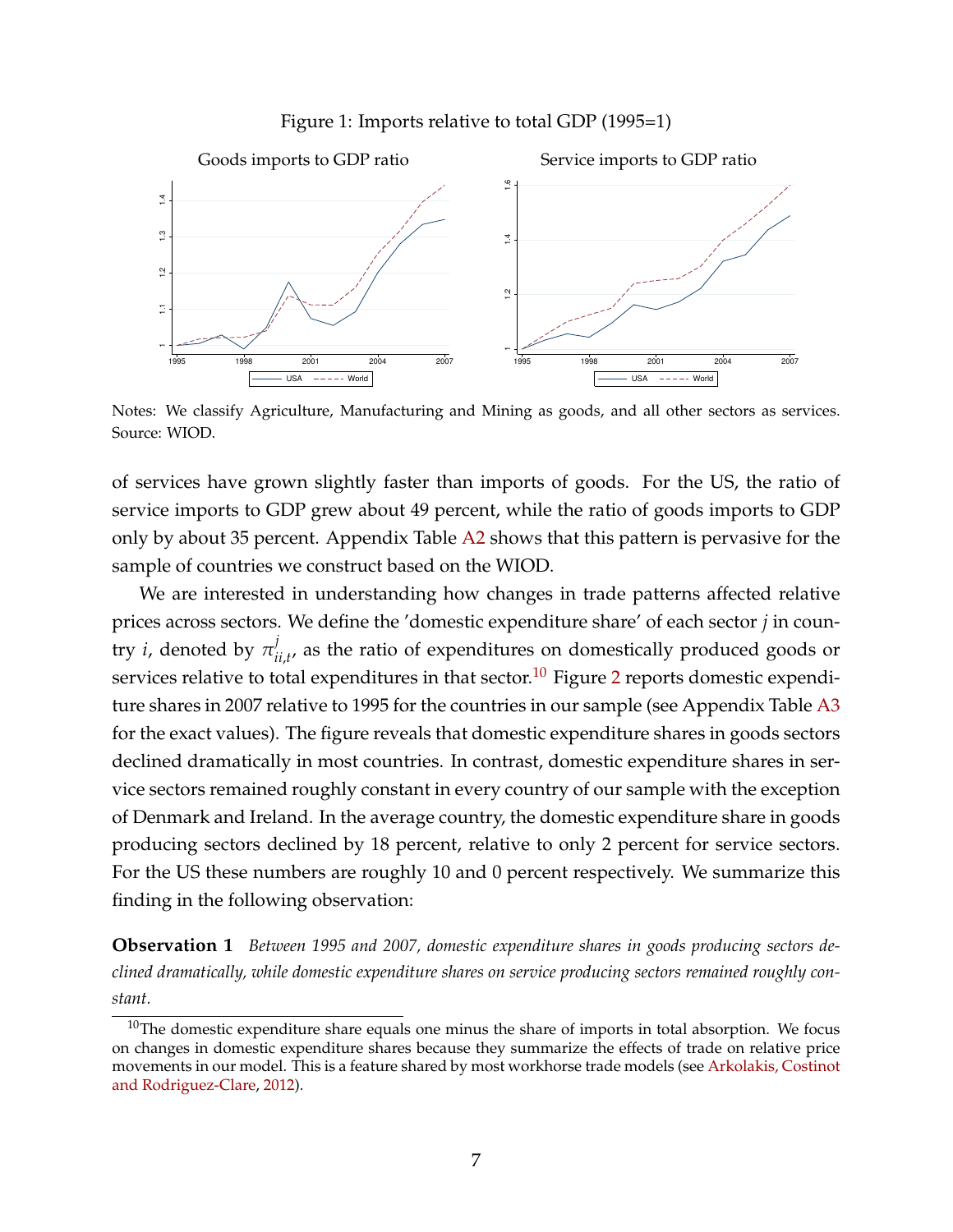<span id="page-9-0"></span>



Notes: We classify agriculture, manufacturing and mining as 'Goods', and all other sectors as 'Services.' 'Domestic expenditure shares 2007 relative to 1995' refers to  $\pi^j_{ii,2007}/\pi^j_{ii,1995}$ , where  $\pi^j_{ii,t}\equiv 1 Imports^j_t / \left[Output^j_i + Imports^j_i - Exports^j_i\right]$ . Source: WIOD.

## **2.2 Sectoral trade patterns and skill intensities**

We now report how skill intensities vary across broad sectors using data on employment and educational attainment by sector from the WIOD Socio Economic Accounts. We classify workers with complete college education as skilled workers, and workers that have not completed college as unskilled workers. $^{11}$  $^{11}$  $^{11}$  In what follows, we let  $H_i^j$  $\frac{j}{i}$  and  $L_i^j$ *i* denote skilled and unskilled employment in country *i* and sector *j*. We refer to the 'skill intensity' of a sector as the ratio of skilled to unskilled workers in the sector relative to the ratio of skilled to unskilled workers in the overall economy.<sup>[12](#page-9-2)</sup>

Figure [3](#page-10-0) plots the average skill intensities and the 1995-2007 changes in domestic expenditure shares in each one-digit ISIC Rev. 3 sector across countries in our sample. The figure reveals that sectors in which domestic expenditure shares declined the most (Agriculture, Manufacturing and Mining) are unskilled-labor intensive. Among the sectors in which domestic expenditure shares remained roughly constant, some are unskilled-labor intensive (such as Construction and Retail), while some are skilled-labor intensive (such as FIRE and Education). Appendix Figure [A.2](#page-61-0) shows that this pattern is pervasive across countries. We summarize these findings in the following observation:

<span id="page-9-1"></span><sup>11</sup>WIOD Socio Economic Accounts sorts workers into 3 educational groups: "Low" (no college), "Medium" (some college), and "High" (college graduate and above). We classify "Low" and "Medium" education as unskilled workers, and classify the workers with "High" education as skilled workers.

<span id="page-9-2"></span><sup>&</sup>lt;sup>12</sup>That is, the skill intensity of a sector is given by  $\frac{H_i^j/L_i^j}{H_i/L_i}$ , with  $H_i \equiv \sum_j H_i^j$  $L_i$  and  $L_i \equiv \sum_j L_i^j$ *i*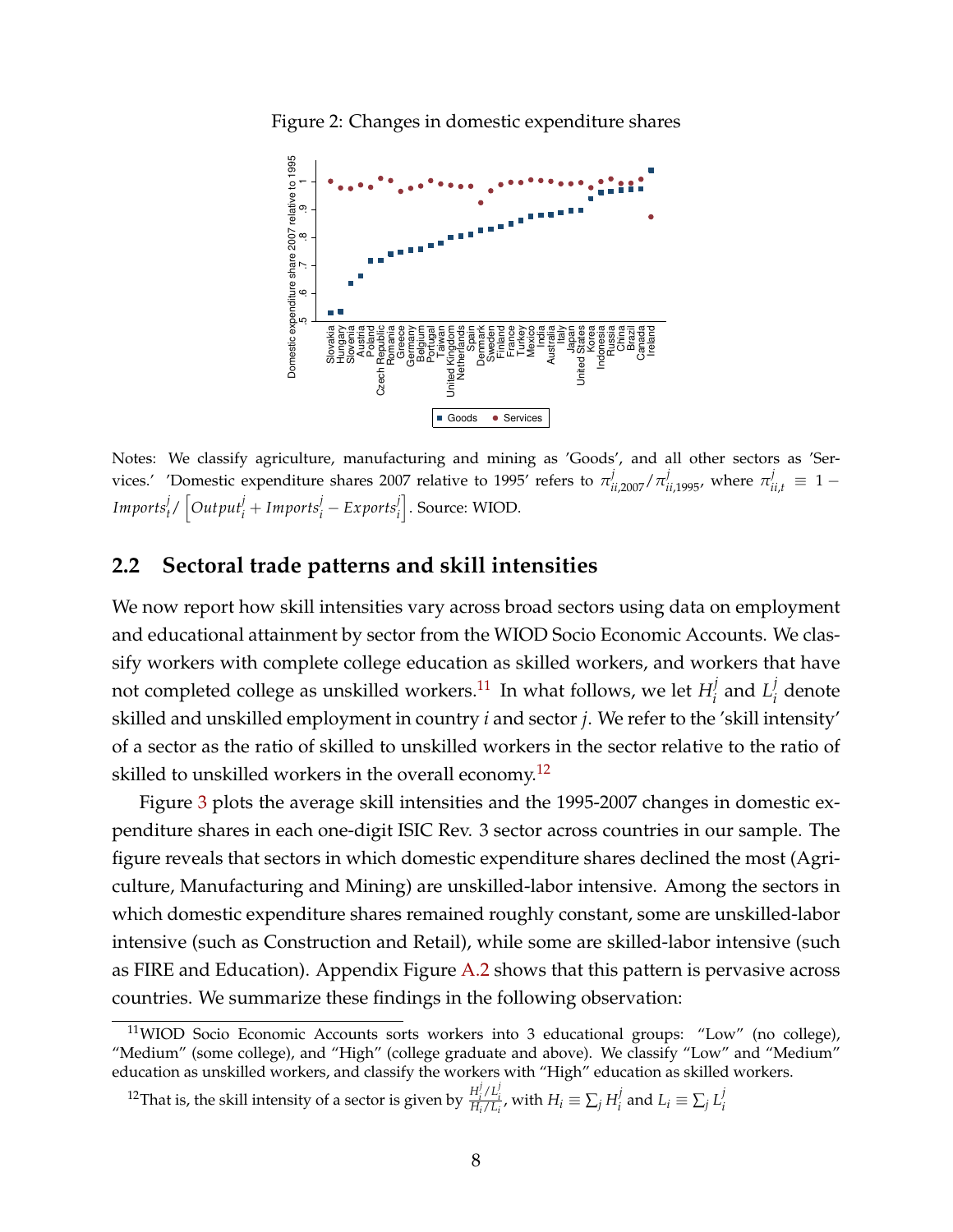

<span id="page-10-0"></span>Figure 3: Skill intensities and tradability across sectors

Notes: 'Domestic expenditure shares 2007 relative to 1995' refers to  $\pi^j_{ii,2007}/\pi^j_{ii,1995}$ , defined in Figure [2.](#page-9-0)  $H^j_i$ *i* and  $L^j_i$  $\frac{d}{dt}$  denote the number of unskilled and skilled workers in country *i* and sector *j*, and  $H_i \equiv \sum_j H_i^j$  $i$ <sup> $j$ </sup> and  $L_i \equiv \sum_j L_i^j$ *i* . The figure reports the average of these measures across the countries in our sample. Source: WIOD.

**Observation 2** *Goods-producing sectors (Agriculture, Mining, and Manufacturing) are unskilled*labor intensive,  $L^j_i/H^j_i > L_i/H_i.$  Within the service sectors, Finance and Insurance, Real Estate,  $H$ ealth, and Education are skilled-labor intensive,  $L^j_i/H^j_i < L_i/H_i$ , while the remaining service *sectors are unskilled-labor intensive,*  $L_i^j/H_i^j > L_i/H_i$ *.* 

## **2.3 Skill intensities and intermediate input shares**

Finally, we report how the use of intermediate inputs from goods-producing sectors varies across sectors with different skill intensities. In particular, we compute the share of intermediate inputs from goods-producing sectors in total output for each one-digit ISIC Rev. 3 sector using data from the WIOD as described in Appendix [E.](#page-57-0)

Figure [4](#page-11-1) plots skill intensities and the share of goods inputs by sector for the average country in our sample. The figure reveals that unskilled-labor intensive sectors use more intermediate inputs from goods-producing sectors. This observation applies to both goods-producing sectors (Agriculture, Manufacturing and Mining) and unskilled-labor intensive service sectors (such as Construction and Hotels and Restaurants). In contrast, skilled-labor intensive service sectors use relatively fewer inputs from the goods sector. Appendix Figure [A.3](#page-61-1) documents the finding across countries, which is summarized in the following observation:

**Observation 3** *Unskilled-labor intensive sectors use relatively more intermediate inputs from*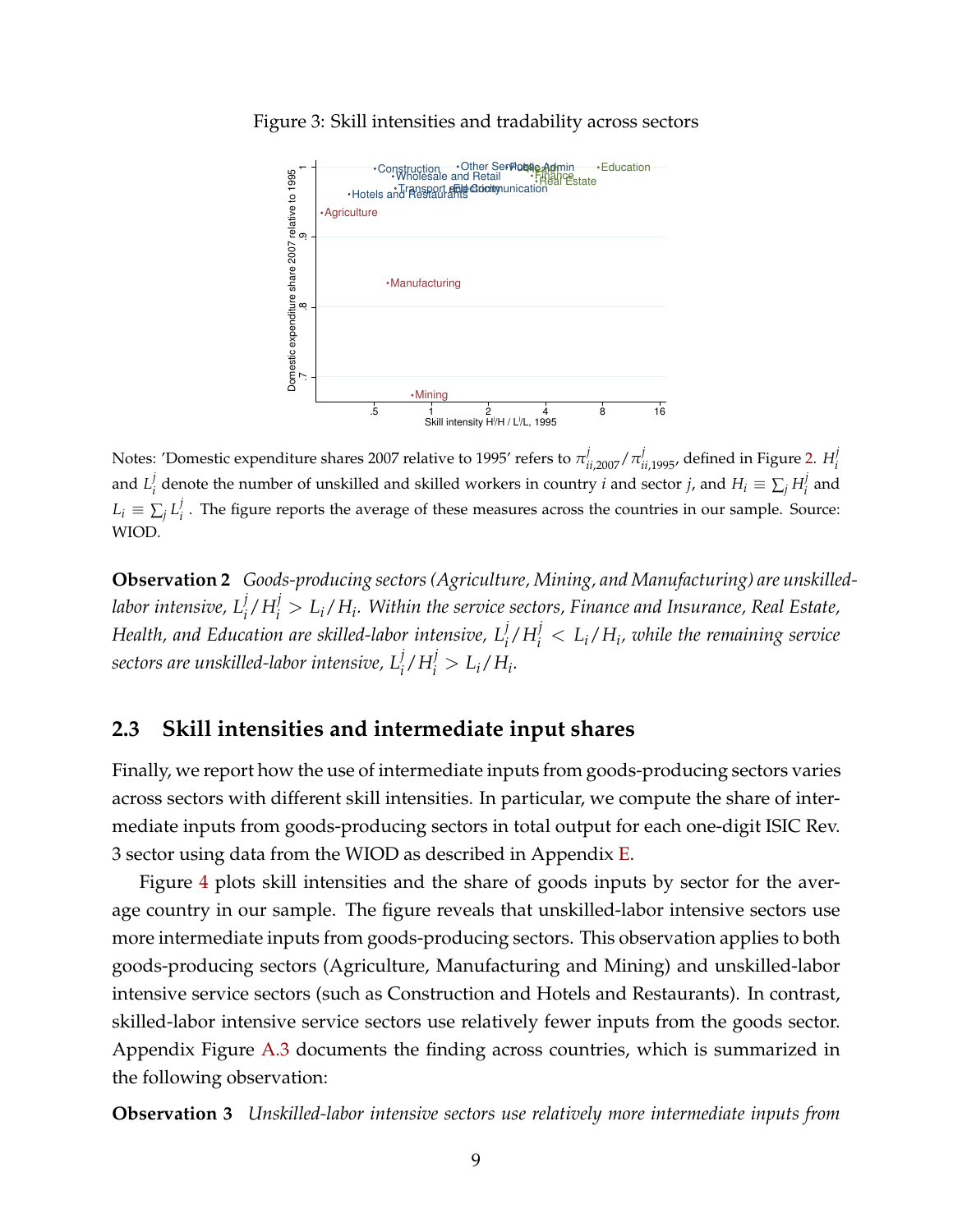#### Figure 4: Use of inputs from the goods sector

<span id="page-11-1"></span>

Notes: 'Share of goods inputs in production' is the share of Agriculture, Mining and Manufacturing inputs in total production of the sector. Skill intensities are defined as in Figure [3](#page-10-0). The figure reports the average of these measures across the countries in our sample. Source: WIOD.

*goods producing sectors than skilled-labor intensive sectors.*

## **2.4 Summary**

The data in this section show that the sectors that experienced the sharpest declines in domestic expenditure shares between 1995 and 2007 are unskilled-labor intensive. In addition, unskilled-labor intensive sectors use relatively more highly-traded intermediate inputs than skilled-labor intensive sectors. In the following section, we present a quantitive trade model in which these differences across sectors shape how trade affects the composition of value-added and employment across sectors and the skill premium.

## <span id="page-11-0"></span>**3 Model**

#### <span id="page-11-2"></span>**3.1 Setup**

**Preliminaries:** We consider a world economy featuring *I* countries indexed by *i* and *J* sectors indexed by *j*. Each country is endowed with *H<sup>i</sup>* and *L<sup>i</sup>* efficiency units of skilled and unskilled labor. The final output of each sector can be used for consumption or as an intermediate input in the production of any sector. Within each sector *j*, there are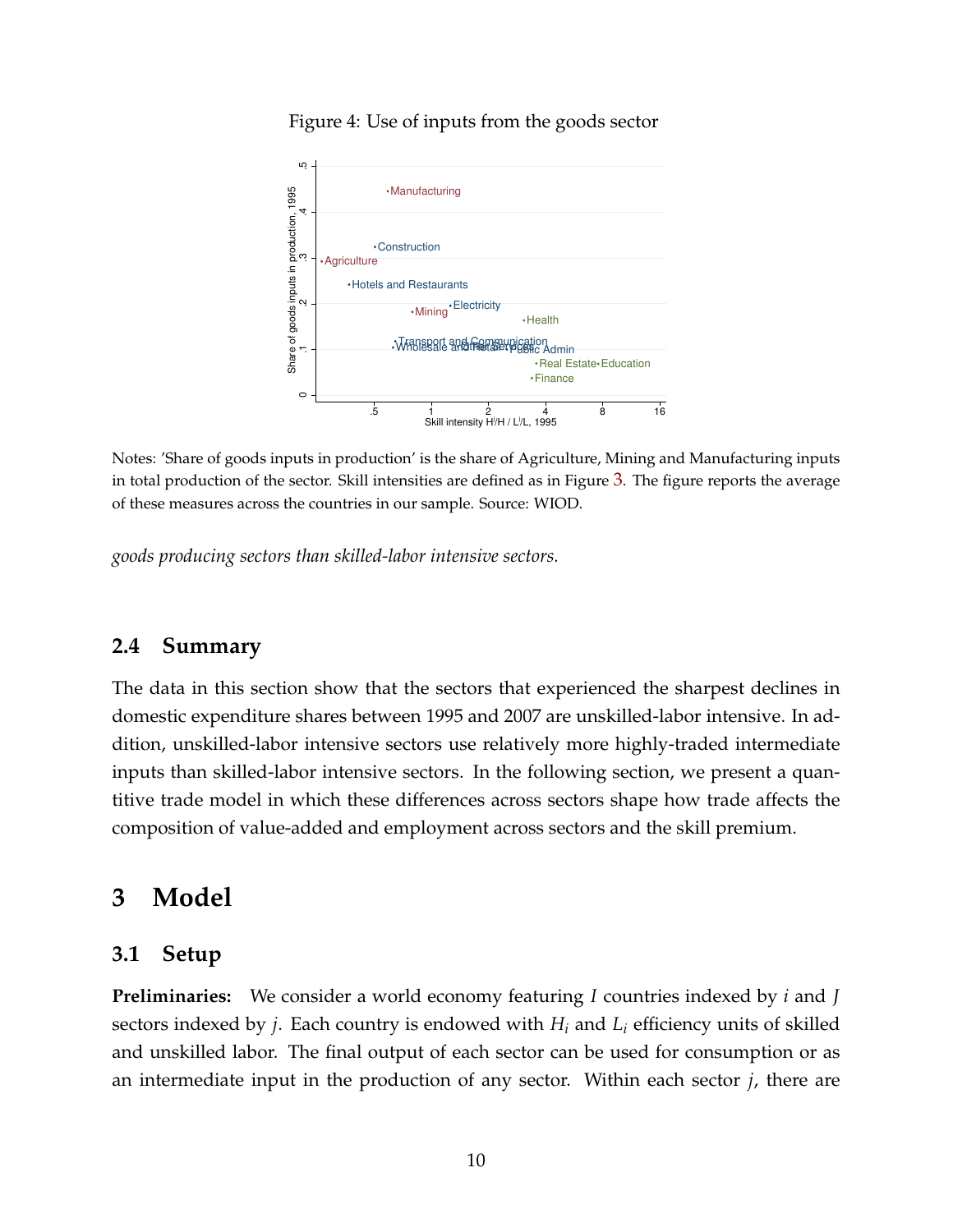*K j* industries indexed by *k*. [13](#page-12-0) Heterogeneous producers use skilled and unskilled labor to produce intermediate varieties in each of the industries. Producers differ in terms of their productivity and the sector in which they produce. All labor and goods markets are perfectly competitive.

**Preferences:** The utility of the representative household is given by

<span id="page-12-3"></span>
$$
C_i = \left[\sum_j \bar{\phi}_i^{j\frac{1}{\rho}} \left[C_i^j\right]^{\frac{\rho-1}{\rho}}\right]^{\frac{\rho}{\rho-1}},\tag{1}
$$

where  $C_i^j$  $\bar{q}^j$  denotes consumption of the final good from sector *j*,  $\bar{\phi}^j_i$  $\frac{1}{i}$  controls the weight of each sector in the aggregate consumption bundle, and  $\rho$  is the elasticity of substitution across sectors. The household's budget constraint is given by

$$
w_i L_i + s_i H_i = \sum_j P_i^j C_i^j + N X_i.
$$

Here, *w<sup>i</sup>* and *s<sup>i</sup>* denote the wages of unskilled and skilled workers respectively. The skill premium in country *i* is defined as *si*/*w<sup>i</sup>* . *NX<sup>i</sup>* are net transfers from country *i* to the rest of the world. Note that if  $NX_i < 0$  the country is running a trade deficit.

**Sectoral output:** Each sector *j* combines the production of its  $K^j$  industries according to a Cobb-Douglas aggregator:

<span id="page-12-1"></span>
$$
Y_i^j = \prod_{k=1}^{K^j} Y_i^j (k)^{\sigma_i^j (k)}.
$$
 (2)

Final output from each sector is non-tradable and can be used for consumption or as intermediates

<span id="page-12-2"></span>
$$
Y_i^j = C_i^j + X_i^j,\tag{3}
$$

<span id="page-12-0"></span><sup>&</sup>lt;sup>13</sup>While allowing for industries within sectors is not crucial for the direction of our mechanisms, the quantitative effect of trade on relative prices does depend on the level of disaggregation at which trade elasticities and the domestic expenditure shares are computed. [Costinot and Rodriguez-clare](#page-44-8) [\(2014\)](#page-44-8) and [Ossa](#page-45-6) [\(2015\)](#page-45-6) show that the real wage gains from trade for the average country get larger as one moves from a one-sector to a multi-sector model. Following the recent literature on international trade and real wages (see for example, [Costinot and Rodriguez-clare](#page-44-8) [2014,](#page-44-8) [Caliendo and Parro](#page-43-8) [2015,](#page-43-8) [Ossa](#page-45-6) [2015](#page-45-6) and [Levchenko](#page-45-7) [and Zhang](#page-45-7) [2016\)](#page-45-7) we allow for multiple industries within sectors of our model, though we assume that all industries within a given sector have identical factor intensities.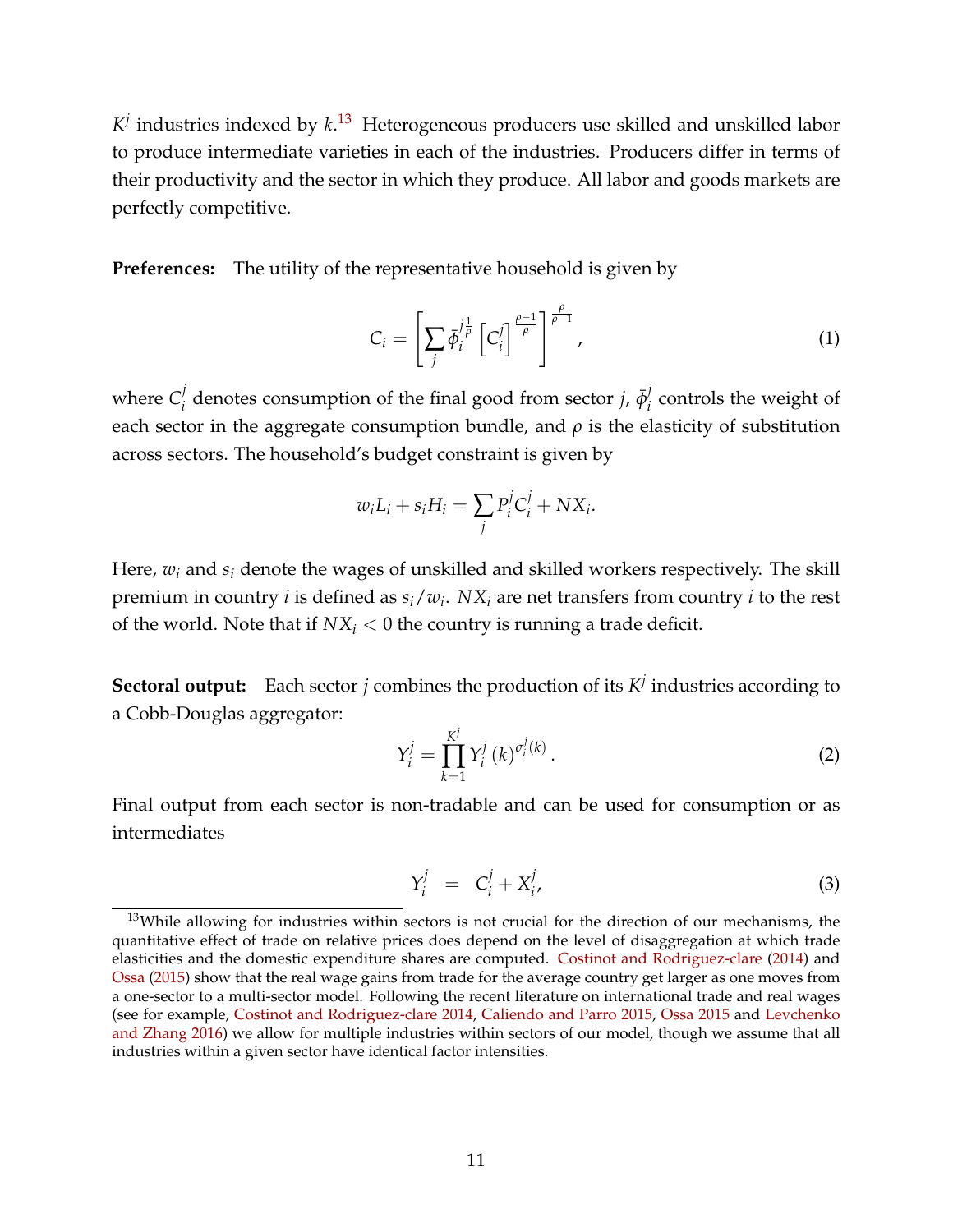where  $X_i^j$  $\mathbf{F}_i$  denotes the quantity of the final good from sector  $j$  that is used as intermediate inputs by any of the sectors.

**Industrial output:** Industry *k* combines a continuum of intermediate varieties, indexed by  $\omega \in [0,1]$ , according to a CES production function with country- and industry-specific elasticity of substitution  $\eta_i^j$  $i<sub>i</sub>$ <sup> $j$ </sup> $(k) > 1$ ,

<span id="page-13-1"></span>
$$
Y_{i}^{j}(k) = \left[\int_{0}^{1} q_{i}^{j}(\omega, k) \frac{\eta_{i}^{j}(k) - 1}{\eta_{i}^{j}(k)} d\omega \right]^{\frac{\eta_{i}^{j}(k)}{\eta_{i}^{j}(k) - 1}}, \qquad (4)
$$

*j*

where  $q_i^j$  $\mathcal{I}_i^J(\omega, k)$  is consumption of intermediate variety  $(\omega, k)$  from sector *j* in country *i*. Each intermediate variety  $(\omega, k)$  is potentially produced in every country, although the industrial output is not traded.<sup>[14](#page-13-0)</sup>

**Production of intermediate varieties:** Producers of intermediate variety  $(\omega, k)$  in country *i*, sector *j* produce according to the following constant returns to scale production function

<span id="page-13-2"></span>
$$
q_i^j(\omega, k) = A_i^j(k) z_i^j(\omega, k) m_i^j(\omega, k)^{1 - \beta_i^j} e_i^j(\omega, k)^{\beta_i^j}, \qquad (5)
$$

where

$$
m_i^j(\omega,k) \equiv \left[\sum_{l=1}^J \left[\bar{\alpha}_i^{lj}\right] \frac{1}{\rho} x_i^{lj}(\omega,k)\right]^{\frac{\rho}{\rho-1}}.
$$

and

$$
e_i^j(\omega,k) \equiv \left[ \left[ \bar{\mu}_i^j \right]^{\frac{1}{\gamma}} l_i^j(\omega,k)^{\frac{\gamma-1}{\gamma}} + \left[ 1 - \bar{\mu}_i^j \right]^{\frac{1}{\gamma}} h_i^j(\omega,k)^{\frac{\gamma-1}{\gamma}} \right]^{\frac{\gamma}{\gamma-1}}.
$$

Producers from industry *k* in sector *j* combine a bundle of skilled and unskilled workers, *e j*  $\int_a^j(\omega,k)$ , and a sector-specific intermediate input bundle,  $m_i^j$  $\int_i^f$   $(\omega, k)$ , according to a Cobb-Douglas aggregator, with a constant share of value-added in gross output *β j* that is

<span id="page-13-0"></span><sup>&</sup>lt;sup>14</sup>We follow most of the quantitative trade literature in assuming that there is no value-added in the production of sectorial and industrial output. An interpretation for why this output is not traded is that the aggregation of intermediate varieties may be done by the households or the firms directly, so that the bundles in equations [2](#page-12-1) and [\(4\)](#page-13-1) are not traded in the market.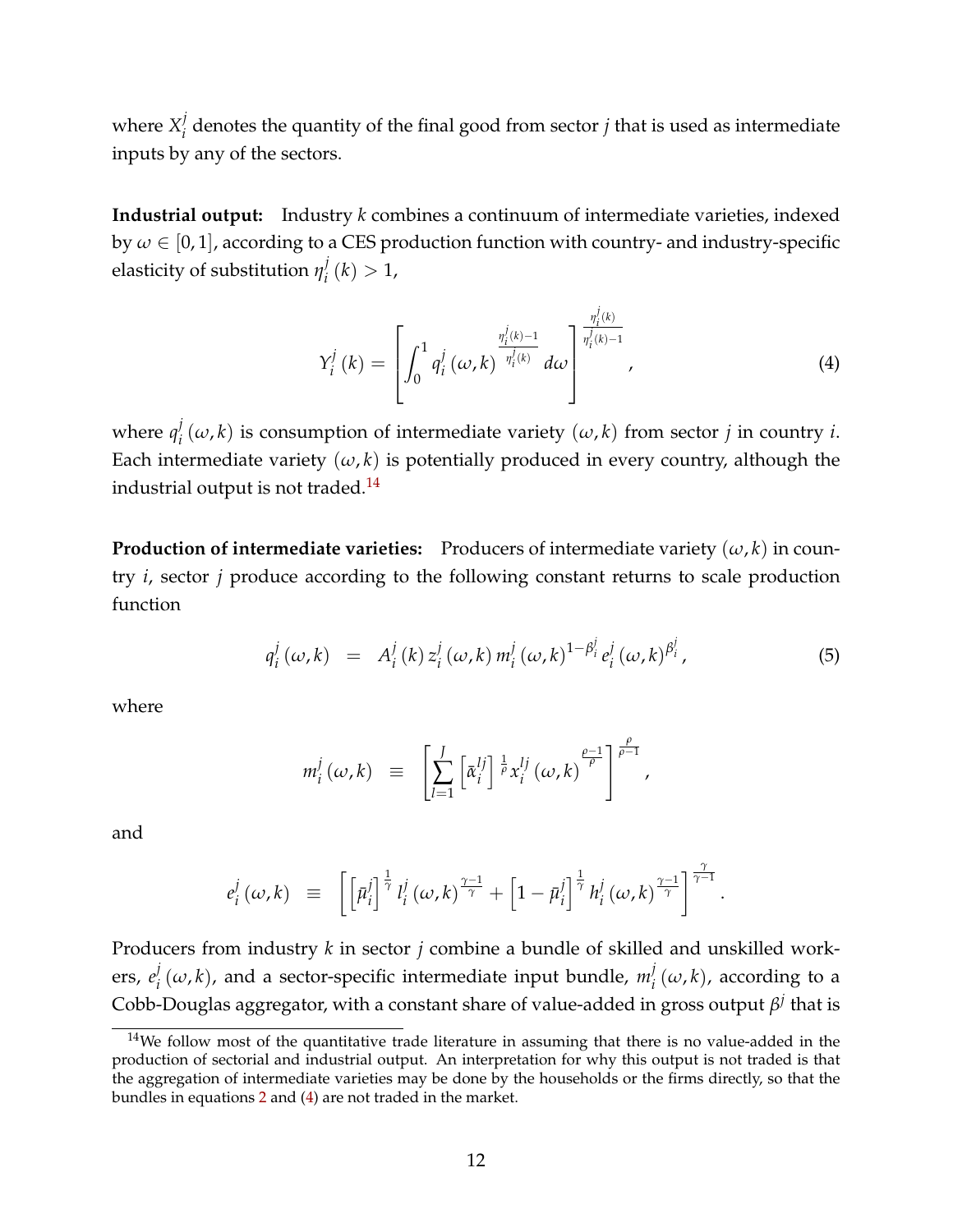common for all industries *k* within each sector *j*. The intermediate input bundle *m j*  $\int_i^j$   $(\omega, k)$ aggregates inputs from all sectors, where *x lj*  $\int_{i}^{ij}$  ( $\omega$ , *k*) denotes the use of inputs from sector *l* in the production of intermediate variety  $(\omega, k)$  in sector *j*; the parameter  $\bar{\alpha}_i^{lj}$ *i* controls the share of inputs from sector *l* on total input expenditures in sector *j*, and is common across industries within sectors. The elasticity of substitution across inputs from different sectors is the same as the elasticity of substitution across sectors in the consumption bundle, which is given by *ρ*. The employment bundle combines unskilled labor, *l*, and skilled labor, *h,* with a constant elasticity of substitution  $\gamma$ , and the shares,  $\bar{\mu}_i^j$ *i* are sector but not industry specific.

The productivity of country *i* producers of variety  $(\omega, k)$  is given by the product of a country-industry specific term, *A j i* (*k*), shared by all industry *k* producers in the country, and a country-intermediate-variety specific productivity, *z j*  $\int_{i}^{j}$   $(\omega, k)$ . Note that, up to the productivity terms  $A_i^j$  $\frac{j}{i}(k) z_i^j$  $\mathcal{L}_i^{\prime}(\omega,k)$  , the parameters of the production function are common across all industries  $K^j$  within each sector *j*. The country-intermediate-variety specific productivity is equal to *z j*  $\int_a^j (\omega, k) = u^{-\theta^j(k)}$ , where *u* is an i.i.d random variable that is exponentially distributed with mean and variance 1. A higher value of *θ j* (*k*) increases the dispersion of productivities across producers within industry *k*.

**International trade** Only intermediate varieties can be traded internationally. Delivering a unit of intermediate variety  $(\omega, k)$  from country *i* to country *n* requires producing  $\tau^j_{in}(k) \geq 1$  of the good. We assume that trading domestically is costless,  $\tau^j_{ii}(k) = 1$ .

**Equilibrium** To construct prices, we first define the unit cost of producers of intermediate variety  $(\omega, k)$  producing in country *i* and selling in country *n*,  $c_{in}^{j}$   $(\omega, k)$ ,

$$
c_{in}^j(\omega,k) = \frac{c_i^j \tau_{in}^j(k)}{A_i^j(k) z_i^j(\omega,k)}.
$$

Here *c j*  $\mathbf{v}_i'$  is the unit cost of producing industry  $k$  intermediate inputs for the domestic market for an intermediate producer with productivity *A j*  $\int_i^j(k) z_i^j$  $\int_i^j (\omega, k) = 1$ , and is given by:

$$
c_i^j = \bar{\beta}_i^j \left[ p_{v,i}^j \right]^{\beta_i^j} \left[ p_{b,i}^j \right]^{1-\beta_i^j},
$$

where  $\bar{\beta}_i^j$  $j$ <sub>*i*</sub> is a constant, and  $p_i^j$  $v_{v,i}$  and  $p_l^j$  $b_{b,i}$  are the unit costs of the labor and input bundles in sector *j* in country *i*. These costs are common across all industries in each sector *j* since production functions are identical across industries within sectors. The price of the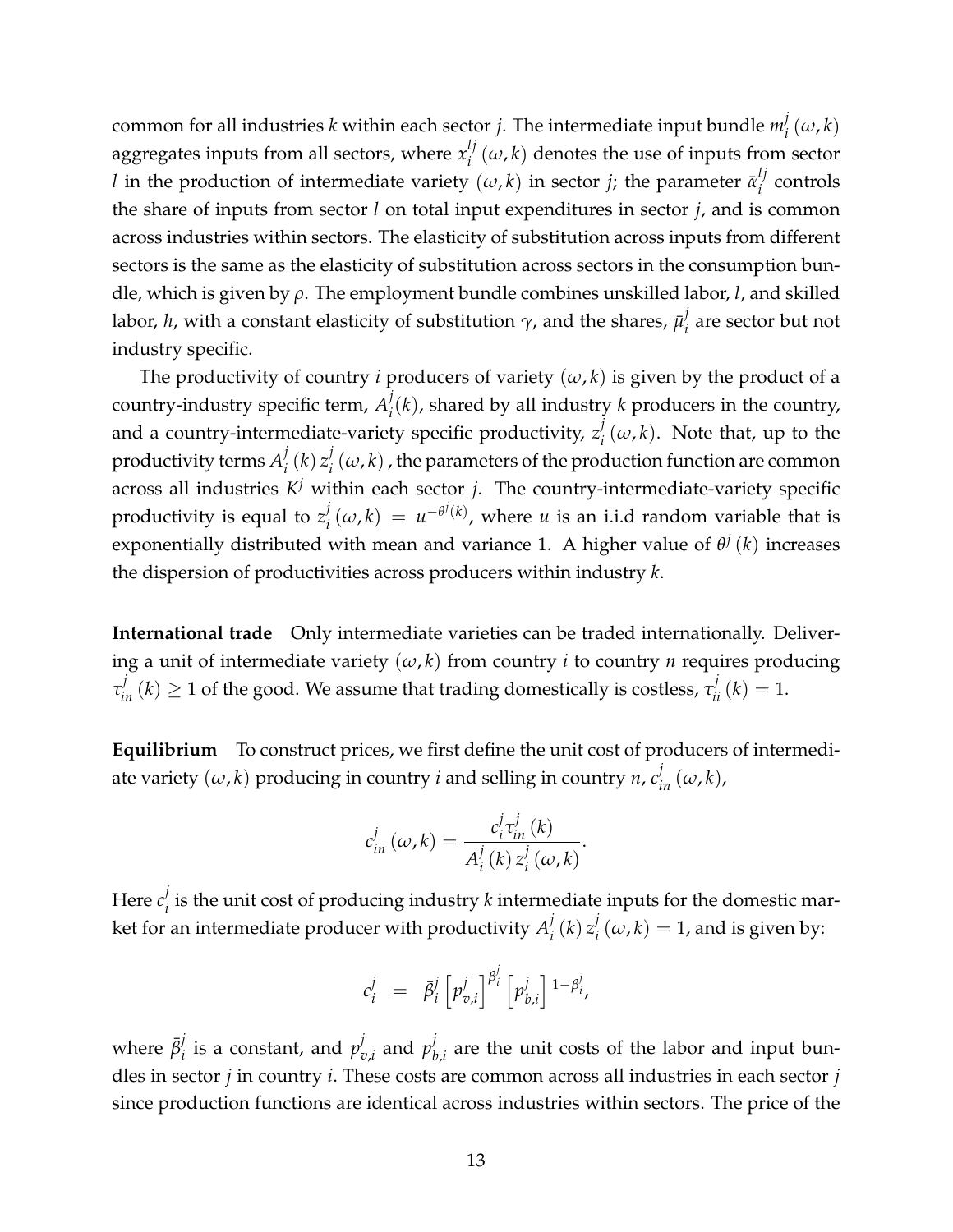intermediate variety  $(\omega, k)$  in country *n* is given by

$$
p_n^j(\omega,k)=min_i\left\{c_{in}^j(\omega,k)\right\},\,
$$

where we have used the fact that good  $(\omega, k)$  is perfectly substitutable across all potential source countries that can supply it to country *n*. The price index of sector *j* output in country *n* is

$$
P_n^j(k)=\left[\int_0^1 p_n^j\left(\omega,k\right)^{1-\eta_n^j(k)}d\omega\right]^{\frac{1}{1-\eta_n^j(k)}},
$$

and the share of country *n*'s expenditure in industry *k*'s goods produced in country *i* is

$$
\pi_{in}^j(k) = \left[\int_0^1 p_n^j(\omega,k)^{1-\eta_n^j(k)}\,\mathbb{I}_{in}^j(\omega,k)\,d\omega\right]/P_n^j(k)^{1-\eta_n^j(k)}\,,\tag{6}
$$

where  $\mathbb{I}^j_{in}(\omega,k)$  is an indicator variable that equals one if country *n* purchases intermediate variety  $(\omega, k)$  from country *i*, and equals zero otherwise. Under the assumption of exponentially distributed productivities, [Eaton and Kortum](#page-44-1) [\(2002\)](#page-44-1) show that in equilibrium:

<span id="page-15-0"></span>
$$
\pi_{in}^{j}(k) = \left[\tau_{in}^{j}(k) c_{i}^{j}/A_{i}^{j}(k)\right]^{-1/\theta^{j}(k)}/\sum_{i'} \left[\tau_{i'n}^{j}(k) c_{i'}^{j}/A_{i'}^{j}(k)\right]^{-1/\theta^{j}(k)}.
$$
 (7)

A competitive equilibrium is a set of prices and quantities such that all markets clear. Each producer satisfies worldwide demand for its output. Sectoral output must satisfy the resource constraints [\(3\)](#page-12-2). The demand for unskilled and skilled labor across producers must equal the endowments *L<sup>i</sup>* and *H<sup>i</sup>* , respectively. The total demand for intermediate inputs from each sector must equal *X j*  $\mathbf{f}_i^j$ . The household's budget constraints must be satisfied. We fully characterize the equilibrium in Appendix [A.1.](#page-47-0)

## **3.2 A simplified model to illustrate the mechanism**

We start by solving a simplified version of our model to clarify the new mechanisms in the paper. Consider a version of the model with two sectors, goods and services, indexed by *G* and *S*, with only one industry in each sector. Assume further that the production of goods uses only low-skilled labor, ( $\bar{\mu}^G = 1$ , and  $\beta^G = 1$ ) that the production of services uses only high-skilled labor ( $\bar{\mu}^S = 0$ , and  $\beta^S = 1$ ), and that the parameters θ and  $\bar{\phi}$  are constant across sectors. Finally, to underscore that the effects of trade on sectorial valueadded shares and the skill-premium can go in the same direction in every country, we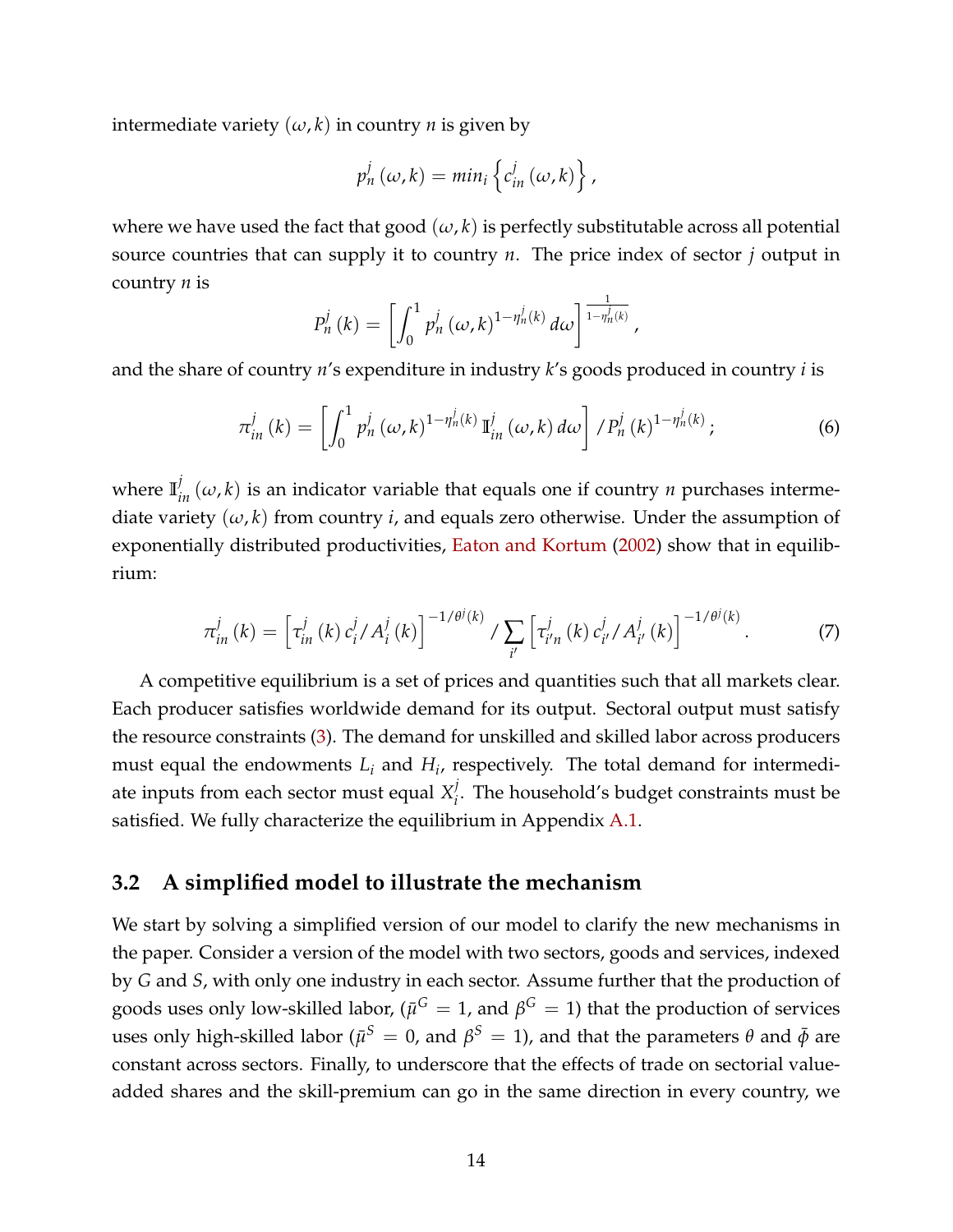focus on the case of symmetric countries are symmetric.[15](#page-16-0)

In this version of the model, total compensation to high- and to low-skilled workers equals value-added in the service and the goods sectors respectively. In addition, from balanced trade (which follows from symmetry), and the assumption that there are no intermediate inputs ( $β<sup>j</sup> = 1$ ), sectorial value-added equals sectorial consumption expenditures. That is:

<span id="page-16-2"></span>
$$
\frac{sH}{wL} = \frac{v^S}{v^G} = \frac{P^SC^S}{P^GC^G} = \left[\frac{P^S}{P^G}\right]^{1-\rho},\tag{8}
$$

where  $v^j$  denotes the share of sector  $j$  in total value added, and the last equality follows from the demand function associated with [\(1\)](#page-12-3). As shown in [Eaton and Kortum](#page-44-1) [\(2002\)](#page-44-1) under our same distributional assumptions, price indices for final goods are proportional to the domestic expenditure shares:

$$
P^j \propto \frac{c^j}{Ai^j} \pi_{ii}^j \theta.
$$

If  $\mu^G = 1$ ,  $\mu^S = 0$  and  $\beta^j = 1$ , relative prices are given by:

<span id="page-16-1"></span>
$$
\frac{P^S}{P^G} = \frac{s}{w} \frac{A^G}{A^S} \left[ \frac{\pi^S}{\pi^G} \right]^{\theta},\tag{9}
$$

where from the symmetry assumption the domestic expenditure shares depend only on the trade costs, and are given by  $\pi^{j} = \left[1 + \left[I-1\right]\left[\tau^{j}\right]^{-1/\theta}\right]^{-1}$ . Equation [\(9\)](#page-16-1) shows that more trade in goods relative to services ( $\pi^G<\pi^S$  or  $\tau^G<\tau^S$ ) results in a lower relative price of goods *in all countries*. Combining equations [\(8\)](#page-16-2) and [\(9\)](#page-16-1) we can solve for the skill premium:

<span id="page-16-3"></span>
$$
\frac{s}{w} = \left[\frac{L}{H}\right]^{\frac{1}{\rho}} \left[\frac{A^G}{A^S} \left[\frac{\pi^S}{\pi^G}\right]^{\theta}\right]^{\frac{1-\rho}{\rho}}.
$$
\n(10)

Finally, substituting in [\(8\)](#page-16-2), we can write relative value added shares as:

<span id="page-16-4"></span>
$$
\frac{v^G}{v^S} = \left[\frac{H}{L}\frac{A^S}{A^G}\left[\frac{\pi^G}{\pi^S}\right]^{\theta}\right]^{\frac{1-\rho}{\rho}}.\tag{11}
$$

<span id="page-16-0"></span><sup>15</sup>We thus drop the country subscripts in this subsection.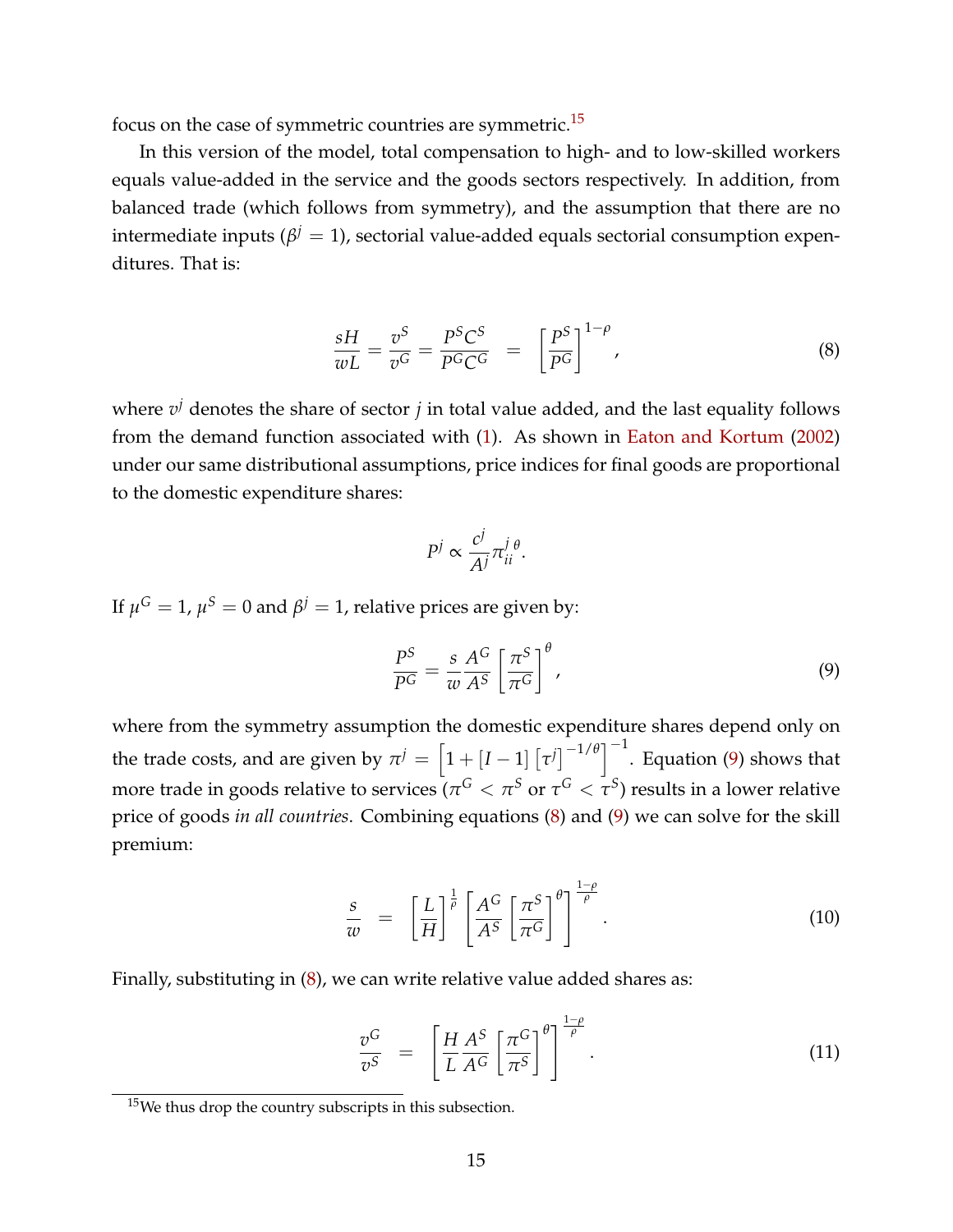Equations [\(10\)](#page-16-3) and [\(11\)](#page-16-4) show that, if goods and services are complements,  $\rho < 1$ , more trade in goods relative to services ( $\pi^G<\pi^S$  or  $\tau^G<\tau^S$ ) is associated with a larger skill premium and a smaller goods sector in terms of value added *in all countries*. [16](#page-17-0) The intuition is that more trade in goods reduces goods prices world wide, as shown in equation [\(9\)](#page-16-1).

## <span id="page-17-4"></span>**3.3 International trade, structural change and the skill premium**

We now examine the central forces shaping real wages, the skill premium, and the sectoral composition of value-added and employment in the general model model described in section [3.1,](#page-11-2) and evaluate what are the key elasticities that determine these forces. We start by relating the skill premium to sectorial value added shares. Competitive factor markets and equation [\(5\)](#page-13-2) imply that

<span id="page-17-2"></span>
$$
\frac{s_i}{w_i} = \frac{\sum_j \left[1 - \mu_i^j\right] v_i^j}{\sum_j \mu_i^j v_i^j} \frac{L_i}{H_i'},\tag{12}
$$

where  $\mu_i^j \equiv \frac{w_i L_i^j}{w_i L^j + s}$ *i*  $w_i L_i'$  is the share of unskilled labor in sector *j*'s value-added, and  $v_i'$  *i*  $w_i L_i' + s_i H_i'$ *i* share of sector *j* in aggregate value-added.[17](#page-17-1) From equation [\(12\)](#page-17-2), changes in country *i*'s  $i_{i}^{\prime}$  is the skill premium are fully determined by changes in country *i*'s endowments of skilled- and unskilled-labor and by changes in sectoral value-added shares. Given  $\mu_i^j$  $\int_{i}^{i}$ 's, an increase in the size of the skilled labor intensive sectors (i.e. an increase in  $v_j^j$  $\mu^j_i$  in sectors where  $\mu^j_i$  $i$ <sup>*i*</sup> is low) increases the skill premium.

Changes in the skill premium will in turn affect factor shares  $\mu_i^j$ *i* 's. To better understand these forces we substitute for  $\mu_i^j$ *i* and take a first-order approximation to equation [\(12\)](#page-17-2) in Appendix [B,](#page-53-0) which yields:

<span id="page-17-3"></span>
$$
\tilde{s}_i - \tilde{w}_i = \frac{1}{\bar{\gamma}_i} \left[ \tilde{L}_i - \tilde{H}_i \right] + \frac{1}{\bar{\gamma}_i} \sum_j \left[ \frac{H_i^j}{H_i} - \frac{L_i^j}{L_i} \right] \tilde{v}_{i'}^j \tag{13}
$$

where variables with a tilde denote log changes, and  $\bar{\gamma}_i \equiv \gamma \chi_i + [1 - \chi_i] > 0$ , with  $\chi_i \equiv \sum_j \frac{\mu_i^j}{\mu_i}$ *i µi H j*  $\frac{H_i^2}{H_i}$  and  $\mu_i \equiv \frac{w_i L_i}{w_i L_i + s}$  $\frac{w_i L_i}{w_i L_i + s_i H_i}$ . Equation [\(13\)](#page-17-3) shows that the skill premium will increase when the relative supply of unskilled labor increases ( $\tilde{L}_i > \tilde{H}_i$ ) or when the skilled

<span id="page-17-0"></span><sup>&</sup>lt;sup>16</sup>In this example, sectoral employment shares do not depend on trade by construction (as by assumption they are determined by *H*/*L*). The general model does not impose this restriction.

<span id="page-17-1"></span><sup>&</sup>lt;sup>17</sup>Formally,  $v_i^j \equiv \beta_i^j \sum_n \pi_{in} P_n^j Y_n^j / \sum_j \beta_i^j \sum_n \pi_{in} P_n^j Y_n^j$ .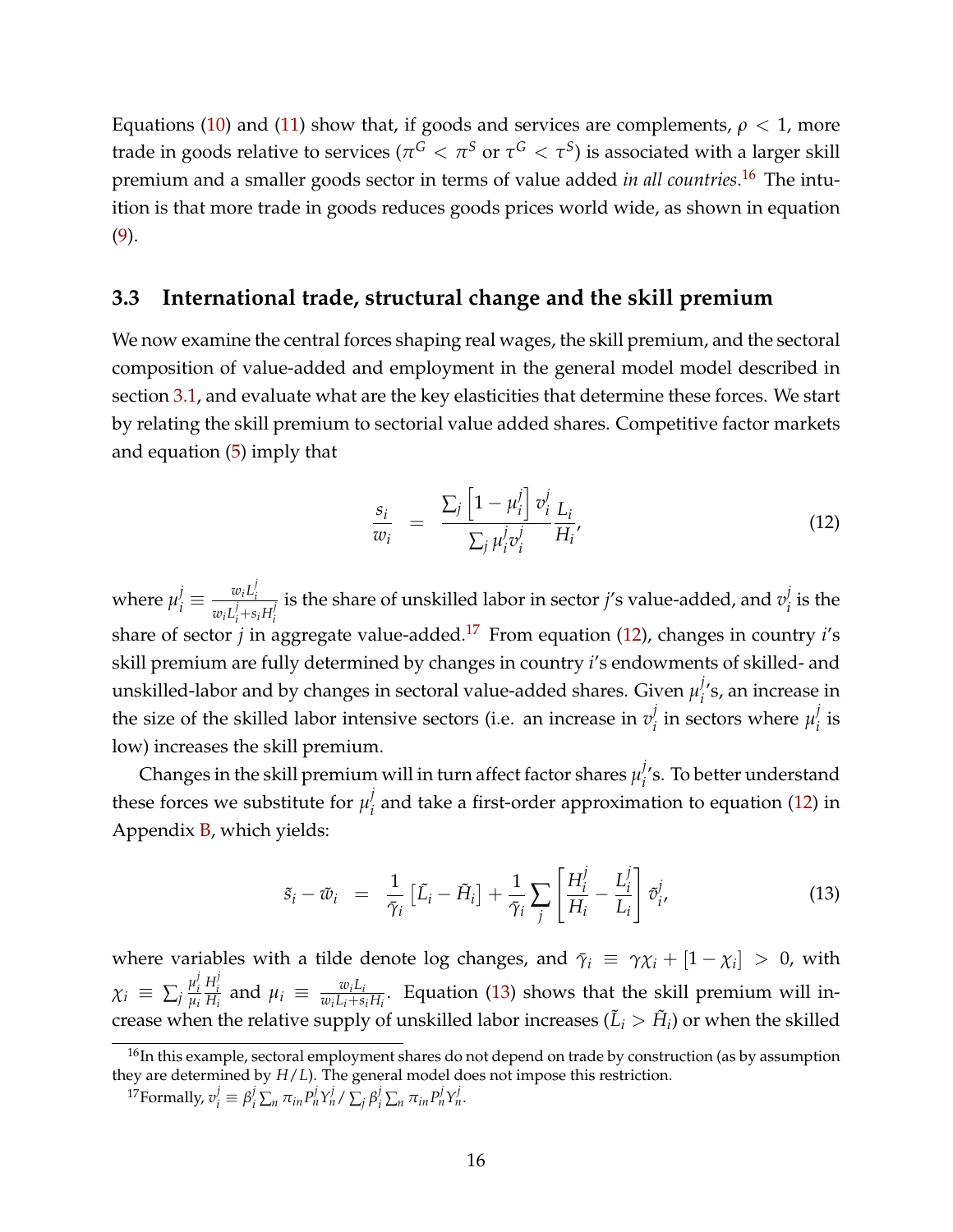labor intensive sectors grow ( $\tilde{v}_i^j > 0$  in sectors where  $\frac{H_i^j}{H_i}$  $\frac{H_i^j}{H_i} > \frac{L_i^j}{L_i}$  $\frac{L_i}{L_i}$ ). The direct effects of these changes in the skill premium are magnified or mitigated depending on whether the elasticity of substitution between skilled- and unskilled-labor is greater than 1 (which determines the value of  $\bar{\gamma}_i$ ). If  $\gamma$  is greater than 1, a change in  $H_i/L_i$  or  $v_i^j$  $i$ <sup>'</sup>s that increases the skill premium is mitigated by an increase in the share of unskilled labor in value-added,  $\mu_i^j$  $\gamma'$ 's, while the reverse is true when  $\gamma$  is smaller than 1.

Note that sectoral value-added shares, *v j*  $\mathcal{C}'$ 's, are endogenous, and depend on the entire matrix of trade costs (between each pair of countries and in each sector), changes in net transfers to each country, changes in each country-sector specific productivities, and changes in labor endowments in each country. We can show, however, that there is a set of sufficient statistics that fully determine the equilibrium change in the skill premium. Appendix [A.3](#page-51-0) presents a set of 23 equations from which, given changes in these sufficient statistics, changes in sectorial value-added shares and changes in the skill premium (and the real wages of skilled and unskilled workers) can be calculated for any country *i*. In particular, given values of the elasticities of substitution (*γ* and *ρ*), the dispersion of productivities in each industry  $\theta^j(k)$ , and factor shares in the initial equilibrium, the change in country *i*'s skill premium depends only on changes in: (*i*) a weighted average of the industry-level domestic expenditure shares in each sector, given by  $\pi_{ii}^j \equiv \prod_{k=1}^{K_j}$  $\sum_{k=1}^{K_j} \pi_{ii}^j(k) \frac{\sigma_i^j}{j}$  $\mathcal{L}_i^{(k)\theta^j(k)}$ ; (*ii*) the ratio of sectorial net exports relative to aggregate revenues,  $\lambda_i^j \equiv 1 + \frac{NX_i^j}{R_i}$ , with  $R_i \equiv \sum_j \sum_n \pi_{in} P_n^j Y_n^j$  and  $NX_i^j \equiv \sum_n \pi_{in} P_n^j Y_n^j - \sum_n \pi_{ni} P_i^j$  $i^j Y_i^j$ *i* , (*iii*) domestic technologies, *A j*  $\mathcal{F}_i^{f}(k)$  for all *j*; and  $(iv)$  domestic labor endowments,  $H_i$  and *Li* . Importantly, conditional on (*i*) − (*iv*), changes in trade costs, transfers, changes in other countries' technologies and endowments, and changes in all other trade shares do not affect country *i*'s skill premium. That is, international trade costs, foreign technologies, transfers and foreign endowments only affect country  $i^{\prime}$ s skill premium through  $\pi_i^j$ *ii* and  $\lambda_i^j$  $\sigma_i^j$ . Moreover, given changes in  $\pi_{ii}^j$  and  $\lambda_i^j$  $\mathbf{f}_{i}^{'}$ , we do not need to compute the multicountry general equilibrium model to calculate the change in country *i*'s skill premium. We highlight that this result does not rely on the approximation. We exploit this property of the model when we conduct Counterfactual 2 in Section [5.](#page-25-0)

#### **3.3.1 Trade and structural change**

We now show how changes in prices and sectorial net exports shape changes in valueadded shares by log-linearizing the equilibrium equations. To facilitate the exposition, we focus on a special case of the model in which there are no intermediate inputs,  $\beta_i^j = 1$ , and make the approximation around  $\lambda_i^j = 1$  (we relax these assumptions for the quantitive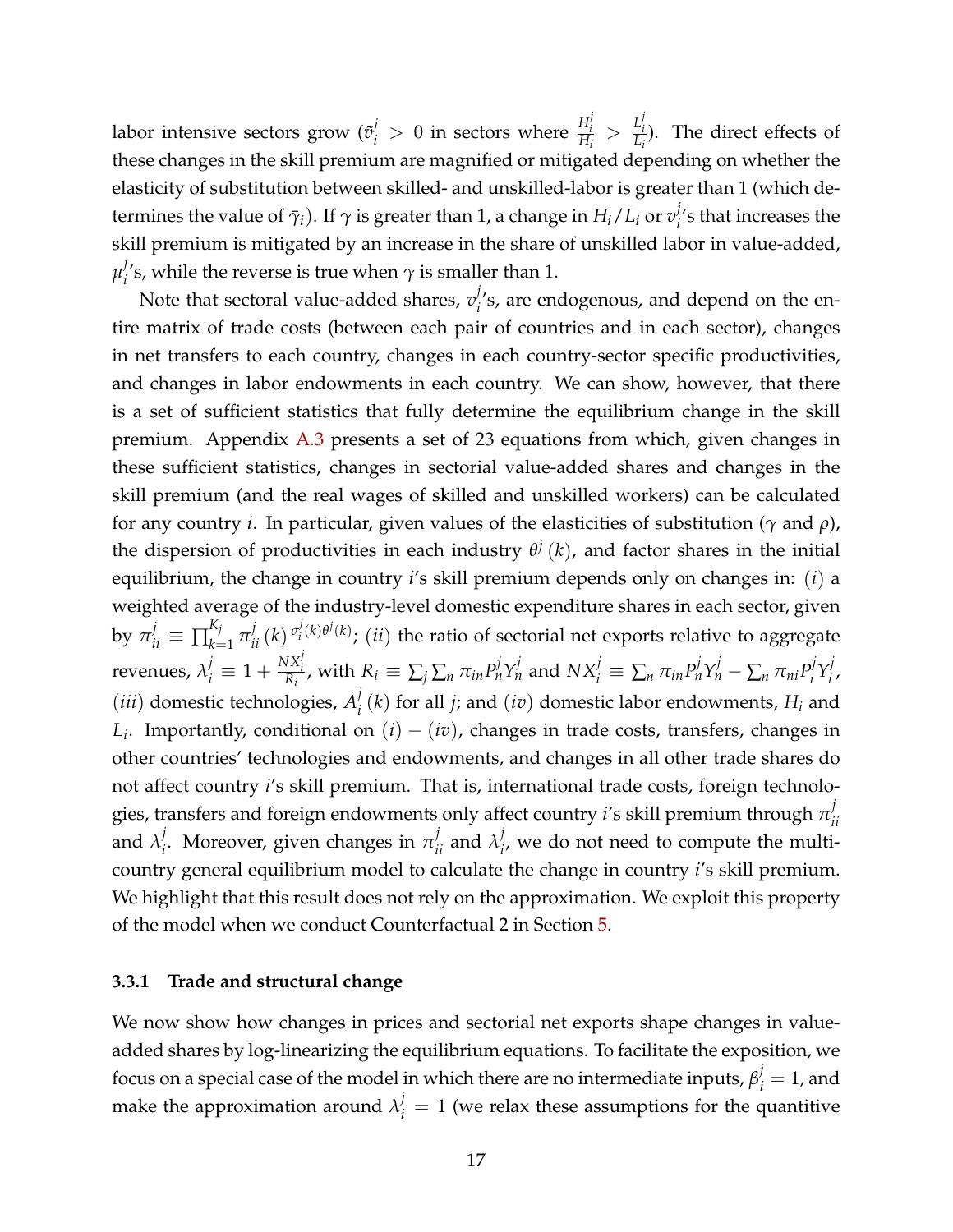exercises of Section [5,](#page-25-0) which do not rely on approximations). Appendix  $\overline{B}$  $\overline{B}$  $\overline{B}$  shows that in this case, first-order changes in sectoral value-added shares are given by:

<span id="page-19-1"></span>
$$
\tilde{v}_i^j = [1 - \rho] \left[ \tilde{P}_i^j - \sum_j v_i^j \tilde{P}_i^j \right] + \frac{\tilde{\lambda}_i^j}{r_i^j} - \sum_j v_i^j \frac{\tilde{\lambda}_i^j}{r_i^j}, \tag{14}
$$

where  $r_i^j$  $\mathbf{z}_i^j$  denotes the share of sector  $j$  in aggregate revenues.<sup>[18](#page-19-0)</sup> The first term in equation [\(14\)](#page-19-1) captures the effect of price changes on sectoral value-added shares. If the elasticity of substitution across sectors is less than 1 ( $\rho$  < 1), sector *j's* value-added share is increasing in its price relative to the price of the other sectors (summarized in  $\sum_j v_i^j$  $i$ <sup>*P* $i$ </sup>  $\binom{p}{i}$ . The second term captures the effect of changes in sectoral trade deficits or surpluses. Other things equal, an increase in a sector's net exports relative to aggregate revenues  $(\tilde{\lambda}_i^j > 0)$ increases the sector's share in value-added.

#### **3.3.2 Trade, the skill premium and real wages**

This section provides a first-order approximation for how changes in factor supplies, domestic expenditure shares, and sectorial net exports affect the skill premium. We continue to abstract from intermediate inputs ( $\beta_i^j = 1$ ) and to approximate our results around  $\lambda_i^j = 1$  to facilitate exposition. The change in the skill premium is given by:

<span id="page-19-3"></span>
$$
\tilde{s}_i - \tilde{w}_i = \frac{1}{\Gamma_i} \left[ \tilde{L}_i - \tilde{H}_i \right] + \sum_j \xi^j_{\pi,i} \left[ \tilde{\pi}^j_{ii} - \tilde{A}^j_i \right] + \sum_j \xi^j_{\lambda,i} \tilde{\lambda}^j_{i'}
$$
\n(15)

where  $\Gamma_i \equiv \chi_i \gamma + [1 - \chi_i] \rho$  is the aggregate elasticity of substitution between skilled-and unskilled labor,<sup>[19](#page-19-2)</sup> and the elasticities are given by  $\xi_{\pi,i}^j \equiv \frac{1-\rho}{\Gamma_i}$ Γ*i*  $\left[ H_i^j \right]$  $\frac{H_i^j}{H_i} - \frac{L_i^j}{L_i}$ *i Li* 1 and  $\zeta_{\lambda,i}^j =$ 1  $\left[ H_i^j \right]$  $\frac{H_i^j}{H_i} - \frac{L_i^j}{L_i}$ *i Li*  $\Big] = \frac{\xi_j^j}{\xi_j}$ *π*,*i*  $\frac{\frac{1}{2} \pi r}{\frac{1}{2} [1-\rho]}$ .

*r j i* Γ*i r j* Equation [\(15\)](#page-19-3) decomposes the change in the skill premium into three components. The first component depends on the growth of skilled labor relative to unskilled labor, and captures the relative supply effect already present in equation [\(13\)](#page-17-3). All else equal, an increase in the relative supply of skilled labor reduces the skill premium with an elasticity of 1/Γ*<sup>i</sup>* . The last two terms show how changes in trade patterns affect the skill premium.

<span id="page-19-2"></span><span id="page-19-0"></span> $f^1$ <sup>8</sup>That is,  $r_i^j \equiv \sum_n \pi_{in} P_n^j Y_n^j / \sum_j \sum_n \pi_{in} P_n^j Y_n^j$ .

 $^{19}$ That is,  $\Gamma_i \equiv -\frac{dlog[H_i/L_i]}{dlog[s_i/w_i]}$  $\frac{d\log[11/|E_i|]}{dlog[s_i/w_i]}$ . In the case of no intermediate inputs, this is just a weighted average of the elasticity of substitution across workers within sectors, *γ*, and the elasticity of substitution across sectors, *ρ*, employing skilled and unskilled workers with different intensities.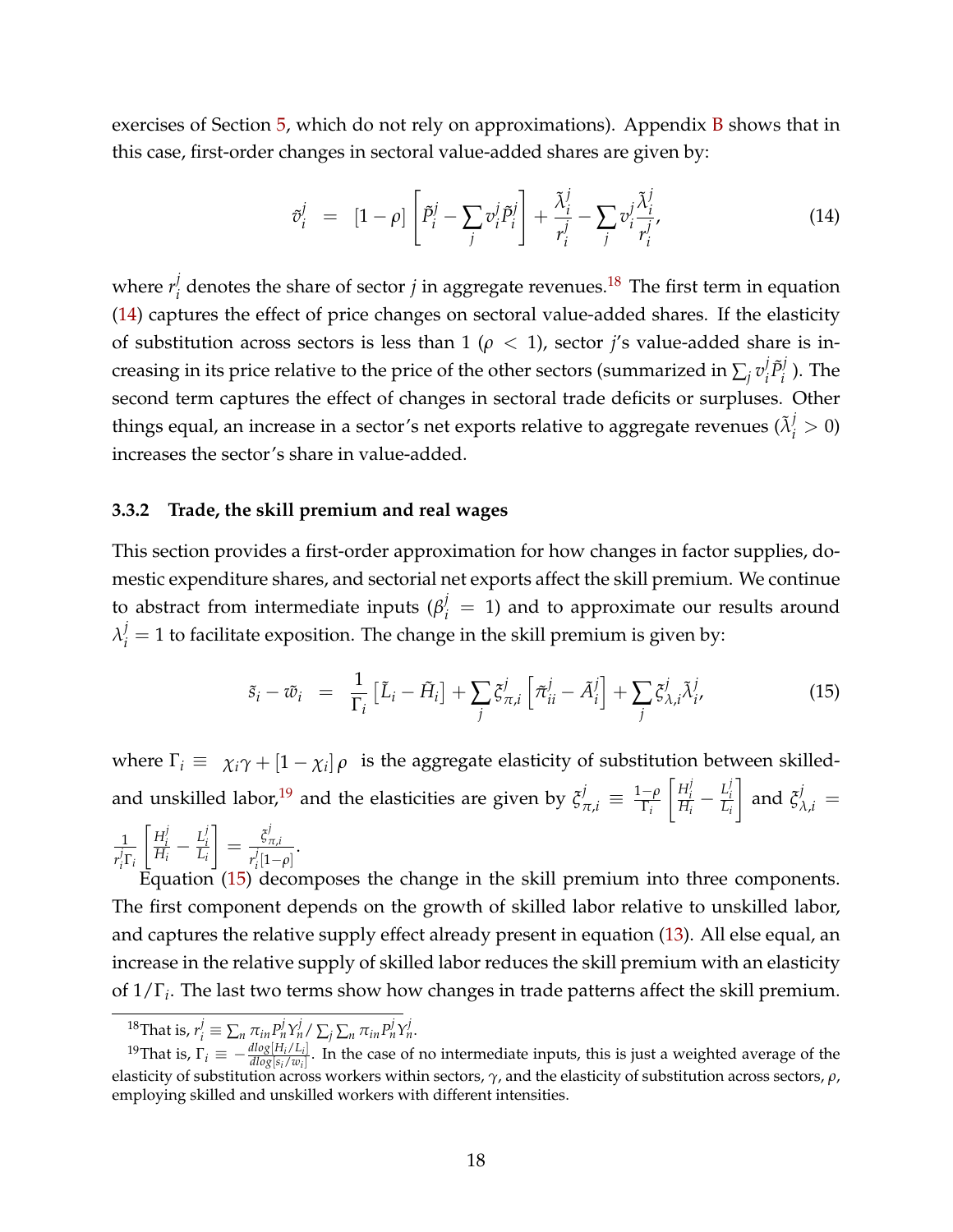If there are no differences in skill intensities across sectors,  $\frac{H^j_i}{H^j_i}$  $\frac{H_i^j}{H_i} = \frac{L_i^j}{L_i}$ *L*<sup>*i*</sup></sup><sub>*L*</sub></sub>, then  $\zeta_{\pi,i}^j = \zeta_{\lambda,i}^j = 0$ . In this case the skill premium is not affected by trade. More generally, the elasticity  $\zeta^j_j$ *π*,*i* is positive if  $\frac{H_i^j}{H_i}$  $\frac{H_i^j}{H_i} < \frac{L_i^j}{L_i}$  $\frac{L_i}{L_i}$  and  $\rho < 1$ . In this case, increased trade in unskilled-labor intensive sectors (i.e. a decline in the domestic expenditure share  $\pi_{ii}^j$  in these sectors) results in an increase in the skill premium. Finally, the last term in equation [\(15\)](#page-19-3) shows how changes in sectoral deficits affect sectoral revenue shares directly and indirectly, as explained in equation [\(14\)](#page-19-1) above. It shows that a decline in net exports in low skill intensive sectors (that is,  $\tilde{\lambda}_i^j < 0$  in sectors where  $\frac{H_i^j}{H_i}$  $\frac{H_i^j}{H_i} < \frac{L_i^j}{L_i}$  $\frac{L_i}{L_i}$ ) increases the skill premium.

**Real wages** We now show how changes in domestic expenditure shares and sectorial net exports shape changes in real wages for skilled and unskilled workers. Real wages of skilled and unskilled workers are simply  $s_i/P_i^C$  $w_i^C$  and  $w_i$  /  $P_i^C$  $P_i^C$  respectively, where  $P_i^C$  $\int_{i}^{\mathcal{L}}$  is the consumption price index associated with the bundle in equation [\(1\)](#page-12-3). We show in Appendix [B](#page-53-0) that changes in real skilled and unskilled wages are, to a first-order approximation, given by:

<span id="page-20-0"></span>
$$
\tilde{s}_i - \tilde{P}_i^C = \frac{\mu_i}{\Gamma_i} \left[ \tilde{L}_i - \tilde{H}_i \right] + \sum_j \left[ \mu_i \xi_{\pi,i}^j - \phi_i^j \right] \left[ \tilde{\pi}_{ii}^j - \tilde{A}_i^j \right] + \mu_i \sum_j \xi_{\lambda,i}^j \tilde{\lambda}_i^j \tag{16}
$$

$$
\tilde{w}_i - \tilde{P}_i^C = \frac{\mu_i - 1}{\Gamma_i} \left[ \tilde{L}_i - \tilde{H}_i \right] + \sum_j \left[ \mu_i \xi_{\pi,i}^j - \xi_{\pi,i}^j - \phi_i^j \right] \left[ \tilde{\pi}_{ii}^j - \tilde{A}_i^j \right] + \left[ \mu_i - 1 \right] \sum_j \xi_{\lambda,i}^j \tilde{\lambda}_k^j
$$

where  $\phi_i^j \equiv \frac{P_i^j}{\sum_i j}$  $i$ <sup>*j*</sup> $C_i^j$ *i*  $\sum_j P_i^j$  $i$ <sup>*C*</sup> $i$ *i* is the share of sector *j* in total consumption. Equations [\(16\)](#page-20-0) and [\(17\)](#page-20-0) show how real wages respond to small changes in trade patterns in our model when we abstract from intermediate inputs. Note that, as established in the previous section, if  $\rho < 1$  and  $\frac{H_i^G}{H_i} < \frac{L_i^G}{L_i}$ , then  $\xi_{\pi,i}^G < 0$  and  $\xi_{i,\lambda}^G < 0$ . In this case, real wages increase for skilled workers in response to an increase in trade in the goods sector, since  $\mu_i \xi_{i,\pi}^G - \phi_i^G < 0$ , but may increase or decrease for unskilled workers, depending on whether  $\mu_i \xi_{i,\pi}^G - \phi_i^G < \xi_{i,i}^G$ *i*,*π* . In contrast, a decline in the ratio of net exports to revenues in sector *G* unambiguously increases real wages for skilled workers and reduces real wages for unskilled workers, because a decline in  $\tilde{\lambda}_{ii}^j$  reduces the size of the sector *j* without directly affecting the aggregate price index.

#### **3.3.3 Trade and structural change**

We conclude this section by relating changes in employment and value-added shares across sectors to changes in trade patters. Appendix [B](#page-53-0) shows that, to a first order ap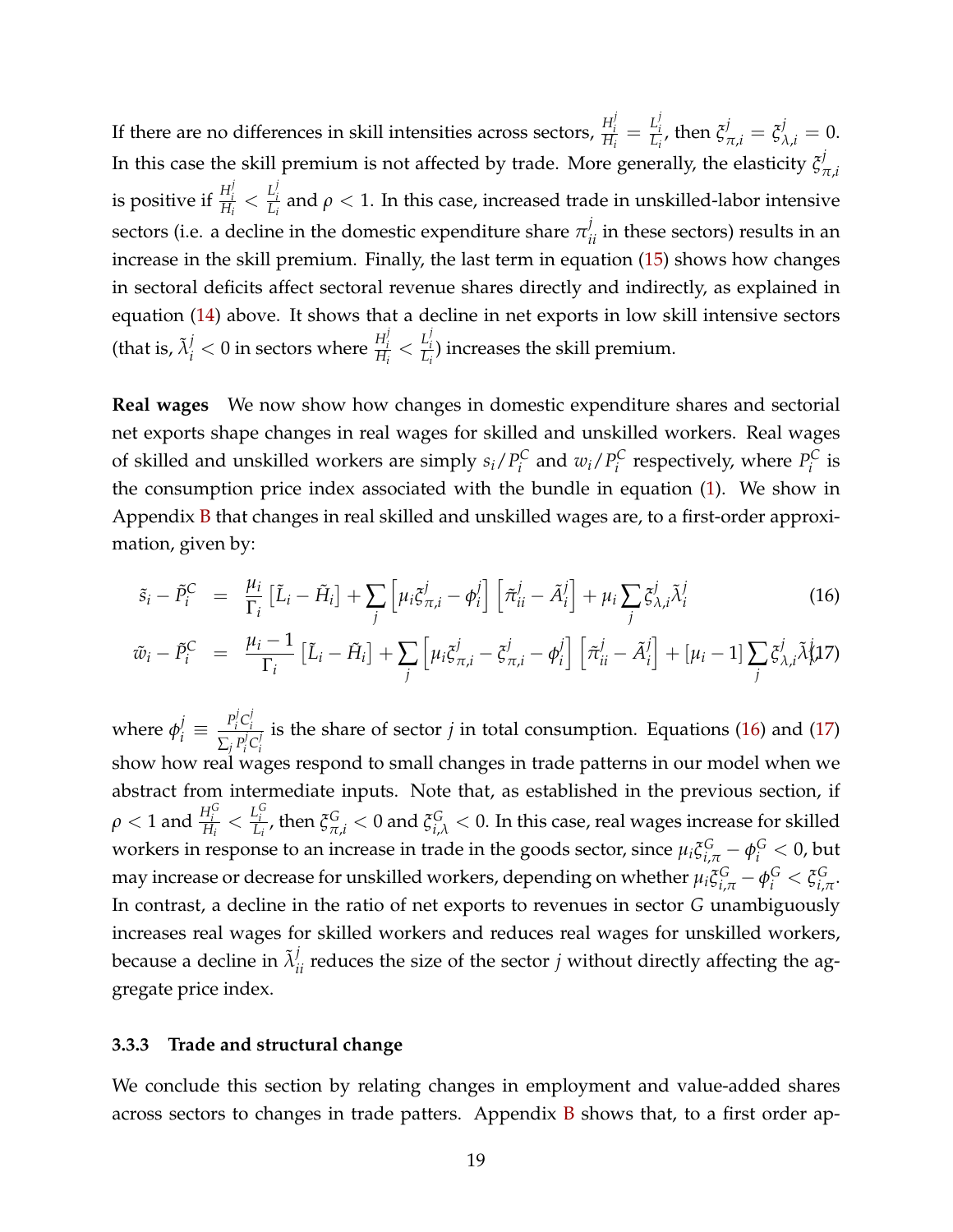proximation, changes in sectorial value-added shares can be written as:

<span id="page-21-2"></span><span id="page-21-1"></span>
$$
\tilde{v}_i^j = [1 - \rho] \left[ \left[ \tilde{\pi}_{ii}^j - \tilde{A}_i^j \right] - \sum_l v_i^l \left[ \tilde{\pi}_{ii}^l - \tilde{A}_i^l \right] \right] + \frac{\tilde{\lambda}_i^j}{r_i^j} - \sum_l v_i^l \frac{\tilde{\lambda}_i^j}{r_i^l} + [1 - \rho] \left[ \mu_i - \mu_i^j \right] \left[ \tilde{s}_i - \tilde{w}_i \right]. \tag{18}
$$

In addition, changes in sectorial employment shares are given by:

$$
\tilde{\omega}_{E,i}^{j} = [1 - \rho] \left[ \left[ \tilde{\pi}_{ii}^{j} - \tilde{A}_{i}^{j} \right] - \sum_{l} \omega_{E,i}^{l} \left[ \tilde{\pi}_{ii}^{l} - \tilde{A}_{i}^{l} \right] \right] + \frac{\tilde{\lambda}_{i}^{j}}{r_{i}^{j}} - \sum_{l} \omega_{E,i}^{l} \frac{\tilde{\lambda}_{i}^{l}}{r_{i}^{l}} + \left[ \left[ \mu_{i}^{j} - \sum_{l} \omega_{E,i}^{l} \mu_{i}^{l} \right] \left[ \rho - \gamma \right] + \left[ \frac{L_{i}^{j}}{L_{i}^{j} + H_{i}^{j}} - \sum_{l} \omega_{E,i}^{l} \frac{L_{i}^{l}}{L_{i}^{l} + H_{i}^{l}} \right] \gamma \right] \left[ \tilde{s}_{i} - \tilde{w}_{i} \right].
$$
\n(19)

Equations [\(18\)](#page-21-1) and [\(19\)](#page-21-2) state that, if  $\rho$  is less than one, sectorial value-added and employment shares are increasing in the sector's domestic expenditure shares and decreasing in the sector's productivity. In addition, sectorial shares are increasing the sectorial net exports, summarize in  $\lambda_i^j$  $\mathbf{F}_i$ . In the following sections, we calibrate the model and conduct two counterfactual exercises to quantify the impact of international trade on structural change, real wages, and the skill premium.

# <span id="page-21-0"></span>**4 Data and parameterization**

To conduct the counterfactual exercises of the next section we need data on trade flows and we need to assign values to our model's parameters. In what follows, we first describe our data sources and discuss how we map them to the model. We then compute the sectoral factor intensities, which according to equation [\(15\)](#page-19-3) determine whether changes in trade patterns are skilled biased. Next, we show how we pick values for the parameters and input shares in the model. Finally, we describe how we construct changes in domestic expenditure shares and net exports to total revenue ratios.

#### **4.1 Taking the model to sectoral data**

We take the model to the data focusing on 3 sectors motivated by our observations from Section [2:](#page-7-0) a goods-producing sector,  $j = G$ ; and two service sectors, one that is skilled labor intensive,  $j = F$ , and one that is unskilled labor intensive,  $j = S$ . We start by briefly discussing how we aggregate industries to match the sectors in the model. Our main sam-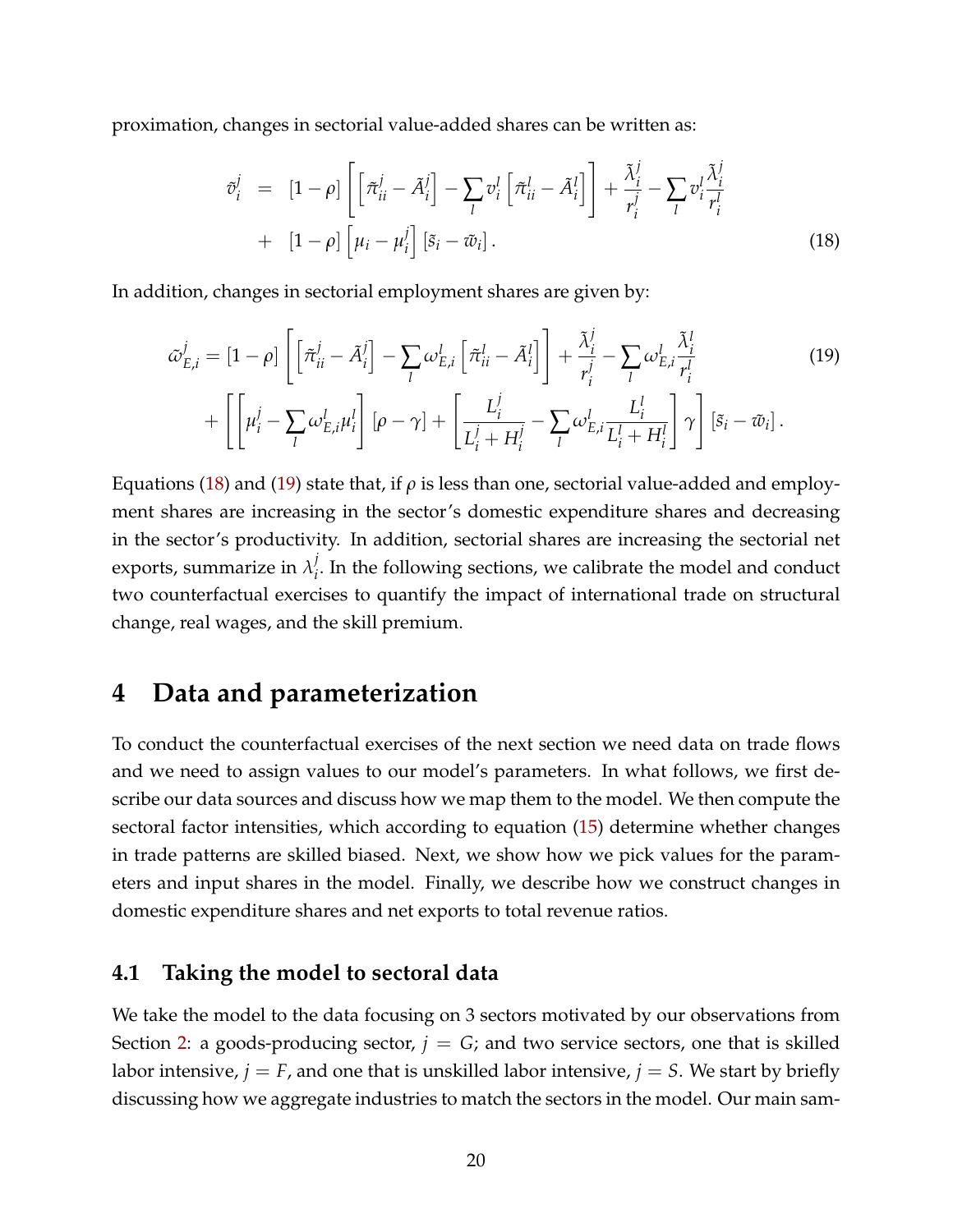ple combines input-output data from the WIOD with data on employment and compensations from the WIOD Socio Economic Accounts. We follow [Costinot and Rodriguez](#page-44-8)[clare](#page-44-8) [\(2014\)](#page-44-8) and include seven small economies in WIOD into the "Rest of the World" category, so that we are left with a sample of  $34$  countries.<sup>[20](#page-22-0)</sup> While WIOD data covers the 1995-2011 period, we mainly focus on the 1995-2007 to exclude the great trade col-lapse and the great recession from our sample.<sup>[21](#page-22-1)</sup> We classify the sectors of the IO tables into the three sectors of our model as follows: i) goods *G* (including Agriculture, Mining, and Manufacturing), ii) skilled-labor intensive services *F* (including Finance and Insurance, Real Estate, Health, and Education), and iii) unskilled-labor intensive services *S* (including the remaining services).[22](#page-22-2) Within sector *G* industries *k* correspond to the most disaggregated industrial classification available in WIOD (see Table [A1\)](#page-64-0).

**Trade data** We use the IO tables to compute bilateral trade shares and the ratios of sectorial net exports to aggregate revenue ratio. The trade shares  $\pi_{in}^j\left(k\right)$  are the spending of country *n* in imports from country *i* relative to total absorption in industry *k* in sector *j*, where absorption is defined as gross output plus imports minus exports. To calculate the net export to revenue ratios,  $\lambda_i^j$  $\mathbf{f}_{i'}$ , we measure revenues as gross output, and net exports at the level of the broad sector *j*.

### **4.2 Parameterization**

According to equations [\(A.18\)](#page-51-1)-[\(A.23\)](#page-51-2), the key moments and parameters that determine how changes in trade patterns affect the skill premium are: (i) the sectoral factor intensities  $H_i^j$  $\frac{j}{i}/H_i$  and  $L_i^j$  $\int_{i}^{j}$  *L*<sub>*i*</sub> in the initial equilibrium, (ii) the share of unskilled labor in total labor payments in the initial equilibrium*,*  $\mu_i$ *,* (iii) the industrial shares in aggregate absorption in the goods sector,  $\sigma_i^j$  $\frac{d}{dt}$  $(k)$ , (iv) the sectoral value-added shares,  $\beta_{jk}^{j}$  $\mathbf{r}'_i$ , (v) the shares of inputs from each sector that are used in the sectoral input bundles,  $\alpha_i^{lj}$  $i'$ , (vi) the trade elasticities *θ j* (*k*), (vii) the elasticity of substitution between skilled and unskilled labor, *γ*, and (viii) the elasticity of substitution across sectors, *ρ*. We describe how we assign these values below.<sup>[23](#page-22-3)</sup>

<span id="page-22-0"></span> $20$ Following [Costinot and Rodriguez-clare](#page-44-8) [\(2014\)](#page-44-8), we include Bulgaria, Cyprus, Estonia, Latvia, Lithuania, Luxembourg, and Malta in the expanded ROW category.

<span id="page-22-1"></span> $21$ We exclude the trade collapse and the recession as the model is not designed to measure how high frequency shocks affect labor market outcomes.

<span id="page-22-2"></span> $22$ That is, Utilities, Construction, Wholesale and Retail Trade, Hotels and Restaurants, Transport and Communications, and Other Community, Social and Personal Services.

<span id="page-22-3"></span><sup>&</sup>lt;sup>23</sup>From these, one can infer other initial shares, such as  $\phi_i^j$  $j$ <sub>*i*</sub> and  $\mu_i^j$ *i* .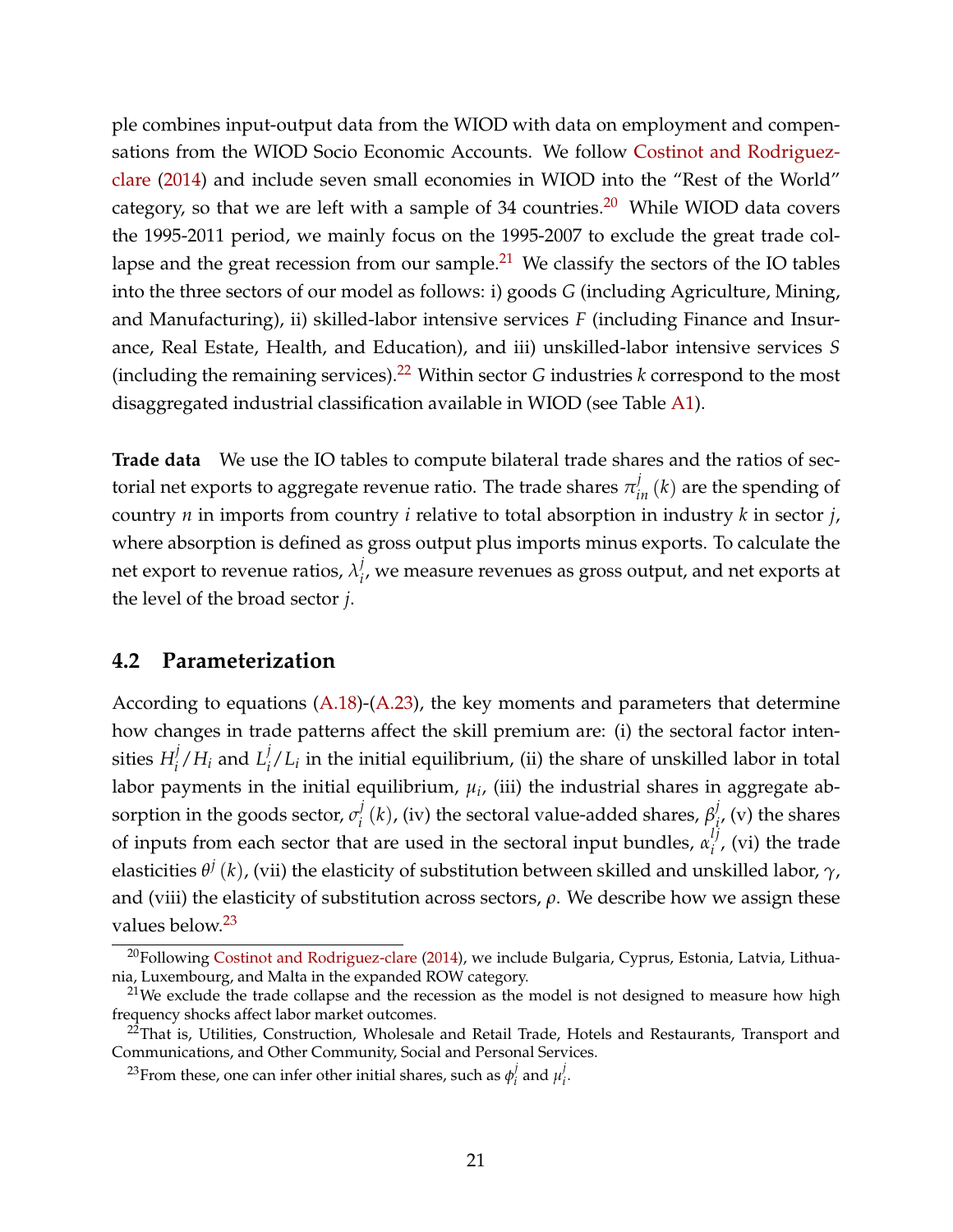**Factor and input shares** We follow the skill classification described in Section [2](#page-7-0) and use data from WIOD Socio Economic Accounts to compute the sectoral skill intensities *H j*  $i$ <sup>*/H<sub>i</sub>*</sup> and  $L^j_i$  $\mathcal{L}_i/L_i$ , which we report in Appendix Table [A5.](#page-67-0) We measure the share of unskilled labor in total labor payments*,*  $\mu_i$ *,* as the ratio of labor compensation to unskilled workers relative to total labor compensation. We use data from IO tables (WIOD) to compute  $\sigma_i^G$  $\frac{G}{i}(k)$  as industry  $k$ 's share in total absorption in the goods sector in the initial year. We calculate the sectoral value-added shares,  $\beta_i^j$ *i* , as the ratio of value-added to gross output in each sector, also using the Input-Output Tables. We construct the input shares in each sector's input bundle, *α lj*  $i_j$ , as the share of expenditures in intermediate inputs from sector *l* relative total input expenditures by sector *j*. The resulting value-added and input shares are reported Appendix Table [A6.](#page-68-0)

**Elasticities** Finally, we calibrate the trade elasticities,  $1/\theta^j$  (*k*), and the elasticities of substitution across workers and across sectors, *γ* and *ρ*. The first two elasticities are taken directly from the literature. We take the industry-level trade elasticities  $1/\theta^j$   $(k)$  from [Caliendo and Parro](#page-43-8) [\(2015\)](#page-43-8) (see Appendix Table [A1\)](#page-64-0). We set  $\gamma = 1.51$ , to match an aggregate elasticity of substitution between skilled and unskilled workers of  $\Gamma = 1.42$  in the US, following [Katz and Murphy](#page-44-7) [\(1992\)](#page-44-7).

While an extensive literature has studied how low elasticities of substitution across sectors can shape structural change, there are three important differences between the structural parameter  $\rho$  in our model and most estimates of the elasticity of substitution across sectors in this literature.<sup>[24](#page-23-0)</sup> First, while the structural transformation literature typically breaks sectors into agriculture, manufacturing and services, the sectoral breakdown in our model is across goods, low-skilled services, and high-skilled services. Second, while the elasticity is typically estimated from consumption data, the parameter *ρ* in our model simultaneously governs the elasticity of substitution in the consumption- and in the input-bundles. Finally, the definition of consumption expenditures *P j*  $i$ <sup>*j*</sup> $C_i$ <sup>*j*</sup>  $i$ <sub>i</sub> in our model cannot be mapped directly to either the 'final-expenditure' nor to the 'value-added' data described in [Herrendorf, Rogerson and Valentinyi](#page-44-2) [\(2013\)](#page-44-2), a point we discuss in detail below.

With this in mind, we estimate  $\rho$  from time series data on prices and expenditure shares in the US in a way that is consistent with our model, following the macro-approach

<span id="page-23-0"></span> $24$ For example, [Buera, Kaboski and Rogerson](#page-43-5) [\(2015\)](#page-43-5) use an elasticity of 0.2. [Kehoe, Ruhl and Steinberg](#page-45-4) [\(2013\)](#page-45-4) use an elasticity 0.5 in the consumption bundle, and a Leontief input bundle. [Comin, Lashkari and](#page-44-5) [Mestieri](#page-44-5) [\(2015\)](#page-44-5) estimate an elasticity around 0.65. [Herrendorf, Rogerson and Valentinyi](#page-44-2) [\(2013\)](#page-44-2) estimate an elasticity of 0.85 using final consumption expenditure data, and of roughly 0 when using value-added expenditure data.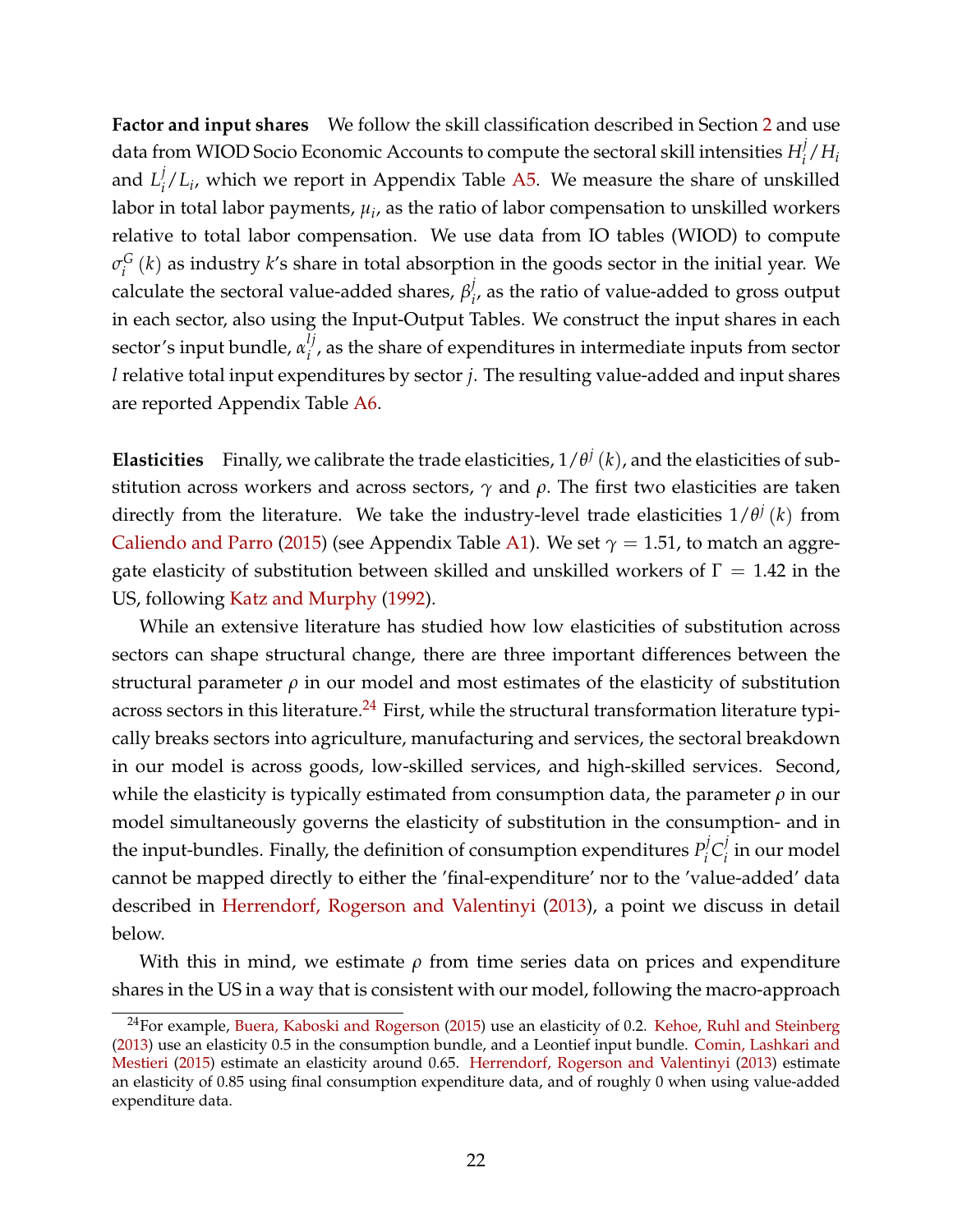in [Herrendorf, Rogerson and Valentinyi](#page-44-2) [\(2013\)](#page-44-2) and [Comin, Lashkari and Mestieri](#page-44-5) [\(2015\)](#page-44-5). For our baseline estimation, we allow for non-homotheticities in consumption demand using a generalized CES aggregator, as in [Comin, Lashkari and Mestieri](#page-44-5) [\(2015\)](#page-44-5).<sup>[25](#page-24-0)</sup> In particular, Appendix  $F$  derives the following demand system:

<span id="page-24-2"></span>
$$
log\left(\frac{P_i^j C_i^j}{P_i^{j'} C_i^{j'}}\right) = log\left(\frac{\bar{\phi}_i^j}{\bar{\phi}_i^{j'}}\right) + (1-\rho) log\left(\frac{P_i^j}{P_i^{j'}}\right) + \left(\epsilon^j - \epsilon^{j'}\right) log C_i, \quad (20)
$$

$$
log\left(\frac{P_i^j x_i^{jl}}{P_i^{j'} x_i^{j'l}}\right) = log\left(\frac{\bar{\alpha}_i^{jl}}{\bar{\alpha}_i^{j'l}}\right) + (1-\rho) log\left(\frac{P_i^j}{P_i^{j'}}\right).
$$
\n(21)

Here  $\epsilon^j$  is a parameter that governs the income elasticity of consumption of goods from sector *j*, and  $P_i^j$  $\int\limits_i^j x_i^{jl}$  $a_i^{\mu}$  denotes expenditures on inputs from sector *j* by producers in sector  $l = S$ ,  $G$ ,  $F$ .

[Herrendorf, Rogerson and Valentinyi](#page-44-2) [\(2013\)](#page-44-2) note that elasticity estimates based on final expenditure data are higher than estimates based on value-added data, as final expenditures are produced using intermediate inputs that contain value-added from multiple sectors. As noted above, the expenditure shares and relative prices in our model cannot be measured directly with either final consumption expenditure data nor with the consumption value-added data constructed by [Herrendorf, Rogerson and Valentinyi](#page-44-2) [\(2013\)](#page-44-2). On the one hand, data on final consumption expenditures includes distribution margins, but our model does not have a distribution sector (note that consumption in retail, wholesale trade, and transport are all included in the unskilled labor intensive service sector in our parameterization). On the other hand, while consumption value-added data as measured by [Herrendorf, Rogerson and Valentinyi](#page-44-2) [\(2013\)](#page-44-2) subtracts the input content from consumption expenditures, the value of intermediate inputs is included in the sectoral consumption expenditures in our model, *P j*  $i$ <sup>*j*</sup> $C_i$ <sup>*j*</sup> <sup>*l*</sup>.<sup>[26](#page-24-1)</sup> Measuring expenditure shares in a way that is consistent with our model thus requires measuring how the *gross output* of each sector, valued at *producer prices* (i.e. before distribution margins are applied), is used in the economy. Appendix [F](#page-59-0) describes in detail how we construct expenditure shares at producer prices using the Input-Output Use Tables for the US, and how we construct sectoral producer price indexes using the Chain-Type Price Indexes for Gross Output published

<span id="page-24-0"></span> $25$ We note that this aggregator nests the CES aggregator in our baseline model, so that we can estimate the elasticity of substitution while allowing for non-homotheticities without loss of generality. Our model can be easily extended to allow for non-homotheticities as shown in Appendix [C.](#page-55-0) We opted to keep the baseline model homothetic to facilitate exposition, since as shown in the next section, allowing for nonhomotheticies does not affect our main results.

<span id="page-24-1"></span> $^{26}$ That is, while the value of intermediate inputs is not counted in the consumption value-added data, the sectoral production functions in our model are not value-added production functions.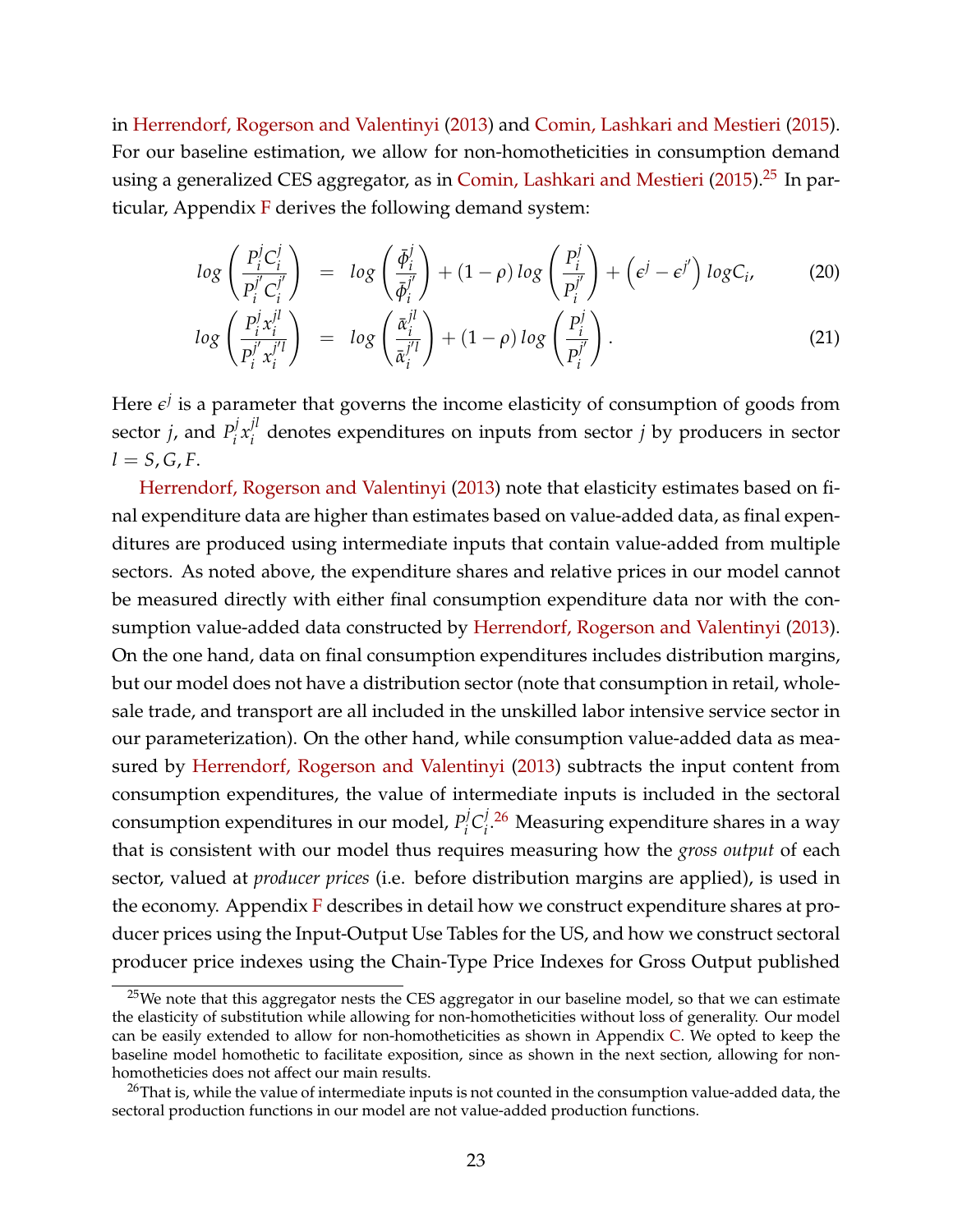by the BEA.

Figure [A.4](#page-62-0) plots the relative prices and relative expenditure shares in consumptionand each of the input-bundles. Both the price and the expenditure shares of skilled labor intensive services relative to goods rose during this period, which is consistent with an elasticity of substitution smaller than 1. These changes in relative expenditure shares are similar for the consumption and all of the input bundles. In addition, a similar pattern arises also for the relative price and relative expenditure shares of unskilled labor intensive services vs goods. Overall, the strong positive comovements of prices and expenditure shares are indicative of strong complementarities across sectors.

Columns 1 to 4 of Table [A7](#page-69-0) report the results of estimating equations [\(20\)](#page-24-2) and [\(21\)](#page-24-2) for *l* = *S*, *G*, *F* using iterated feasible generalized nonlinear least square estimation, as [Herrendorf, Rogerson and Valentinyi](#page-44-2) [\(2013\)](#page-44-2). To constrain the elasticity of substitution to be positive, we make the transformation  $\rho = e^{b_0}$  and estimate the unconstrained parameter  $b_0 \in (-\infty, +\infty)$ . The estimate for  $\rho$  is statistically less than 1 in all of the columns, and indicates an elasticity of substitution of 0.59 when estimated using the consumption bundle and of roughly 0 when estimated using the input bundles. The last column simultaneously estimates the 4 equations for the consumption and input bundles, imposing the restriction that the elasticity of substitution should be the same across the equations. The resulting elasticity of substitution suggest a Leontief aggregator. With these results in mind, we pick a value within the range of our estimates and set  $\rho = 0.2$  in our baseline calibration.

# <span id="page-25-0"></span>**5 Quantitative results**

This section quantifies how international trade affects sectorial employment, value-added, real wages and the skill premium in our model. We conduct two counterfactual exercises to measure these effects, compare the implications of the model to the data, provide evidence of the mechanisms in the paper, and show how our quantitative results change under alternative parameterizations. We then show that measures based on the factor content of trade greatly underestimate the effect of trade on the skill premium in our model.

## **5.1 Counterfactual 1: Changes in trade costs between 1995 and 2007**

Our first counterfactual directly evaluates the effect of changes in trade costs between 1995 and 2007 on the sectorial composition of the economy and on the skill premium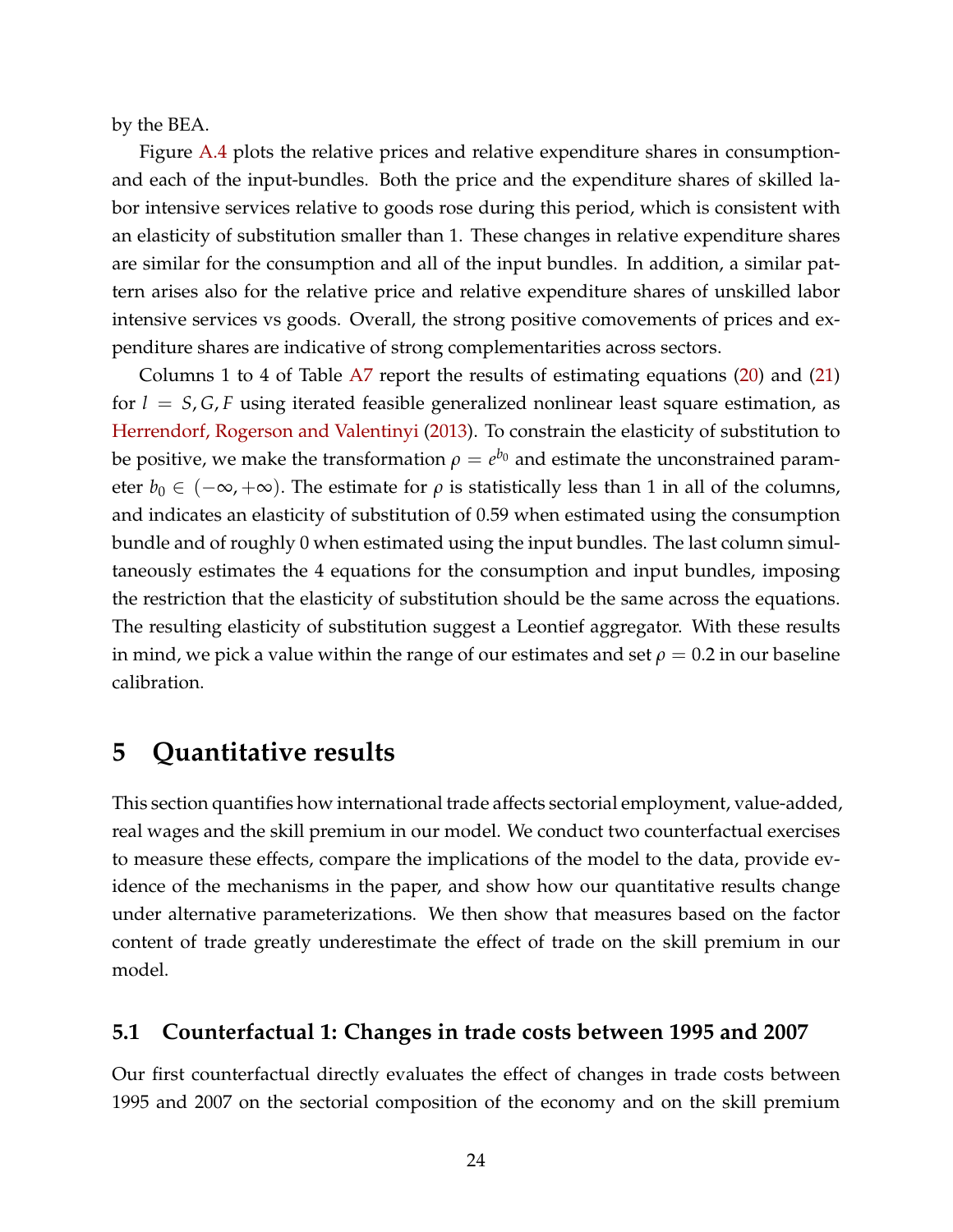across countries. We begin by measuring changes in bilateral trade costs from changes in bilateral expenditure shares, following the approach in [Head and Ries](#page-44-3) [\(2001\)](#page-44-3). In particular, we use equation [\(7\)](#page-15-0) to write the change in trade costs between two periods as

<span id="page-26-0"></span>
$$
\hat{\tau}_{ni}^{j}\left(k\right)\hat{\tau}_{in}^{j}\left(k\right)=\left[\frac{\hat{\pi}_{in}^{j}\left(k\right)\hat{\pi}_{ni}^{j}\left(k\right)}{\hat{\pi}_{in}^{j}\left(k\right)\hat{\pi}_{ii}^{j}\left(k\right)}\right]^{-\theta^{j}\left(k\right)},\tag{22}
$$

where a hat over a variable denotes the ratio of the variable between the final and initial year, that is,  $\hat{x} \equiv \frac{x_1}{x_0}$  $\frac{x_1}{x_0}$ . Assuming symmetric trade costs,  $\hat{\tau}^j_{ni}(k) = \hat{\tau}^j_{in}(k)$  , and given values for the trade elasticities *θ j* (*k*), we use equation [\(22\)](#page-26-0) to estimate the changes in trade costs from observed changes in bilateral trade patterns,  $\hat{\pi}_{ni}^{j}(k)$ . We then follow the "exact hat algebra" approach in [Dekle, Eaton and Kortum](#page-44-4) [\(2008\)](#page-44-4) to compute the equilibrium response to these changes in trade costs.<sup>[27](#page-26-1)</sup>

#### **5.1.1 Changes in trade shares**

We begin by reporting how domestic expenditure shares  $\pi_{ii}^j$  change in response to the changes in trade costs we estimate. Figure [5](#page-27-0) shows that the counterfactual changes in domestic expenditure shares line up well with those observed in the 1995-2007 data. In the goods sector, regressing the changes in expenditure shares in the data on those generated by the counterfactual generates an R-squared of 0.8 and a slope that is close to 1. The changes in trade costs also do a good job in accounting for the observed changes in domestic expenditure shares in the service sectors for most countries, with the notable exceptions of Hungary and Slovakia, where expenditure shares decline dramatically in the counterfactual equilibrium but increase in the data. We show below that our results are not driven by these two countries. Crucially, in the counterfactual equilibrium as in the data, the decline in domestic expenditure shares is much larger in the goods sector than in the services sectors for all countries with the exception of Ireland.

#### **5.1.2 Structural change**

Figures [6](#page-29-0) and [7](#page-30-0) compare the counterfactual changes in value-added and employment shares to those observed in the data. $^{28}$  $^{28}$  $^{28}$  As explained in Section [3.3,](#page-17-4) the declines in do-

<span id="page-26-1"></span> $^{27}$ Appendix [A.3](#page-51-0) characterizes the changes in the equilibrium of our model as a function of changes in the model's fundamentals (trade cost, endowments, productivities and transfers). Counterfactual 1 is computed by feeding in the changes in trade costs implied by equation [\(22\)](#page-26-0), and keeping the other fundamentals fixed.

<span id="page-26-2"></span> $28$ The exact numbers behind this figure are listed in Appendix Table [A8.](#page-70-0)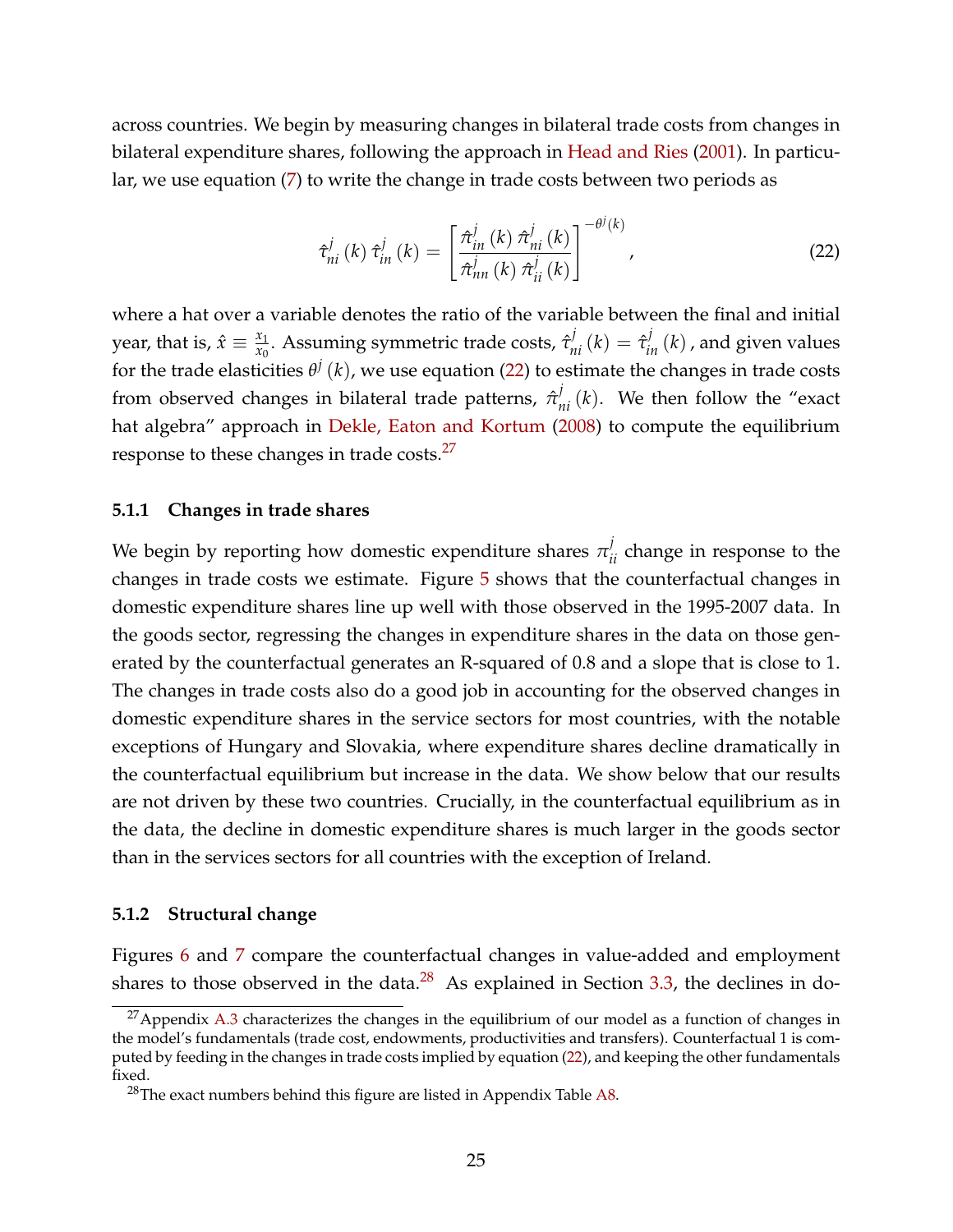<span id="page-27-0"></span>

## Figure 5: Changes in domestic expenditure shares, Counterfactual 1

Notes: The figure reports the percent change in the domestic expenditure shares in Counterfactual 1 on the x-axis, and the percent change in domestic expenditure shares between 1995-2007 in the WIOD data on the y-axis.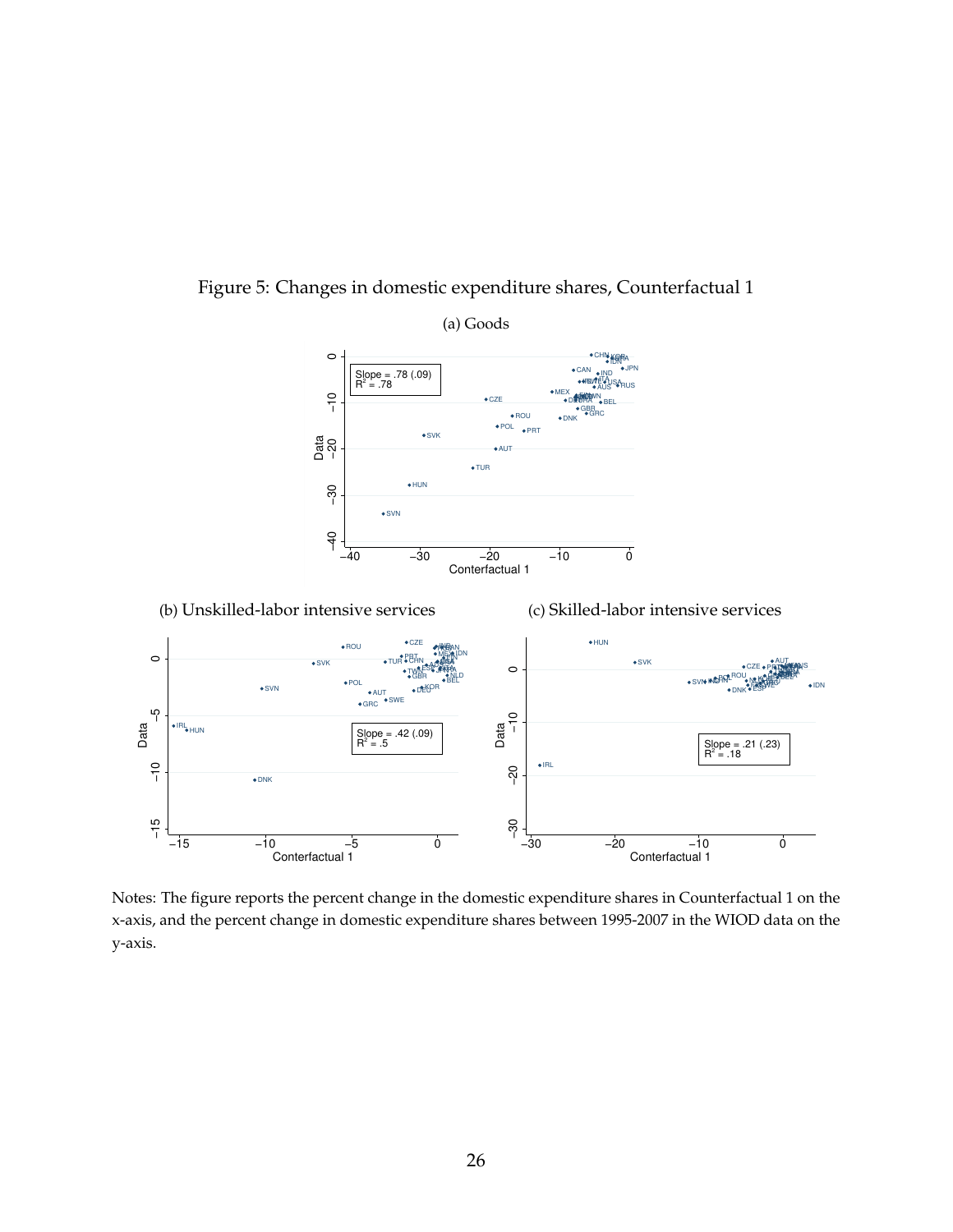mestic expenditure shares in the goods sector reported in Figure [5](#page-27-0) lead to a decline of the goods sector relative to the service sectors. As a result, the counterfactual share of the goods sector in value-added falls in most countries, by 8.5 percent in the average country, and by 12.3 percent in the US. Likewise, the counterfactual share of employment in the goods sector also declines in most countries, by an average of 8.2 percent. The figures reveal a great deal of heterogeneity in these counterfactual changes across sectors and countries, ranging from -20 to 5 percent for goods, and from about -10 to 20 in skilledlabor intensive services. In most countries, skilled-labor intensive services expand faster than unskilled-labor intensive services, because in the model, as in the data, the later uses relatively more intermediate inputs from the goods sector.

Figures [6](#page-29-0) and [7](#page-30-0) show that, as in the data, the goods sector shrinks in most countries, although the contraction in the data is larger. This is not surprising given that the counterfactual abstracts from other forces that could have generated structural change, such as productivity growth in the goods sector (see equations [18](#page-21-1) and [19\)](#page-21-2). More importantly, there is a statistically significant relation between the changes in the counterfactual and those in the data, and we cannot reject the null hypothesis that the slope of a regression between the observed and counterfactual changes in value-added shares is equal to one (this is also true when we consider changes in employment shares). Thus, while the counterfactual misses part of the global decline in employment in the goods sector (which could be attributed to global changes in productivity, *A <sup>G</sup>*), the reduction in trade costs substantially contributes to understanding how the goods-sector decline has differed across countries.<sup>[29](#page-28-0)</sup> Note that an important fraction of the heterogeneity is not captured by the changes in trade costs, reflecting the reality that countries differ along multiple dimensions in addition to the ones emphasized in the counterfactual (such as country-specific changes in productivity,  $\tilde{A}_i^j$ *i* ). Appendix Figure [A.1](#page-60-0) shows that the model can also account for the global decline in employment in the goods sector in a counterfactual where we change both trade costs and global productivity in the goods sector,  $A^G$ , where the change in global productivity is calibrated to match the decline in the goods sector employment share in the US (see Appendix [G\)](#page-60-1).

#### **5.1.3 Changes in net exports vs price effects**

As discussed in Section [3.3,](#page-17-4) changes in trade costs affect the equilibrium both through domestic expenditure shares,  $\pi_{ii}^j$ 's, and through sectorial net exports,  $\lambda_i^j$  $i$ <sup>'</sup>s. In this section

<span id="page-28-0"></span><sup>&</sup>lt;sup>29</sup>These findings are robust to excluding Hungary and Slovakia from the sample, countries for which our trade costs estimates imply a large counterfactual decline in the domestic expenditure share in skilled services.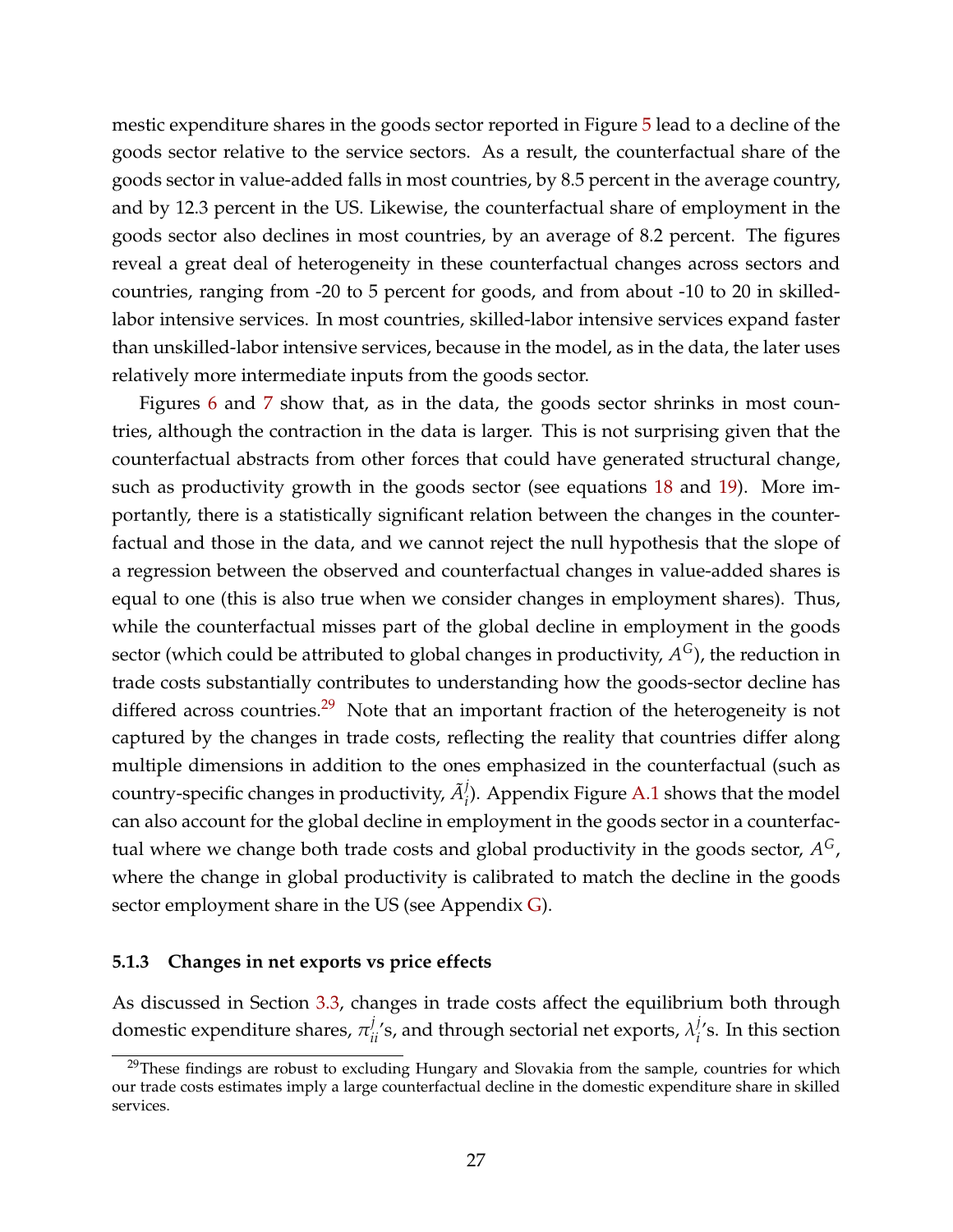<span id="page-29-0"></span>

## Figure 6: Changes in sectorial value-added shares, Counterfactual 1

Notes: The x-axis shows the percent change in the sector's share of value-added in Counterfactual 1. The y-axis shows the percent change in the sector's share of value-added between 1995-2007 in the WIOD data.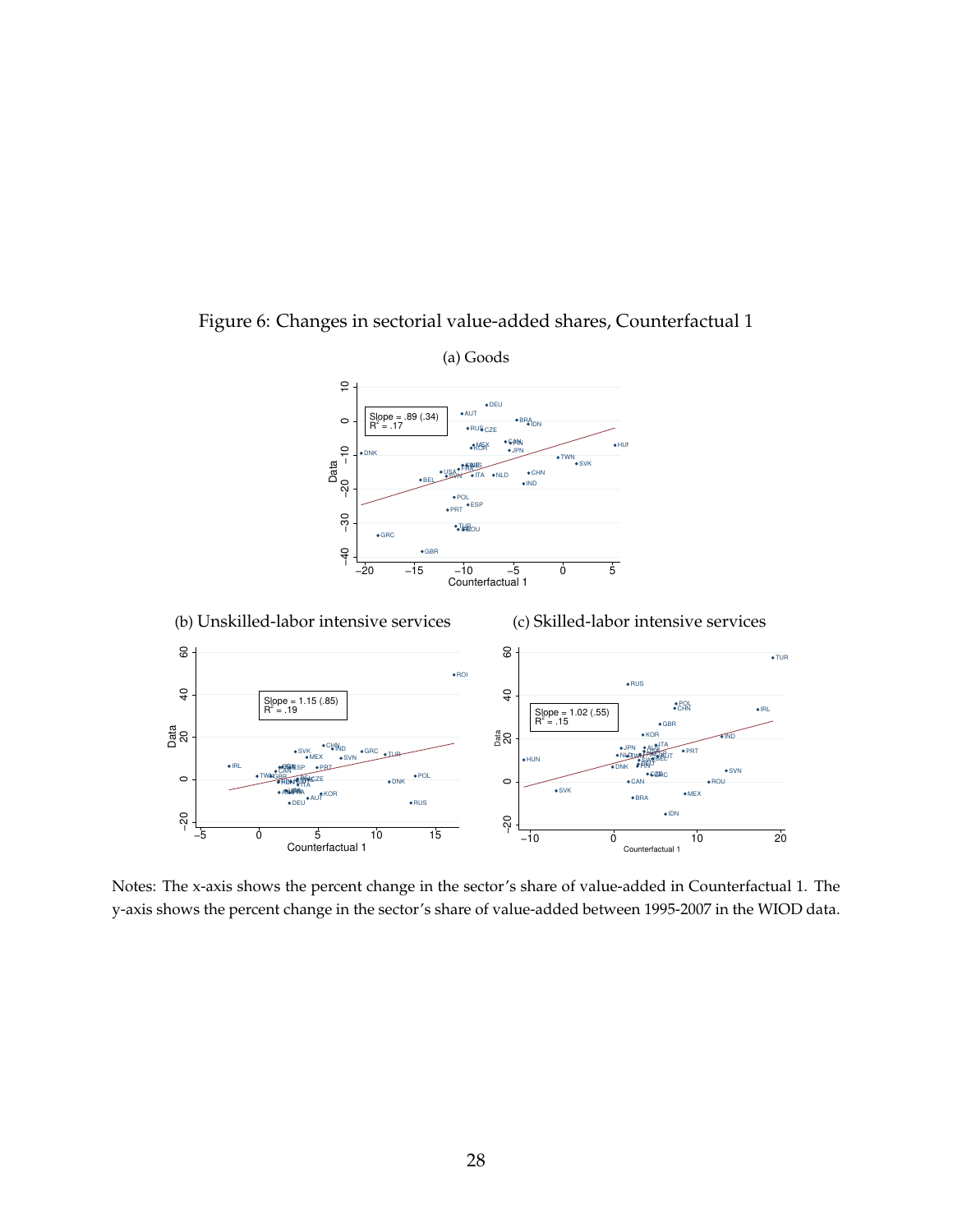<span id="page-30-0"></span>

Figure 7: Changes in sectorial employment shares, Counterfactual 1

Notes: The x-axis shows the percent change in the sector's share in employment in Counterfactual 1. The y-axis reports the percent change in the sector's share in employment between 1995-2007 in the WIOD data.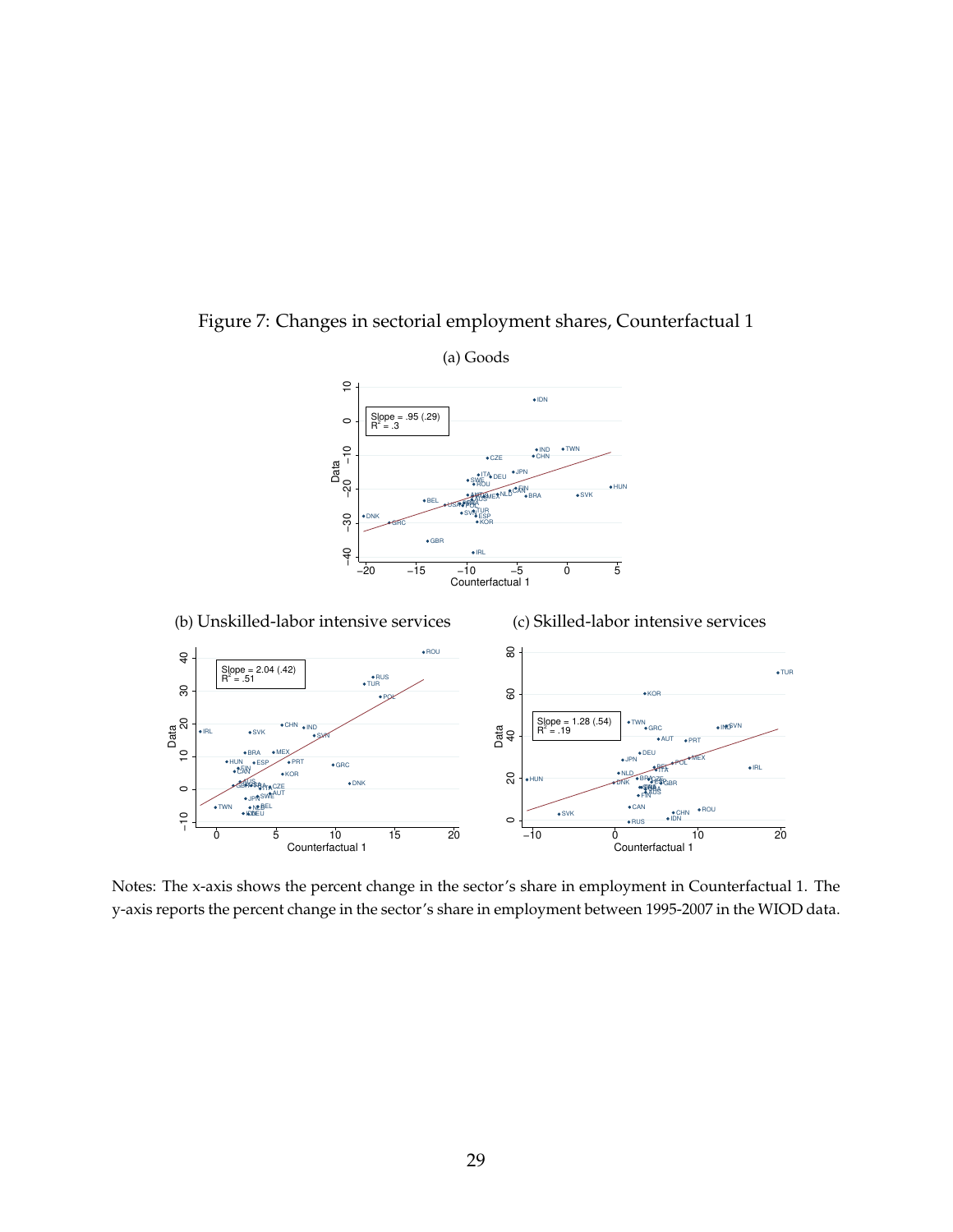<span id="page-31-0"></span>Figure 8: Counterfactual change in the goods sector share in value-added and employment, with no price effects



Notes: The x-axes reports the percent change in the goods sector's share in value-added and employment in a version of Counterfactual 1 where we set  $\rho = 1$ . The y-axes report the percent change in the goods sector share in value-added and employment between 1995-2007 in the WIOD data.

we disentangle the contribution of these two effects to the results presented above. To do so, we re-compute Counterfactual 1 in a calibration where the elasticity of substitution across sectors is set to  $\rho = 1$ , so that sectorial absorption shares are constant. As noted in equations [\(18\)](#page-21-1) and [\(19\)](#page-21-2), in this case trade only affects value-added and employment shares through sectorial net exports, summarized in  $\lambda_i^j$ *i* .

Figure [8](#page-31-0) presents the counterfactual changes in the share of the goods sector in valueadded and employment in this calibration. The goods sector grows for about half of the countries: on average it increases by 1.1 percent in terms of its share in value-added, and by 0.9 percent in terms of its share in employment. This stands in contrast to the results in Figures [6](#page-29-0) and [7,](#page-30-0) where the goods sector shrinks in most countries. In addition, both the slope and the R-squared of the regression between the counterfactual predictions and the data fall dramatically relative to the baseline calibration. We conclude that price effects play an important role in shaping how the sectorial composition of the economy is affected by trade.

#### **5.1.4 Changes in the skill premium and within-sector skill-upgrading**

Figure [9](#page-32-0) and Table [A9](#page-71-0) present the changes in the skill premium and real wages in Counterfactual 1. The figure relates the counterfactual change in the skill premium,  $\frac{\hat{s_i}}{w_i}$ , to the skill intensity in the goods sector in each country, measured by  $\frac{L_i^G}{L_i}-\frac{H_i^G}{H_i}$ . The reduction in trade costs increases the skill premium for almost all countries in the sample, by an aver-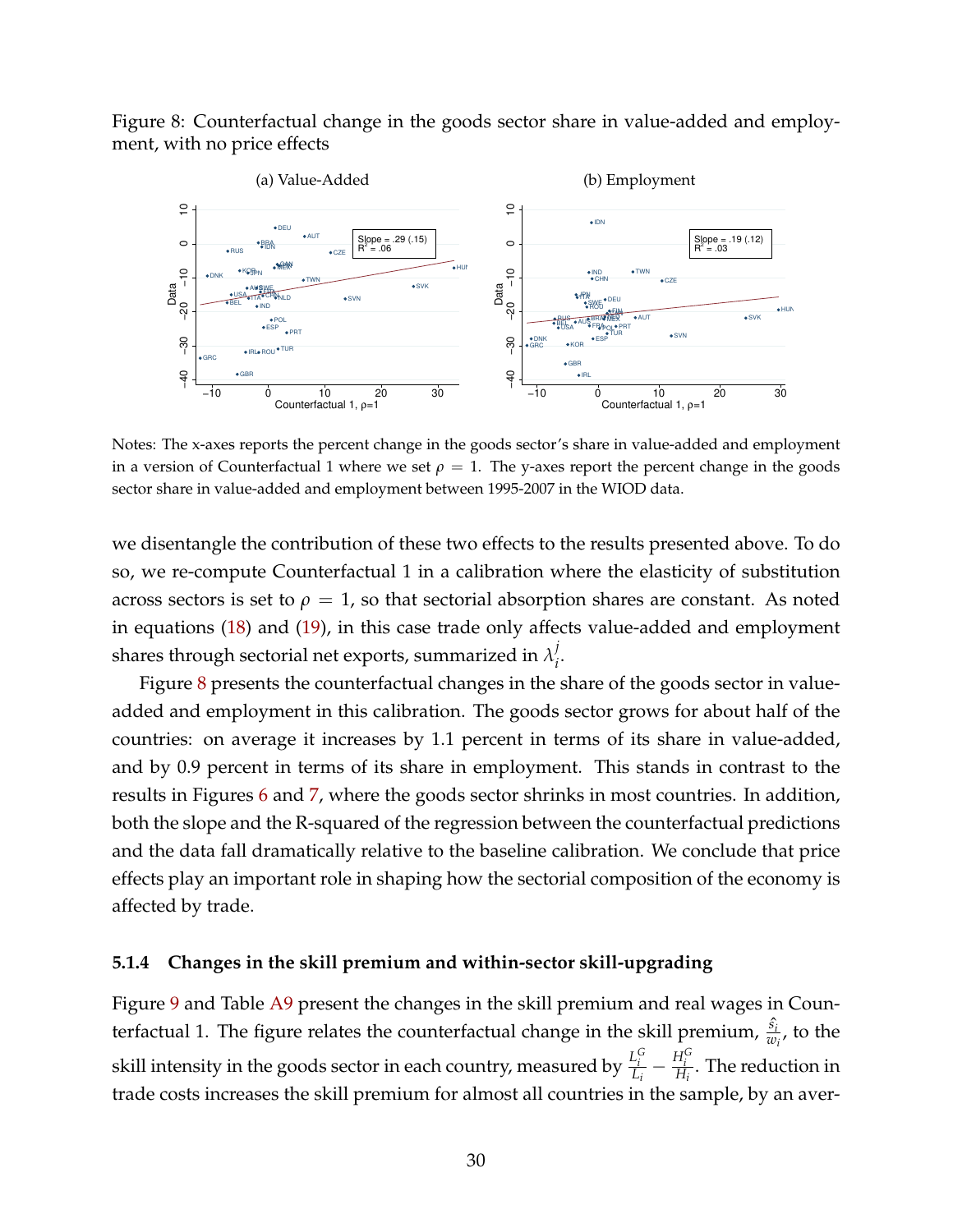

<span id="page-32-0"></span>Figure 9: Change in the skill premium, Counterfactual 1

Notes: The figure reports the percent change in the skill premium in Counterfactual 1 in the y-axis, and the relative skill intensity of the goods sector, given by  $\frac{L_i^G}{L_i} - \frac{H_i^G}{H_i}$ , in 1995 on the x-axis.

age of 3.2 percent. The notable exceptions are Slovakia and Hungary, countries for which the high-skill intensive sector shrinks in the counterfactual equilibrium. The change in the skill premium is especially large in developing countries where the goods sector is particularly unskilled-labor intensive, such as Turkey, Romania, Portugal or Poland. In the US, the counterfactual generates a modest increase in the skill premium of 0.8 percent. Columns 2 and 3 in first panel of Table [A9](#page-71-0) report the predicted changes in real wages for skilled and unskilled workers in this Counterfactual. Note that, while in most countries the counterfactual skill premium increases, unskilled workers gain from the reduction in trade costs in all countries.

To understand the size of the change of the skill premium in this counterfactual, consider equation [\(15\)](#page-19-3) again. The change in the skill premium depends on the sectoral skill intensities in the initial equilibrium and the changes in domestic expenditure shares. Figure [9](#page-32-0) reflects this result, showing that skill intensity in 1995 is positively correlated with the counterfactual changes in the skill premium. Since by 1995 the fraction of both types of workers in the goods sectors was already very small in most developed countries, the decline of the goods sector on wages in those countries has a limited effect. Unfortunately, we cannot extend this counterfactual back in time, since bilateral data on service trade for many of our countries is only available starting in 1995. In the next section, we build on the theoretical results from Section [3](#page-11-0) and take a sufficient statistic approach for measuring the effects of trade on the skill premium.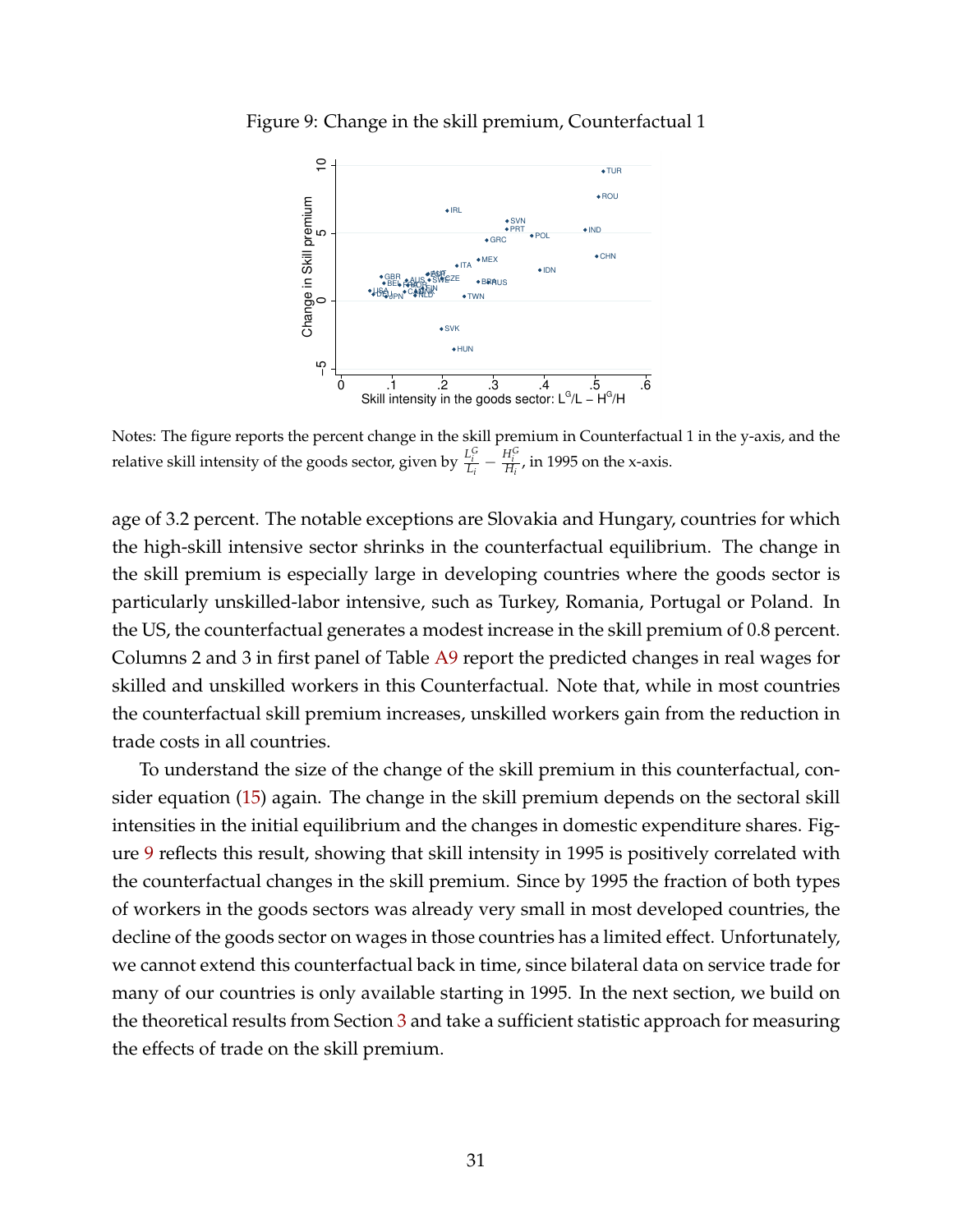## **5.1.5 Inspecting the mechanisms: within-sector skill upgrading vs between-sector reallocation**

We conclude this section by providing additional evidence on the mechanisms through which changes in trade patterns affect the skill premium in the model. As in the Heckscher-Ohlin model, trade affects the skill premium in our model by inducing reallocation of labor from unskilled labor intensive sectors to skilled labor intensive sectors. If trade were the only driver of the observed changes in the skill premium, we should expect to see labor reallocating from unskilled labor intensive sectors to skilled labor intensive sectors, coupled skill downgrading within each sector (due to the rise in the skill premium). A large and influential literature has measured the extent of within-sector skill upgrading and between-sector factor reallocation and argued that, since most of the shift in demand for skilled labor is accounted for by within sector skill upgrading, the increase in the skill premium is likely to be driven by skill biased technical change.<sup>[30](#page-33-0)</sup> While this view is consistent with a version of our model that incorporates global skill biased technical change, we ask instead: can trade account for the observed differences in within-sector skill upgrading across countries? The answer speaks directly to our mechanism, since the model predicts that, other things equal, between reallocation should be larger the larger the change in trade costs in the goods sector (and hence the contribution of within skill upgrading should be smaller).

With this objective in mind, we decompose changes in the share of skilled labor in employment,  $H_{E,i} \, \equiv \, \frac{H_i}{H_i + 1}$  $\frac{H_i}{H_i+L_i}$ , into changes in skilled labor shares within each industry,  $H_{E,i}^j \equiv \frac{H_i^j}{H^j + 1}$ *i*  $H_i^j+L_i^j$ *i* , and changes in employment shares  $\omega^j_I$  $E_{L,i}$  between industries. That is:

<span id="page-33-1"></span>
$$
\Delta H_{E,i} = \underbrace{\sum_{j} \Delta H_{E,i}^{j} \bar{\omega}_{E,i}^{j}}_{\text{within}} + \underbrace{\sum_{j} \Delta \omega_{E,i}^{j} \bar{H}_{E,i}^{j}}_{\text{between}}
$$
(23)

where  $\Delta x \equiv x_{t_1} - x_{t_0}$  denotes the change of a variable between periods  $t_1$  and  $t_0$ , and  $\bar{x} \equiv \frac{x_{t_1} + x_{t_0}}{2}$  $\frac{1}{2}$  is the average value of the variable across periods. We compare the outcomes of this decomposition in the data and in a version of the counterfactual that incorporates changes in factor supplies.

Figure [10](#page-34-0) shows the contribution of within-sector reallocation to the change in the

<span id="page-33-0"></span><sup>&</sup>lt;sup>30</sup>See e.g. [Berman, Bound and Griliches](#page-43-9) [\(1994\)](#page-43-9), [Attanasio, Goldberg and Pavcnik](#page-43-10) [\(2004\)](#page-43-10) and [Haltiwanger](#page-44-9) [et al.](#page-44-9) [\(2004\)](#page-44-9).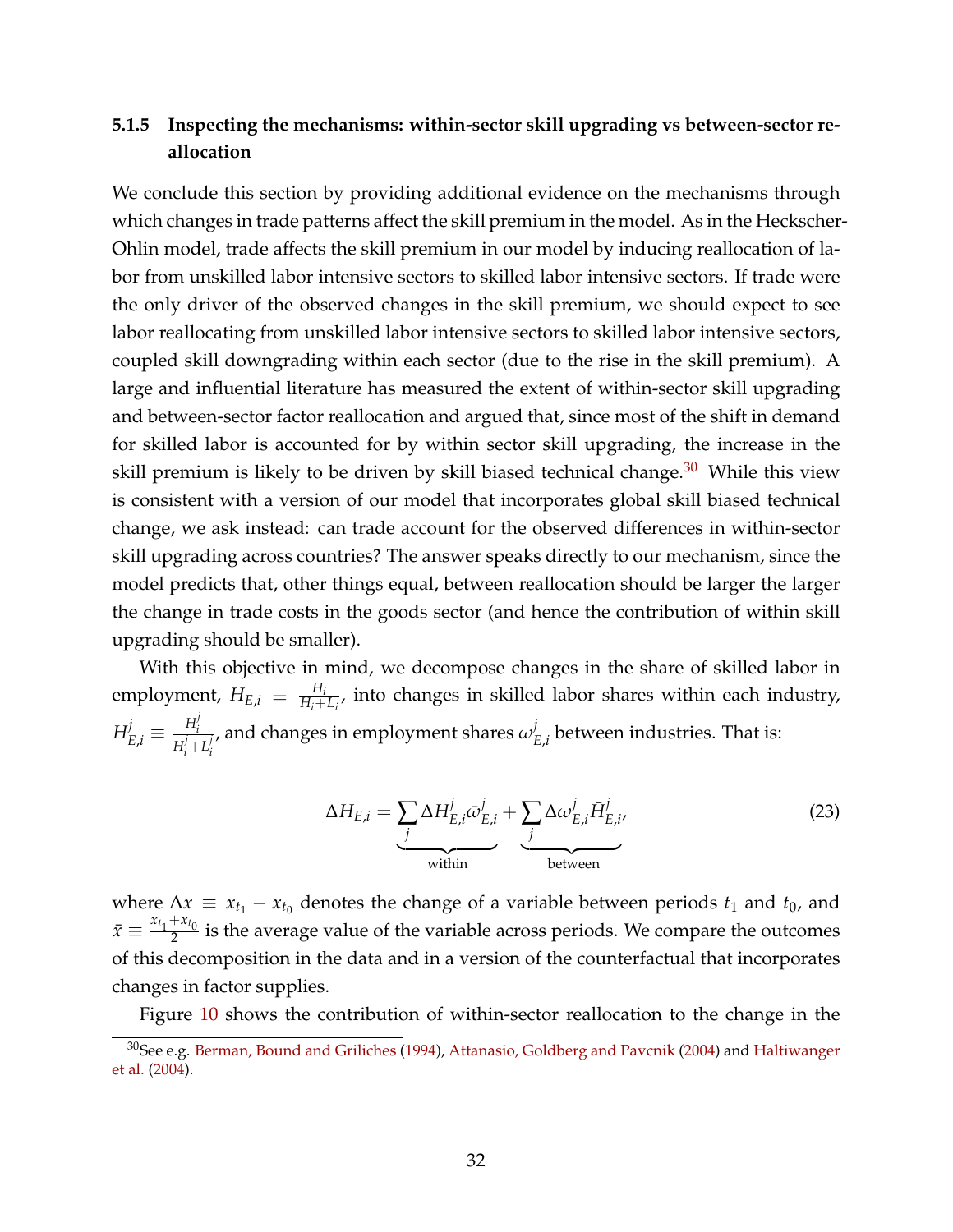### <span id="page-34-0"></span>Figure 10: Contribution of within sector skill upgrading to changes in the high skilled labor demand



Notes: The first panel reports the observed within contribution, defined in footnote [31](#page-34-1) in the y-axis, and the within contribution in a counterfactual that incorporates changes in labor supplies and changes in trade costs in the x-axis. The second panel reports the observed within contribution in the y-axis, and the within contribution in a counterfactual that incorporates changes in labor supplies and but does not incorporate changes in trade costs in the x-axis.

skilled share of total employment. $31$  The first panel of the figure shows a positive relation between the contribution of within-sector skill upgrading in the counterfactual and in the data. The second panel shows that, if we simulate the model without changes in trade costs, the correlation between the counterfactual and the data falls dramatically. We conclude that reductions in trade costs are an important factor in accounting for the cross-country variation in the contribution of within-sector skill upgrading.

# **5.2 Counterfactual 2: Using observed changes in trade patterns as sufficient statistics**

Our second counterfactual uses the analytical results from Section [3](#page-11-0) and equations [\(A.18\)](#page-51-1)- [\(A.23\)](#page-51-2) in the Appendix to calculate how the skill premium and sectoral value-added and employment shares change in response to a given change in domestic expenditure shares and changes in sectorial net exports,  $\hat{\pi}^j_{ii}$  and  $\hat{\lambda}^j_i$ *i* . We conduct this counterfactual country

$$
1 = \underbrace{\frac{\sum_{j} \Delta H_{E,i}^{j} \bar{\omega}_{E,i}^{j}}{\Delta H_{E,i}}}_{\text{within contribution}} + \underbrace{\frac{\sum_{j} \Delta \omega_{E,i}^{j} \bar{H}_{E,i}^{j}}{\Delta H_{E,i}}}_{\text{between contribution}},
$$

<span id="page-34-1"></span> $31$ We define the contribution of within-sector reallocation as the first term in the following expression:

which we obtain by dividing both sides of decomposition [\(23\)](#page-33-1) by the total change in the skill labor share. For this exercise, we simulate changes in the factors supplies along with changes in trade costs, and compute the contribution of within and between reallocation in the model and in the data.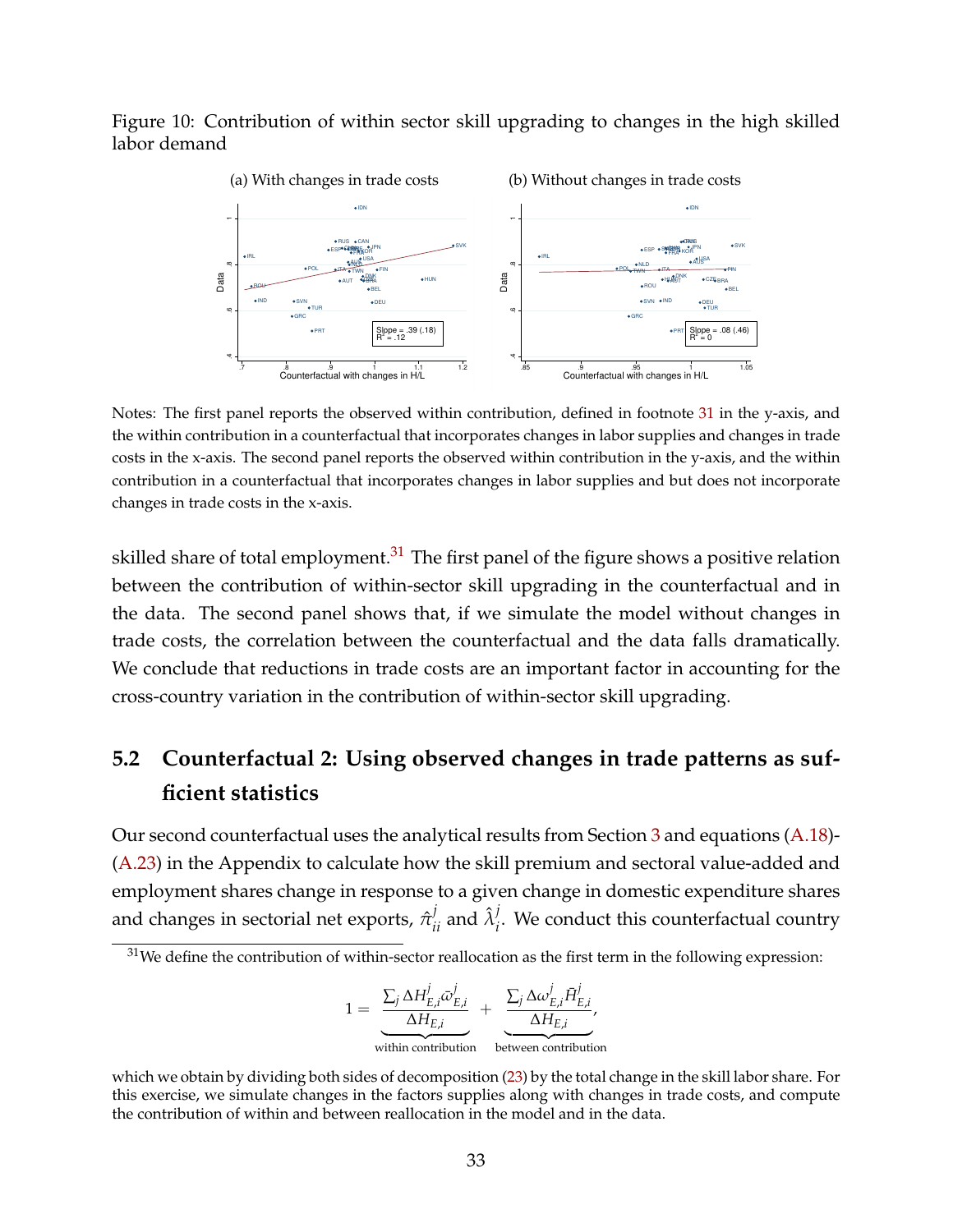by country, using observed changes in  $\hat{\pi}^j_{ii}$  and  $\hat{\lambda}^j_i$ *i* between 1995 and 2007. Importantly, in this counterfactual, we do not require a balanced panel because we do not need data for other countries  $n \neq i$  when solving for the change in the skill premium in country *i*. This allows us to explore a broader notion of the impact of trade on structural change and the skill premium, as well as to extend time period for a subset of countries for which data on services trade is available prior to 1995.

A disadvantage of this counterfactual relative to our first exercise is that changes  $\inf$   $\hat{\pi}_{ii}^j$  and  $\hat{\lambda}_i^j$ *i* depend not only on international factors, but also potentially depend on changes domestic fundamentals. We note however that this exercise quantifies the impact of international trade and trade imbalances on sectoral revenue shares and real wages over a given period in the following specific way. $32$  Fix the model's parameters  $\left\{ \sigma_i^j \right\}$  $\frac{j}{i}(k)$  ,  $\rho$ ,  $\beta_i^j$ *i* , *α lj i*  $\}$ , sectoral factor intensities  $\{H_i^j\}$  $i$ <sup>*/H<sub>i</sub>*, *L*<sup>*j*</sup></sup>  $\int_i^j / L_i$ ,  $\mu_i^j$ *i*  $\}$ , and sectoral revenue shares  $\left\{r_i^j\right\}$ *i* o . Suppose that between two years the primitives of the model –trade costs, technologies, factor endowments and transfers– change in some unobserved manner. These changes in primitives will cause changes in domestic sectoral expenditure shares,  $\left\{\tilde{\pi}_{ii}^j\right\}$ , sectorial net-exports,  $\left\{\tilde{\lambda}_i^j\right\}$ *i*  $\}$ , sectoral value-added shares  $\{\tilde{v}_i^j\}$ *i* o , factor payments  $\{\tilde{s}_i, \tilde{w}_i\}$  and prices  $\left\{\tilde{P}_i\right\}$  $\{ \mu^j \}$ . Now consider a counterfactual environment in which country *i* is in autarky. Suppose that the same changes in the unobserved primitives occur, excluding the changes in trade costs and transfers (which are always set to infinity and zero respectively in this autarky scenario). The changes in primitives will cause changes in country *i's* sectoral revenue shares, factor payments and prices which we denote by  $\left\{\tilde{v}_i^{A,j}\right\}$  $\tilde{s}_i^A$ ,  $\tilde{s}_i^A$  $^A_i$ ,  $\tilde{w}^A_i$  $^A_i$ ,  $\tilde{P}_i$  $\{A, \tilde{j}\}$ . Then, the difference in the change in the skill premium between the environment in which country *i* trades and the counterfactual environment in which it is in autarky is given by

<span id="page-35-1"></span>
$$
\widetilde{s_i/w_i} - \widetilde{s_i^A/w_i^A} = \sum_j \zeta_{i,\pi}^j \widetilde{\pi}_{ii}^j + \sum_j \zeta_{i,\lambda}^j \widetilde{\lambda}_i^j.
$$
 (24)

Equation [\(24\)](#page-35-1) answers the question: What are the additional effects of changes in primitives on the skill premium and real wages in an open economy relative to the effects in a closed economy? From equation [\(24\)](#page-35-1), we can answer this question (to a first order approximation) using observable changes in domestic sectoral expenditure shares and revenue to absorption ratios, with no need to observe the underlying changes in primitives. Table [A4](#page-66-0) presents the changes in  $\pi_{ii}^G$  and  $\lambda_i^G$  $G_i$  used to conduct this quantitative exercise.

<span id="page-35-0"></span> $32$ The discussion that follows is based on Corollary 1 in [Burstein, Cravino and Vogel](#page-43-1) [\(2013\)](#page-43-1).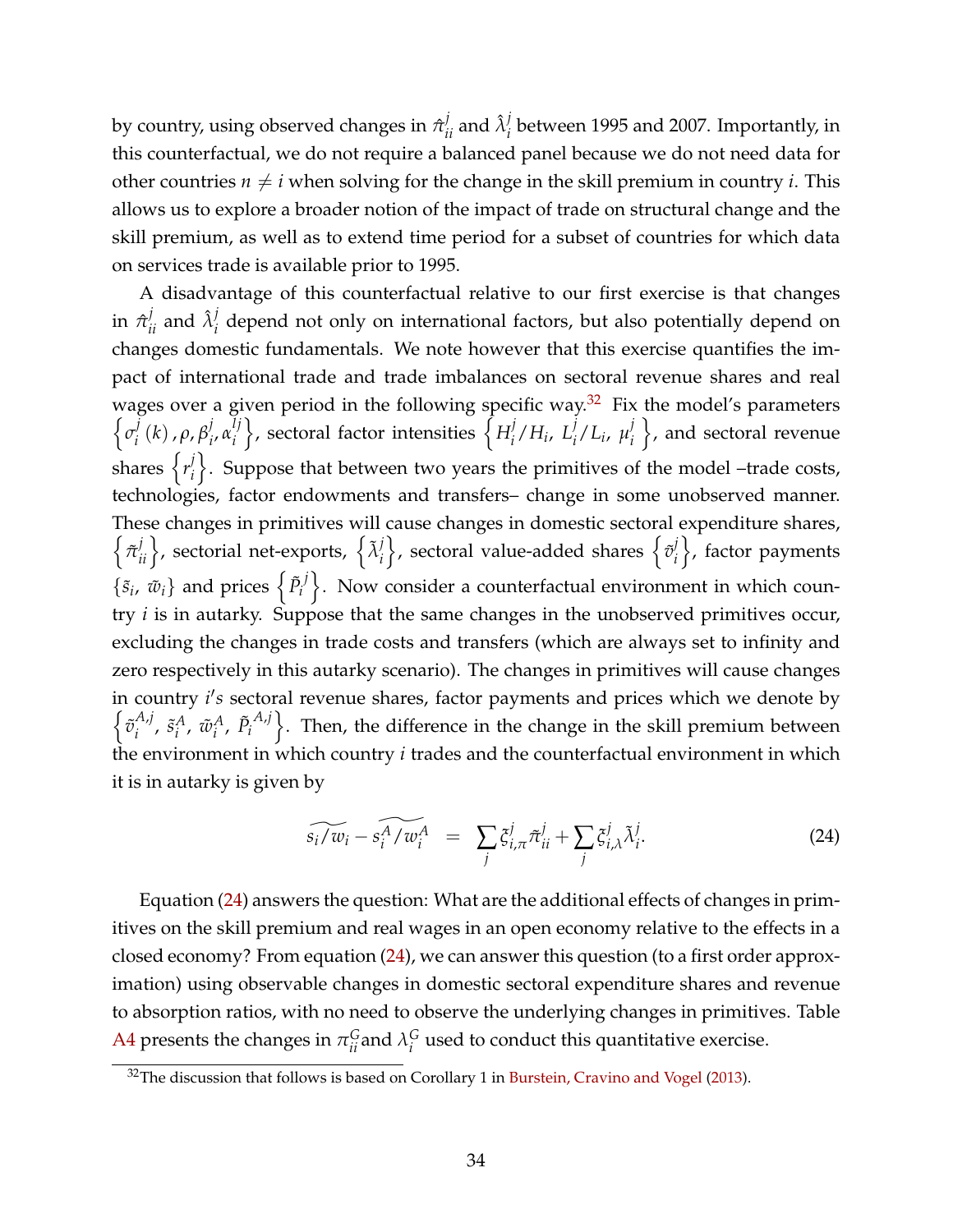

<span id="page-36-0"></span>

Notes: The figures report the percent change in the share of value-added and employment in the goods sector in Counterfactual 2. The x-axis reports the weighted change in domestic expenditure shares for each country,  $\hat{\pi}_{ii}^G$ , and the y-axis reports the change in value-added and employment shares,  $\hat{v}_i^G$  and  $\hat{\omega}_i^j$ *i*,*E* .

#### **5.2.1 Observed changes in trade patterns, structural change and the skill premium**

We start by showing the results of the counterfactual when we use the changes in  $\hat{\pi}^j_i$ *ii* and  $\hat{\lambda}^j_i$  we observe between 1995 and 2007 for each country. The predictions of the second counterfactual in response to the changes in  $\pi_{ii}^j$  and  $\lambda_i^j$ *i* are summarized in Figure [11.](#page-36-0) Dots in the figure relate the counterfactual changes in sectoral value-added shares,  $\hat{v}_i^j$ *i* , to the counterfactual changes in the domestic expenditure shares in the goods sector. For the average country in our sample, the counterfactual share of the goods sector in value-added declines by approximately a 10 percent. Larger declines in the domestic expenditure shares in the goods sector are associated with larger declines of the size of the goods sector. The decline of the goods sector is larger for those countries that experienced a large increase in their goods-trade deficits, such as the US.

The counterfactual changes in the skill premium are summarized in Figure [12.](#page-37-0) For the average country in our sample, the model generates a 3.8 percent increase in the skill premium in response to the observed changes in trade patterns. Note that the increase is larger in countries with large declines in domestic expenditure shares, such as Hungary, Turkey and Slovenia. The change in the skill premium is especially large in developing countries where the good producing sectors are particularly unskilled labor intensive, with the exception of China and Indonesia, where domestic expenditure shares are constant or mildly increase. For most countries, international factors summarized in these changes either increased the skill premium or had a negligible effect on it. For the skill premium, these changes are larger on average than those in the first counterfactual. For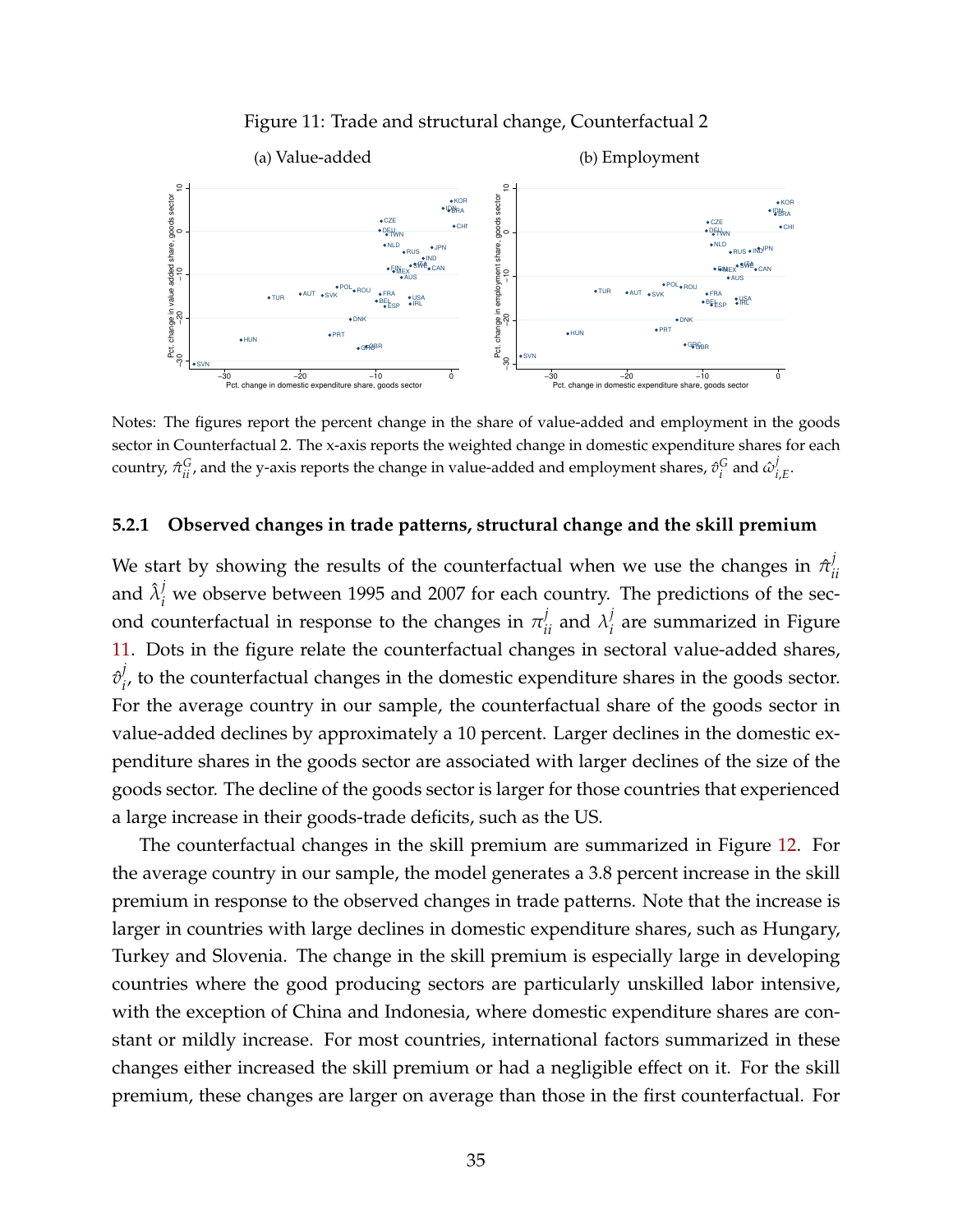

<span id="page-37-0"></span>Figure 12: Change in the skill premium, Counterfactual 2

Notes: The figure reports the percent change in the skill premium in Counterfactual 2 in the y-axis, and the relative skill intensity of the goods sector, given by  $\frac{L_i^G}{L_i} - \frac{H_i^G}{H_i}$ , in 1995.

structural change, the difference depends on the country. The reason is that this counterfactual takes into account all the effects of changes in trade patterns, rather than focusing on those that arise from changes in trade costs. For example, even with constant trade costs, cross-country changes in productivity can increase or decrease net exports. In the next section, we further extend this exercise to go back in time for countries in which data on both IO tables and employment shares are available.

#### <span id="page-37-2"></span>**5.2.2 Trade patterns, structural change and the skill premium over longer horizons**

We conclude this section by extending the second counterfactual to go further back in time.<sup>[33](#page-37-1)</sup> Given the large reallocation of activity away from the goods sectors in developed countries in the decades before 1995 (e.g. in the US and the UK), our previous exercise might underestimate the role that trade has played in those countries. With the sufficient statistic approach, we can conduct the second counterfactual for individual countries for which the required data are available.

Table [1](#page-38-0) reports the results of this exercise. Not surprisingly, for these countries, the decline in domestic expenditure shares is larger over this longer period. As a consequence the associated decline in value-added and employment shares in the goods sector are

<span id="page-37-1"></span> $33$ We bring in Input-Output data from the OECD, for which the start year ranges from 1977 to 1990, depending on the country. We combine it with data on employment and compensation from KLEMS. We process these data in the same way as described in Section 4. Only 6 countries contain data from both sources.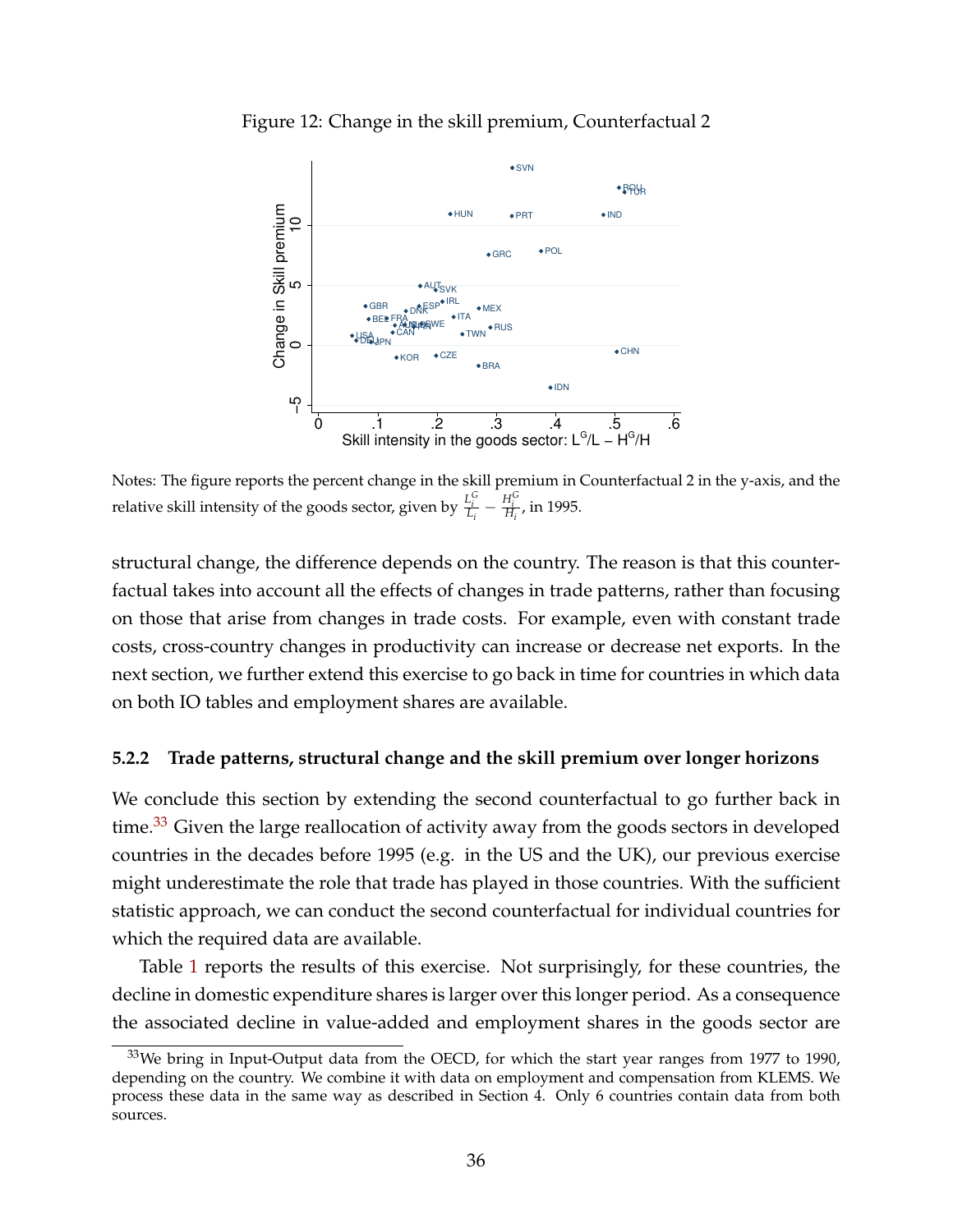| Country              | Initial | Domestic          | Value added | Employment | Skill   | Gains from  |
|----------------------|---------|-------------------|-------------|------------|---------|-------------|
|                      | Year    | Expenditure share | share       | share      | Premium | trade ratio |
| Australia            | 1986    | $-6.32$           | 1.78        | 1.83       | 0.49    | 1.10        |
| Canada               | 1981    | $-22.22$          | $-15.61$    | $-15.22$   | 4.38    | 1.31        |
| Denmark              | 1980    | $-30.71$          | $-25.53$    | $-25.26$   | 6.89    | 1.26        |
| <b>Great Britain</b> | 1979    | $-20.10$          | $-23.89$    | $-23.54$   | 6.59    | 1.38        |
| Italy                | 1985    | $-7.80$           | $-0.77$     | $-0.67$    | 2.02    | 1.25        |
| Japan                | 1980    | $-2.58$           | 1.35        | 1.33       | $-0.09$ | 0.97        |
| Netherlands          | 1981    | $-34.54$          | $-20.18$    | $-19.75$   | 6.61    | 1.27        |
| <b>United States</b> | 1977    | $-10.80$          | $-20.09$    | $-19.65$   | 3.14    | 1.45        |

<span id="page-38-0"></span>Table 1: Percent changes in trade patterns, structural change and the skill premium, 1977- 2007

Notes: The table reports counterfactual change in Counterfactual 2, starting as indicated in the column "Initial Year". The first three columns refer to the goods-producing sector.

larger than those in Figure [11.](#page-36-0) In the US, the manufacturing employment share declines by 20 percent in this counterfactual, relative to the 45 percent that we see over this period. In addition, since for these countries the share of employment in the goods sector was larger at the beginning of this sample than in 1995, the elasticity of the skill premium with respect to changes in domestic expenditure shares in the goods sector is larger than in the previous counterfactual (see equation [15\)](#page-19-0). Therefore, the associated increase in the skill-premium is also larger for all countries. Although the increase of 3.1 percent in the US skill premium over this period is now is much larger than before, it is still small relative to the 40 percent estimated by [Krueger et al.](#page-45-0) [\(2010\)](#page-45-0) for the 1980-2006 period.

### <span id="page-38-1"></span>**5.3 Alternative parameterizations**

 $\overline{\phantom{a}}$ 

This section evaluates the importance of our modeling choices for our quantitative results. First, we evaluate the quantitative importance of incorporating intermediate inputs into the model. Second, we evaluate the importance of the differences in skill and input intensities across the service sectors by simulating a two sector model in which the skilled and unskilled labor intensive services are aggregated into a single sector. Finally, we evaluate how our results change if we allow for non-unitary income elasticities in consumption demand. Under these alternative calibrations, we perform the same type of sufficient statistic exercise as in Counterfactual 2.

**No intermediate inputs** We start by evaluating the importance of incorporating intermediate inputs for our quantitative results. To do so, we recalibrate the model imposing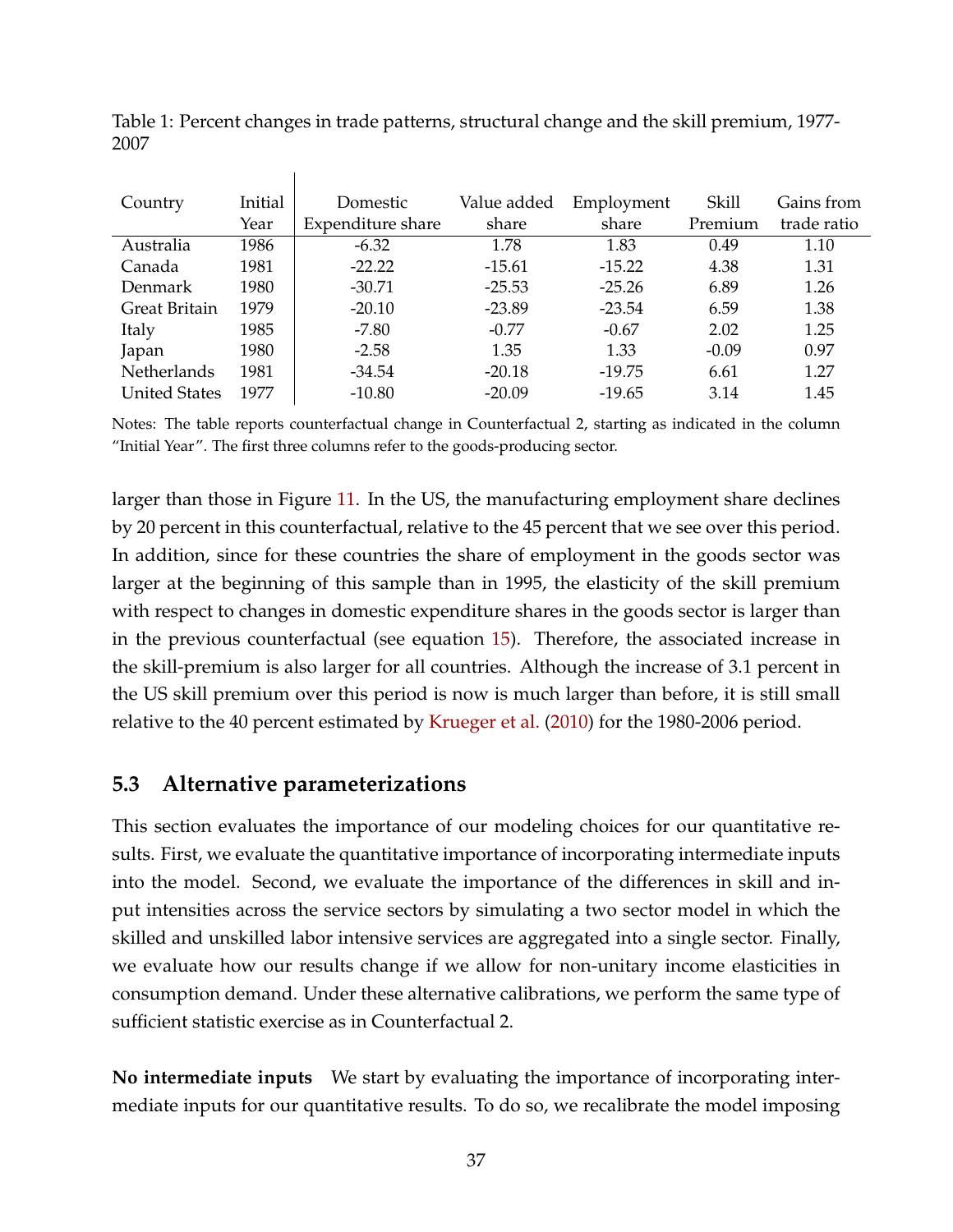that the share of the employment bundle is equal to one in each sector,  $\beta_i^j = 1$ , and recalculate the change in the skill premium under Counterfactual 2. The resulting changes in the skill premium are compared to those under the baseline parameterization in Figure [13a.](#page-40-0) The figure shows that the skill premium increases in most countries under the two calibrations. However, the increase in the skill premium is smaller in the model with no intermediates relative to the baseline in all countries, and about half of that in the baseline calibration for in the average country, which reveals that accounting for intermediate inputs is important for establishing the magnitude of our quantitative results.

**Two sector model** We now evaluate the importance of incorporating differences in skill intensities across services in our model by calibrating an economy with just two sectors: goods and services. Note that this is equivalent to a three sector economy in which the two service sectors are identical. Hence, we re-calibrate all the sectoral shares in the service sectors to match the aggregate service shares in each economy. We then conduct Counterfactual 2 in this economy and compare the results to those obtained from our baseline calibration. The resulting changes in the skill premium are reported in Figure [13b.](#page-40-1) For the average country, the increase in the skill premium is 29 percent smaller in the two sector model than in our baseline calibration. Note, however, that the two models predict roughly the same decline in the employment share of the goods sector. The differences in the models arise from the fact that, in the baseline model, sector *F* grows by more than sector *S*, since it uses relatively more intermediate inputs from the goods sector. Since sector *F* uses skilled labor more intensively, this magnifies the increase in the skill premium. This extra effect is not present when the service sectors are identical. We conclude that accounting for the differences in factor intensities across service sectors is important for quantifying the effects of trade integration on structural change and the skill premium.

**Non-homothetic Preferences** Finally, we extend our baseline model to allow for nonhomotheticities in demand. In particular, we assume that consumers aggregate goods from different sectors with the generalized CES aggregator used by [Comin, Lashkari and](#page-44-0) [Mestieri](#page-44-0) [\(2015\)](#page-44-0). Appendix [C](#page-55-0) shows how the equilibrium conditions of our model are changed with this extension, and discusses how we parameterize the income elastici-ties of the different sectors following [Comin, Lashkari and Mestieri](#page-44-0) [\(2015\)](#page-44-0).<sup>[34](#page-39-0)</sup> Figure [13c](#page-40-2)

<span id="page-39-0"></span> $34$ In particular, to give the non-homothetic model the biggest chance to have a differential impact on the skill premium, we calibrate the income elasticities  $\epsilon^j$  using the values reported in the first column of Table [A7](#page-69-0) (this is the specification that gives the largest differences in the income elasticities across sectors).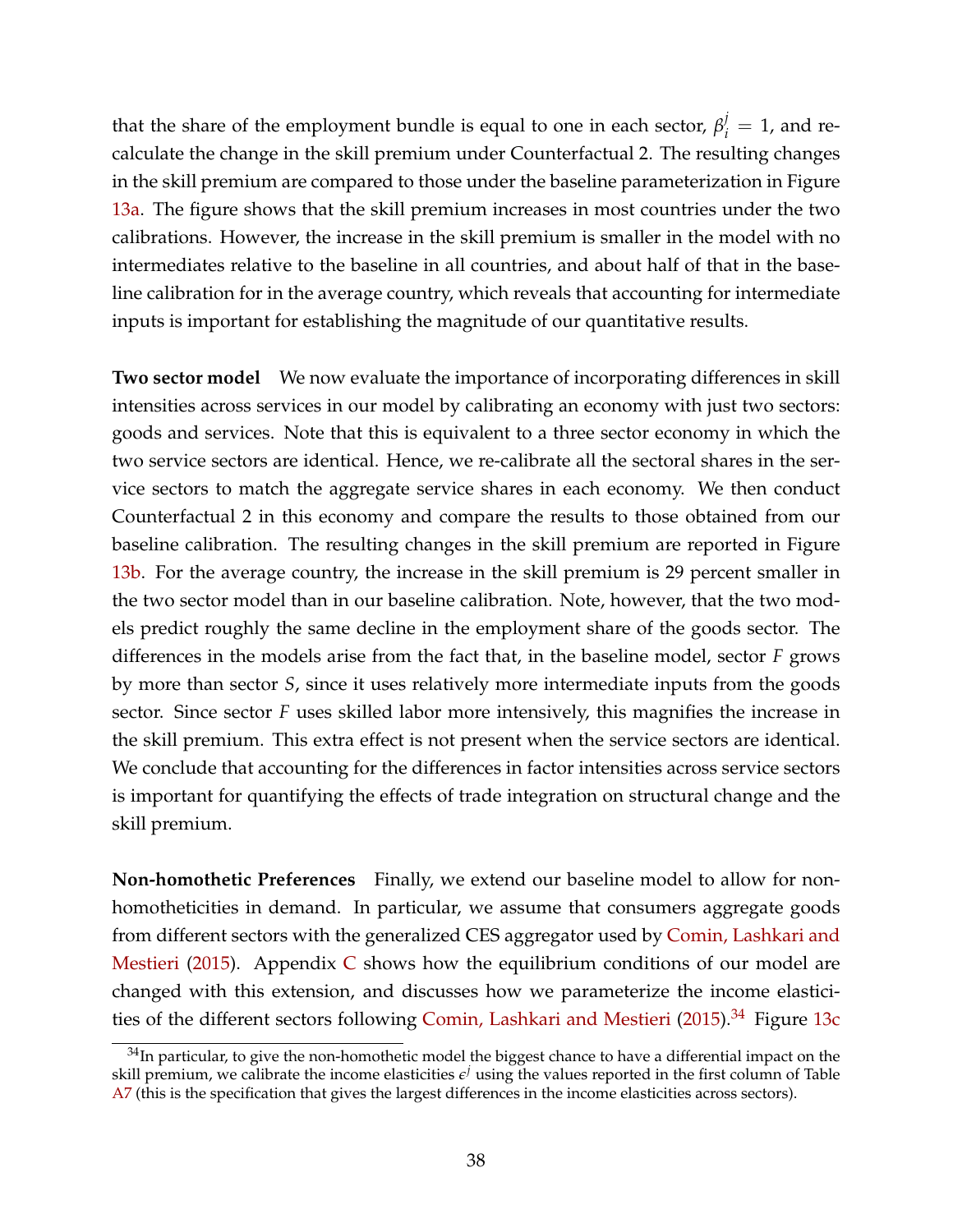

<span id="page-40-2"></span><span id="page-40-0"></span>

<span id="page-40-1"></span>Notes: This figure compares the change in the skill premium under alternative parameterizations with the change in the skill premium under our baseline parameterization (x-axis) in Counterfactual 2. The alternative parameterizations are described in Section [5.3.](#page-38-1)

compares the results of conducting our Counterfactual 2 in the homothetic vs the nonhomothetic model. The figure shows that the restricting preferences to be homothetic does not greatly affect the results for the skill premium.

### **5.4 Measuring the skill premium using the factor content of trade**

We conclude this section by assessing, in the context of our model, an alternative approach that has been used in the literature to measure the impact of trade on factor prices: the factor content of trade (FCT). $35$  The FCT measures the quantity of a factor that is em-

<span id="page-40-3"></span><sup>35</sup>See e.g. [Katz and Murphy](#page-44-1) [\(1992\)](#page-44-1).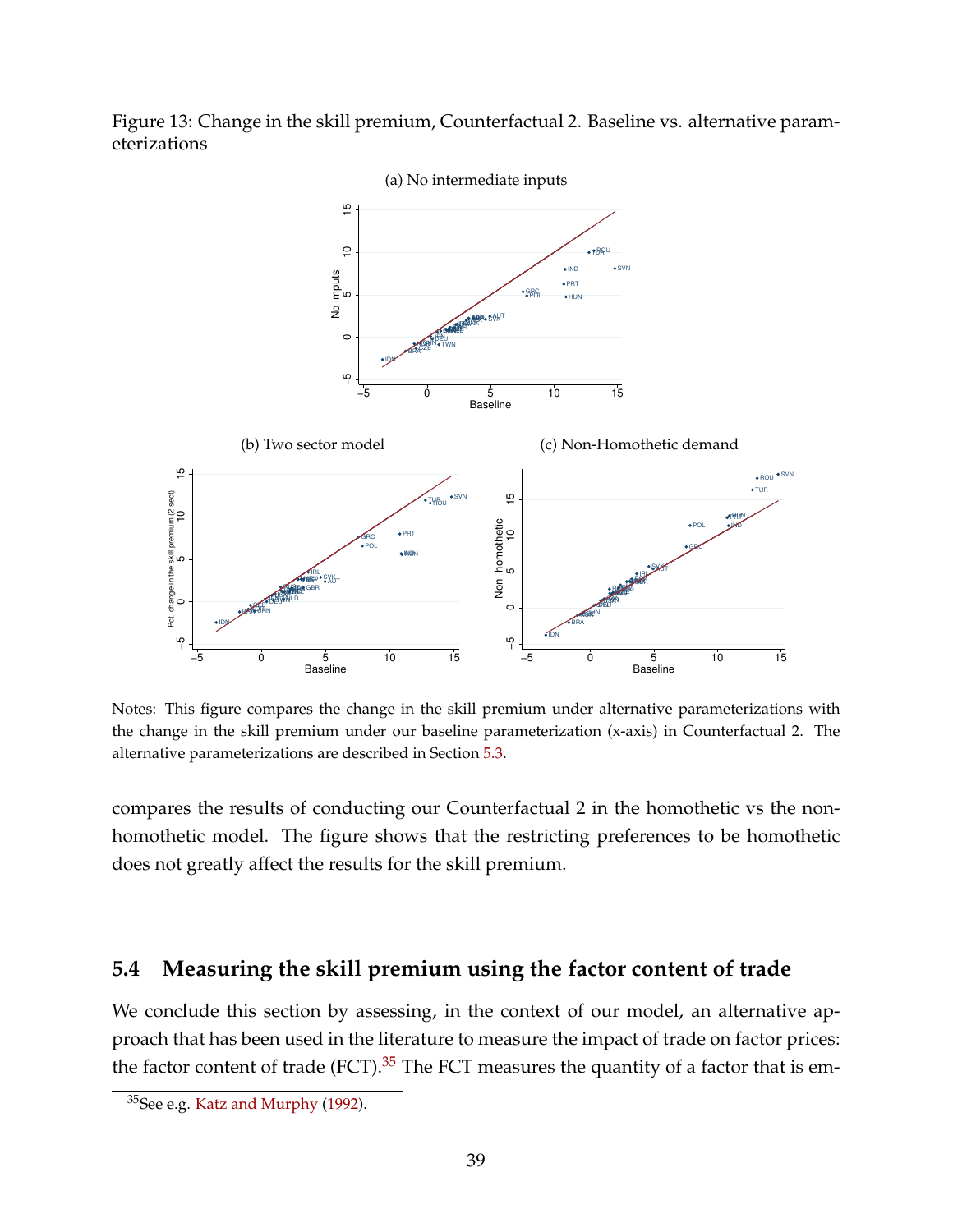bodied in a country's net exports. Intuitively, an increase in the trade-adjusted supply of a factor should decrease the factor's price. We first use our model to measure changes in the FCT implied by Counterfactuals 1 and 2. Then we show that these measured changes greatly underestimate the model's predictions for the changes in the skill premium.

We start by deriving an expression that formally links the FCT to the skill premium. Appendix [D](#page-55-1) shows that we can write the skill premium as:

<span id="page-41-1"></span>
$$
\frac{s_i}{w_i} = \frac{L_i - FCT_i^L}{H_i - FCT_i^H} \times \Phi_i,\tag{25}
$$

where  $FCT_i^L \equiv \frac{1}{w_i} \sum_j \mu_i^j$ *i β j i*  $R_i^j - Y_i^j$ *i*  $\Big]$  and  $FCT^H_i \equiv \frac{1}{s_i}\sum_j \Big(1-\mu^{j}_i\Big)$ *i β j i*  $R_i^j - Y_i^j$ *i* i are the FCT for unskilled and skilled labor respectively, and where we defined  $\Phi_i \equiv \frac{\sum_j (1-\mu_i^j)^2}{\sum_j J_j g_j^j}$ *i β j*  $i<sup>j</sup>Y<sub>i</sub>$ <sup>*i*</sup> *i*  $\frac{\sum_j \mu_i^j \beta_i^j Y_i^j}{\sum_j \mu_i^j \beta_i^j Y_i^j}$ . *i i i* [Deardorff and Staiger](#page-44-2) [\(1988\)](#page-44-2) and [Burstein and Vogel](#page-43-0) [\(2011\)](#page-43-0) show in a class of models that, if factor shares,  $\mu_i^j$  $\hat{p}_i^j$ , are fixed in each sector and sectoral absorption shares,  $Y_i^j$ *i* , are constant, then Φ*<sup>i</sup>* is constant and changes in the skill premium are proportional to changes in factor supplies and the FCT, captured by  $(L_i - FCT_i^L)$  /  $(H_i - FCT_i^H)$ . In that context, changes in the FCT are sufficient statistics for the effect of trade on the skill premium. Clearly, these conditions are not satisfied in our model, where both sectoral absorption shares and factor shares change in response to changes in trade patterns.<sup>[36](#page-41-0)</sup> The FCT approach, therefore, does not capture all of the effects of trade on the skill premium.

Figure [14](#page-42-0) compares the counterfactual change in the skill premium to the changes in the skill premium that we measure from the counterfactual changes in the first term of equation  $(25)$ .<sup>[37](#page-41-2)</sup> The figures show that the change in the FCT greatly underestimates the counterfactual changes in the skill premium in our model in almost every country. In fact, the FCT-based measure moves in the opposite direction to the counterfactual skill premium for about half the countries in Counterfactual 1, and for about fifteen percent of the countries in Counterfactual 2.

<span id="page-41-0"></span><sup>&</sup>lt;sup>36</sup>[Burstein and Vogel](#page-43-1) [\(2016\)](#page-43-1) also note that the FCT cannot be measured from sectoral data if exporters and domestic firms use different technologies. While the FCT is not a sufficient statistic for the skill premium in their context (the term  $\Phi_i$  is not constant in their framework), they show that if measured accurately, the FCT does provide a good approximation to the effect of trade on the skill premium. This not the case in our context, even if the FCT is perfectly measured.

<span id="page-41-2"></span><sup>&</sup>lt;sup>37</sup>That is, we use data generated in the counterfactuals to measure how  $(L_i - FCT_i^L) / (H_i - FCT_i^H)$ changes, while keeping Φ*<sup>i</sup>* constant. See Appendix [3.3](#page-17-0) for details.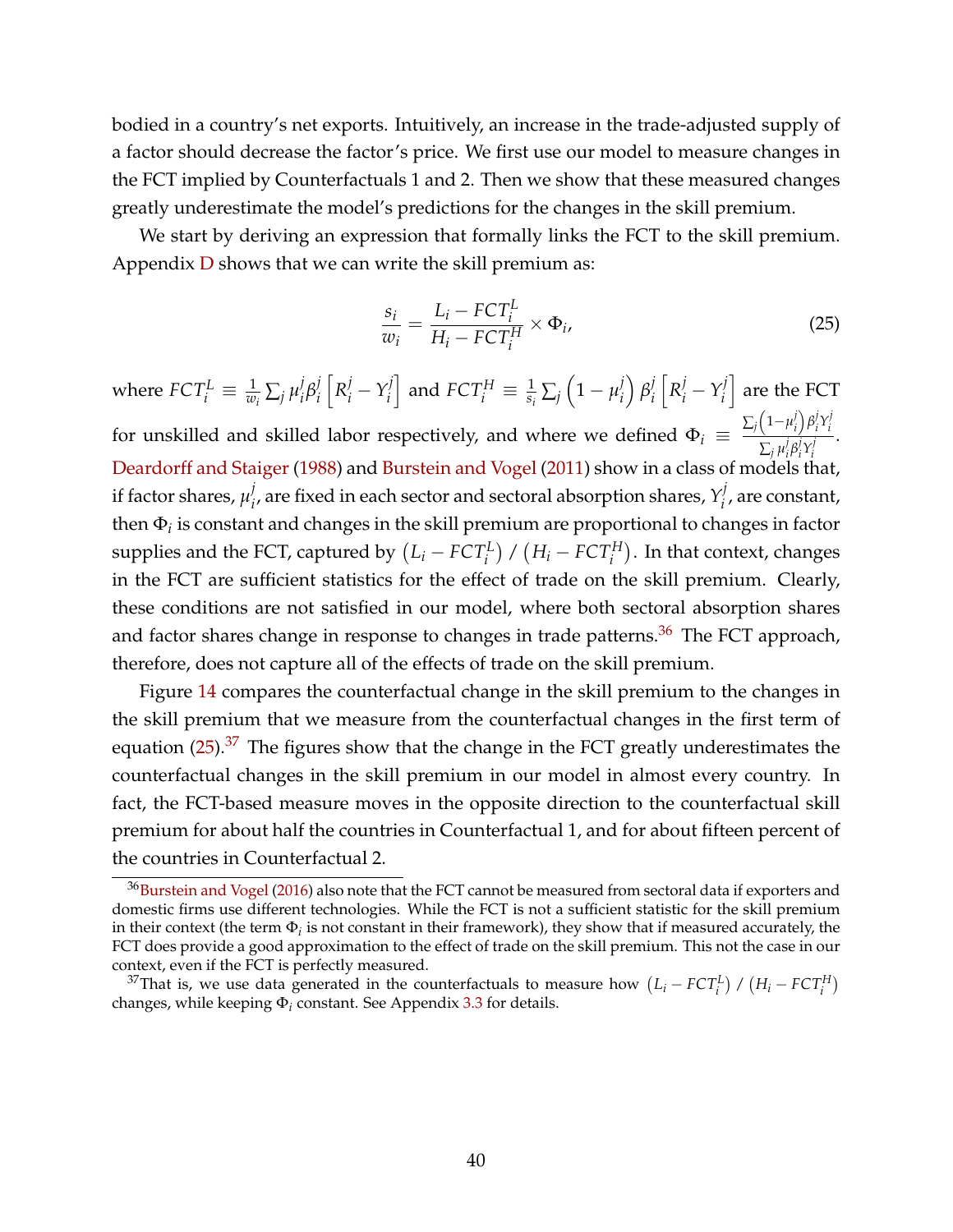

<span id="page-42-0"></span>

Notes: This figure compares the change in the skill premium implied by each of our counterfactuals (y-axis) to the change in the skill premium implied by the right hand side of equation  $(25)$  (x-axis).

# **6 Conclusion**

Goods-producing sectors are intensive in unskilled labor. In this paper we used a quantitative model to study how increased trade integration in these sectors affects the skill premium by inducing a reallocation of labor towards service sectors in all countries. Changes in trade costs between 1995 and 2007 generate an 8.5 percent decline in the size of the goods sector in our model, and account well for the cross-country differences in the changes in the size of the goods sector. The observed changes in trade patterns of the past three decades can generate roughly half of the observed decline in the value added share of the goods-producing sector. These changes can in turn generate sizable increases in the skill premium in all countries (2.3 percent on average). The increase in the skill premium is larger in developing countries where the goods sector is particularly unskilled-labor intensive.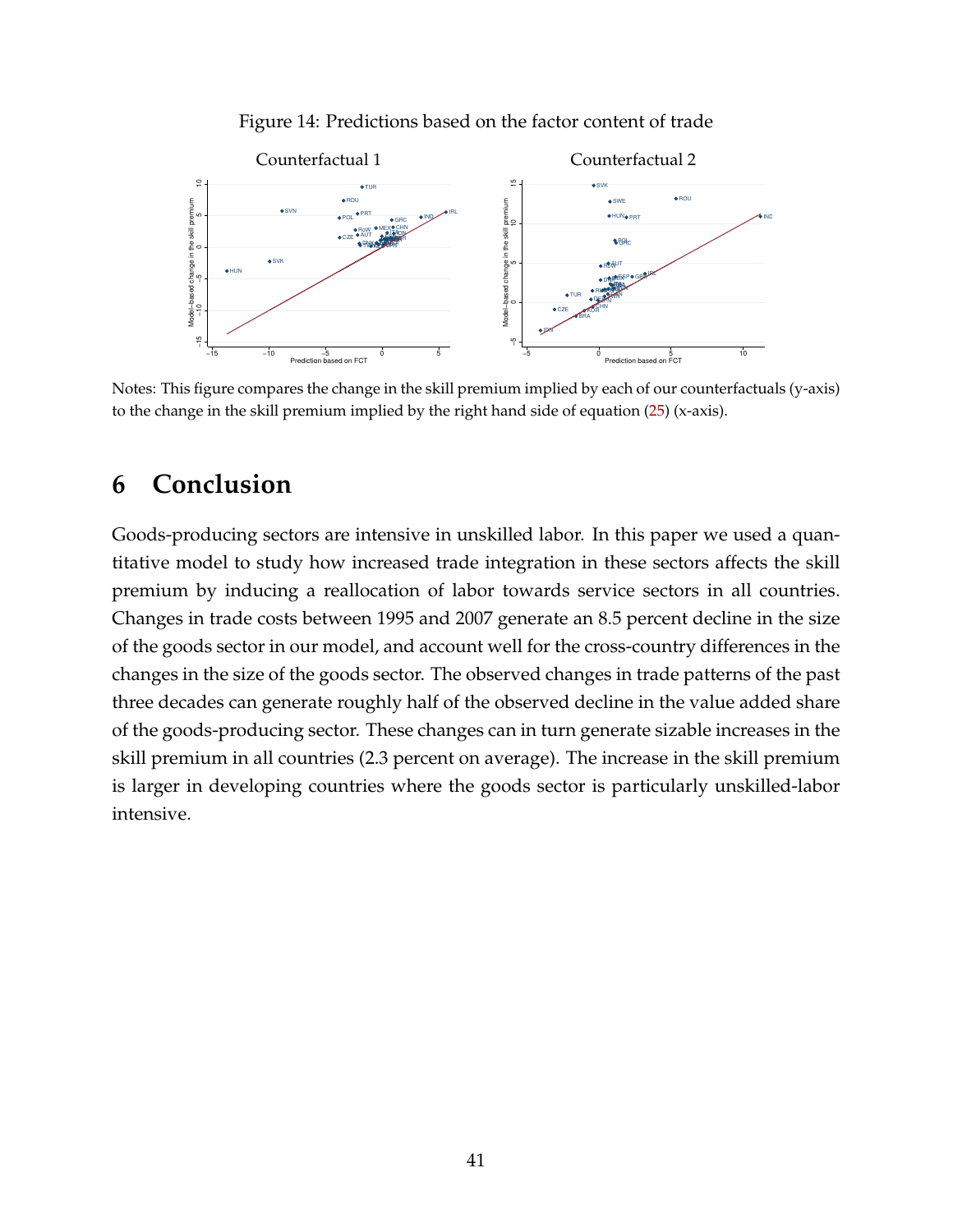# **References**

- **Arkolakis, Costas, Arnaud Costinot, and Andres Rodriguez-Clare.** 2012. "New Trade Models, Same Old Gains?" *American Economic Review*, 102(1): 94–130.
- **Attanasio, Orazio, Pinelopi Goldberg, and Nina Pavcnik.** 2004. "Trade reforms and wage inequality in Colombia." *Journal of Development Economics*, 74(2): 331–366.
- **Basco, Sergi, and Marti Mestieri.** 2013. "Heterogeneous trade costs and wage inequality: A model of two globalizations." *Journal of International Economics*, 89(2): 393–406.
- **Baumol, William J.** 1967. "Macroeconomics of Unbalanced Growth: The Anatomy of Urban Crisis." *American Economc Review*, 57(3): 415–426.
- **Berman, Eli, John Bound, and Zvi Griliches.** 1994. "Changes in the Demand for Skilled Labor within U. S. Manufacturing: Evidence from the Annual Survey of Manufactures." *The Quarterly Journal of Economics*, 109(2): 367–397.
- **Buera, Francisco, Joseph Kaboski, and Richard Rogerson.** 2015. "Skill Biased Structural Change." *NBER Working Paper No. 21165*.
- <span id="page-43-0"></span>**Burstein, Ariel, and Jonathan Vogel.** 2011. "International Trade Patterns, the Skill Premium, and Heterogeneous Firms." Working Paper 2011 1247.
- <span id="page-43-1"></span>**Burstein, Ariel, and Jonathan Vogel.** 2016. "International trade, technology, and the skill premium." *Journal of Political Economy*, , (Forthcoming).
- **Burstein, Ariel, Eduardo Morales, and Jonathan Vogel.** 2015. "Accounting for Changes in Between-Group Inequality." National Bureau of Economic Research, Inc NBER Working Papers 20855.
- **Burstein, Ariel, Javier Cravino, and Jonathan Vogel.** 2013. "Importing Skill-Biased Technology." *American Economic Journal: Macroeconomics*, 5(2): 32–71.
- <span id="page-43-2"></span>**Caliendo, Lorenzo, and Fernando Parro.** 2015. "Estimates of the Trade and Welfare Effects of NAFTA." 82.
- **Caron, Justin, Thibault Fally, and James R. Markusen.** 2014. "International Trade Puzzles: A Solution Linking Production and Preferences \*." *The Quarterly Journal of Economics*, 129(3): 1501.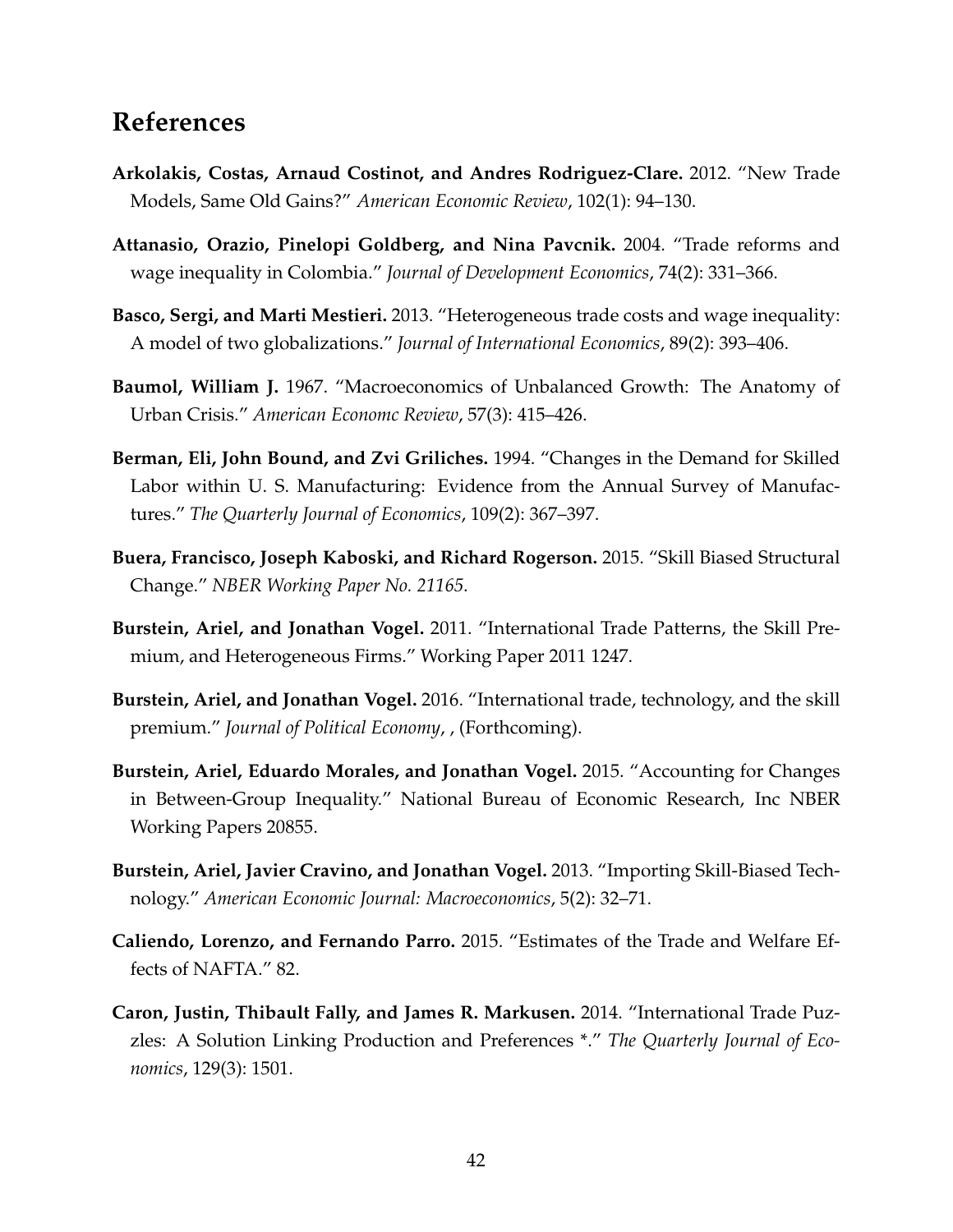- <span id="page-44-0"></span>**Comin, Diego A., Danial Lashkari, and Martí Mestieri.** 2015. "Structural Change with Long-run Income and Price Effects." National Bureau of Economic Research, Inc NBER Working Papers 21595.
- **Costinot, Arnaud, and Andres Rodriguez-clare.** 2014. "Trade Theory with Numbers: Quantifying the Consequences of Globalization." Vol. 4 of *Handbook of International Economics*, Chapter 4, 197–261. Elsevier.
- <span id="page-44-2"></span>**Deardorff, Alan V., and Robert W. Staiger.** 1988. "An interpretation of the factor content of trade." *Journal of International Economics*, 24(1-2): 93–107.
- <span id="page-44-4"></span>**Dekle, Robert, Jonathan Eaton, and Samuel Kortum.** 2008. "Global Rebalancing with Gravity: Measuring the Burden of Adjustment." *IMF Staff Papers*, 55(3): 511–540.
- <span id="page-44-3"></span>**Eaton, Jonathan, and Samuel Kortum.** 2002. "Technology, Geography, and Trade." *Econometrica*, 70(5): 1741–1779.
- **Fajgelbaum, Pablo, and Stephen J. Redding.** 2014. "External Integration, Structural Transformation and Economic Development: Evidence From Argentina." Centre for Economic Performance, LSE CEP Discussion Papers dp1273.
- **Goldberg, Pinelopi Koujianou, and Nina Pavcnik.** 2007. "Distributional Effects of Globalization in Developing Countries." *Journal of Economic Literature*, 45(1): 39–82.
- **Haltiwanger, John, Adriana Kugler, Maurice Kugler, Alejandro Micco, and Carmen Pages.** 2004. "Effects of tariffs and real exchange rates on job reallocation: evidence from Latin America." Economics Division, School of Social Sciences, University of Southampton Discussion Paper Series In Economics And Econometrics 0410.
- **Head, Keith, and John Ries.** 2001. "Increasing Returns versus National Product Differentiation as an Explanation for the Pattern of U.S.-Canada Trade." *American Economic Review*, 91(4): 858–876.
- **Herrendorf, Berthold, Richard Rogerson, and Ákos Valentinyi.** 2013. "Two Perspectives on Preferences and Structural Transformation." *American Economic Review*, 103(7): 2752– 89.
- <span id="page-44-1"></span>**Katz, Lawrence F, and Kevin M Murphy.** 1992. "Changes in Relative Wages, 1963-1987: Supply and Demand Factors." *The Quarterly Journal of Economics*, 107(1): 35–78.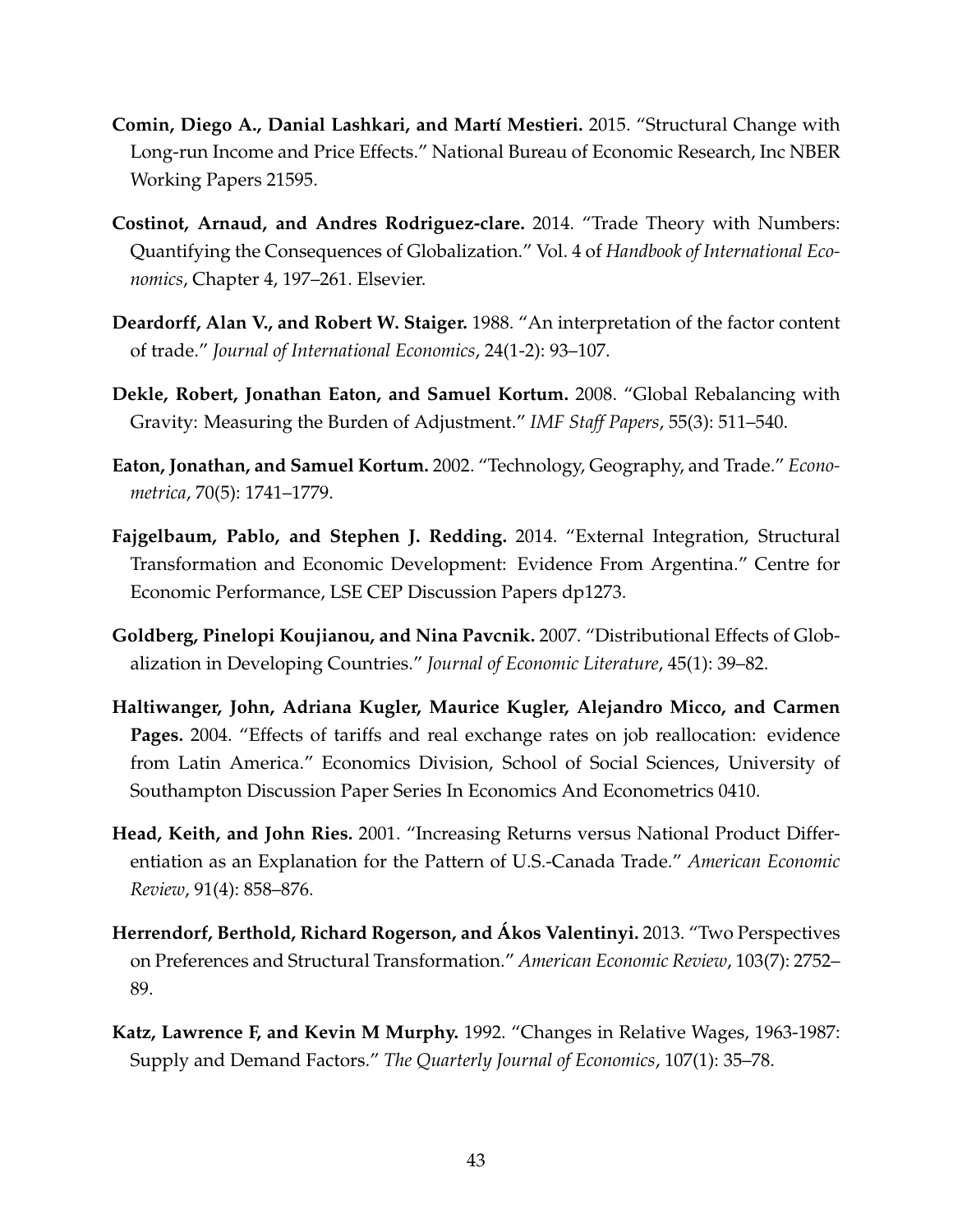- **Kehoe, Timothy J., Kim J. Ruhl, and Joseph B. Steinberg.** 2013. "Global Imbalances and Structural Change in the United States." National Bureau of Economic Research, Inc NBER Working Papers 19339.
- <span id="page-45-0"></span>**Krueger, Dirk, Fabrizio Perri, Luigi Pistaferri, and Giovanni L. Violante.** 2010. "Cross Sectional Facts for Macroeconomists." *Review of Economic Dynamics*, 13(1): 1–14.
- **Leamer, Edward E., and James Levinsohn.** 1995. "International trade theory: The evidence." Vol. 3 of *Handbook of International Economics*, Chapter 26, 1339 – 1394. Elsevier.
- **Levchenko, Andrei A., and Jing Zhang.** 2016. "The Evolution of Comparative Advantage: Measurement and Welfare Implications." *Journal of Monetary Economics*, 78: 48–66.
- **Matsuyama, Kiminori.** 2007. "Beyond Icebergs: Towards a Theory of Biased Globalization." *Review of Economic Studies*, 74(1): 237–253.
- **Matsuyama, Kiminori.** 2009. "Structural Change in an Interdependent World: A Global View of Manufacturing Decline." *Journal of the European Economic Association*, 7(2- 3): 478–486.
- **Ossa, Ralph.** 2015. "Why trade matters after all." *Journal of International Economics*, –.
- **Parro, Fernando.** 2013. "Capital-Skill Complementarity and the Skill Premium in a Quantitative Model of Trade." *American Economic Journal: Macroeconomics*, 5(2): 72–117.
- **Uy, Timothy, Kei-Mu Yi, and Jing Zhang.** 2013. "Structural change in an open economy." *Journal of Monetary Economics*, 60(6): 667 – 682.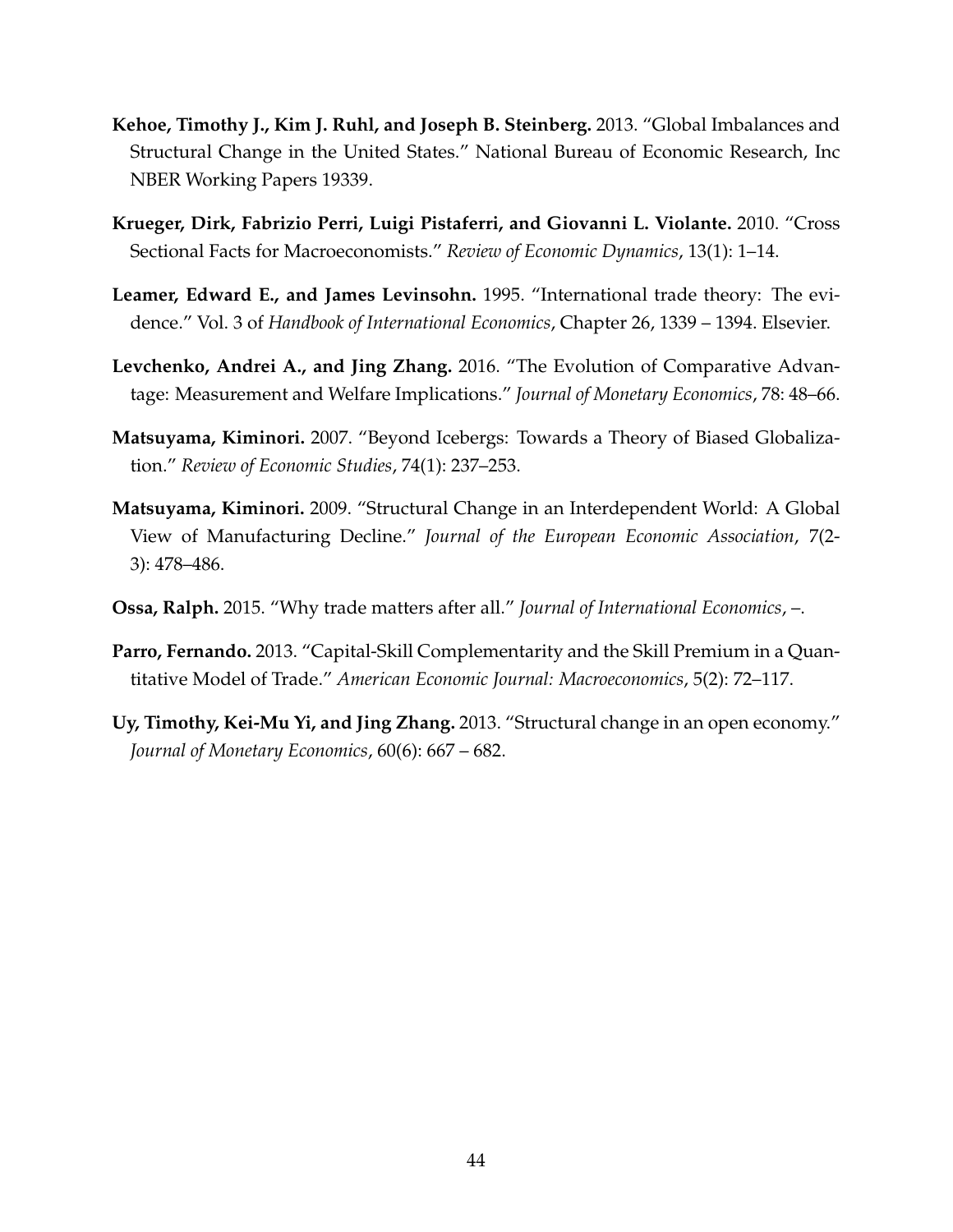# **ONLINE APPENDIX (NOT FOR PUBLICATION)**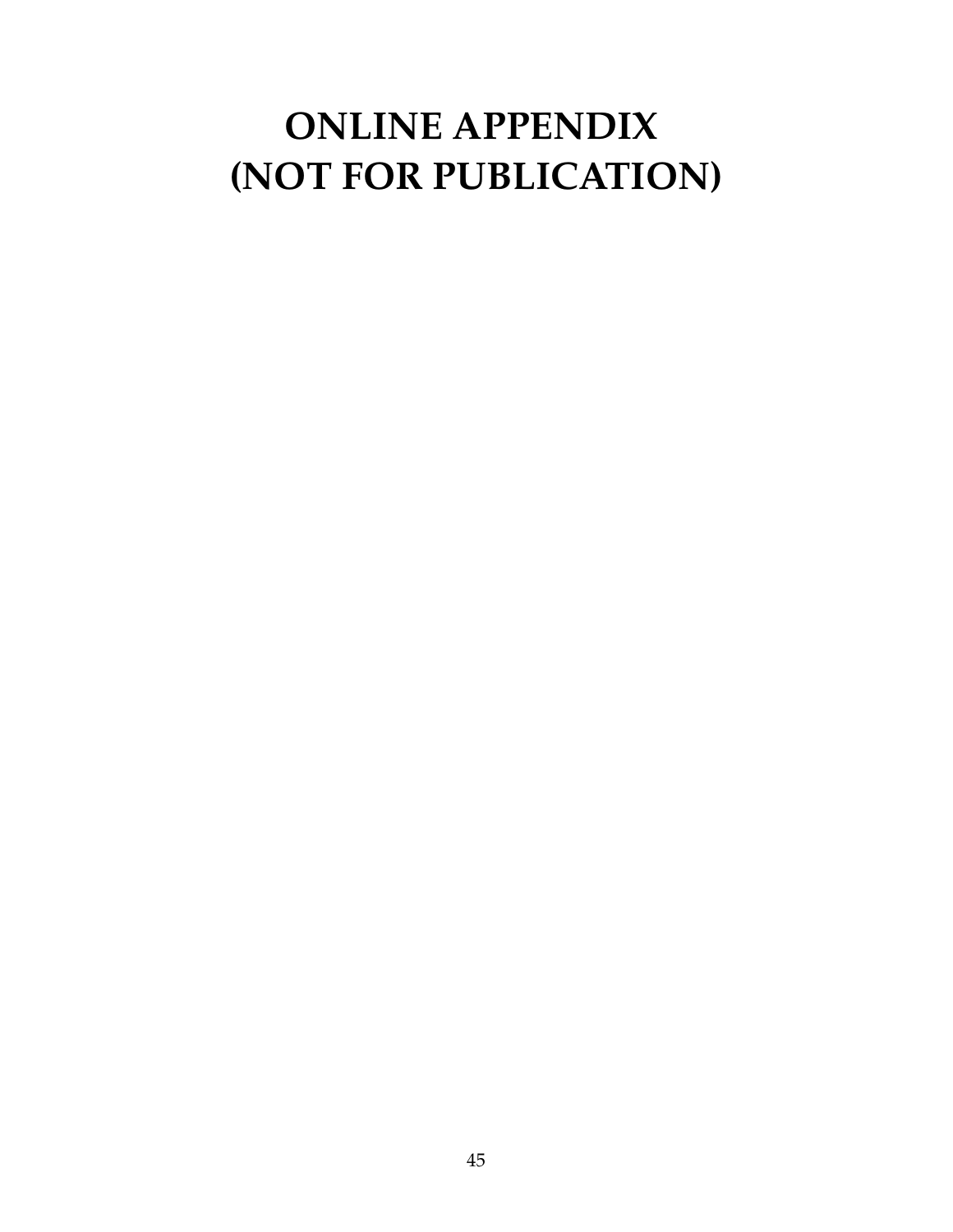# **Appendix A Equilibrium**

This Appendix characterizes the equilibrium of the model, and shows how to solve for the key variables of interest as a function of domestic expenditure shares,  $\pi_{ii}^j(k)$ , and ratios of net exports to aggregate revenues in each sector,  $\lambda_i^j$ *i* . In addition, we provide the system of equations that we use for computing our counterfactual exercises.

### **A.1 Equilibrium**

An equilibrium is a set of aggregate prices  $\left\{P_i \text{,} w_i \text{,} s_i\right\}_{i \in I}$  , and  $\left\{P_i^j \text{,} s_i \text{,} s_i\right\}_{i \in I}$ *i* , *c j i* , *p j v*,*i* , *p j b*,*i* o *i*∈*I*,*j*∈*J* , aggregate quantities  $\left\{ C_{i}^{j}\right\}$  $i$ ,  $X_i^j$  $i$ ,  $Y_i^j$ *i* o  $\sum_{i \in I, j \in J}$  and  $\left\{ H_i^j \right\}$  $i$ ,  $L_i^j$ *i* o  $\left\{ \pi_{in}^j\left(k\right)\right\}$  , and trade shares  $\left\{ \pi_{in}^j\left(k\right)\right\}$ *i*,*n*∈*I*,*k*∈*K<sup>j</sup>* ,*j*∈*J* , such that, given factor supplies  $\left\{H_i, L_i\right\}_{i \in I}$ , technologies  $\left\{A_i^j\right\}_{j \in I}$  $\left\{ \begin{array}{c} i \end{array} \right\}$ *i*∈*I*,*k*∈*K<sup>j</sup>* ,*j*∈*J* , trade costs  $\left\{\tau_{in}^j\left(k\right)\right\}$ *i*,*n*∈*I*,*k*∈*K<sup>j</sup>*,*j*∈*J*</sub><sup> $\prime$ </sup> and net exports  $\{NX_i\}_{i \in I}$ , the following are satisfied:

i. **Households maximize utility subject to their budget constraints.** This implies demands:

<span id="page-47-0"></span>
$$
\frac{P_i^j C_i^j}{\sum_j P_i^j C_i^j} = \bar{\phi}_i^j \left[ \frac{P_i^j}{P_i^C} \right]^{1-\rho}, \tag{A.1}
$$

where  $P_i^C$  $\mathcal{C}_i^{\mathsf{C}}$  consumption price index in country *i*, and the budget constraint:

<span id="page-47-2"></span>
$$
w_i L_i + s_i H_i = \sum_j P_i^j C_i^j + N X_i.
$$
\n(A.2)

ii. **Producers of intermediate varieties minimize costs.** Cost minimization implies that the prices of the input bundles are given by:

<span id="page-47-1"></span>
$$
c_i^j = \bar{\beta}_i^j \left[ p_{b,i}^j \right]^{1-\beta_j} \left[ p_{v,i}^j \right] ^{\beta_j} \tag{A.3}
$$

$$
p_{v,i}^j = \left[ \bar{\mu}_i^j w_i^{1-\gamma} + \left[ 1 - \bar{\mu}_i^j \right] s_i^{1-\gamma} \right]^{\frac{1}{1-\gamma}}
$$
(A.4)

$$
p_{b,i}^j = \left[ \sum_{l=1}^J \bar{\alpha}_i^{lj} P_i^{l1-\rho} \right]^{\frac{1}{1-\rho}}.
$$
\n(A.5)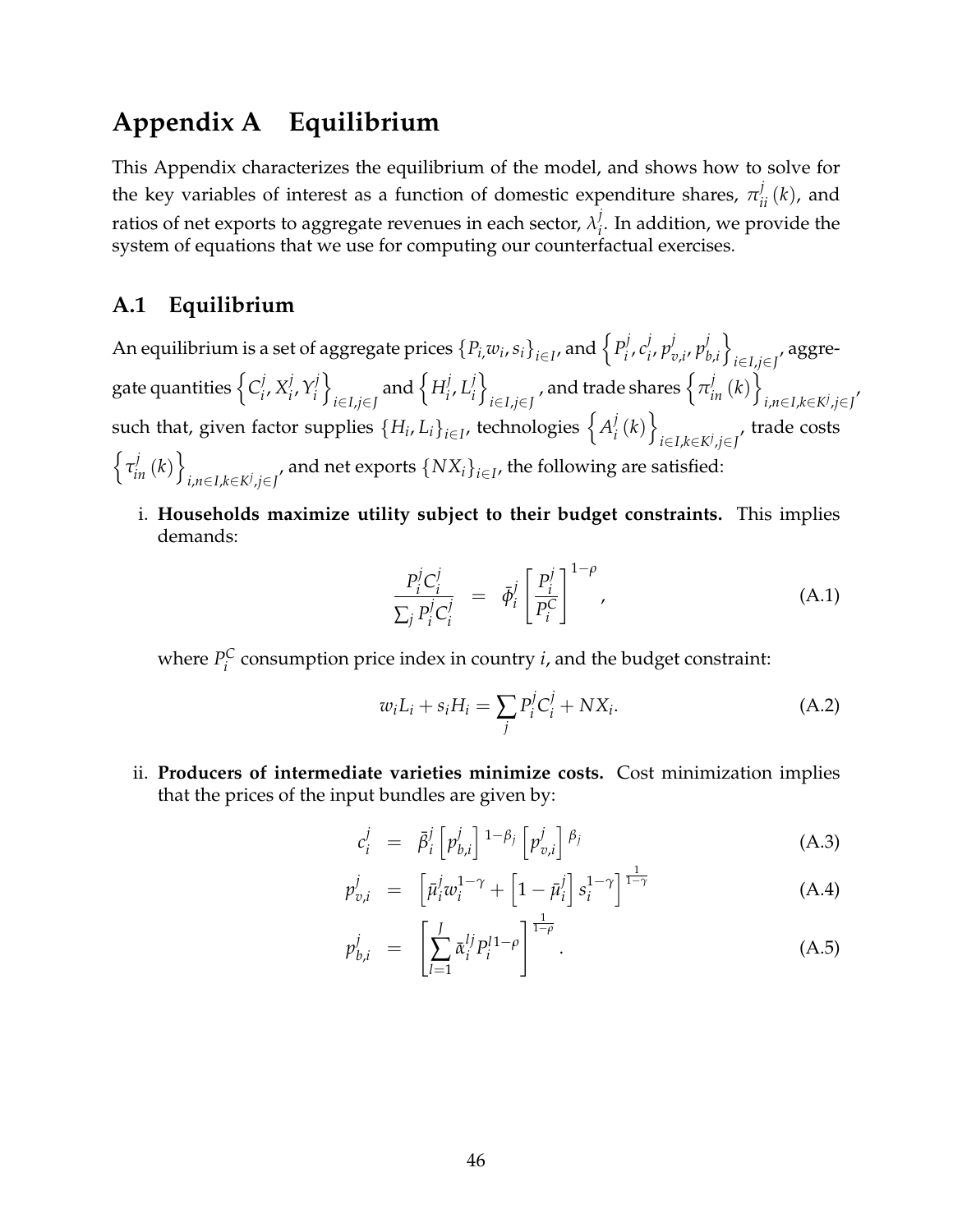Given these definitions, factor demands are given by:

$$
w_i l_{in}^j(\omega, k) = \bar{\mu}_i^j \left[ \frac{p_{v,i}^j}{w_i} \right]^{\gamma - 1} \beta_i^j p_n^j(\omega, k) q_{in}^j(\omega, k) \mathbb{I}_{in}^j(\omega, k)
$$
  
\n
$$
s_i h_{in}^j(\omega, k) = \left[1 - \bar{\mu}_i^j\right] \left[ \frac{p_{v,i}^j}{s_i} \right]^{\gamma - 1} \beta_i^j p_n^j(\omega, k) q_{in}^j(\omega, k) \mathbb{I}_{in}^j(\omega, k)
$$
  
\n
$$
P_i^l x_{in}^l(\omega, k) = \sum_j \bar{\alpha}_i^{lj} \left[ \frac{p_{b,i}^j}{P_i^l} \right]^{\rho - 1} \left[1 - \beta_i^j\right] p_n^j(\omega, k) q_{in}^j(\omega, k) \mathbb{I}_{in}^j(\omega, k).
$$

iii. **Cost minimization by producers of final goods.** Cost minimization implies that demand for variety  $(\omega, k)$  is given by:

$$
p_i^j(\omega,k) q_i^j(\omega,k) = \left[\frac{p_i^j(\omega,k)}{P_i^j(k)}\right]^{1-\eta_i^j(k)} \sigma_i^j(k) P_i^j Y_i^j.
$$

As shown in [Eaton and Kortum](#page-44-3) [\(2002\)](#page-44-3) under our same distributional assumptions, price indices for final goods are given by

<span id="page-48-0"></span>
$$
P_i^j = \bar{\sigma}_i^j \left[ \prod_{k=1}^{K^j} P_i^j(k)^{\sigma_i^j(k)} \right].
$$
 (A.6)

where

$$
P_i^j(k) = \Xi_i^j(k) \left[ \sum_{l=1}^I \left[ \tau_{li}^j(k) \frac{c_l^j}{A_l^j(k)} \right]^{-1/\theta^j(k)} \right]^{-\theta^j(k)},
$$

where  $\bar{\sigma}^j_i$  $\frac{j}{i}$  and  $\Xi_i^j$  $\mathcal{L}_i^{\prime}(k)$  are constants. Trade shares between any pair of countries are given by equation [\(7\)](#page-15-0).

iv. **Aggregate factor market clearing.** Integrating factor demands across producers, adding across all destination countries *n*, substituting for the demand for each variety *q j*  $\mathcal{L}_i^f(\omega,k)$ , using equation [\(6\)](#page-15-1), and adding across industries and across sectors, factor market clearing requires that the total payments to each type of labor in coun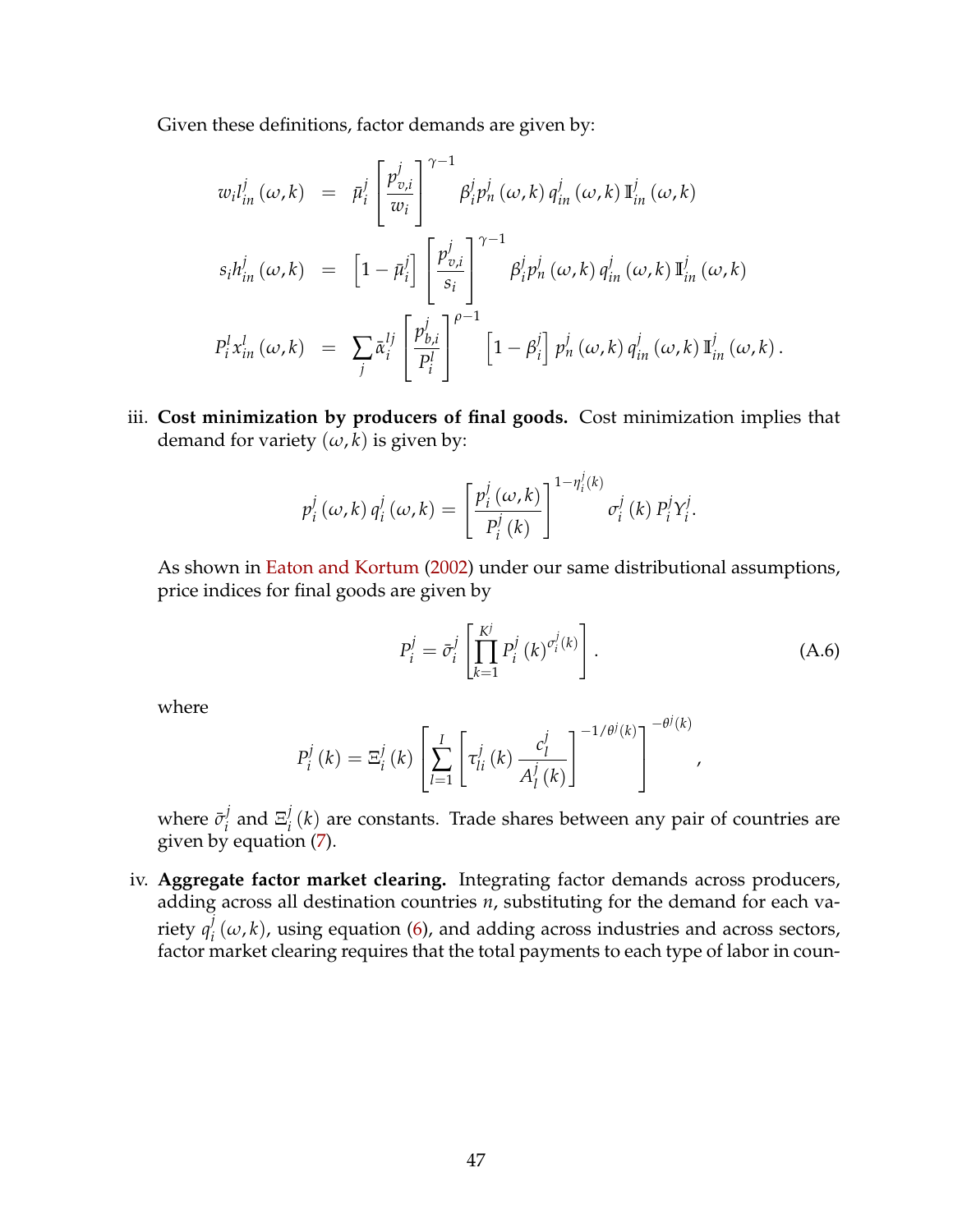try *i* equal total demand:

<span id="page-49-1"></span>
$$
w_i L_i^j = \bar{\mu}_i^j \left[ \frac{p_{v,i}^j}{w_i} \right]^{\gamma - 1} \beta_i^j R_i^j \tag{A.7}
$$

$$
s_i H_i^j = \left[1 - \bar{\mu}_i^j\right] \left[\frac{p_{v,i}^j}{s_i}\right]^{\gamma - 1} \beta_i^j R_{i'}^j \tag{A.8}
$$

where  $R_i^j=\sum_n\sum_{k\in K^j}\pi_{in}^j$   $(k)$   $P_n^j$   $(k)$   $Y_n^j$   $(k)$  are aggregate revenues accruing from sales in sector *j*, and the demand for intermediate inputs in each sector *l* are given by:

<span id="page-49-2"></span>
$$
P_i^l X_i^l = \sum_j \bar{\alpha}_i^{lj} \left[ \frac{p_{b,i}^j}{P_i^l} \right]^{\rho - 1} \left[ 1 - \beta_i^j \right] R_i^j.
$$
 (A.9)

v. **Labor market clearing.**

$$
H_i = \sum_j H_i^j \quad ; \quad L_i^j = \sum_j L_i^j.
$$
 (A.10)

vi. **Final goods market clearing.**

<span id="page-49-0"></span>
$$
Y_i^j = C_i^j + X_i^j. \tag{A.11}
$$

Note that, after choosing a numeraire,  $(30 \times I - 1 + I \times I \times (K^S + K^G + K^F))$  aggregate variables must be determined in equilibrium. Equations [\(A.1\)](#page-47-0)-[\(A.11\)](#page-49-0) and [\(7\)](#page-15-0) give a system of  $(30 \times I - 1 + I \times I \times (K^S + K^G + K^F))$  independent equations, since the market clearing conditions together with the budget constraints and the definition of revenues make one budget constraint redundant.

### **A.2 Solving in terms of domestic expenditure shares and sectorial net exports**

In this section we show how to solve for domestic variables as functions of industrial domestic expenditure shares,  $\pi_{ii}^j(k)$ , and net exports relative to aggregate revenues,  $\lambda_i^j$ *i* . From equations, [\(7\)](#page-15-0) and [\(A.6\)](#page-48-0) we can write the industry-level price indices as functions of domestic expenditure shares:

$$
P_i^j(k) = \Xi_i^j(k) \left[ c_i^j / A_i^j(k) \right] \pi_{ii}^j(k)^{\theta^j(k)},
$$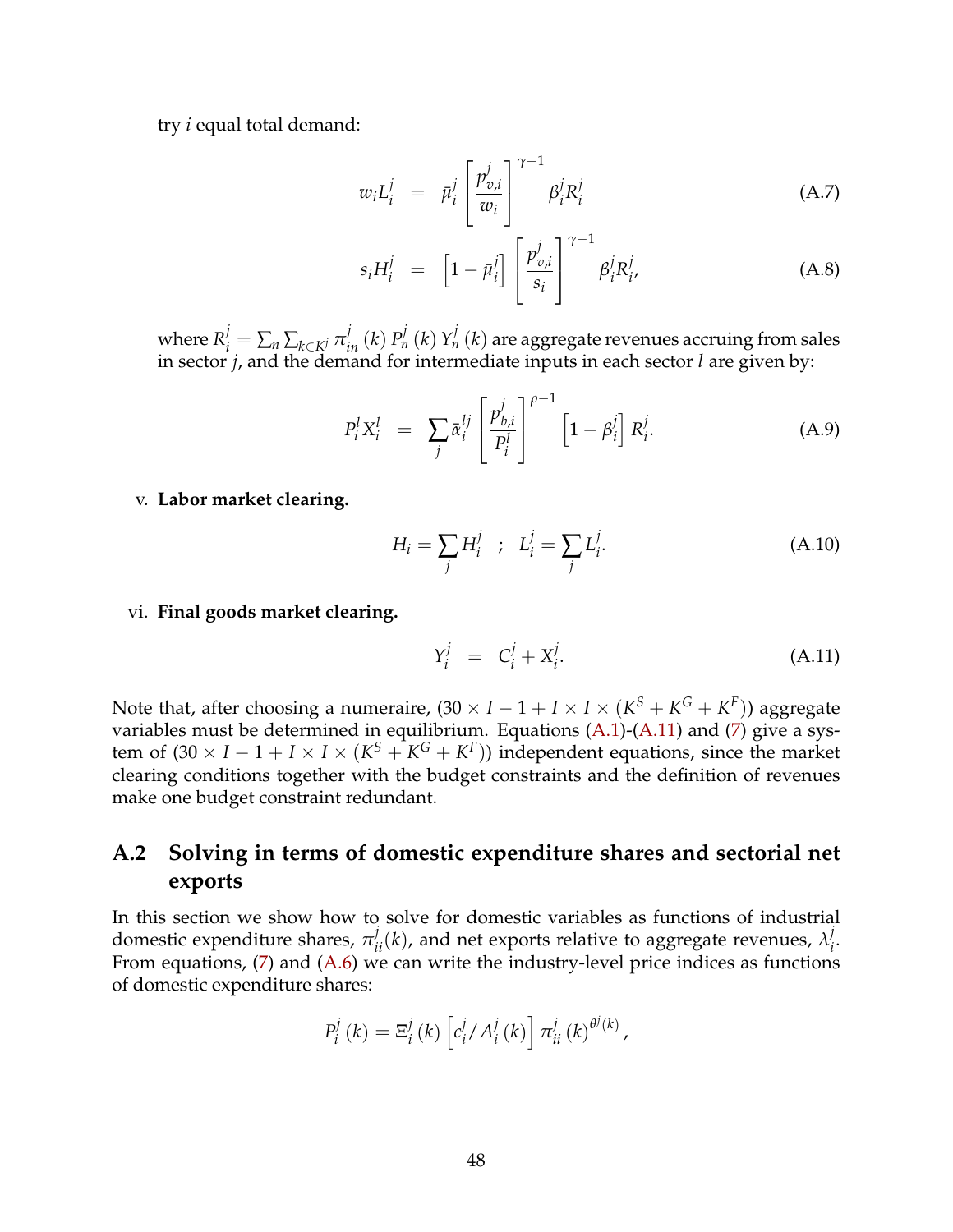and the sectoral price indexes as:

<span id="page-50-0"></span>
$$
P_i^j = \bar{\sigma}_i^j \prod_{k=1}^{K^j} \left[ \Xi_i^j(k) \left[ c_i^j / A_i^j(k) \right] \right] \pi_{ii}^j(k)^{\sigma_j(k)\theta^j(k)}.
$$
 (A.12)

Using equations  $(A.7)$  and  $(A.8)$  we can write

<span id="page-50-2"></span>
$$
\left[\frac{s_i}{w_i}\right]^\gamma \frac{H_i}{L_i} = \frac{\sum_j \left[1 - \bar{\mu}_i^j\right] \left[p_{v,i}^j\right]^{\gamma - 1} \beta_i^j r_i^j}{\sum_j \bar{\mu}_i^j \left[p_{v,i}^j\right]^{\gamma - 1} \beta_i^j r_i^j},\tag{A.13}
$$

where  $r_i^j \equiv R_i^j$  $j/R_i$  is the share of sector *j* in aggregate revenues. From the definition of  $\lambda_i^j$ *i* , we can write *r j*  $i^{\prime}$  as:

$$
r_i^j = \lambda_i^j - 1 + \frac{P_i^j Y_i^j}{R_i}.
$$
\n(A.14)

Equation [\(A.11\)](#page-49-0) implies

$$
\frac{P_i^j Y_i^j}{R_i} = \frac{P_i^j C_i^j}{R_i} + \frac{P_i^j X_i^j}{R_i}.
$$
\n(A.15)

Combining [\(A.1\)](#page-47-0), [\(A.11\)](#page-49-0), and the definition of  $\lambda_i^j$  $\mathbf{v}_i^{\prime}$ , we obtain

$$
\frac{P_i^j C_i^j}{R_i} = \bar{\phi}_i^j \left[ \frac{P_i^j}{P_i} \right]^{1-\rho} \left[ 4 - \sum_{j=1}^3 \lambda_i^j - \frac{\sum_j P_i^j X_i^j}{R_i} \right], \tag{A.16}
$$

where  $(A.9)$  implies:

<span id="page-50-1"></span>
$$
\frac{\sum_{j} P_{i}^{j} X_{i}^{j}}{R_{i}} = \sum_{j} \bar{\alpha}_{i}^{lj} \left[ \frac{p_{b,i}^{j}}{P_{i}^{l}} \right]^{\rho - 1} \left[ 1 - \beta_{i}^{j} \right] r_{i}^{j}.
$$
\n(A.17)

Given values for  $\pi_{ii}^j(k)$  and  $\lambda_i^j$ <sup>*i*</sup><sub>*i*</sub> equations [\(A.3\)](#page-47-1), [\(A.5\)](#page-47-1), [\(A.4\)](#page-47-1), and [\(A.12\)](#page-50-0), -[\(A.17\)](#page-50-1) give a system of 23 equations that can be used to solve for the 13 relative prices in the economy together with the sectorial revenue shares  $r_i^j$  $\mathbf{f}_{i}^{j}$ , the ratios of sectorial absorption to aggregate revenues *P j*  $i^j Y_i^j$  $\frac{p_i^j Y_i^j}{R_i}$ , the ratios of sectorial consumption to revenues  $\frac{p_i^j}{R_i}$ *i C j*  $\frac{i}{R_i}$ , and the ratio of inputs to revenues in the economy  $\frac{\sum_j P_i^j}{R_j}$  $i^j X_i^j$  $\frac{I_i^{I_1}}{R_i}$ .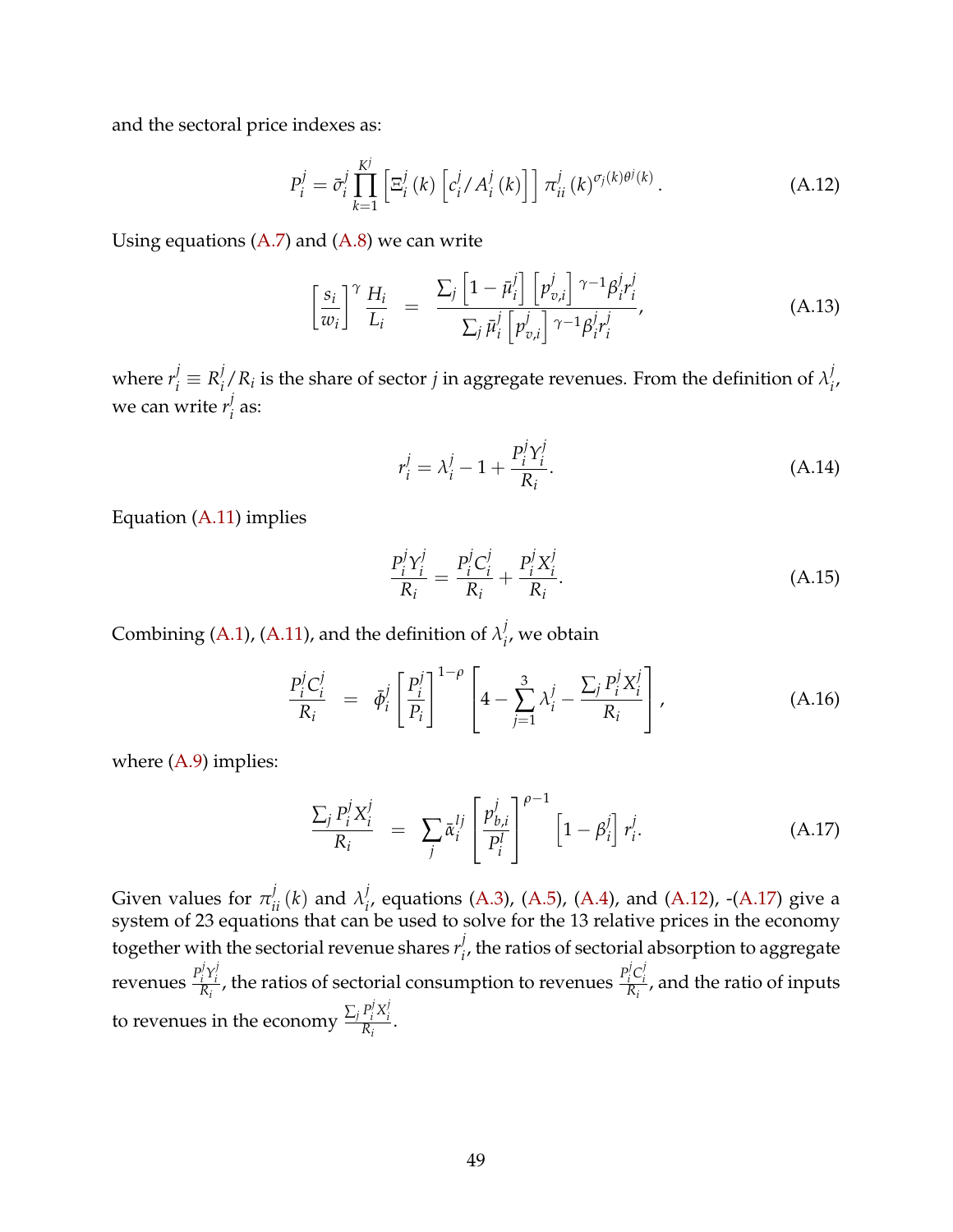#### **A.3 Solving for price changes**

We now combine equations  $(A.3)$ ,  $(A.4)$ ,  $(A.5)$ ,  $(A.12)$ , and  $(A.13)$  to solve for changes in sectorial value-added shares and the skill premium as a function of changes in domestic expenditure shares and the ratio of sectorial net exports relative to GDP. We solve for all the variables in changes following [Dekle, Eaton and Kortum](#page-44-4) [\(2008\)](#page-44-4). Define  $\hat{x} \equiv x_1/x_0$ . We can characterize the change in the skill premium as:

<span id="page-51-0"></span>
$$
\left[\frac{\hat{s}_i}{\hat{w}_i}\right]^\gamma \frac{\hat{H}_i}{\hat{L}_i} = \frac{\sum_j \frac{H_i^j}{H_i} \hat{v}_i^j \gamma - 1 \hat{r}_i^j}{\sum_j \frac{L_i^j}{L_i} \hat{v}_i^j \gamma - 1 \hat{r}_i^j}
$$
\n(A.18)

$$
\hat{P}_i^j = \left[ \hat{c}_i^j / \hat{A}_i^j \right] \prod_{k=1}^{K_j} \hat{\pi}_{ii}^j(k) \, \sigma_i^j(k) \theta^j(k) \tag{A.19}
$$

$$
\hat{c}_i^j = \left[ \hat{p}_{b,i}^j \right]^{1-\beta_i^j} \left[ \hat{p}_{v,i}^j \right]^{\beta_i^j}
$$
\n(A.20)

$$
\hat{p}_{b,i}^j = \left[ \sum_l \alpha_i^{lj} \left[ \hat{p}_i^l \right]^{1-\rho} \right]^{\frac{1}{1-\rho}}
$$
\n(A.21)

$$
\hat{p}_{v,i}^j = \left[ \mu_i^j \hat{w}_i^{1-\gamma} + \left[ 1 - \mu_i^j \right] \hat{s}_i^{1-\gamma} \right]^{\frac{1}{1-\gamma}}
$$
(A.22)

and

<span id="page-51-1"></span>
$$
\hat{r}_i^j = \frac{\lambda_i^j}{r_i^j} \hat{\lambda}_i^j - 1 + \frac{Y_i^j}{R_i^j} \frac{\hat{Y}_i^j}{\hat{R}_i}.
$$
\n(A.23)

$$
\frac{\hat{Y}_i^j}{\hat{R}_i} = \left[1 - \psi_i^j\right] \left[\frac{\widehat{P}_i^j \widehat{C}_i^j}{R_i}\right] + \psi_i^j \left[\frac{\widehat{P}_i^j \widehat{X}_i^j}{R_i}\right]
$$
\n(A.24)

$$
\frac{\widehat{P_i^j}C_i^j}{R_i} = \left[\frac{\widehat{P_i^j}}{P_i}\right]^{1-\rho} \frac{\gamma_i}{P_iC_i} \left[\frac{\sum_j \left[r_i^j \hat{r}_i^j + 1 - \lambda_i^j \hat{\lambda}_i^j\right]}{\sum_j \left[r_i^j + 1 - \lambda_i^j\right]} - \sum_l \frac{\gamma_i^l}{Y_i} \psi_i^l \left[\frac{\widehat{P_i^l}X_i^l}{R_i}\right]\right] \tag{A.25}
$$

$$
\frac{\widehat{P_i^l X_i^l}}{R_i} = \sum_j \Phi_i^{lj} \left[ \frac{\widehat{p}_{b,i}^j}{P_i^l} \right]^{\rho-1} \widehat{r}_i^j \tag{A.26}
$$

where  $\alpha_i^{lj} \equiv \bar{\alpha}_i^{lj}$ *i*  $\left[\begin{array}{c}b^j_i\end{array}\right]$ *i P j i ρ*−<sup>1</sup> is the share of sector *l's* inputs in total sector *j's* input usage, and  $\Phi_i^{lj} = \frac{\alpha_i^{lj}}{\sum_i \alpha_i^{lj}}$  $\int_i^{lj} \left[1-\beta_i^j\right]$  $\int\limits_i^j \left\vert r_i^j \right\vert$ *i* ∑*<sup>j</sup> α lj*  $\int_i^{lj} \left[1-\beta_i^j\right]$ *i* i *r j i* , is the share of good *l* intermediate inputs used by sector *j*.

Equations  $(A.18)$ - $(A.26)$  give a system of 25 equations that can be used to solve for the changes in the 13 relative prices in the economy, together with the changes in sectorial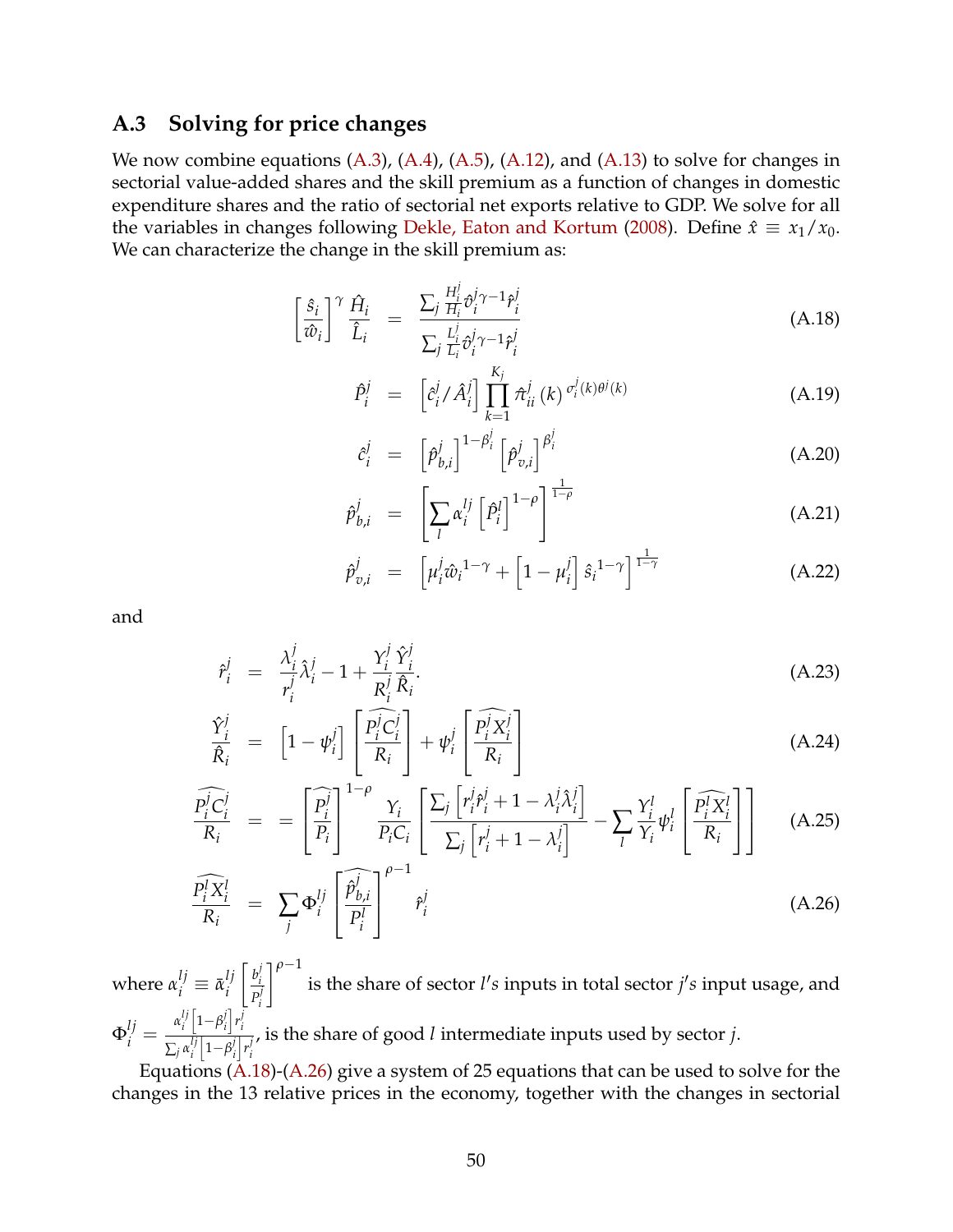revenue shares  $\hat{r}^j_i$  $\frac{d}{dt}$ , the ratios of sectorial absorption to aggregate revenues  $\frac{P_i^j Y_i^j}{R_i}$ *i Y j*  $\frac{i}{R_i}$ , the ratios of sectorial consumption to revenues  $\frac{P_i^j C_j^j}{R_i}$  $\frac{i}{R_i}$ , and the ratio of inputs to revenues in the economy  $\frac{P_i^l X_i^l}{R_i}$ , as a function of changes in domestic technologies,  $\hat{A}_i^j$  $\mathcal{L}_i^f(k)$ , domestic expenditure shares,  $\hat{\pi}^j_{ii}(k)$  and sectoral transfers  $\hat{\lambda}^l_{i}$ , and of sectoral factor shares  $\mu^j_i$  $\mathbf{r}'_i$ , the skilled and unskilled labor shares, shares  $\frac{H_i^j}{H_i}$  $\frac{H_i^j}{H_i}$ , and  $\frac{L_i^j}{L_i}$  $L_i^L$ , the share of value-added in each sector,  $\beta_i^j$  $i'$ , the share of absorption used as intermediate inputs in each sector  $\psi_i^j$  $\int_i^j$ ,  $\Phi_i^{lj}$  $i'$ , and the elasticities of substitution *ρ* and *γ*.

**Changes in value-added and employment shares** The change in the share of valueadded in sector *j* in total value-added is given by

<span id="page-52-0"></span>
$$
\hat{v}_i^j = \frac{\hat{r}_i^j}{\sum_l \frac{\beta_i^j r_i^l}{\sum_l \beta_i^j r_i^l} \hat{r}_i^j}.
$$
\n(A.27)

Finally, note that we can write the change in the share of skilled and unskilled workers employed in sector *j,*  $\omega_{L,i}^j \equiv \frac{L_i^j}{L_i}$  $\frac{L_i^j}{L_i}$ , and  $\omega_{H,i}^j \equiv \frac{H_i^j}{H_i}$  $\frac{H_i}{H_i}$ , as:

$$
\widehat{\omega_{L,i}^j} = \frac{\widehat{\mu}_i^j \widehat{r}_i^l}{\sum_j \omega_{L,i}^l \widehat{\mu}_i^j \widehat{r}_i^l}
$$

$$
\widehat{\omega_{H,i}^j} = \frac{\left[\widehat{1 - \mu_i^j}\right] \widehat{r}_i^l}{\sum_j \omega_{H,i}^j \left[\widehat{1 - \mu_i^j}\right] \widehat{r}_i^l}
$$

with:

$$
\hat{\mu}_i^j = \left[ \left[ 1 - \mu_i^j \right] \left[ \frac{\widehat{s}_i}{w_i} \right]^{1-\gamma} + \mu_i^j \right]^{-1}
$$

$$
\left[ \widehat{1 - \mu_i^j} \right] = \left[ \mu_i^j \left[ \frac{\widehat{s}_i}{w_i} \right]^{\gamma - 1} + \left[ 1 - \mu_i^j \right] \right]^{-1}.
$$

Changes in total sectorial employment shares,  $\omega_{E,i}^j \equiv \frac{L_i^j + H_i^j}{L_i + H_i}$  $\frac{L_i + H_i}{L_i + H_i}$  are given by:

$$
\widehat{\omega_{E,i}^j} = \frac{L_i^j}{L_i^j + H_i^j} \widehat{\omega_{L,i}^j} + \frac{H_i^j}{L_i^j + H_i^j} \widehat{\omega_{H,i}^j}.
$$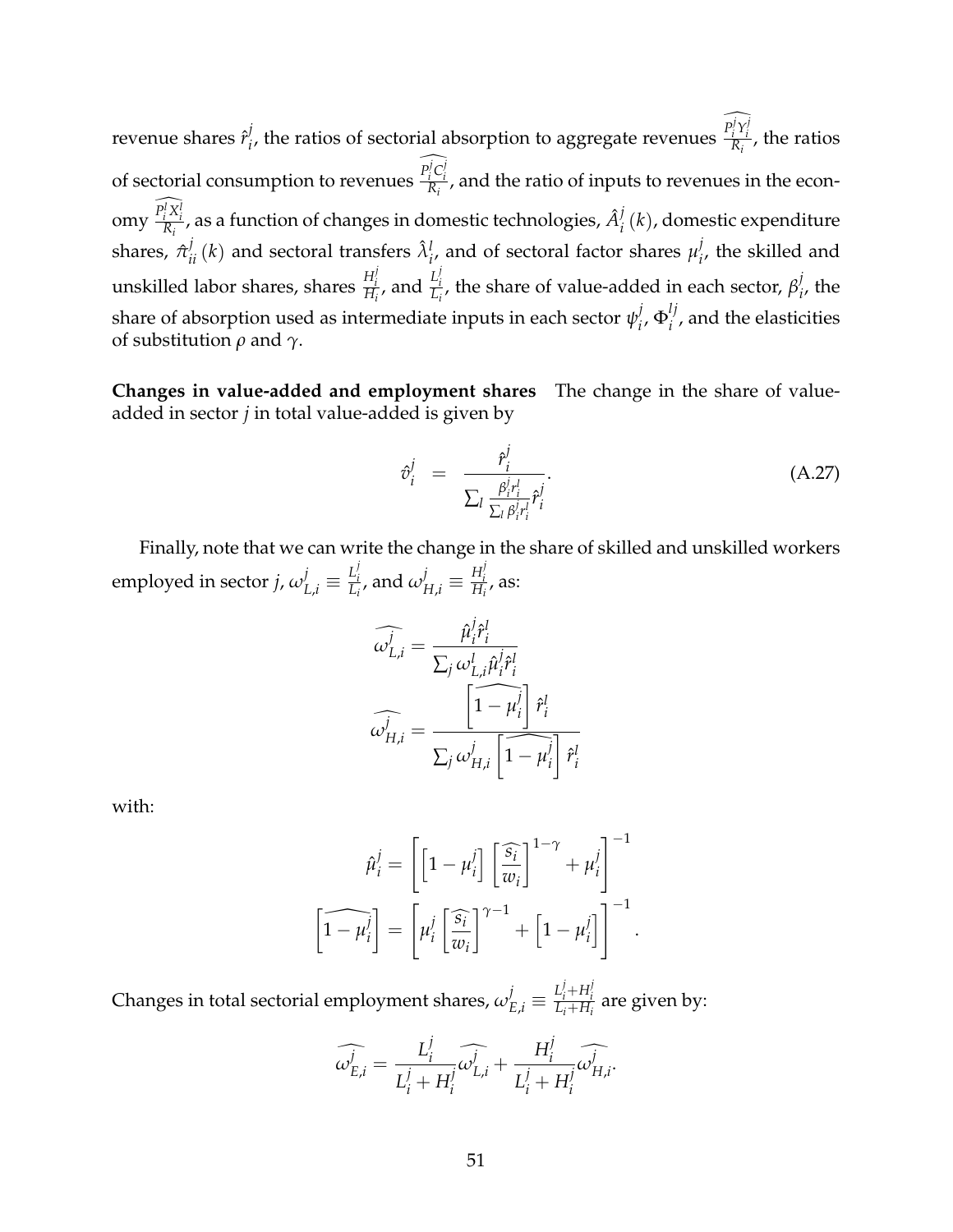# **Appendix B Proofs**

In this section we log-linearize the equilibrium conditions around the initial equilibrium and derive equations [\(13\)](#page-17-1), [\(14\)](#page-19-1), [\(15\)](#page-19-0), [\(16\)](#page-20-0), [\(17\)](#page-20-0), [\(18\)](#page-21-0) and [\(19\)](#page-21-1) in the paper.

#### **Derivation of Equation** [\(13\)](#page-17-1)

We start by deriving equation [\(13\)](#page-17-1). To a first order approximation, equation [\(12\)](#page-17-2) can be written as:

<span id="page-53-0"></span>
$$
\tilde{s}_i - \tilde{w}_i = \sum_j \left[ \frac{H_i^j}{H_i} - \frac{L_i^j}{L_i} \right] \tilde{v}_i^j - \sum_j \frac{1}{1 - \mu_i} \frac{L^j}{L} \tilde{\mu}_i^j - \left[ \tilde{H}_i - \tilde{L}_i \right]. \tag{B.1}
$$

Log-differentiating  $\mu_i^j$  we obtain:

<span id="page-53-2"></span>
$$
\tilde{\mu}_i^j = -\mu_i^j \frac{s_i H_i^j}{w_i L_i^j} \left[ \frac{\widetilde{s_i H_i^j}}{w_i L_i^j} \right] = -\left[1 - \mu_i^j\right] \left[1 - \gamma\right] \left[\widetilde{s}_i - \widetilde{w}_i\right],\tag{B.2}
$$

where the second equality follows from the factor demand equations. Substituting in equation [\(B.1\)](#page-53-0) and solving for  $\tilde{s}_i - \tilde{w}_i$  we obtain equation [\(13\)](#page-17-1) in the text.

#### **Derivation of Equation** [\(14\)](#page-19-1)

To derive equation [\(14\)](#page-19-1), we start by differentiating [\(A.23\)](#page-51-1) around  $\lambda_i^j = 1$ .

$$
\tilde{r}_i^j = [1 - \rho] \left[ \tilde{P}_i^j - \tilde{P}_i \right] + \frac{\tilde{\lambda}_i^j}{r_i^j} - \sum_l \tilde{\lambda}_i^l.
$$
 (B.3)

Noting that we can write the value-added shares as  $v_i^j = \frac{\beta_i^j}{\sum_j p_j^j}$ *i r j i*  $\sum \beta_i^j$ *i r j i* we obtain the changes in these shares as:

<span id="page-53-1"></span>
$$
\tilde{v}_i^j = \tilde{r}_i^j - \sum_j v_i^j \tilde{r}_i^j.
$$

Substituting for  $\tilde{r}_i^j$  we obtain equation [\(14\)](#page-19-1) in the text.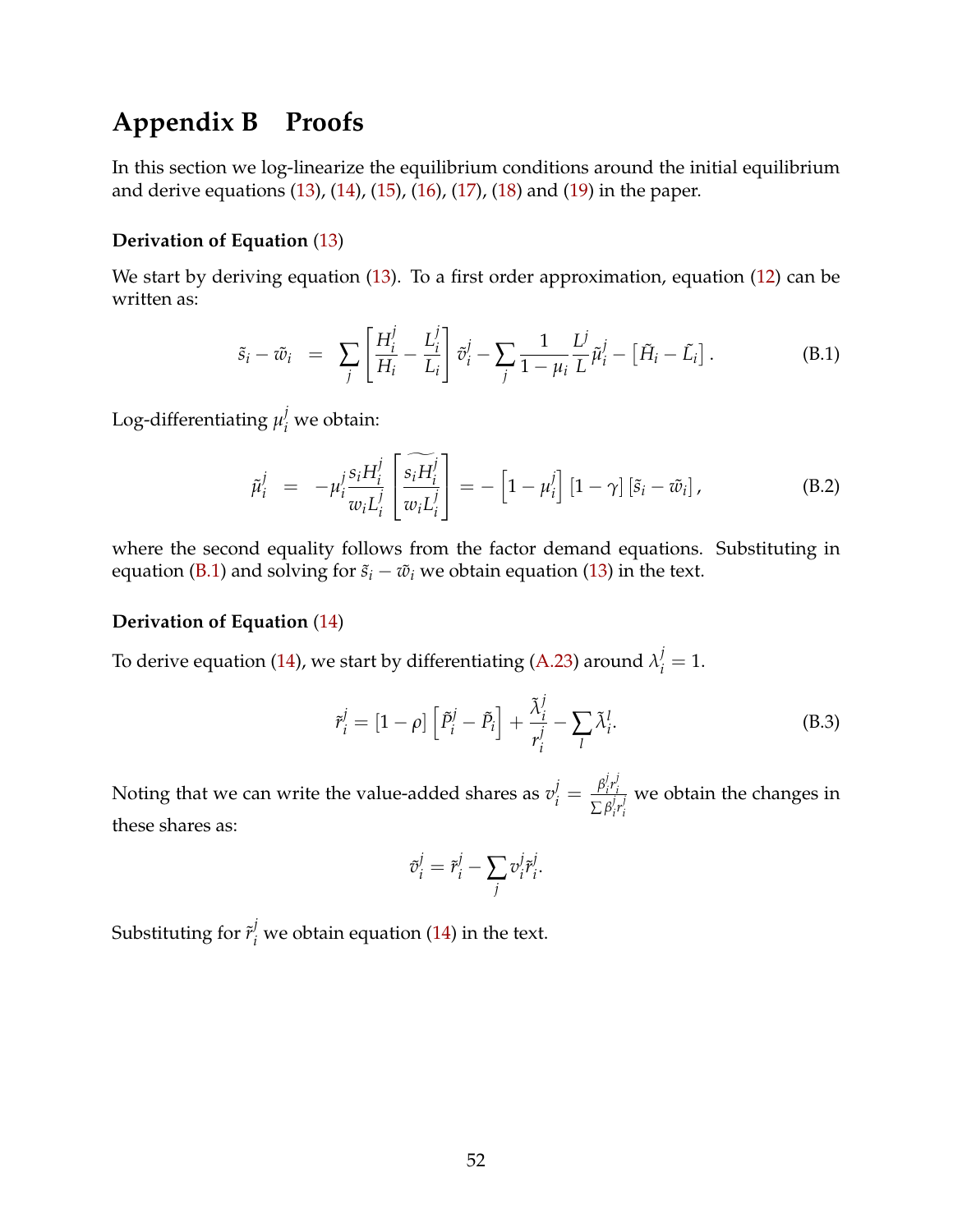#### **Derivation of equation** [\(15\)](#page-19-0)

We now derive equation [\(15\)](#page-19-0) in the text in the special version of the model with  $\beta_i^j = 1$ . Substituting equation  $(14)$  into  $(13)$  we can write:

<span id="page-54-0"></span>
$$
\begin{bmatrix} \tilde{s}_i - \tilde{w}_i \end{bmatrix} \quad \tilde{\gamma} = \quad \begin{bmatrix} \tilde{H}_i - \tilde{L}_i \end{bmatrix} - \sum_j \begin{bmatrix} H_i^j \\ \overline{H}_i - \frac{L_i^j}{L_i} \end{bmatrix} \begin{bmatrix} 1 - \rho \end{bmatrix} \tilde{P}_i^j + \frac{\tilde{\lambda}_i^j}{r_i^j} \end{bmatrix} . \tag{B.4}
$$

Log-linearizing equations [\(A.3\)](#page-47-1)-[\(A.5\)](#page-47-1) in the case of  $\beta_i^j = 1$ , we obtain:

<span id="page-54-1"></span>
$$
\tilde{P}_i^j = \left[1 - \mu_i^j\right] \left[\tilde{s}_i - \tilde{w}_i\right] + \tilde{w}_i - \tilde{A}_i^j + \tilde{\pi}_{ii}^j.
$$
\n(B.5)

Substituting back in equation [\(B.4\)](#page-54-0) and solving for  $\tilde{s}_i - \tilde{w}_i$  gives the expression in the text.

#### **Derivation of equations** [\(16\)](#page-20-0) **and** [\(17\)](#page-20-0)

The expression in the text follows from noting that the consumer price index can be written as  $\tilde{P}_i^C = \sum \phi_i^j$  $i$ <sup>*p* $j$ </sup> $i$  $\mathbf{u}'_i$ , and using expression [\(B.5\)](#page-54-1).

#### **Derivation of equations** [\(18\)](#page-21-0) **and** [\(19\)](#page-21-1)

We start by deriving equation  $(18)$ . Log-linearizing equation  $(A.27)$  and combining with [\(B.3\)](#page-53-1) we obtain:

$$
\tilde{v}_i^j = [1 - \rho] \left[ \tilde{P}_i^j - \sum_j v_i^j \tilde{P}_i^j \right] + \frac{\tilde{\lambda}_i^j}{r_i^j} - \sum_l \frac{v_i^l}{r_i^l} \tilde{\lambda}_i^l.
$$

Substituting with equation  $(B.5)$  we obtain equation  $(18)$  in the text.

To obtain equation [\(19\)](#page-21-1), define sectorial employment by  $E_i^j \equiv L_i^j + H_i^j$  $\frac{1}{i}$  and note that

<span id="page-54-2"></span>
$$
\omega_{E,i}^j = \tilde{E}_i^j - \sum_l \omega_{E,i}^l \tilde{E}_i^l.
$$
 (B.6)

Log-linearizing sectorial employment we obtain:

$$
\tilde{E}_i^j = \frac{L_i^j}{L_i + H_i^j} \tilde{L}_i^j + \frac{H_i^j}{L_i^j + H_i^j} \tilde{H}_i^j,
$$

which can be written as:

$$
\tilde{E}_{i}^{j} = \frac{L_{i}^{j}}{L_{i}^{j} + H_{i}^{j}} \left[ \tilde{L}_{i}^{j} + \tilde{w}_{i} - \tilde{w}_{i} - \tilde{v}_{i}^{j} \right] + \frac{H_{i}^{j}}{L_{i}^{j} + H_{i}^{j}} \left[ \tilde{H}_{i}^{j} + \tilde{s}_{i} - \tilde{s}_{i} - \tilde{v}_{i}^{j} \right] + \tilde{v}_{i}^{j}.
$$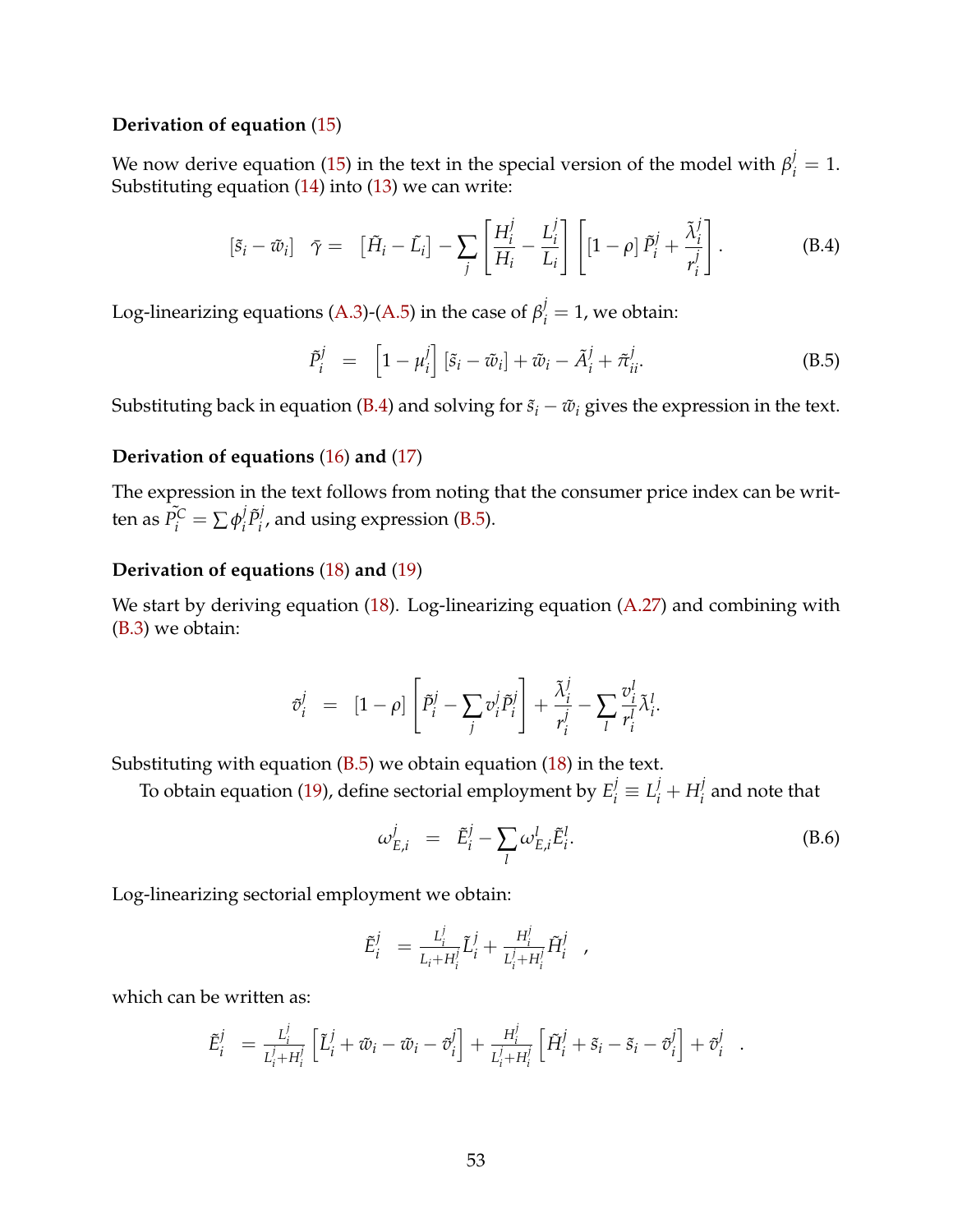or:

<span id="page-55-2"></span>
$$
\tilde{E}_{i}^{j} = \frac{L_{i}^{j}}{L_{i}^{j} + H_{i}^{j}} \left[ \tilde{\mu}_{i}^{j} - \tilde{w}_{i} \right] + \frac{H_{i}^{j}}{L_{i}^{j} + H_{i}^{j}} \left[ \left[ \widetilde{1 - \mu_{i}^{j}} \right] - \tilde{s}_{i} \right] + \tilde{v}_{i}^{j} . \tag{B.7}
$$

Combining equations [\(B.7\)](#page-55-2), [\(18\)](#page-21-0), [\(B.2\)](#page-53-2), noting that  $\widetilde{\left(1-\mu_i^j\right)}$ *i*  $\Big] = -\frac{\mu_i^j}{\lambda_i^j}$ *i* 1−*µ j i*  $\tilde{\mu}_i^j$ *i* , and substituting into equation [\(B.6\)](#page-54-2) gives expression [\(19\)](#page-21-1) in the text.

# <span id="page-55-0"></span>**Appendix C Non-homothetic preferences**

This section characterizes the equilibrium of our model with the generalized CES consumption aggregator given by:

<span id="page-55-3"></span>
$$
\sum_{j} \left[ \bar{\phi}_i^j \right]^{\frac{1}{\rho}} C_i^{\frac{e^j - \rho}{\rho}} \left[ C_i^j \right]^{\frac{\rho - 1}{\rho}} = 1. \tag{C.1}
$$

Note that in the special case of  $\epsilon^j = 1$ , for all *j*, the aggregator collapses to the standard CES aggregator in equation [\(1\)](#page-12-0), in which there are no income effects. Under these preferences the equilibrium conditions are given by equations [\(7\)](#page-15-0), [\(A.2\)](#page-47-2)-[\(A.11\)](#page-49-0) and by the sectoral consumption demands associated with  $(C.1)$ , given by:

<span id="page-55-4"></span>
$$
P_i^j C_i^j = \bar{\phi}_i^j \left[ \frac{P_i^j}{P_i} \right]^{1-\rho} P_i C_i^{\epsilon^j}.
$$
 (C.2)

This implies that equation  $A.1$  is now written as:

$$
\frac{P_i^j C_i^j}{R_i} = \bar{\phi}_i^j \left[ \frac{P_i^j}{P_i} \right]^{1-\rho} C_i^{e^j} \left[ 4 - \sum_{j=1}^3 \lambda_i^j - \frac{\sum_j P_i^j X_i^j}{R_i} \right],
$$
\n(C.3)

We use the hat algebra in the system of equations above to conduct our alternative parameterization exercise in Section [\(5.3\)](#page-38-1). To give the non-homothetic model the biggest chance to have a differential impact on the skill premium, we calibrate the income elasticities  $e^j$  using the values reported in the first column of Table [A7](#page-69-0) (this is the specification that gives the largest differences in the income elasticities across sectors). Our results in the main body show that even in this parameterization, accounting for nonhomotheticities has small effects on our quantitative results.

### <span id="page-55-1"></span>**Appendix D The factor content of trade**

This section shows how the skill premium can be written as a function of the factor content of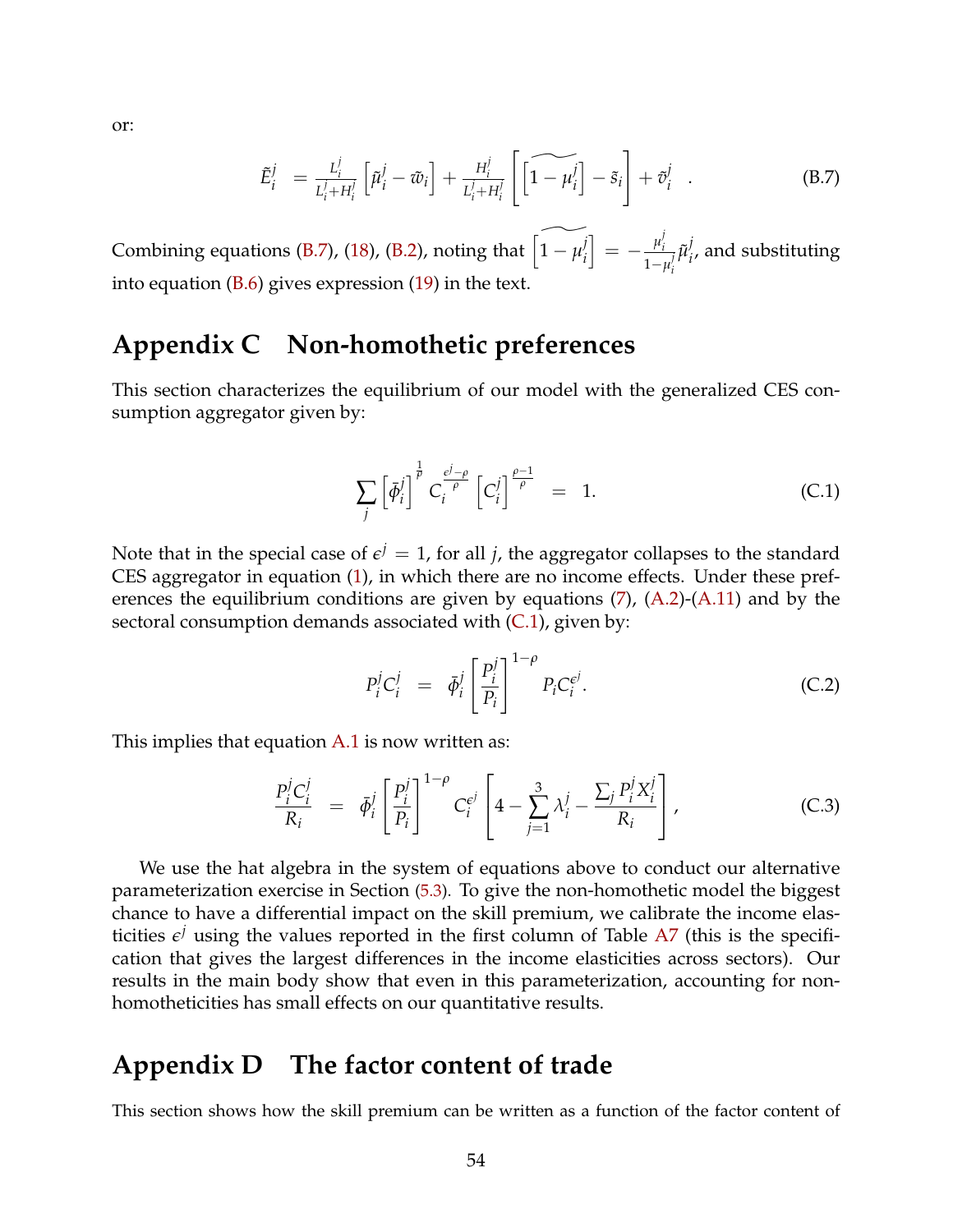trade in our model. We start by writing equations [\(A.7\)](#page-49-1) and [\(A.8\)](#page-49-1), summing over *j*, as:

$$
s_i H_i = \sum_j \left[1 - \mu_i^j\right] \beta_i^j R_i^j = \sum_j \left[1 - \mu_i^j\right] \beta_i^j Y_i^j + s_i F C T_i^H
$$
  

$$
w_i L_i = \sum_j \mu_i^j \beta_i^j R_i^j = \sum_j \mu_i^j \beta_i^j Y_i^j + w_i F C T_i^L,
$$

where we defined the skilled- and unskilled-labor content of trade as  $FCT_i^H \equiv$ 1  $\frac{1}{s_i}\sum_j \left(1-\mu_i^j\right)$ *i β j i*  $R_i^j - Y_i^j$ *i*  $\Big]$  and  $FCT^L_i \equiv \frac{1}{w_i}\sum_j \mu_i^j$ *i β j i*  $R_i^j - Y_i^j$ *i* i . Solving for the wages *s<sup>i</sup>* and  $w_i$  and taking ratios we can write the skill premium as:

$$
\frac{s_i}{w_i} = \frac{L_i - FCT_i^L}{H_i - FCT_i^H} \times \frac{\sum_j \left(1 - \mu_i^j\right) \beta_i^j Y_i^j}{\sum_j \mu_i^j \beta_i^j Y_i^j}.
$$

 $\mathcal{L}$ 

[Deardorff and Staiger](#page-44-2) [\(1988\)](#page-44-2) and [Burstein and Vogel](#page-43-0) [\(2011\)](#page-43-0) show that if factor shares  $\mu_i^j$ *i* do not change across equilibria, and sectoral absorption shares are a constant fraction of total absorption  $Y_i^j = \bar{\kappa}_i^j$  $j^j_i Y_i$ , then the term  $\sum_j \left(1-\mu_i^j\right)$ *i β j*  $i^j Y_i^j$  $\int_i^j / \sum_j \mu_i^j$ *i β j*  $i^j Y_i^j$  $\int_{i}^{j}$  is constant. This implies that changes in the skill premium are determined by changes in  $FCT_i^L$  and  $FCT_i^H$ .

We next show how we measure changes in the FCT in the model, starting with the expression above in changes:

$$
\frac{s_i}{w_i} \frac{\widehat{s_i}}{w_i} = \frac{L\widehat{L}}{H\widehat{H}} \frac{1 - \frac{FCT_i^L \widehat{FCT_i^L}}{L\widehat{L}}}{1 - \frac{FCT_i^H \widehat{FCT_i^H}}{H\widehat{H}}} \Phi_i \hat{\Phi}_i
$$

, where  $\Phi_i$  is defined as in the main body of the paper. We next impose that  $\hat{\Phi}_i = 1$ , to obtain

$$
\frac{\widehat{s_i}}{w_i}^{FC} = \frac{\left(1 - \frac{FCT_i^L \widehat{FCT_i^L}}{LL}\right) / \left(1 - \frac{FCT_i^L}{L}\right)}{\left(1 - \frac{FCT_i^H \widehat{FCT_i^H}}{H\widehat{H}}\right) / \left(1 - \frac{FCT_i^H}{H}\right)}.
$$

Now, since

$$
\frac{FCT_i^L}{L} = \sum_j \frac{L_i^j}{L} \left[ 1 - \frac{1}{\lambda_i^j} \right] = 1 - \sum_j \frac{L_i^j}{L} \frac{1}{\lambda_i^j}
$$

and

$$
\frac{FCT_i^L}{L}\frac{\widehat{FCT_i^L}}{L} = \sum_j \frac{L_i^j}{L} \left[ \frac{\hat{L}_i^j}{L} \right] \left[ 1 - \frac{1}{\lambda_i^j \hat{\lambda}_i^j} \right] = \left[ 1 - \sum_j \frac{L_i^j}{L} \left[ \frac{\hat{L}_i^j}{L} \right] \frac{1}{\lambda_i^j \hat{\lambda}_i^j} \right],
$$

we finally obtain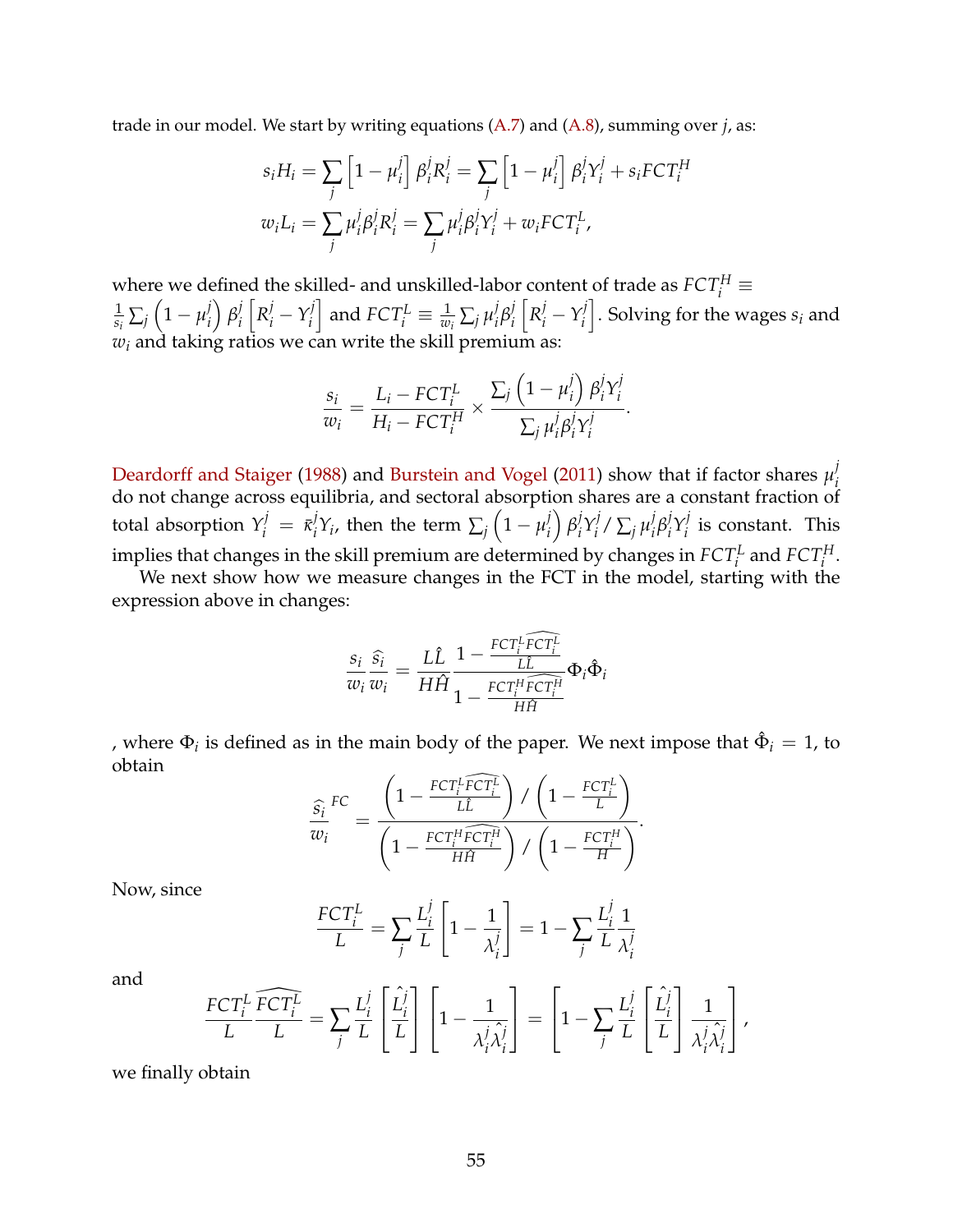$$
\frac{\widehat{s_i}}{w_i}^{FC} = \frac{\left(\sum_j \frac{H_i^j}{H} \frac{1}{\lambda_i^j}\right) \times \left(\sum_j \frac{L_i^j}{L} \left[\frac{\widehat{L}_i^j}{L}\right] \frac{1}{\lambda_i^j \lambda_i^j}\right)}{\left(\sum_j \frac{L_i^j}{L} \frac{1}{\lambda_i^j}\right) \times \left(\sum_j \frac{H_i^j}{H} \left[\frac{\widehat{H}_i^j}{H}\right] \frac{1}{\lambda_i^j \lambda_i^j}\right)}.
$$

# <span id="page-57-0"></span>**Appendix E Data and Parameterization**

This section first describes our data sources and then explains how these are combined to parameterize our model.

#### **E.1 Data Sources**

Our main sample combines two data sources. We use the IO tables from the World Input Output Database (WIOD) to construct changes in domestic expenditure shares, net export to aggregate revenue ratios, intermediate input shares  $β<sup>j</sup>$  and  $α<sup>ij</sup>$ , and sectorial value-added shares. We use the Socio Economic Accounts included in the WIOD (SEA) to calculate baseline employment shares, *H j*  $\frac{j}{i}/H_i$  and  $L_i^j$  $\int_{i}^{j}$  /  $L_{i}$ , aggregate payments to skilled relative to unskilled labor, *siHi*/*wiL<sup>i</sup>* , and aggregate employment shares.

In Section [5.2.2,](#page-37-2) to extend our sample backward in time, we also bring in data on IO tables from the OECD IO tables (1995 version) and data on employment and labor compensation from KLEMS. We use these data in the same way as described in the previous paragraph.

Table [A1](#page-64-0) provides our own concordance to aggregate industries across datasets and levels of aggregation, and the trade elasticity in each industry and sector. We use different levels of aggregation in the paper, depending on the calculation. The column "Category" lists our most disaggregated industries, which correspond with the index *k* in the paper. The next column, "One Digit", aggregates the sector *G* industries that correspond to manufacturing; we use this classification for illustration purposes in Figures [1](#page-8-0) and [3.](#page-10-0) Finally, the column "Sector" classifies industries into goods, unskilled and skilled labor intensive services.

In the following sub-sections, we describe the datasets and their use in detail.

**World Input-Output Tables** For each year between 1995 and 2007, we observe the input output tables and bilateral trade shares from the World Input-Output Tables Database (WIOD), with industries disaggregated according to ISIC rev 3. These data are available at http://www.wiod.org/new\_site/database/niots.htm. Column "WIOD code" in Table [A1](#page-64-0) lists the original industrial classification of the dataset and how we use it to compute industry and sector aggregates. We exclude "Private Households with Employed Persons (P)" from the calculations.

The WIOD also extends the labor and compensation data from KLEMS in its own Socio Economic Accounts module. For each year, we observe the share of total hours em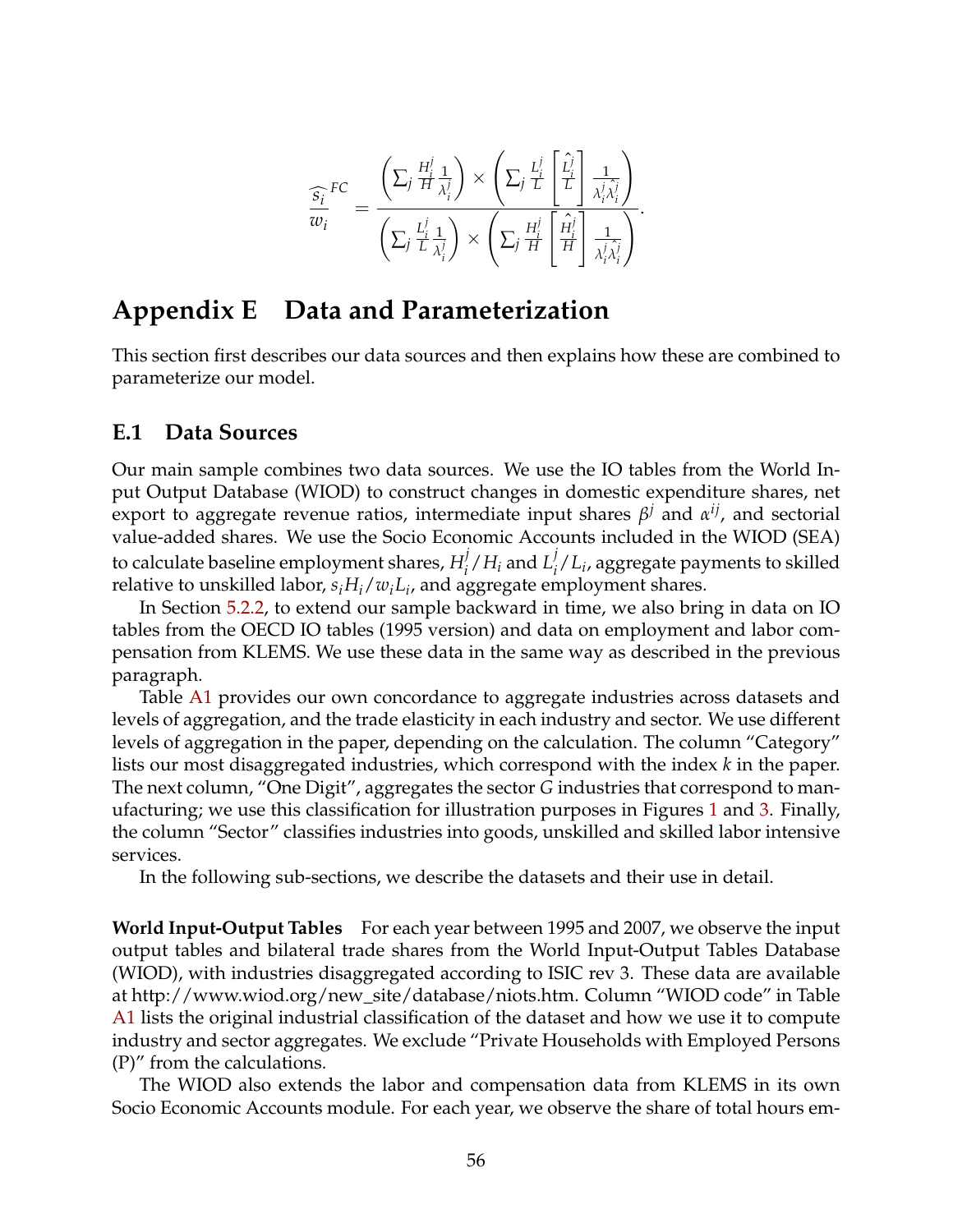ployed in each industry, corresponding to the hours of each skill type in {Low, Medium, High}, where "High" includes workers with a college degree. We also observe, for each industry, the total hours employed, which allows us to calculate, for each labor type, the total hours of employment. We also observe total compensation for {Low, Medium, High} skills, which we use to compute the ratio *sH*/*wL*.

**OECD Input-Output Tables** We download the data from http://www.oecd.org/trade/inputoutputtables.htm, 1995 edition (ISIC Rev 2). Coverage is sparse until the 1990s. The earliest observations we use are for the year 1977, but the beginning of the sample varies by country. Column "OECD Description" in Table [A1](#page-64-0) lists all disaggregated industries in this dataset and shows how we aggregate them into the sectors and industries of our model. We exclude the categories "Other producers" , "Statistical discrepancies", and "Private household activities" from the analysis.

One limitation of this dataset is that Education and Health are aggregated into the category "Community, social & personal services." Since we interpret Education as skilled labor intensive and Other services as unskilled labor intensive, we split this category into sectors *S* and *F* according to the 1995 share of Education in Education + Other Services for the US, 0.75, from WIOD.

**KLEMS** We downloaded data at http://www.euklems.net/, March 08 release: (i) Labour input files and (ii) Country basic files. For Canada we repeat the same steps, but we use separate files (also available in the KLEMS webpage). KLEMS provides yearly data from 1970 to 2005, disaggregated by ISIC Rev. 3 industries. We treat these data just as the WIOD SEA data. Finally, we also obtain data on total revenue and absorption. Column "KLEMS Code" in Table [A1](#page-64-0) relates the original industrial classification in KLEMS to ours. We drop Private Households with Employed Persons (P).

### **E.2 Data construction**

In this section, we discuss details on data construction not contained in the main body of the paper.

### **E.2.1 Sample**

Table [A2](#page-65-0) reports the countries in our main sample, all of them starting in 1995 and ending in 2007. For Section [5.2.2,](#page-37-2) we strived to maximize coverage across countries and time. The resulting sample is the largest possible panel for which we could obtain data on both employment shares and input-output data. We provide next the details of the construction of our variables and the splicing across datasets.

### **E.2.2 Constructing sectoral changes in trade shares and net exports to total revenue ratios**

Table [A1](#page-64-0) shows the correspondence between the classification in the OECD IO data and the classification in the WIOD data. The table also reports the classification we con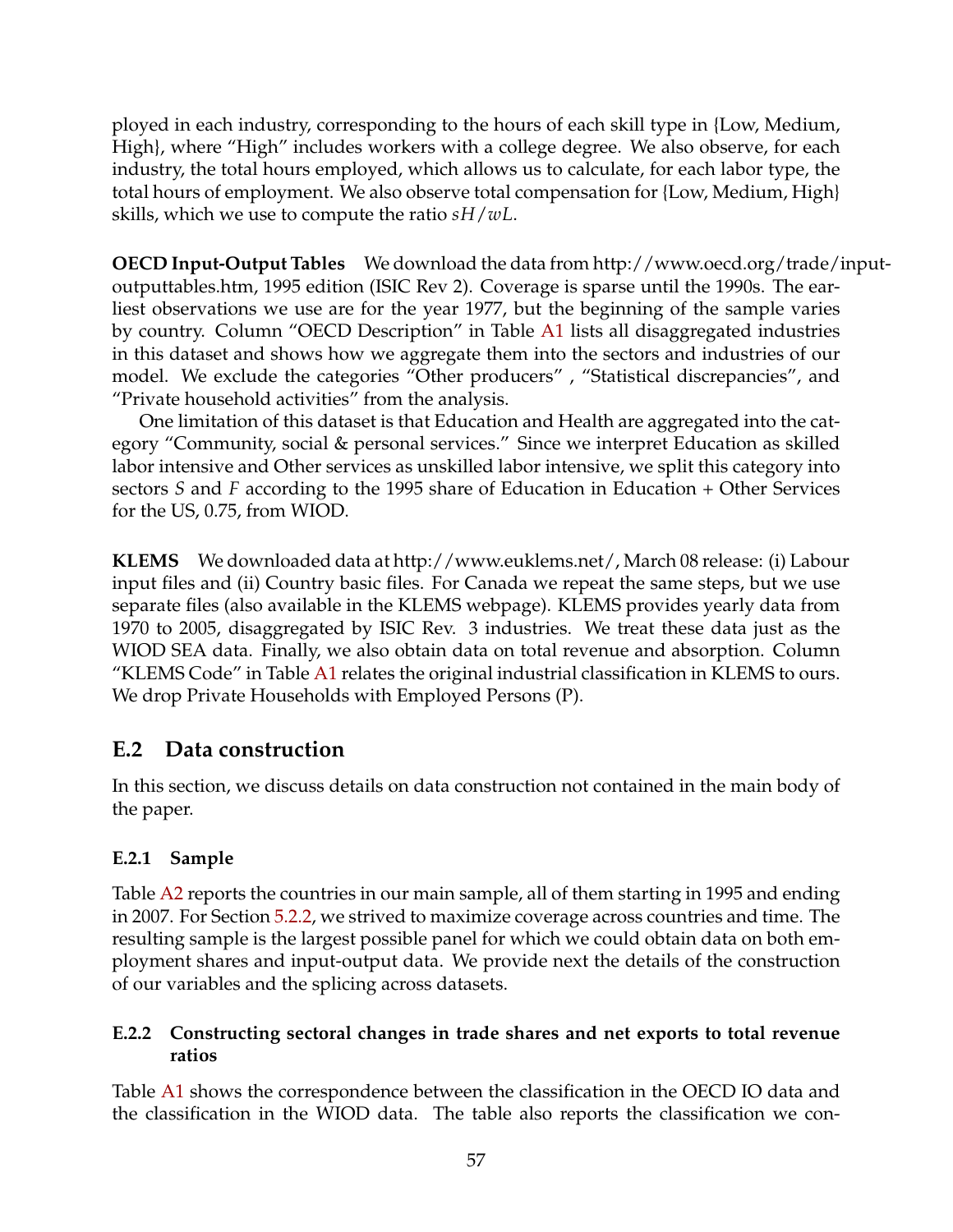structed to bridge the different levels of aggregation of these two classifications (which correspond to *k* in our model), and how we associated industries to the trade elasticities from [Caliendo and Parro](#page-43-2) [\(2015\)](#page-43-2). The calculation of the sectoral trade shares requires choosing a single elasticity for the "Auto and Other Transport" and "Electrical, Communication and Medical", and "Basic Metals and Metal Products" categories. In these cases, we chose the average elasticity.

### E.2.3 Share of intermediate inputs in total revenue  $(1 - \beta^j)$  and share of each sector in the intermediate input bundle  $\left(\alpha^{lj}\right)$

For each country and sector, we calculate at the beginning of the sample,

$$
1 - \beta^j = \frac{\text{Sector } j\text{'s Total Intermediate Use}}{\text{Sector } j\text{'s Total Intermediate Use} + \text{Sector } j\text{'s Value added}}
$$

where Sector *j's* Total Intermediate Use is measured as Total Intermediate Use of *S*, *G*, and *F* (Imported and Domestic). Sector *j's* value-added is measured as Sector *j's* Total Output less **all** inputs purchased by aggregate sector *j*.

We measure the share of sector *l* in the intermediate input bundle used in sector *j*, which we denote by *α lj*, as

$$
\alpha^{lj} = \frac{\text{Sector } j \text{'s Total Intermediate Use of } l}{\text{Sector } j \text{'s Total Intermediate Use}}
$$

# **Appendix F Estimating the elasticity of substitution across sectors**

This section provides details for our estimation of the elasticity *ρ* in Section [4.](#page-21-2) Equation [\(20\)](#page-24-0) in the paper follows from taking ratios and logs in the demand functions in equa-tion [\(C.2\)](#page-55-4) for sectors *j* and *j'*. Equation [\(21\)](#page-24-0) follows from aggregating the input demand functions across producers and industries,

$$
P_i^l \sum_k \int x_{in}^{lj} (\omega, k) d\omega = P_i^l x_{in}^{lj} = \bar{\alpha}_i^{lj} \left[ \frac{b_i^j}{P_i^l} \right]^{\rho - 1} \left[ 1 - \beta_i^j \right] R_i^j,
$$

and then taking logs and differences across inputs *l*.

To estimate equations [\(20\)](#page-24-0) and [\(21\)](#page-24-0), we measure expenditure shares in a way that is consistent with our model, which requires measuring how *gross output* of each sector, valued at *producer prices* (i.e. before distribution margins are applied), is used in the economy. We measure expenditure shares at producer prices using the US Input-Output Use Tables for every year in the 1977-2012 period. In particular, we group the sectors in the Input-Output Tables into the sectors of our model following the definitions from Appendix [E](#page-57-0) and compute the share of each sector in total consumption expenditures and in total intermediate inputs used by the goods, unskilled and skilled intensive service sectors. We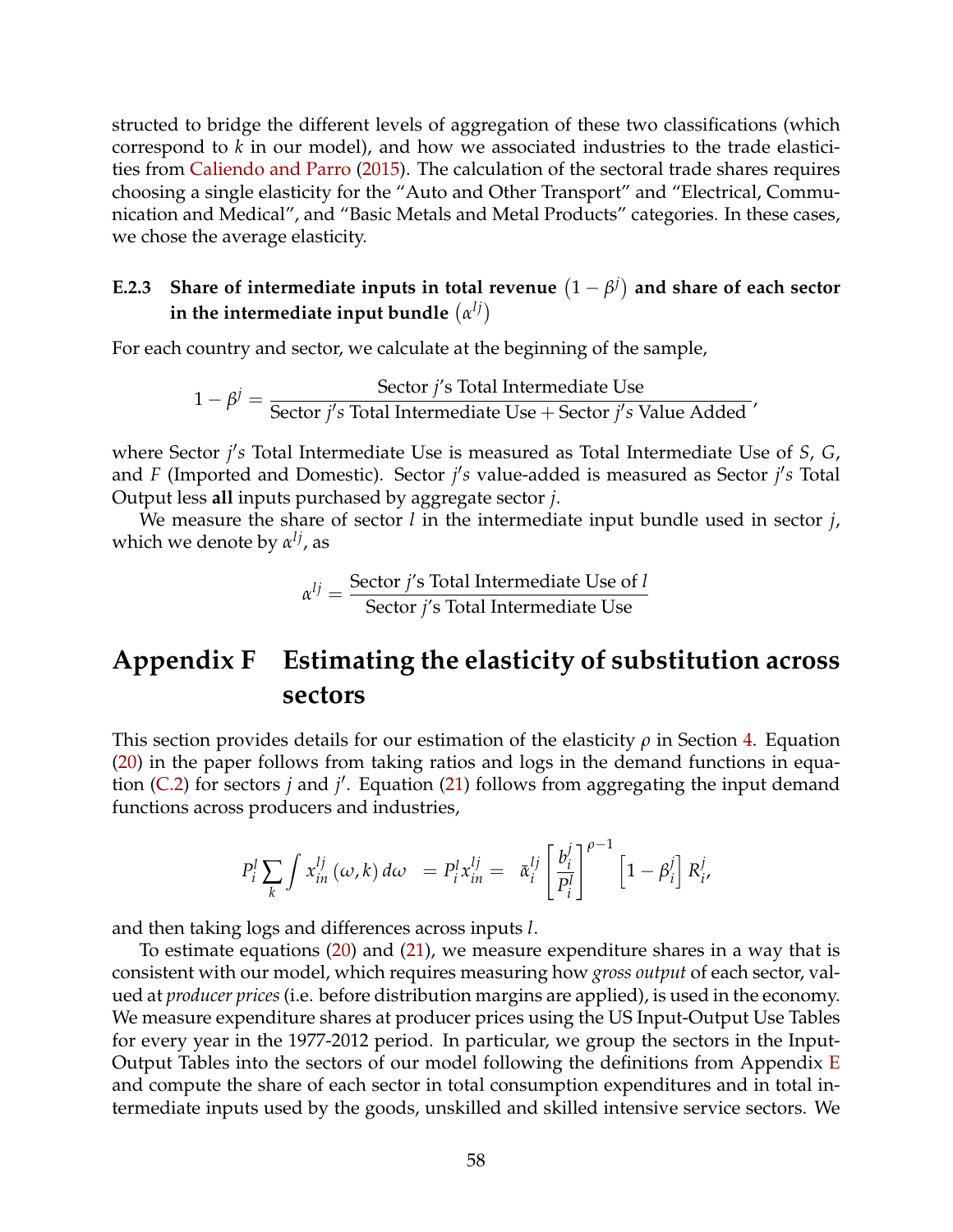<span id="page-60-0"></span>Figure A.1: Changes in goods employment shares (Counterfactual 1 with global productivity growth)



Notes: The x-axis shows the percent change in the sector's share in employment in a version of Counterfactual 1 that includes productivity growth. The y-axis reports the percent change in the sector's share in employment between 1995-2007 in the WIOD data.

construct sector specific price indexes from the Chain-Type Price Indexes for Gross Output by NAICS 2-digit Industry published by the BEA. We aggregate these prices using the yearly expenditure shares of the US Input-Output Tables to construct chain-weighted price indexes for the three broad sectors in our model. We compute aggregate consumption expenditures per capita, *C<sup>i</sup>* , from the Input-Output data Chain-Type Price index data. In particular, we aggregate final private consumption at producer prices and aggregate the Chain-Type Price Indexes using the consumption expenditure shares to construct an aggregate price index for consumption at producers prices that is consistent with our other data. We compute  $C_{i,t}$  as final consumption divided by the price index, divided by population.

# **Appendix G Global productivity growth in the goods sector**

In this counterfactual we augment Counterfactual 1 with global productivity growth. That is, in addition to declines in trade costs obtained from [\(22\)](#page-26-0), we assign  $\hat{A}_i^G = \hat{A}^G$ to every country *i*, and we calibrate  $\hat{A}^G$  such that the model exactly replicates the decline in the US employment share in the goods sector between 1995 and 2007.

Figure [A.1](#page-60-0) compares the results of this counterfactual to the data, with a 45-degree line as a reference. The figure shows that once we allow for global productivity change to account for the changes in good employment in the US, then the counterfactual can account quite well for the decline in the share of employment in the goods sector in most countries.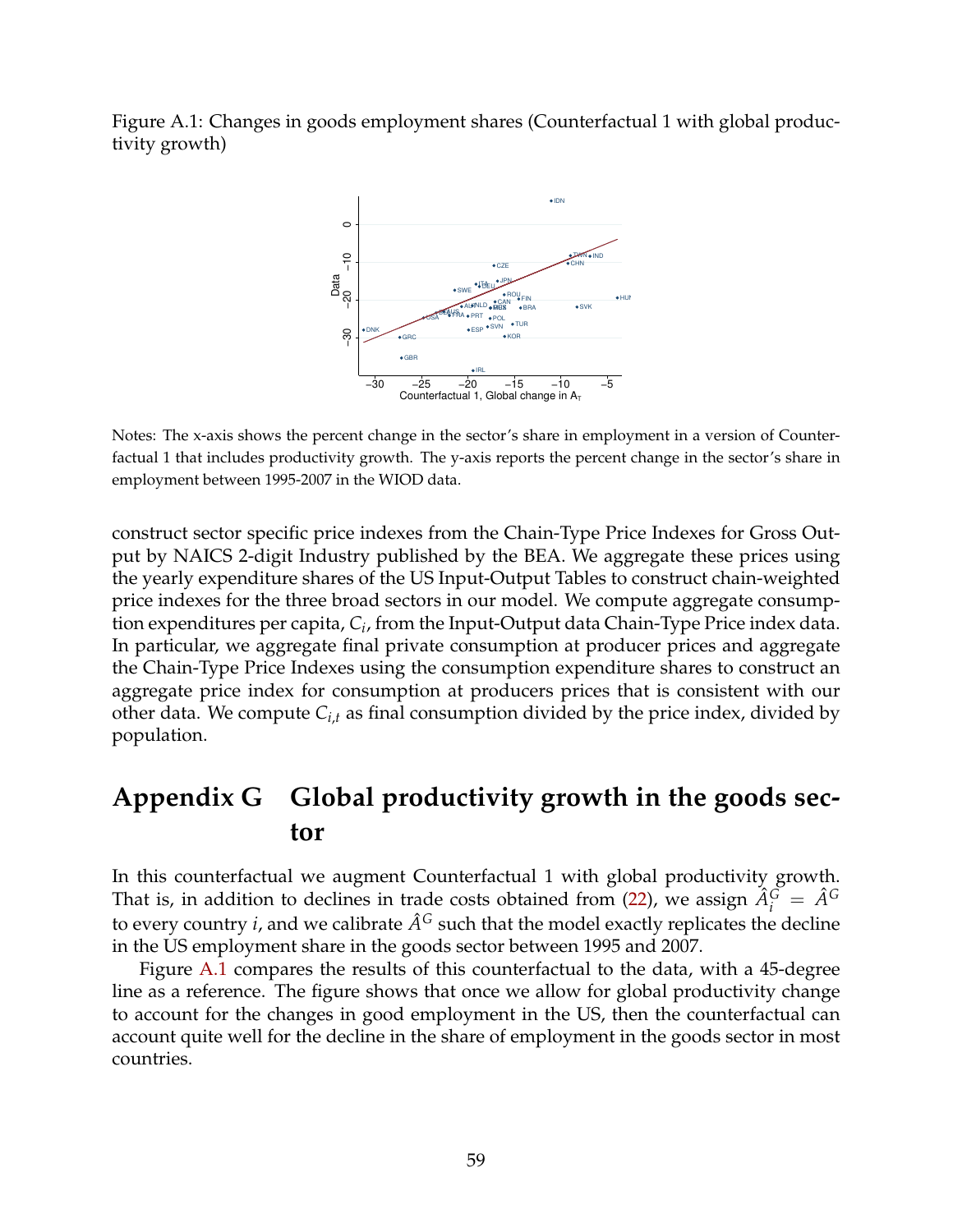# **Appendix H Tables and Figures**



Figure A.2: Skill and trade intensities across industries by countries

Notes: Each point is a country, one-digit industry pair. 'Domestic expenditure shares 2007 relative to 1995' refers to  $\pi^j_{ii,2007}/\pi^j_{ii,1995}$  defined in Figure [2.](#page-9-0) Skill intensities are defined as in Figure [3](#page-10-0). Source: WIOD.

Figure A.3: Intermediate use of inputs from the goods-producing sector, by industries and countries



Notes: Each point is a country-industry pair. Share of goods inputs in production is the share of agriculture, mining and manufacturing inputs in total production of the sector. Skill intensities are defined as in Figure [3](#page-10-0). Source: WIOD.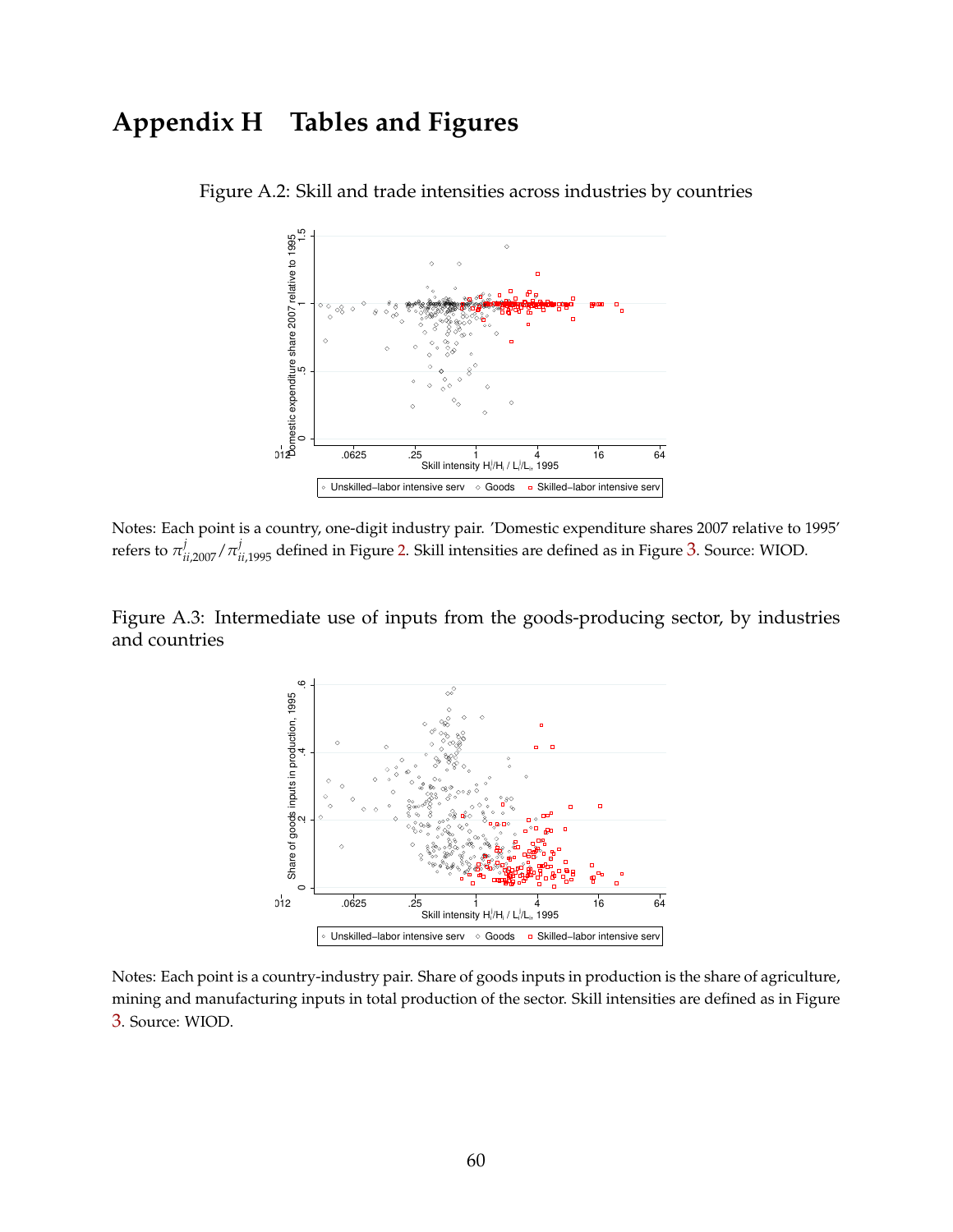

#### (a) Consumption bundle



(b) Input bundle used in the unskilled labor intensive service sector





(c) Input bundle used in the goods sector





(d) Input bundle used in the skilled labor intensive service sector

*Skilled-labor intensive services vs goods Unskilled-labor intensive services vs goods*



Notes: The figures plots the change in sectoral relative prices, and relative expenditures for (a) consumption, and total inputs in (b) the unskilled-labor intensive service sector, (c) the goods sector, and (d) the skilled- labor service sector. Source: Authors calculations based on data from the USE Input-Output Tables for the US, and the Chain-Type Price Indexes for Gross Output published by the BEA.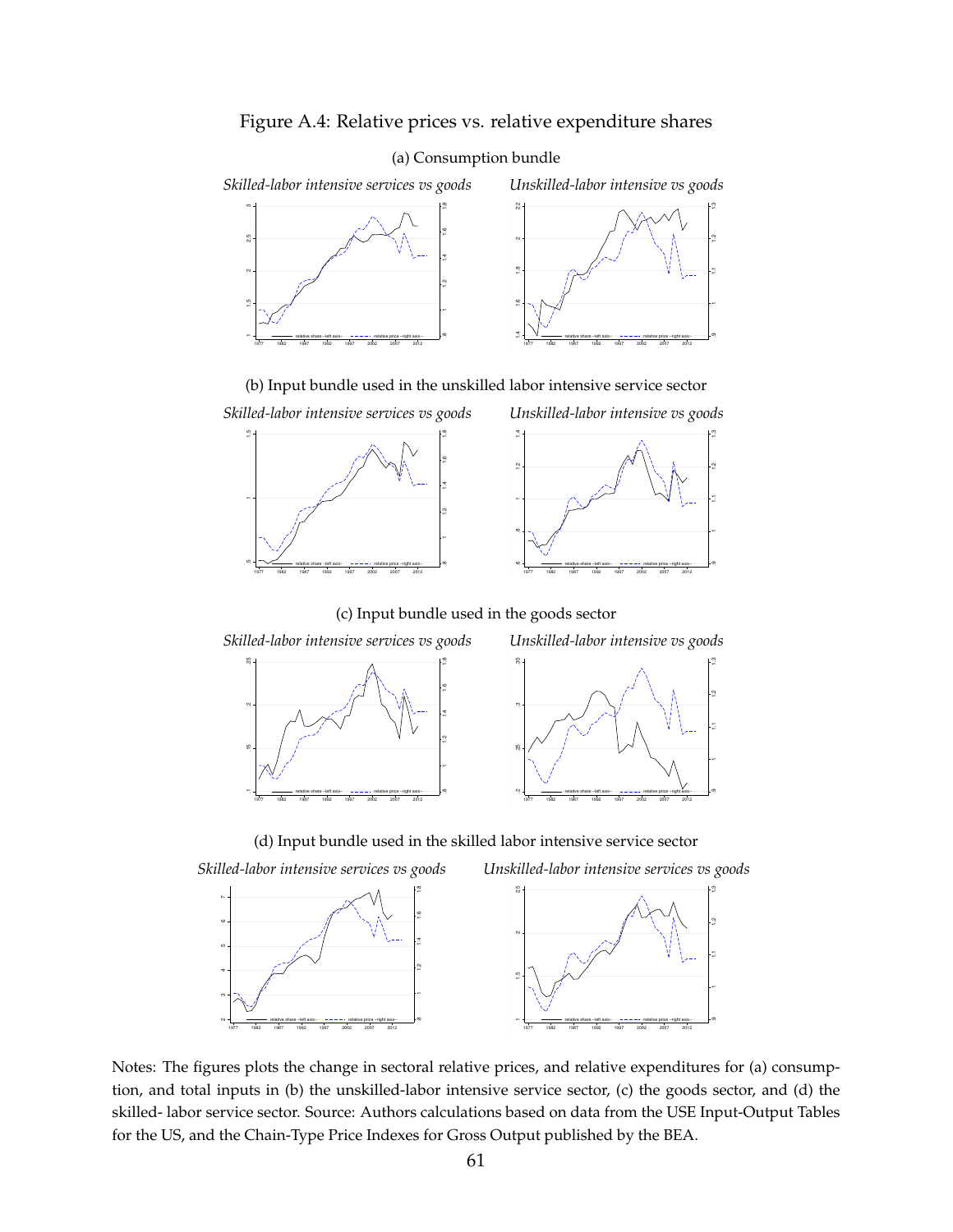



Notes: The figures report the expenditure shares in the data an the fitted values obtained from estimating equations [\(20\)](#page-24-0) and [\(21\)](#page-24-0).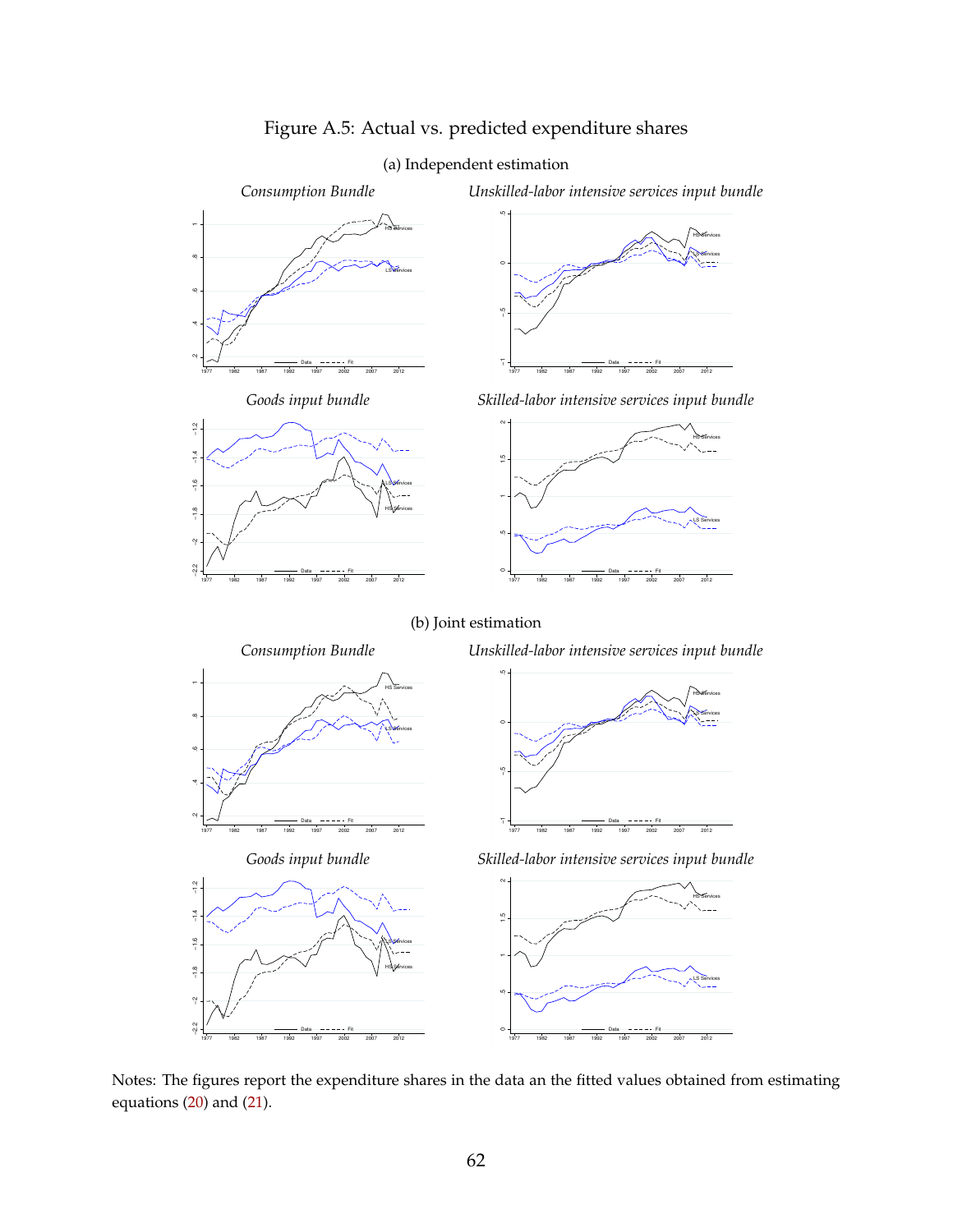<span id="page-64-0"></span>

| Category                           | One Digit             | Sector                           | <b>OECD</b> Description               | <b>WIOD</b> code                    | KLEMS code              | <b>ENUAR</b>     | CP Elasticity                                                                                                                                                                                                                                                                                                 | Agg. Elasticity                                                                                                                                                                                                                                                                    |
|------------------------------------|-----------------------|----------------------------------|---------------------------------------|-------------------------------------|-------------------------|------------------|---------------------------------------------------------------------------------------------------------------------------------------------------------------------------------------------------------------------------------------------------------------------------------------------------------------|------------------------------------------------------------------------------------------------------------------------------------------------------------------------------------------------------------------------------------------------------------------------------------|
| Agriculture                        | AtB                   | ↺                                | Agriculture, forestry & fishing       | <b>AtB</b>                          | AtB                     |                  |                                                                                                                                                                                                                                                                                                               |                                                                                                                                                                                                                                                                                    |
| Mining                             |                       | ↺                                | Mining & quarrying                    |                                     |                         |                  |                                                                                                                                                                                                                                                                                                               |                                                                                                                                                                                                                                                                                    |
| Food                               | ≏                     | ↺                                | Food, beverages & tobacco             |                                     |                         |                  |                                                                                                                                                                                                                                                                                                               |                                                                                                                                                                                                                                                                                    |
| Textile                            |                       | ↺                                | lextiles, apparel & leather           |                                     |                         |                  |                                                                                                                                                                                                                                                                                                               |                                                                                                                                                                                                                                                                                    |
| Textile                            |                       | ↺                                | Textiles, apparel & leather           |                                     | 15t16<br>17t19<br>17t19 |                  | $15.7888$<br>$28.888$                                                                                                                                                                                                                                                                                         |                                                                                                                                                                                                                                                                                    |
| Wood                               |                       | ↺                                | Wood products & furniture             | 15t16<br>19<br>17t18<br>20<br>21t22 |                         |                  |                                                                                                                                                                                                                                                                                                               |                                                                                                                                                                                                                                                                                    |
| Paper                              |                       | ↺                                | Paper, paper products & printing      |                                     | 20<br>21 t22<br>24      |                  |                                                                                                                                                                                                                                                                                                               |                                                                                                                                                                                                                                                                                    |
| Chemicals                          | ≏                     | ↺                                | Industrial chemicals                  |                                     |                         |                  |                                                                                                                                                                                                                                                                                                               |                                                                                                                                                                                                                                                                                    |
| Chemicals                          | ≏                     | ↺                                | Drugs & medicines                     |                                     |                         |                  |                                                                                                                                                                                                                                                                                                               | $\begin{array}{l} 15.55 & 0.85 & 0.85 & 0.85 \\ 15.55 & 0.85 & 0.85 & 0.85 \\ 0.95 & 0.85 & 0.85 & 0.85 \\ 0.95 & 0.85 & 0.85 & 0.85 \\ 0.95 & 0.85 & 0.85 & 0.85 \\ 0.95 & 0.85 & 0.85 & 0.85 \\ 0.95 & 0.85 & 0.85 & 0.85 \\ 0.95 & 0.85 & 0.85 & 0.85 \\ 0.95 & 0.85 & 0.85 & $ |
| Petroleum                          | ≏                     | ↺                                | Petroleum & coal products             |                                     |                         |                  |                                                                                                                                                                                                                                                                                                               |                                                                                                                                                                                                                                                                                    |
| Plastic                            | ≏                     | ↺                                | Rubber & plastic products             | ន ន                                 | <u>ន</u><br>ន           |                  |                                                                                                                                                                                                                                                                                                               |                                                                                                                                                                                                                                                                                    |
| Minerals                           | ≏                     | ↺                                | Non-metallic mineral products         |                                     | 26                      |                  |                                                                                                                                                                                                                                                                                                               |                                                                                                                                                                                                                                                                                    |
| Basic metals and Metal Products    | ≏                     | ↺                                | Iron & steel                          | 27t28<br>27t28                      | 27t28<br>27t28          |                  |                                                                                                                                                                                                                                                                                                               |                                                                                                                                                                                                                                                                                    |
| Basic metals and Metal Products    | ≏                     | ↺                                | Non-ferrous metals                    |                                     |                         |                  |                                                                                                                                                                                                                                                                                                               |                                                                                                                                                                                                                                                                                    |
| Basic metals and Metal Products    | ≏                     | ↺                                | Metal products                        |                                     |                         |                  |                                                                                                                                                                                                                                                                                                               |                                                                                                                                                                                                                                                                                    |
| Machinery nec                      | ≏                     | ↺                                | Non-electrical machinery              | 29                                  | 29                      |                  |                                                                                                                                                                                                                                                                                                               |                                                                                                                                                                                                                                                                                    |
| Electrical, Communication, Medical | ≏                     | ↺                                | Office & computing machinery          |                                     |                         |                  |                                                                                                                                                                                                                                                                                                               |                                                                                                                                                                                                                                                                                    |
| Electrical, Communication, Medical | ≏                     | ↺                                | Electrical apparatus, nec             | 30t33                               | 30t33                   |                  |                                                                                                                                                                                                                                                                                                               |                                                                                                                                                                                                                                                                                    |
| Electrical, Communication, Medical | ≏                     | ↺                                | Radio, TV & communication equipment   |                                     |                         |                  |                                                                                                                                                                                                                                                                                                               |                                                                                                                                                                                                                                                                                    |
| Auto and Other Transport           | ≏                     | ↺                                | Shipbuilding & repairing              | 34135<br>34135                      | 34135<br>34135          |                  |                                                                                                                                                                                                                                                                                                               |                                                                                                                                                                                                                                                                                    |
| Auto and Other Transport           | ≏                     | ↺                                | Other transport                       |                                     |                         |                  |                                                                                                                                                                                                                                                                                                               |                                                                                                                                                                                                                                                                                    |
| Auto and Other Transport           | ≏                     | ↺                                | Motor vehicles                        |                                     |                         |                  | $\begin{array}{l} 23.6 \\ 12.6 \\ 23.7 \\ 34.4 \\ 45.7 \\ 56.8 \\ 67.8 \\ 78.8 \\ 89.8 \\ 79.4 \\ 71.2 \\ 72.2 \\ 73.2 \\ 74.2 \\ 75.2 \\ 76.2 \\ 78.2 \\ 79.2 \\ 79.2 \\ 79.2 \\ 79.2 \\ 79.2 \\ 79.2 \\ 79.2 \\ 79.2 \\ 79.2 \\ 79.2 \\ 79.2 \\ 79.2 \\ 79.2 \\ 79.2 \\ 79.2 \\ 79.2 \\ 79.2 \\ 79.2 \\ 79$ | $\ddot{\textrm{m}}$ is in in                                                                                                                                                                                                                                                       |
| Auto and Other Transport           | ≏                     | ↺                                | Aircraft                              | 34t35                               | 34t35                   |                  |                                                                                                                                                                                                                                                                                                               |                                                                                                                                                                                                                                                                                    |
| Electrical, Communication, Medical | ≏                     | ↺                                | Professional goods                    |                                     |                         |                  |                                                                                                                                                                                                                                                                                                               | $-0.11$                                                                                                                                                                                                                                                                            |
| Other                              | ≏                     | ↺                                | Other manufacturing                   | 36t37                               | 36t37<br>E E            |                  |                                                                                                                                                                                                                                                                                                               |                                                                                                                                                                                                                                                                                    |
| Electricity                        | $\boxed{\phantom{1}}$ |                                  | Electricity, gas & water              |                                     |                         |                  |                                                                                                                                                                                                                                                                                                               |                                                                                                                                                                                                                                                                                    |
| Construction                       |                       |                                  | Construction                          |                                     |                         |                  |                                                                                                                                                                                                                                                                                                               |                                                                                                                                                                                                                                                                                    |
| Wholesale and Retail               | ↺                     |                                  | Wholesale & retail trade              |                                     |                         |                  |                                                                                                                                                                                                                                                                                                               |                                                                                                                                                                                                                                                                                    |
| Wholesale and Retail               | O                     | <b>a a a a a a a a a a a a</b> a | Wholesale & retail trade              | e<br>2223323                        |                         |                  |                                                                                                                                                                                                                                                                                                               |                                                                                                                                                                                                                                                                                    |
| Wholesale and Retail               | U                     |                                  | Wholesale & retail trade              |                                     |                         |                  |                                                                                                                                                                                                                                                                                                               |                                                                                                                                                                                                                                                                                    |
| Hotels and Restaurants             | 工                     |                                  | Restaurants & hotels                  |                                     | BII                     |                  |                                                                                                                                                                                                                                                                                                               |                                                                                                                                                                                                                                                                                    |
| Transport and Communication        |                       |                                  | Transport & storage                   |                                     |                         |                  |                                                                                                                                                                                                                                                                                                               |                                                                                                                                                                                                                                                                                    |
| <b>Iransport and Communication</b> |                       |                                  | Transport & storage                   |                                     |                         |                  |                                                                                                                                                                                                                                                                                                               |                                                                                                                                                                                                                                                                                    |
| <b>Iransport</b> and Communication |                       |                                  | Transport & storage                   |                                     |                         |                  |                                                                                                                                                                                                                                                                                                               |                                                                                                                                                                                                                                                                                    |
| Transport and Communication        |                       |                                  | Transport & storage                   |                                     |                         |                  |                                                                                                                                                                                                                                                                                                               |                                                                                                                                                                                                                                                                                    |
| Transport and Communication        |                       |                                  | Communication                         | $\mathcal{Z}$                       |                         | 88               |                                                                                                                                                                                                                                                                                                               |                                                                                                                                                                                                                                                                                    |
| Finance                            |                       |                                  | Finance & insurance                   |                                     |                         |                  |                                                                                                                                                                                                                                                                                                               |                                                                                                                                                                                                                                                                                    |
| Real Estate                        | ⊻                     | $\mathbf{L}$                     | Real estate & business services       | 71t74                               | 71t74                   | $\Xi$            |                                                                                                                                                                                                                                                                                                               |                                                                                                                                                                                                                                                                                    |
| <b>Real Estate</b>                 | ×                     | щ                                | Real estate & business services       |                                     |                         | $\Xi$            |                                                                                                                                                                                                                                                                                                               |                                                                                                                                                                                                                                                                                    |
| Health                             | $\mathsf{z}$          | $\mathbf{L}$                     | Community, social & personal services |                                     |                         | 13               |                                                                                                                                                                                                                                                                                                               |                                                                                                                                                                                                                                                                                    |
| <b>Other Services</b>              | $\circ$               | $\omega$ $\mathbb{H}$            | Community, social & personal services |                                     |                         | 114              |                                                                                                                                                                                                                                                                                                               |                                                                                                                                                                                                                                                                                    |
| Education                          | ⋝                     |                                  | Community, social & personal services |                                     |                         | 112              |                                                                                                                                                                                                                                                                                                               |                                                                                                                                                                                                                                                                                    |
| Public Admin                       | ے ب                   | თ თ                              | Producers of government services      |                                     |                         | $\frac{100}{20}$ |                                                                                                                                                                                                                                                                                                               |                                                                                                                                                                                                                                                                                    |
| Private Households                 |                       |                                  | Other producers                       |                                     |                         |                  |                                                                                                                                                                                                                                                                                                               |                                                                                                                                                                                                                                                                                    |

Table A1: Concordance across datasets and sectoral aggregation Table A1: Concordance across datasets and sectoral aggregation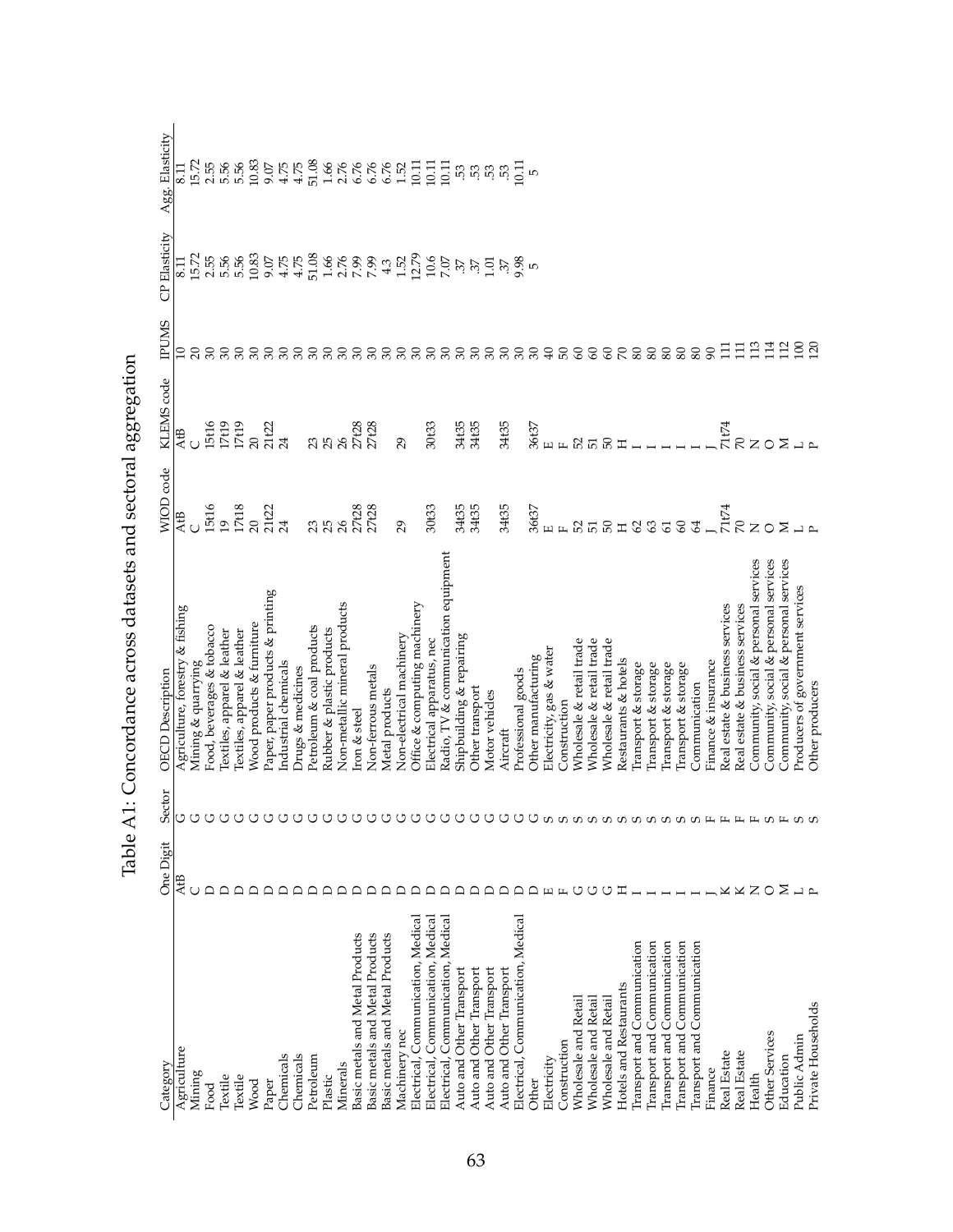| Country        | Goods | <b>Services</b> | Country           | Goods | <b>Services</b> |
|----------------|-------|-----------------|-------------------|-------|-----------------|
| Australia      | 1.23  | 1.02            | Italy             | 1.33  | 1.47            |
| Austria        | 1.51  | 1.25            | Japan             | 2.16  | 2.05            |
| Belgium        | 1.13  | 1.29            | Korea             | 1.32  | 1.83            |
| Brazil         | 1.35  | 1.43            | Mexico            | 1.24  | 0.71            |
| Canada         | 0.98  | 0.91            | Netherlands       | 0.97  | 1.26            |
| China          | 1.39  | 1.72            | Poland            | 2.12  | 1.90            |
| Czech Republic | 1.55  | 0.92            | Portugal          | 1.22  | 1.04            |
| Germany        | 1.73  | 1.91            | Romania           | 1.56  | 1.18            |
| Denmark        | 1.15  | 3.18            | Russia            | 1.07  | 0.68            |
| Spain          | 1.44  | 2.00            | Rest of the World | 1.22  | 1.43            |
| Finland        | 1.42  | 1.30            | Slovakia          | 1.69  | 0.99            |
| France         | 1.33  | 1.18            | Slovenia          | 1.29  | 1.71            |
| Great Britain  | 0.93  | 1.67            | Sweden            | 1.26  | 1.59            |
| Greece         | 1.39  | 2.57            | Turkey            | 1.62  | 1.74            |
| Hungary        | 1.99  | 1.29            | Taiwan            | 1.47  | 1.23            |
| Indonesia      | 1.05  | 1.18            | United States     | 1.35  | 1.49            |
| India          | 2.15  | 1.03            | World             | 1.44  | 1.60            |
| Ireland        | 0.75  | 2.23            | Average           | 1.39  | 1.48            |

<span id="page-65-0"></span>Table A2: Changes in goods and service imports relative to total GDP

Notes: This table reports imports to total GDP in 2007 relative to 1995 using data from the WIOD. The classification of WIOD industries into Goods and Services is detailed in Section [4.](#page-21-2)

Table A3: Sectoral changes in domestic-expenditure shares

| Country        | Goods | <b>Services</b> | Country              | Goods | <b>Services</b> |
|----------------|-------|-----------------|----------------------|-------|-----------------|
| Australia      | 0.88  | 1.00            | Italy                | 0.89  | 0.99            |
| Austria        | 0.66  | 0.99            | Japan                | 0.90  | 0.99            |
| Belgium        | 0.76  | 0.98            | Korea                | 0.94  | 0.98            |
| Brazil         | 0.97  | 0.99            | Mexico               | 0.87  | 1.01            |
| Canada         | 0.97  | 1.01            | Netherlands          | 0.81  | 0.98            |
| China          | 0.97  | 0.99            | Poland               | 0.72  | 0.98            |
| Czech Republic | 0.72  | 1.01            | Portugal             | 0.77  | 1.00            |
| Germany        | 0.76  | 0.98            | Romania              | 0.74  | 1.00            |
| Denmark        | 0.83  | 0.92            | Russia               | 0.97  | 1.01            |
| Spain          | 0.81  | 0.98            | Rest of the World    | 0.89  | 0.96            |
| Finland        | 0.84  | 0.99            | Slovakia             | 0.53  | 1.00            |
| France         | 0.85  | 1.00            | Slovenia             | 0.64  | 0.97            |
| Great Britain  | 0.80  | 0.99            | Sweden               | 0.83  | 0.97            |
| Greece         | 0.75  | 0.96            | Turkey               | 0.86  | 1.00            |
| Hungary        | 0.54  | 0.98            | Taiwan               | 0.78  | 0.99            |
| Indonesia      | 0.96  | 1.00            | <b>United States</b> | 0.90  | 1.00            |
| India          | 0.88  | 1.00            | World                | 0.90  | 0.98            |
| Ireland        | 1.04  | 0.87            | Average              | 0.82  | 0.98            |

Notes: This Table reports the ratio of the 2007 domestic expenditure shares relative to those in 1995 and 2007. Domestic expenditure shares are computed as the ratio of production minus exports to production plus imports minus exports in each sector using data from the WIOD. The grouping of WIOD industries into Goods and Services is detailed in Section [4.](#page-21-2)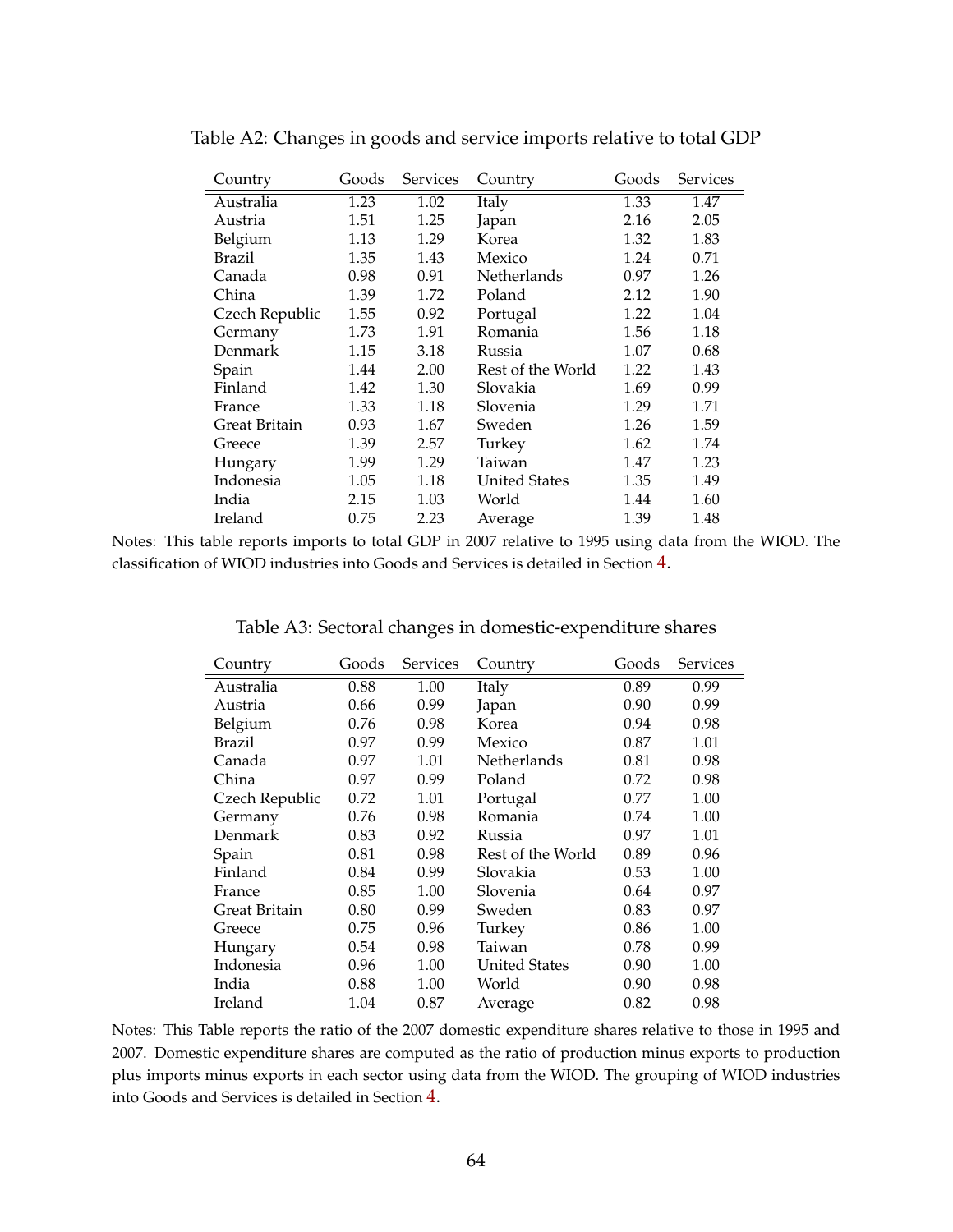Table A4: Observed changes in domestic expenditure shares and net exports to aggregate revenue ratios

| Country              | Weighted change in   | Change in Sectoral Net Exports |
|----------------------|----------------------|--------------------------------|
|                      | domestic expenditure | to Aggregate Revenues          |
|                      | share                | ratio                          |
| Australia            | 0.93                 | 1.01                           |
| Austria              | 0.80                 | 0.97                           |
| Belgium              | 0.90                 | 1.01                           |
| <b>Brazil</b>        | 1.00                 | 0.98                           |
| Canada               | 0.97                 | 1.01                           |
| China                | 1.00                 | 0.98                           |
| Czech Republic       | 0.91                 | 0.95                           |
| Germany              | 0.91                 | 0.97                           |
| Denmark              | 0.87                 | 1.02                           |
| Spain                | 0.91                 | 1.03                           |
| Finland              | 0.92                 | 1.01                           |
| France               | 0.91                 | 1.01                           |
| <b>Great Britain</b> | 0.89                 | 1.03                           |
| Greece               | 0.88                 | 1.05                           |
| Hungary              | 0.72                 | 0.97                           |
| Indonesia            | 0.99                 | 0.97                           |
| India                | 0.96                 | 1.03                           |
| Ireland              | 0.95                 | 1.04                           |
| Italy                | 0.95                 | 1.01                           |
| Japan                | 0.97                 | 1.00                           |
| Korea                | 1.00                 | 0.98                           |
| Mexico               | 0.92                 | 1.01                           |
| Netherlands          | 0.91                 | 0.99                           |
| Poland               | 0.85                 | 1.02                           |
| Portugal             | 0.84                 | 1.02                           |
| Romania              | 0.87                 | 1.07                           |
| Russia               | 0.94                 | 1.00                           |
| Slovakia             | 0.83                 | 0.99                           |
| Slovenia             | 0.66                 | 1.00                           |
| Sweden               | 0.95                 | 1.01                           |
| Turkey               | 0.76                 | 1.01                           |
| Taiwan               | 0.91                 | 0.97                           |
| <b>United States</b> | 0.94                 | 1.02                           |
| Average              | 0.90                 | 1.00                           |

Notes: The weighted change in domestic expenditure shares is defined as  $\hat{\pi}_{ii} \equiv \prod_{k=1}^{K_j}$  $\sum_{k=1}^{K_j} \hat{\pi}_{ii}^j(k) \frac{\sigma_i^j(k) \theta^j(k)}{k}$ . The change in the revenue to absorption ratio is given by  $\hat{\lambda}_i^T$ .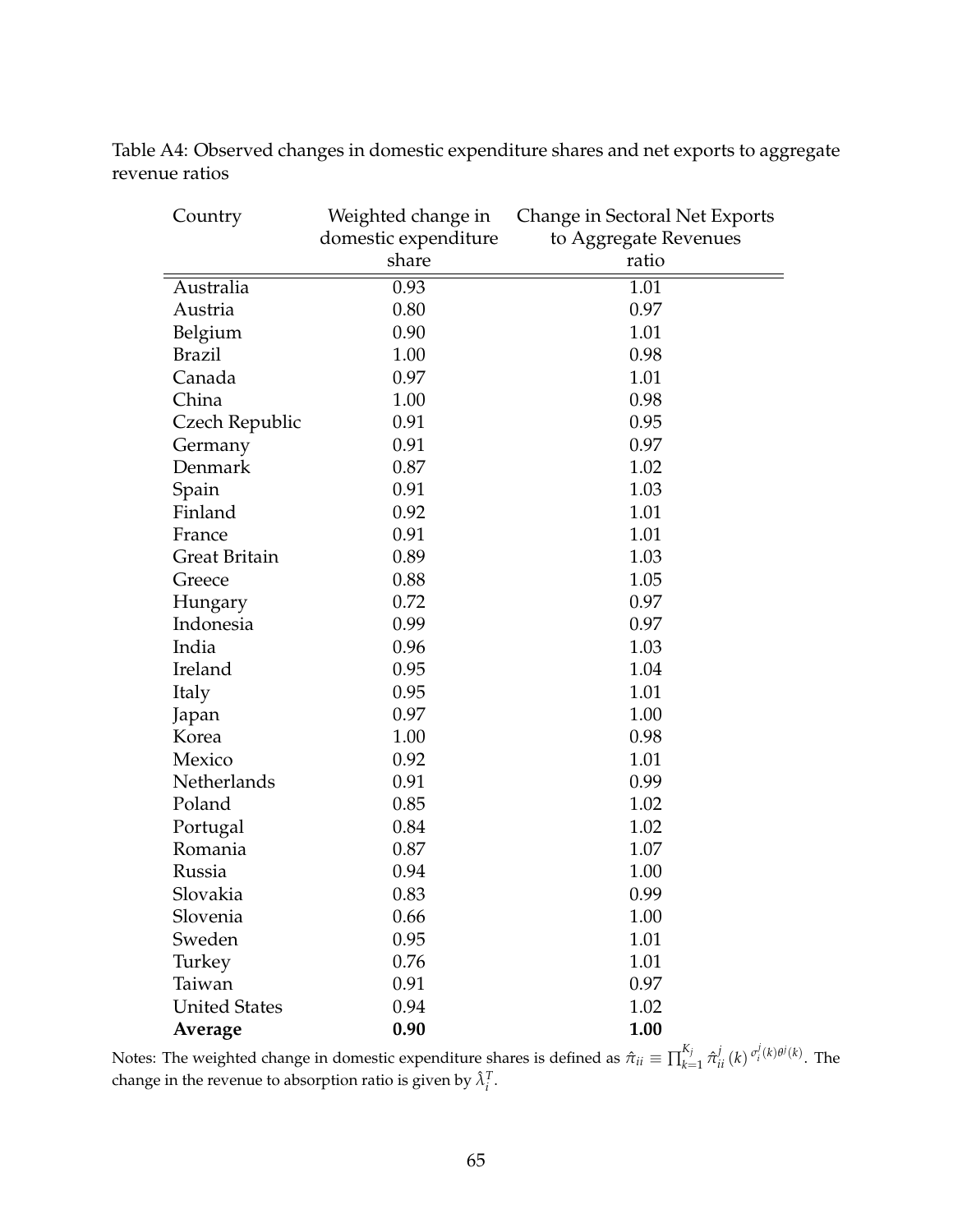| $\frac{1}{2}$<br>i |
|--------------------|
|                    |
| ï                  |
| ・ヘークーー<br>l        |
| 1                  |
| こうしょう<br>č<br>t    |
|                    |
|                    |

| Difference        | $\overline{0.37}$ |                  |         |        |        |       |                |         |         |       |         |        |                      |        |         |           |       |         |       |       |       |        |             |        |          |         |        |          |          |        |        |        | $\begin{array}{cccccccccccccc} \mathbb{R} & \mathbb{H} & \mathbb{H} & \mathbb{R} & \mathbb{H} & \mathbb{H} & \mathbb{H} & \mathbb{H} & \mathbb{H} & \mathbb{H} & \mathbb{H} & \mathbb{H} & \mathbb{H} & \mathbb{H} & \mathbb{H} & \mathbb{H} & \mathbb{H} & \mathbb{H} & \mathbb{H} & \mathbb{H} & \mathbb{H} & \mathbb{H} & \mathbb{H} & \mathbb{H} & \mathbb{H} & \mathbb{H} & \mathbb{H} & \mathbb{H} & \mathbb{H} & \mathbb{H} &$ |                                       |
|-------------------|-------------------|------------------|---------|--------|--------|-------|----------------|---------|---------|-------|---------|--------|----------------------|--------|---------|-----------|-------|---------|-------|-------|-------|--------|-------------|--------|----------|---------|--------|----------|----------|--------|--------|--------|---------------------------------------------------------------------------------------------------------------------------------------------------------------------------------------------------------------------------------------------------------------------------------------------------------------------------------------------------------------------------------------------------------------------------------------|---------------------------------------|
| $L_F/L$           |                   |                  |         |        |        |       |                |         |         |       |         |        |                      |        |         |           |       |         |       |       |       |        |             |        |          |         |        |          |          |        |        |        |                                                                                                                                                                                                                                                                                                                                                                                                                                       |                                       |
| $H^F/H$           | 0.60              |                  |         |        |        |       |                |         |         |       |         |        |                      |        |         |           |       |         |       |       |       |        |             |        |          |         |        |          |          |        |        |        |                                                                                                                                                                                                                                                                                                                                                                                                                                       |                                       |
| <b>Difference</b> |                   |                  |         |        |        |       |                |         |         |       |         |        |                      |        |         |           |       |         |       |       |       |        |             |        |          |         |        |          |          |        |        |        |                                                                                                                                                                                                                                                                                                                                                                                                                                       |                                       |
| 1/5               |                   |                  |         |        |        |       |                |         |         |       |         |        |                      |        |         |           |       |         |       |       |       |        |             |        |          |         |        |          |          |        |        |        |                                                                                                                                                                                                                                                                                                                                                                                                                                       |                                       |
| $H^G/H$           |                   |                  |         |        |        |       |                |         |         |       |         |        |                      |        |         |           |       |         |       |       |       |        |             |        |          |         |        |          |          |        |        |        |                                                                                                                                                                                                                                                                                                                                                                                                                                       |                                       |
| <b>Difference</b> |                   |                  |         |        |        |       |                |         |         |       |         |        |                      |        |         |           |       |         |       |       |       |        |             |        |          |         |        |          |          |        |        |        |                                                                                                                                                                                                                                                                                                                                                                                                                                       |                                       |
| $L^S/L$           |                   | $0.50$<br>$0.51$ |         | 649    |        |       |                |         |         |       |         |        |                      |        |         |           |       |         |       |       |       |        |             |        |          |         |        |          |          |        |        |        | $\begin{array}{c} \texttt{b} \ \texttt{c} \ \texttt{d} \ \texttt{d} \ \texttt{d} \ \texttt{d} \ \texttt{d} \ \texttt{d} \ \texttt{d} \ \texttt{d} \ \texttt{d} \ \texttt{d} \ \texttt{d} \ \texttt{d} \ \texttt{d} \ \texttt{d} \ \texttt{d} \ \texttt{d} \ \texttt{d} \ \texttt{d} \ \texttt{d} \ \texttt{d} \ \texttt{d} \ \texttt{d} \ \texttt{d} \ \texttt{d} \ \texttt{d} \ \texttt{d} \ \texttt{d} \ \texttt{d} \ \texttt$      |                                       |
| $H^S/H$           |                   |                  |         |        |        |       |                |         |         |       |         |        |                      |        |         |           |       |         |       |       |       |        |             |        |          |         |        |          |          |        |        |        | $\begin{array}{l} \mathbf{23} \ \mathbf{54} \ \mathbf{65} \ \mathbf{75} \ \mathbf{86} \ \mathbf{87} \ \mathbf{88} \ \mathbf{88} \ \mathbf{89} \ \mathbf{89} \ \mathbf{89} \ \mathbf{89} \ \mathbf{89} \ \mathbf{89} \ \mathbf{89} \ \mathbf{89} \ \mathbf{89} \ \mathbf{89} \ \mathbf{89} \ \mathbf{89} \ \mathbf{89} \ \mathbf{89} \ \mathbf{89} \ \mathbf{89} \ \mathbf{89} \ \mathbf{89} \ \mathbf{8$                              |                                       |
| Country           | Australia         | Austria          | Belgium | Brazil | Canada | China | Czech Republic | Germany | Denmark | Spain | Finland | France | <b>Great Britain</b> | Greece | Hungary | Indonesia | India | Ireland | Italy | Japan | Korea | Mexico | Netherlands | Poland | Portugal | Romania | Russia | Slovakia | Slovenia | Sweden | Turkey | Taiwan | United States                                                                                                                                                                                                                                                                                                                                                                                                                         | $H/H$ magnume the function<br>Average |

Notes:  $H^j/H$  measures the fraction of total skilled labor employed in sector  $j = S$ ,  $G$ ,  $F$ .  $L^1/L$  is defined analogously. Difference measures  $H^j/H - L^j/L$  for each sector  $j$ . Notes: H<sup>1</sup>/H measures the fraction of total skilled labor employed in sector  $j = S$ , G, F. L<sup>1</sup>/L is defined analogously. Difference measures H<sup>1</sup>/H – L<sup>3</sup>/L for each sector  $j$ .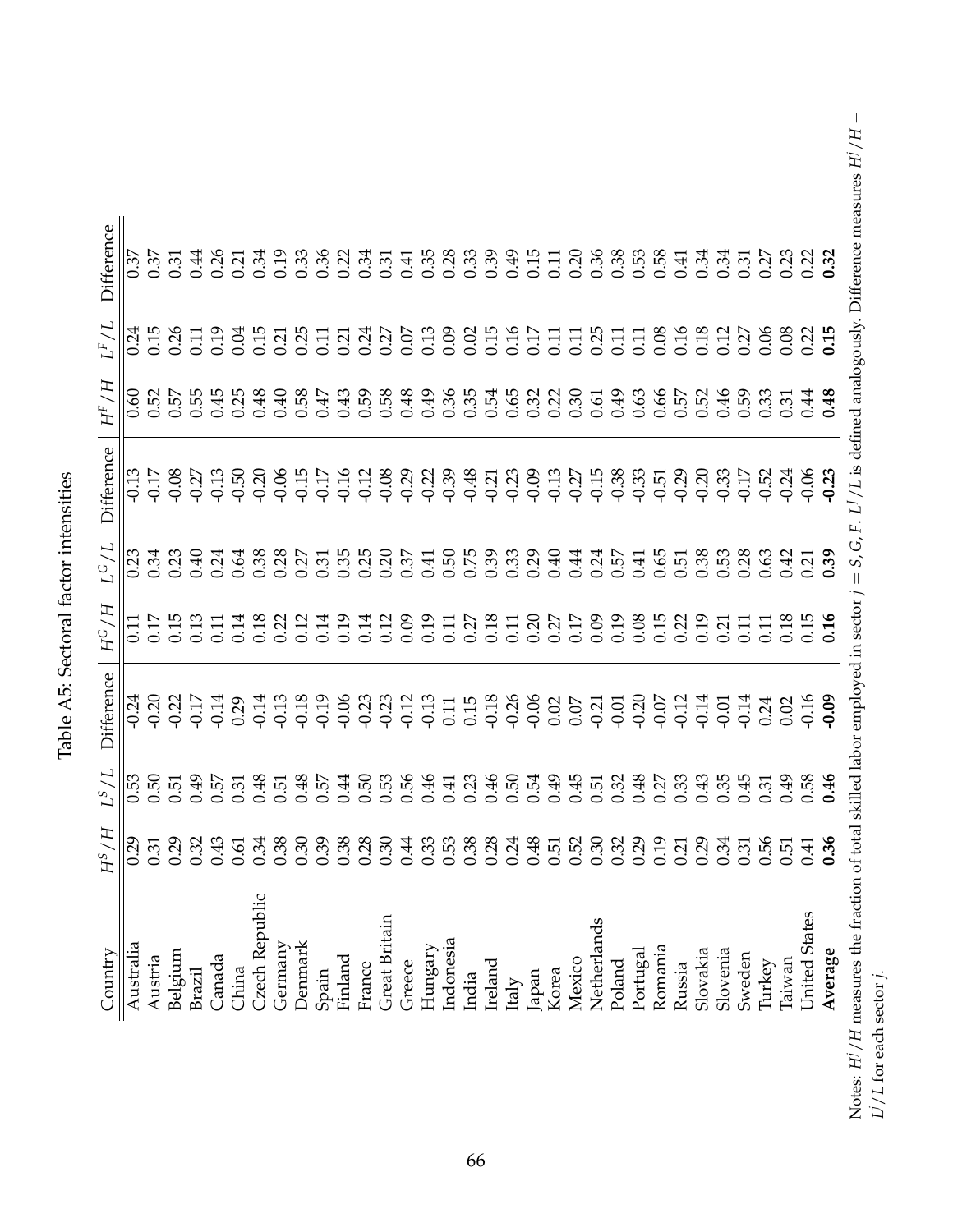| Country              | $\beta_i^S$ | $\beta_i^G$ | $\beta_i^F$ | $\alpha_i^{SS}$ | $\alpha_i^{GS}$ | $\alpha_1^{FS}$ | $\alpha_i^{SG}$ | $\alpha^{GG}_{\cdot}$ | $\alpha_i^{FG}$ | $\alpha_i^{SF}$ | $\underline{\alpha}_i^{GF}$ | $\alpha^{FF}$ |
|----------------------|-------------|-------------|-------------|-----------------|-----------------|-----------------|-----------------|-----------------------|-----------------|-----------------|-----------------------------|---------------|
| Australia            | 0.46        | 0.41        | 0.63        | 0.40            | 0.31            | 0.29            | 0.32            | 0.57                  | 0.11            | 0.34            | 0.11                        | 0.55          |
| Austria              | 0.61        | 0.42        | 0.68        | 0.43            | 0.31            | 0.26            | 0.27            | 0.60                  | 0.13            | 0.36            | 0.17                        | 0.48          |
| Belgium              | 0.51        | 0.33        | 0.64        | 0.52            | 0.22            | 0.26            | 0.28            | 0.63                  | 0.09            | 0.24            | 0.16                        | 0.60          |
| <b>Brazil</b>        | 0.65        | 0.41        | 0.73        | 0.37            | 0.35            | 0.27            | 0.21            | 0.69                  | 0.10            | 0.39            | 0.23                        | 0.37          |
| Canada               | 0.59        | 0.40        | 0.73        | 0.39            | 0.32            | 0.28            | 0.26            | 0.65                  | 0.09            | 0.46            | 0.12                        | 0.42          |
| China                | 0.43        | 0.35        | 0.57        | 0.25            | 0.65            | 0.10            | 0.15            | 0.81                  | 0.05            | 0.28            | 0.45                        | 0.27          |
| Czech Republic       | 0.43        | 0.32        | 0.54        | 0.51            | 0.33            | 0.16            | 0.24            | 0.69                  | 0.07            | 0.37            | 0.29                        | 0.34          |
| Germany              | 0.59        | 0.41        | 0.70        | 0.39            | 0.31            | 0.30            | 0.24            | 0.59                  | 0.17            | 0.26            | 0.12                        | 0.62          |
| Denmark              | 0.56        | 0.41        | 0.72        | 0.49            | 0.27            | 0.24            | 0.30            | 0.60                  | 0.10            | 0.42            | 0.16                        | 0.42          |
| Spain                | 0.54        | 0.35        | 0.69        | 0.44            | 0.36            | 0.20            | 0.26            | 0.65                  | 0.09            | 0.41            | 0.18                        | 0.41          |
| Finland              | 0.56        | 0.38        | 0.68        | 0.39            | 0.40            | 0.21            | 0.24            | 0.65                  | 0.10            | 0.43            | 0.26                        | 0.31          |
| France               | 0.56        | 0.34        | 0.68        | 0.47            | 0.24            | 0.29            | 0.26            | 0.58                  | 0.15            | 0.28            | 0.13                        | 0.59          |
| Great Britain        | 0.52        | 0.42        | 0.66        | 0.45            | 0.29            | 0.26            | 0.25            | 0.63                  | 0.13            | 0.34            | 0.17                        | 0.49          |
| Greece               | 0.61        | 0.39        | 0.77        | 0.35            | 0.45            | 0.21            | 0.22            | 0.70                  | 0.08            | 0.45            | 0.15                        | 0.40          |
| Hungary              | 0.51        | 0.33        | 0.66        | 0.35            | 0.38            | 0.27            | 0.20            | 0.71                  | 0.09            | 0.29            | 0.30                        | 0.42          |
| Indonesia            | 0.55        | 0.49        | 0.72        | 0.33            | 0.55            | 0.12            | 0.17            | 0.78                  | 0.06            | 0.33            | 0.24                        | 0.43          |
| India                | 0.60        | 0.41        | 0.79        | 0.35            | 0.53            | 0.12            | 0.25            | 0.69                  | 0.06            | 0.34            | 0.39                        | 0.27          |
| Ireland              | 0.48        | 0.37        | 0.64        | 0.52            | 0.29            | 0.20            | 0.23            | 0.64                  | 0.14            | 0.29            | 0.15                        | 0.57          |
| Italy                | 0.53        | 0.35        | 0.74        | 0.44            | 0.33            | 0.23            | 0.29            | 0.63                  | 0.08            | 0.29            | 0.16                        | 0.56          |
| Japan                | 0.57        | 0.37        | 0.70        | 0.40            | 0.35            | 0.25            | 0.23            | 0.69                  | 0.08            | 0.39            | 0.20                        | 0.42          |
| Korea                | 0.55        | 0.33        | 0.70        | 0.24            | 0.45            | 0.31            | 0.10            | 0.81                  | 0.08            | 0.36            | 0.24                        | 0.39          |
| Mexico               | 0.64        | 0.41        | 0.79        | 0.29            | 0.41            | 0.30            | 0.17            | 0.74                  | 0.09            | 0.23            | 0.26                        | 0.51          |
| Netherlands          | 0.53        | 0.38        | 0.65        | 0.43            | 0.27            | 0.30            | 0.27            | 0.57                  | 0.16            | 0.32            | 0.15                        | 0.53          |
| Poland               | 0.55        | 0.39        | 0.66        | 0.48            | 0.41            | 0.11            | 0.26            | 0.67                  | 0.07            | 0.38            | 0.22                        | 0.40          |
| Portugal             | 0.53        | 0.35        | 0.68        | 0.46            | 0.33            | 0.21            | 0.22            | 0.69                  | 0.10            | 0.33            | 0.20                        | 0.47          |
| Romania              | 0.48        | 0.39        | 0.69        | 0.38            | 0.51            | 0.11            | 0.19            | 0.72                  | 0.08            | 0.29            | 0.53                        | 0.18          |
| Russia               | 0.62        | 0.43        | 0.58        | 0.50            | 0.43            | 0.07            | 0.33            | 0.65                  | 0.02            | 0.51            | 0.29                        | 0.20          |
| Slovakia             | 0.42        | 0.33        | 0.64        | 0.53            | 0.34            | 0.13            | 0.27            | 0.67                  | 0.06            | 0.39            | 0.27                        | 0.35          |
| Slovenia             | 0.49        | 0.38        | 0.67        | 0.45            | 0.33            | 0.23            | 0.22            | 0.69                  | 0.09            | 0.30            | 0.29                        | 0.41          |
| Sweden               | 0.53        | 0.40        | 0.64        | 0.44            | 0.28            | 0.28            | 0.27            | 0.61                  | 0.12            | 0.39            | 0.17                        | 0.44          |
| Turkey               | 0.68        | 0.49        | 0.72        | 0.27            | 0.54            | 0.19            | 0.27            | 0.65                  | 0.08            | 0.33            | 0.40                        | 0.27          |
| Taiwan               | 0.58        | 0.31        | 0.73        | 0.29            | 0.42            | 0.29            | 0.18            | 0.74                  | 0.08            | 0.18            | 0.21                        | 0.61          |
| <b>United States</b> | 0.62        | 0.35        | 0.66        | 0.36            | 0.32            | 0.32            | 0.19            | 0.68                  | 0.13            | 0.25            | 0.14                        | 0.61          |
| Average              | 0.55        | 0.38        | 0.68        | 0.40            | 0.37            | 0.22            | 0.24            | 0.67                  | 0.09            | 0.34            | 0.23                        | 0.43          |

Table A6: Intermediate input shares

Notes: We calculate *β j i* from Input-Output data as the share of value-added in sector *j*'s total revenues. The input share  $\alpha_i^{lj}$  $\sum_{i}^{t}$  is the share of expenditure in inputs produced in sector *l*, as a fraction of total input expenditure in sector *j*.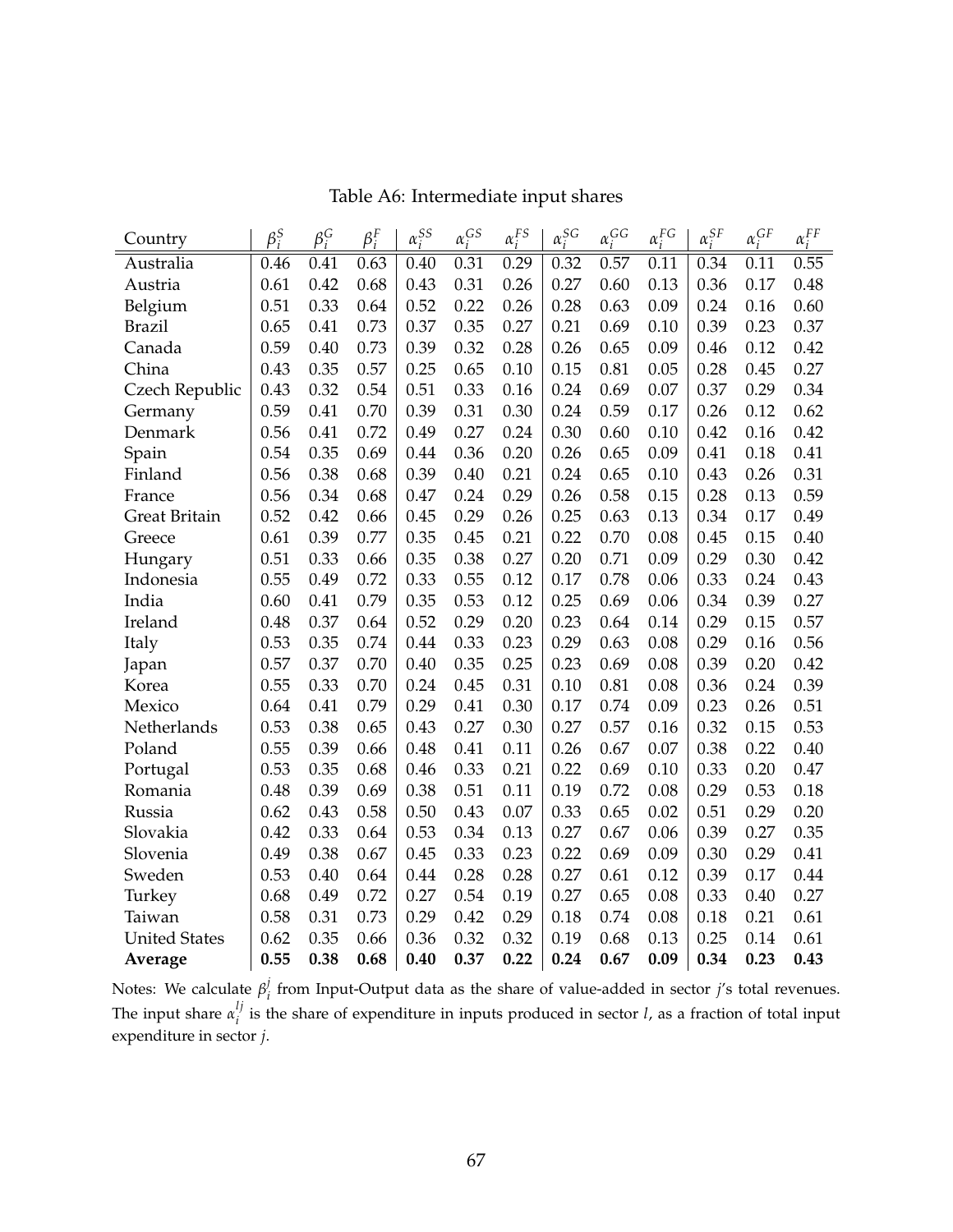<span id="page-69-0"></span>Consumption Unskilled Services Skilled Services Goods Joint Estimation *ρ* || 0.597\*\*\* 0.000 0.237\* 0.000 0.000  $(0.099)$  (.)  $(0.102)$  (.) (.)  $\epsilon^F - \epsilon$  $G \parallel 0.831***$  0.917  $(0.092)$  (0.015)  $\epsilon^S - \epsilon$  $G \parallel 0.429***$  0.113\*\*\*  $(0.037)$  (0.017)

# Years || 36 36 36 36 36 36

Table A7: Generalized *CES* estimates

Notes: The table reports the results of estimating equations [\(20\)](#page-24-0) and [\(21\)](#page-24-0). 'Consumption', 'Unskilled Services', 'Skilled Services' and 'Goods' correspond to the results of estimating equations [\(20\)](#page-24-0), and [\(21\)](#page-24-0) for  $l = S$ , *G*, *F* respectively. The last column reports the results to estimating the 4 equations simultaneously.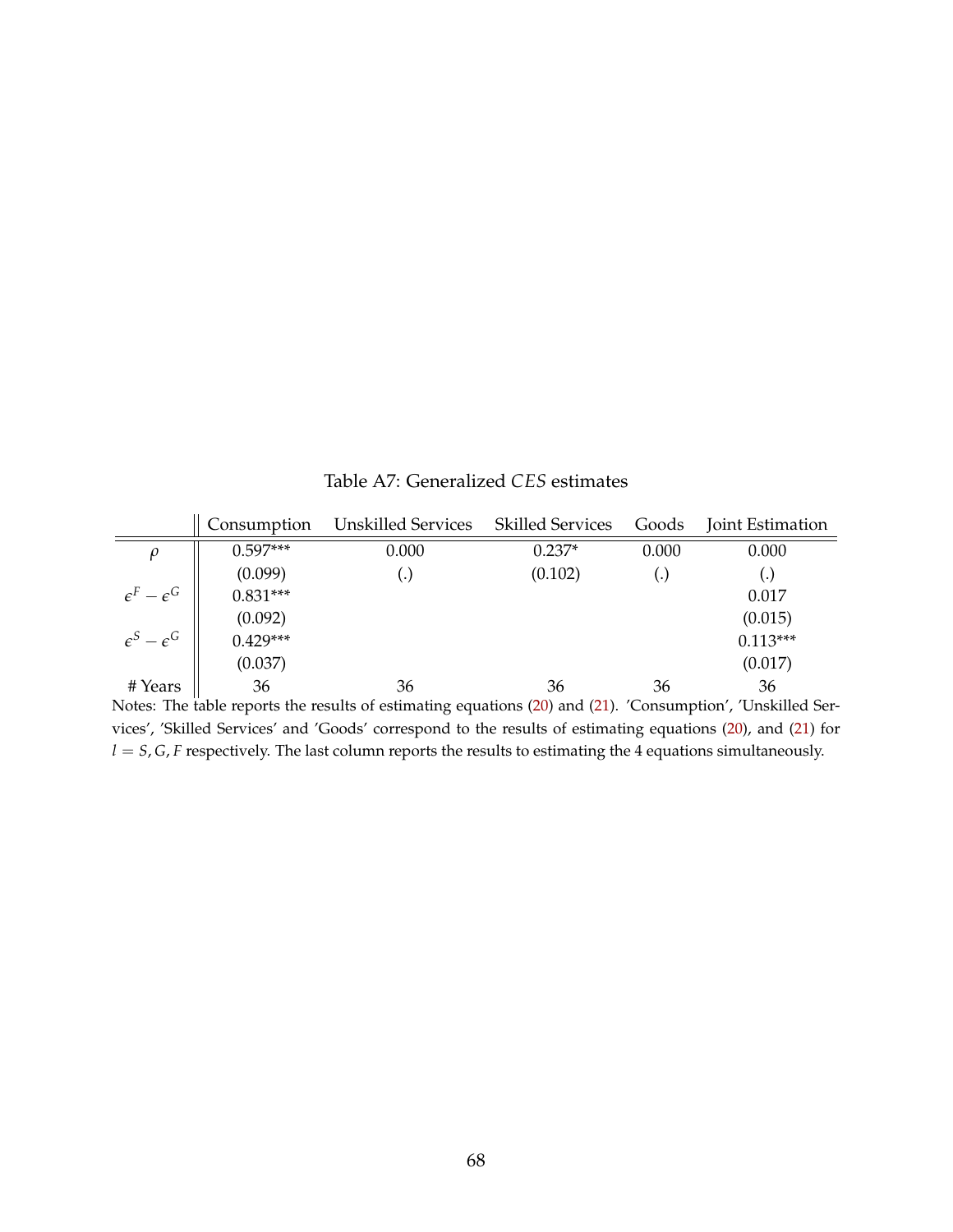Table A8: Changes in value added and employment shares: Counterfactual 1 vs. Data Table A8: Changes in value added and employment shares: Counterfactual 1 vs. Data

| Counterfactual 1<br>${\rm Goods}$<br>Unskilled                                  |  | Value Added<br>Skilled | Unskilled | Goods<br>Data | Skilled                                                                                  | Jnskilled | Counterfactua<br>Goods | Employment<br>Skilled | Jnskilled                                                                                                                                  | Goods<br>Data | Skilled  |
|---------------------------------------------------------------------------------|--|------------------------|-----------|---------------|------------------------------------------------------------------------------------------|-----------|------------------------|-----------------------|--------------------------------------------------------------------------------------------------------------------------------------------|---------------|----------|
| services<br>services<br>services                                                |  |                        |           |               | ervice                                                                                   | services  |                        | services              | services                                                                                                                                   |               | services |
| 3.71<br>5.29<br>$-10.19$<br>-9.72                                               |  |                        |           |               |                                                                                          |           |                        |                       |                                                                                                                                            |               |          |
| 4.71<br>$-14.36$                                                                |  |                        |           |               | 。<br>「おばい。」 のいいのといいかい。 このことのでは、 このことのかいは、 このことには このことの いっと さんのいい こうしょう こうじょう こうじょう こうしょう |           |                        |                       | ゟヸ゚ゔゔゔゔ゙ヹゕ゚ヹヷゟゔヷヷヹヸヸゖヹヹゟゟゟヹヷヷヹヸ゚゚゚゚゚ゟ゙ヹヹヸゟヿ<br>ヿ゚ヸゖヹゖゔヹゕヹヹゟゔヹヷゕ゙ゕヸヹ゙ゖ゚ヹゕ゚ゟ゙ヹヹヷヹヹ゚ゟ゚ゖ゚ヹヷ゚<br>゚゚゚゚゚ゖヸゖヹゟゕヹゟゟヹヿ゚ヹゟゕヹヹ゠゚ヹ゚ヹヹヹ゚ヹヹゟゕ゚ゖヸ <b>ゞ</b> |               |          |
| 2.30<br>$-4.66$<br>3.28<br>1.76                                                 |  |                        |           |               |                                                                                          |           |                        |                       |                                                                                                                                            |               |          |
| 1.78<br>$-5.80$                                                                 |  |                        |           |               |                                                                                          |           |                        |                       |                                                                                                                                            |               |          |
| 7.31<br>$-3.46$                                                                 |  |                        |           |               |                                                                                          |           |                        |                       |                                                                                                                                            |               |          |
| $4.07$<br>2.96<br>$-8.17$<br>$1.5020$<br>$1.5040$                               |  |                        |           |               |                                                                                          |           |                        |                       |                                                                                                                                            |               |          |
| $-7.70$                                                                         |  |                        |           |               |                                                                                          |           |                        |                       |                                                                                                                                            |               |          |
| $-0.11$<br>$-20.34$<br>11.09                                                    |  |                        |           |               |                                                                                          |           |                        |                       |                                                                                                                                            |               |          |
| 4.57<br>$-9.58$<br>2.63                                                         |  |                        |           |               |                                                                                          |           |                        |                       |                                                                                                                                            |               |          |
| 2.86<br>$-5.29$<br>$1.69\,$                                                     |  |                        |           |               |                                                                                          |           |                        |                       |                                                                                                                                            |               |          |
| $-10.52$<br>2.60                                                                |  |                        |           |               |                                                                                          |           |                        |                       |                                                                                                                                            |               |          |
| 3.15<br>5.54<br>4.54<br>$-14.20$<br>$\begin{array}{c} 1.00 \\ 8.75 \end{array}$ |  |                        |           |               |                                                                                          |           |                        |                       |                                                                                                                                            |               |          |
| $-18.66$                                                                        |  |                        |           |               |                                                                                          |           |                        |                       |                                                                                                                                            |               |          |
| $-10.7$<br>5.25                                                                 |  |                        |           |               |                                                                                          |           |                        |                       |                                                                                                                                            |               |          |
| 6.21<br>$-3.50$                                                                 |  |                        |           |               |                                                                                          |           |                        |                       |                                                                                                                                            |               |          |
| $-3.97$                                                                         |  |                        |           |               |                                                                                          |           |                        |                       |                                                                                                                                            |               |          |
| $\frac{12.96}{17.27}$<br>$-10.55$                                               |  |                        |           |               |                                                                                          |           |                        |                       |                                                                                                                                            |               |          |
| $-9.14$<br>$1.698878888557$                                                     |  |                        |           |               |                                                                                          |           |                        |                       |                                                                                                                                            |               |          |
| 0.91                                                                            |  |                        |           |               |                                                                                          |           |                        |                       |                                                                                                                                            |               |          |
| 3.52<br>$-5.41$<br>$-9.25$                                                      |  |                        |           |               |                                                                                          |           |                        |                       |                                                                                                                                            |               |          |
| 8.55<br>$-9.03$                                                                 |  |                        |           |               |                                                                                          |           |                        |                       |                                                                                                                                            |               |          |
| 0.45<br>$-7.01$                                                                 |  |                        |           |               |                                                                                          |           |                        |                       |                                                                                                                                            |               |          |
| 7.34<br>8.34<br>$-10.97$<br>13.30                                               |  |                        |           |               |                                                                                          |           |                        |                       |                                                                                                                                            |               |          |
| $-11.64$<br>4.94                                                                |  |                        |           |               |                                                                                          |           |                        |                       |                                                                                                                                            |               |          |
| 11.72<br>$-10.04$<br>16.60                                                      |  |                        |           |               |                                                                                          |           |                        |                       |                                                                                                                                            |               |          |
| $-9.60$<br>12.94                                                                |  |                        |           |               |                                                                                          |           |                        |                       |                                                                                                                                            |               |          |
| $-6.87$<br>1.37                                                                 |  |                        |           |               |                                                                                          |           |                        |                       |                                                                                                                                            |               |          |
| $13.49$<br>$3.05$<br>$-11.76$<br>3.324                                          |  |                        |           |               |                                                                                          |           |                        |                       |                                                                                                                                            |               |          |
| $-10.12$                                                                        |  |                        |           |               |                                                                                          |           |                        |                       |                                                                                                                                            |               |          |
| 19.06<br>10.81<br>10.74                                                         |  |                        |           |               |                                                                                          |           |                        |                       |                                                                                                                                            |               |          |
| 1.66<br>$-0.50$<br>$-0.16$                                                      |  |                        |           |               |                                                                                          |           |                        |                       |                                                                                                                                            |               |          |
| 3.65<br>$-12.30$<br>$2.28$<br>4.59                                              |  |                        |           |               |                                                                                          |           |                        |                       |                                                                                                                                            |               |          |
| 4.84<br>$-8.53$                                                                 |  |                        |           |               |                                                                                          |           |                        |                       |                                                                                                                                            |               |          |
|                                                                                 |  |                        |           |               |                                                                                          |           |                        |                       |                                                                                                                                            |               |          |

Notes: The Table reports the change in sectoral value added and employment shares in Counterfactual 1 under our baseline calibration and the Notes: The Table reports the change in sectoral value added and employment shares in Counterfactual 1 under our baseline calibration and the changes observed in the data. changes observed in the data.